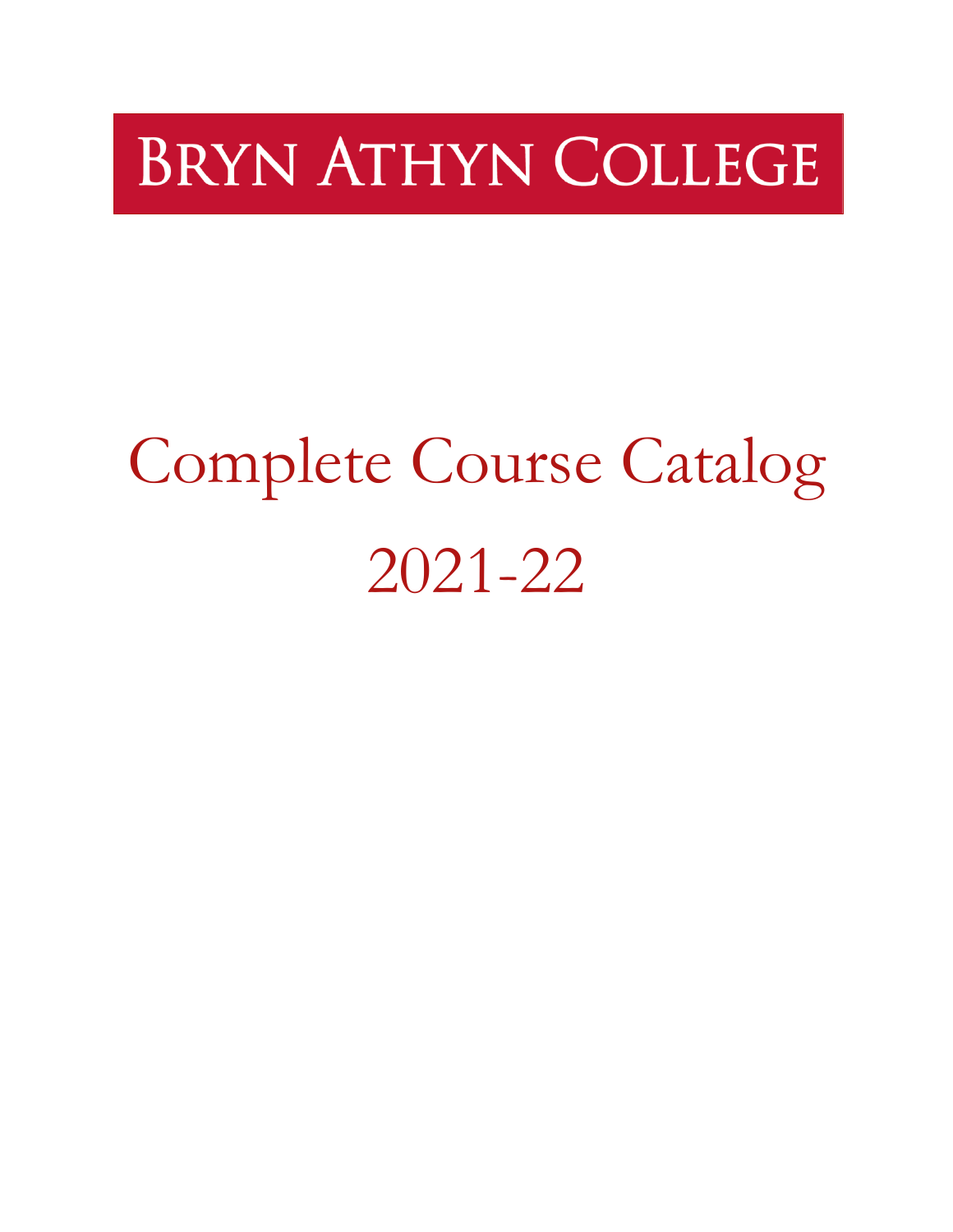## Table of Contents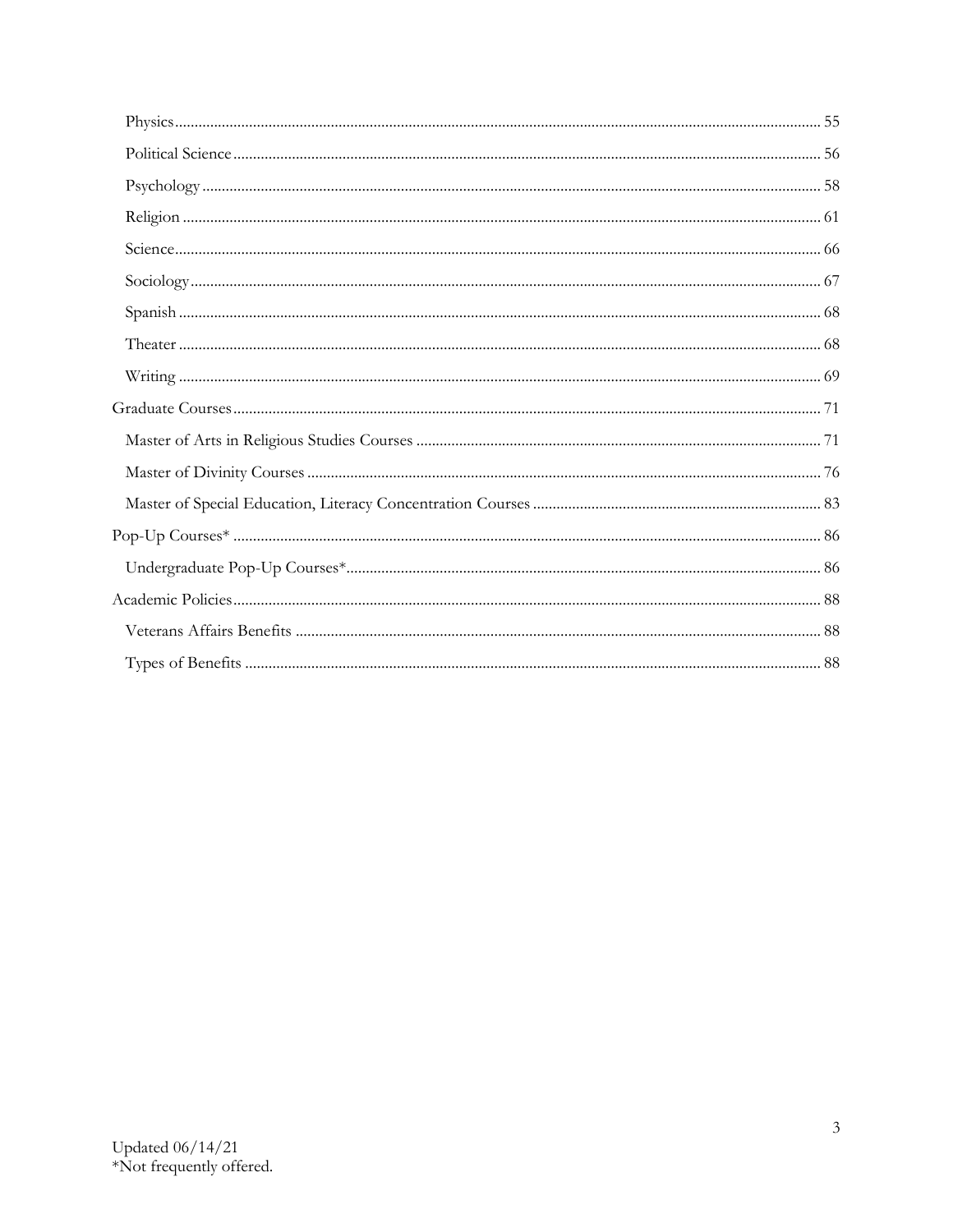## <span id="page-3-0"></span>Undergraduate Courses

Students may take courses above their year level only with the permission of both the instructor and the appropriate department chair.

Descriptors in parentheses following a title indicate which skills or disciplines the course fills in the Core requirements:

- (EE) Experiential Education
- (EEC) Experiential Education Component
- (IL) Information Literacy
- (PP) Public Presentation
- (QR) Quantitative Reasoning
- (W) Writing Intensive
- (WC) Writing Capstone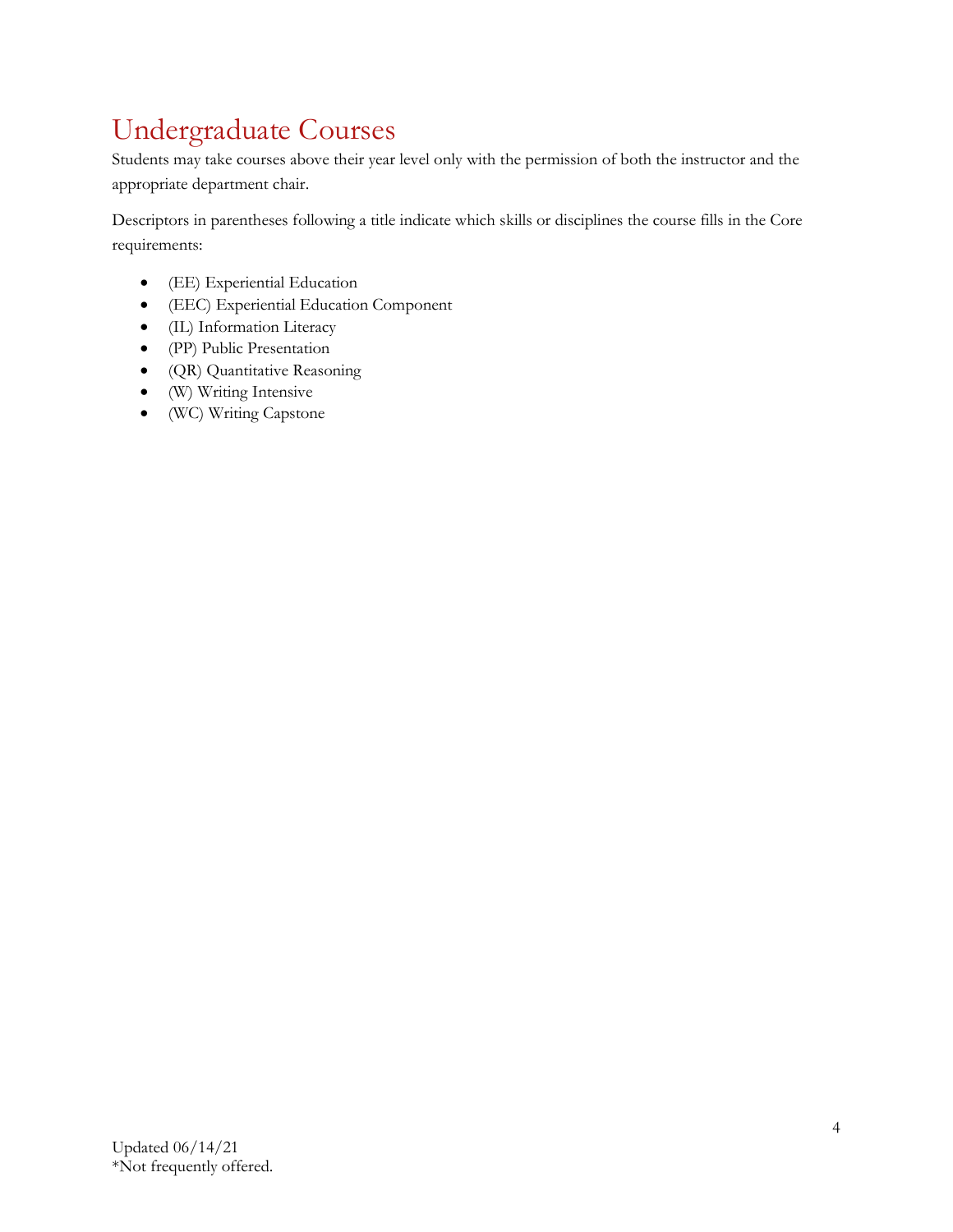## <span id="page-4-0"></span>**Anthropology**

## Anthropology 110. An Introduction to Cultural Anthropology.

Introduction to the theories and methods of cultural anthropology, and to the concept of culture. Though not a world cultures course, focuses on the basic institutions of culture such as ritual, technology, and progress as predicates for modern human society. 3 Credits.

## Anthropology/History 211. Artifacts, Archaeology, and Museums. (W)

Introduction to the theories and methods used to interpret how objects provide evidence for history and express a society's values, ideas, and attitudes. Includes examination of archaeological method and ethics, and the use of objects in a museum setting. Use of hands-on projects and visits to Bryn Athyn's historic district and other local sites.

3 Credits.

## Anthropology 213. Archaeology and World Pre-History.

Using world archaeological sites as stepping stones, creates a narrative of prehistory from Australopithecus through the advent of urban civilization in the old and new worlds. Focuses on three general revolutions in human history: 1) the emergence of the genus Homo with all its modern attributes; 2) the development of agriculture and animal husbandry during the Neolithic; 3) the coming together of humans in cities and states, and the ramifications for human society.

3 Credits.

## Anthropology 240. Anthropology of Religion.

This course presents a theoretical perspective on religion as a cultural phenomenon. It explores the functional relationships within a variety of belief systems. It compares them across cultures and time, and, in particular, considers their intersections with subsistence strategies and political systems. Topics include: the roles of symbols and practitioners, myth and ritual, magic and cultic practice, & secularism and fundamentalism in traditional and world religions.

3 Credits.

## Anthropology 260. Human Evolution.

Introduction to human evolution and physical anthropology. Areas include paleoanthropology, primatology, molecular anthropology (population genetics), and to some extent evolutionary biology. Specific issues covered include the primate roots of human behavior, brain and language evolution, new and classic fossil hominids, the origin of anatomically modern humans, and human biogenetic variations. Prerequisite: Biology 122 or instructor permission. 3 Credits.

## Anthropology 305. Topics in Anthropology. \*

Examination of a selected topic in anthropology. Specific title announced in the course bulletin when offered. May be repeated when different topics are offered. 3 Credits.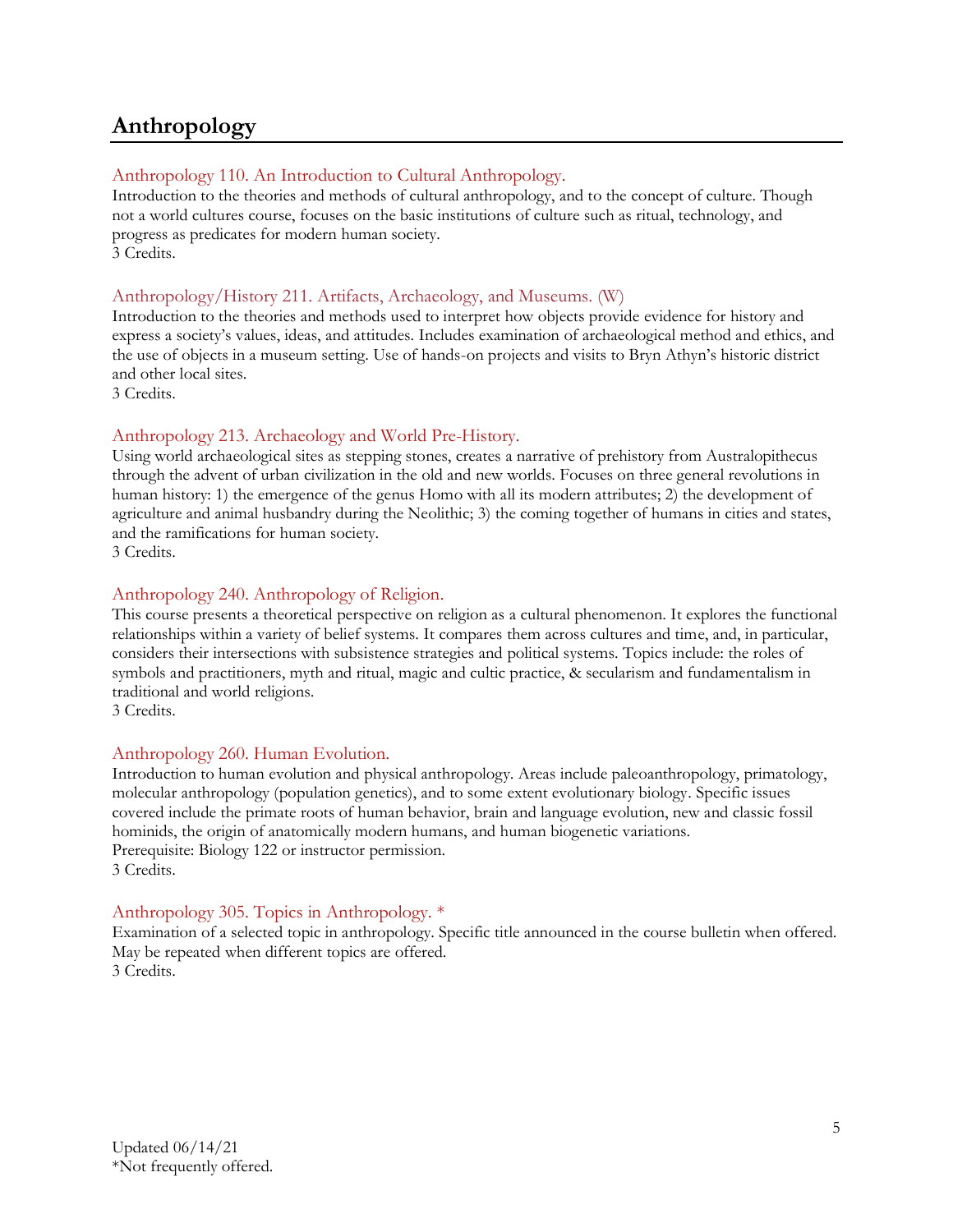## Anthropology 315. The Indus Civilization.\*

This seminar course focuses on northwest India and Pakistan from the beginnings of food production to the early Vedic Age. Explores what is known from archaeology and the early Vedic texts about the cultural history of the region, including the architecture, religion, material culture, and writing system of the Indus Civilization, as well as its trade relations with other urban centers of the greater Near East. 3 Credits.

## Anthropology 320. Genocide.

Seminar course on genocides in the 20th century. Focuses primarily on the cases of Ottoman Armenia, The Holocaust, and Rwanda. Through primary and secondary literature, examines the cultural context, historical background and legal frameworks, denialist projects, and memorializations. Political and psychological ramifications in the descendant communities of victims and victimizers are considered, as well as reparation processes.

3 Credits.

## <span id="page-5-0"></span>**Biology**

## Environmental Science 105. Introduction to Sustainability.

Introductory cross-disciplinary study of the principles of sustainability in the modern world. Topics include: the limits to economic growth, demography and its constraints on economics, ecological implications of human population growth, limits of energy consumption and production, and ecological principles in the modern world. This course and the related laboratory must be taken together. 3 Credits.

## Environmental Science 105 Lab. Introduction to Sustainability Lab.

This course requires a lab fee. This course and the related lecture course must be taken together. 1 Credit.

## Biology 122. Introduction to Biology: Genetics and Evolution.

The first of a two-course gateway series that is required for prospective biology majors. Introduction to principles of genetics and evolution. Includes evolution, natural selection, cell division and the cell cycle, chromosomes, Mendelian and non-Mendelian inheritance, the Hardy-Weinberg principle, how selection, migration and genetic drift influence evolution, kin selection, mechanisms of speciation, and the last common ancestor and the tree of life. The course concludes with a section on development and evolution. This course and the related laboratory must be taken together.

3 Credits.

## Biology 122 Lab. Introduction to Biology: Genetics and Evolution Lab. (W)

This course requires a lab fee. This course and the related lecture course must be taken together. 1 Credit.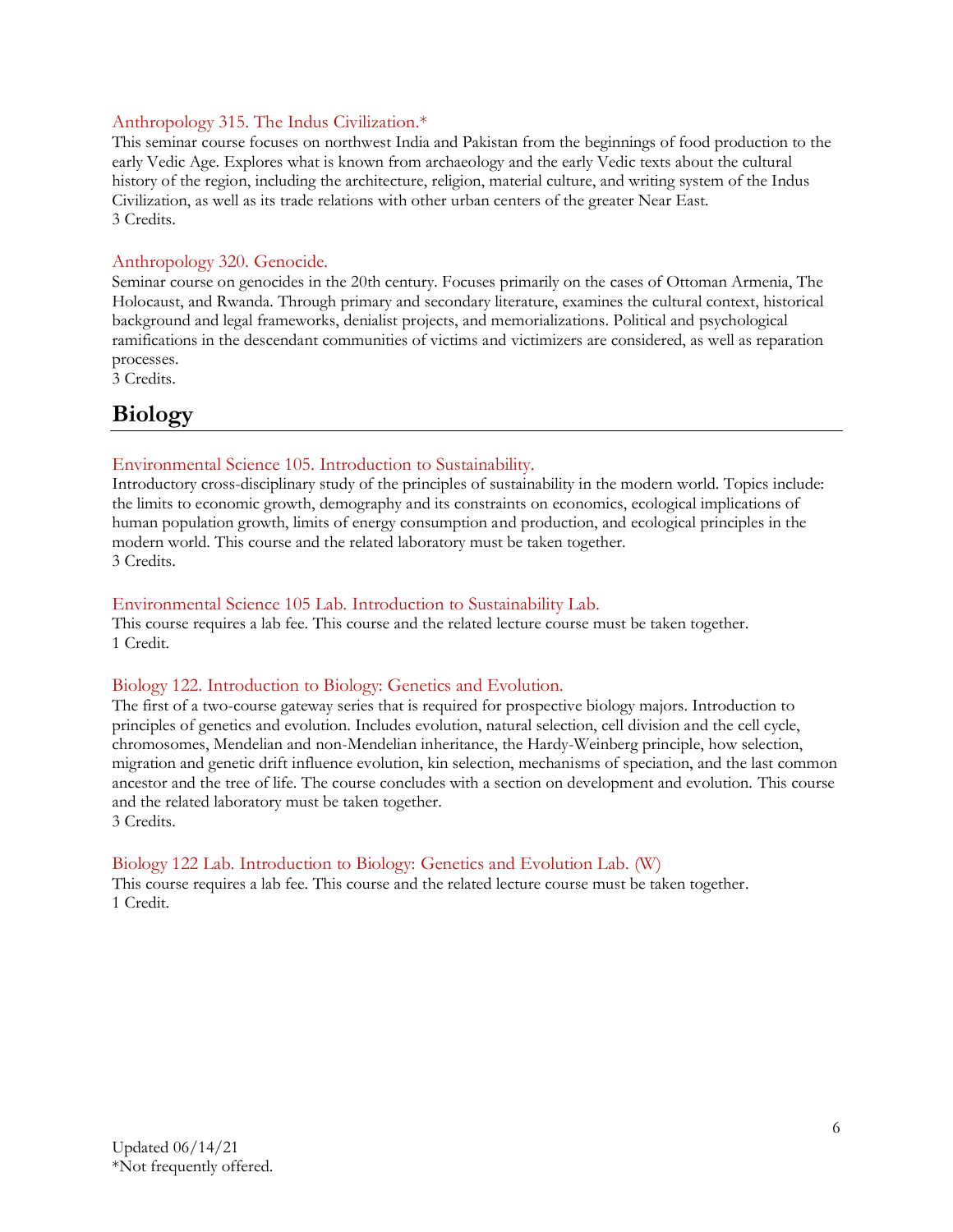## Biology 123. Introduction to Biology: Molecular Biology.

The second of a two-course gateway series that is required for prospective biology majors. Biological concepts are illustrated by means of molecular biology, from storage and maintenance of biological information necessary for life to its expression in the organism to diverse applications in health, medicine and food production. Topics include a general introduction to the cell and its components, DNA and RNA structure, DNA replication, chromosome structure and organization, the genetic code, transcription, translation and proteins, gene mutations and DNA repair, regulation of gene expression in prokaryotes and eukaryotes, epigenetics, cancer and the regulation of the cell cycle, recombinant DNA technology, CRISPR-Cas, applications of genetic engineering and biotechnology, genetically modified foods, DNA forensics, and gene therapy. This course and the related laboratory must be taken together. Prerequisite: Chemistry 101L or High School Chemistry. 3 Credits.

## Biology 123 Lab. Introduction to Biology: Molecular Biology Lab.

This course requires a lab fee. This course and the related lecture course must be taken together. 1 Credit.

## Biology 124. Introductory Biology for Nursing Students.\*

Introductory biology course for students accepted into the nursing program. The course provides an introduction to cell biology focusing on the structure and function of the plasma membrane and cellular organelles, the fundamentals of Mendelian and non-Mendelian inheritance, and the structure and function of the genetic material DNA, with an emphasis on the genetic code and how it is expressed into RNA and protein.

3 Credits.

## Biology 210. Human Anatomy and Physiology I.

First trimester of a two-trimester sequence dealing with the structure and function of the human body and mechanisms for maintaining homeostasis within it. Includes the study of cells, tissues, fluid and electrolyte balance, acid-base balance and integumentary, skeletal, muscular and nervous systems. Identification of anatomical structures using a "virtual" cadaver and preserved animal specimens will be required in the laboratory. This course and the related laboratory must be taken together. Prerequisites: High School Chemistry and Biology 122, 122L, 123, and 123L. 3 Credits.

## Biology 210 Lab. Human Anatomy and Physiology I Lab.

This course requires a lab fee. This course and the related lecture course must be taken together. 1 Credit.

## Biology 220. Human Anatomy and Physiology II.

Continuation of the study of the structure and function of the human body and the mechanisms for maintaining homeostasis within it. Includes the study of the endocrine, cardiovascular, lymphatic, respiratory, digestive, urinary and reproductive systems, as well as the concepts of development and metabolism. Identification of anatomical structures using a "virtual" cadaver and preserved animal specimens will be required in the laboratory. Some hands-on dissection. This course and the related laboratory must be taken together.

Prerequisite: Biology 210 and 210L. 3 Credits.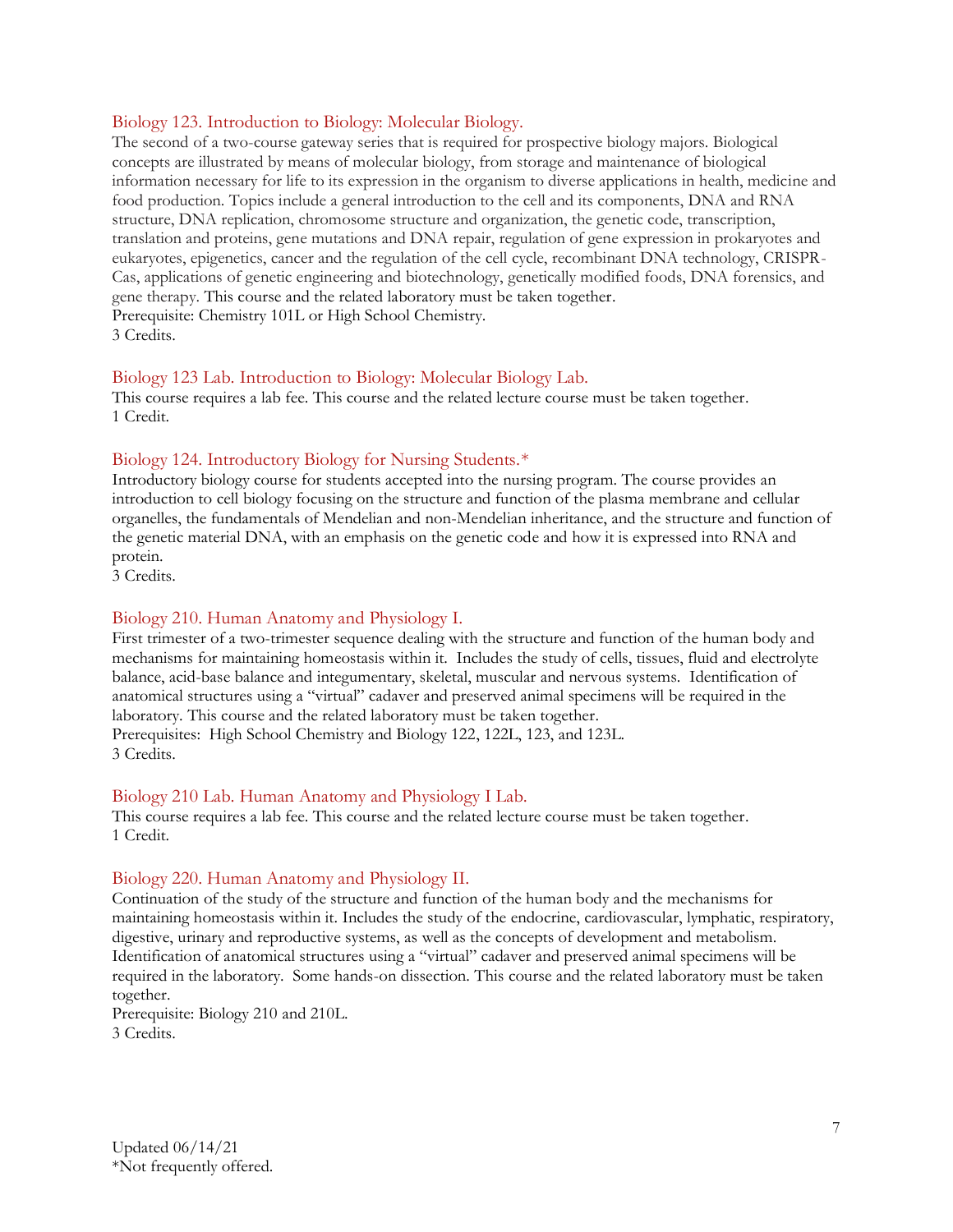## Biology 220 Lab. Human Anatomy and Physiology II Lab.

This course requires a lab fee. This course and the related lecture course must be taken together. 1 Credit.

## Biology 225. Ornithology.

The study of the morphology, physiology and ecology of diverse groups of birds. Includes classification, systematics and biogeography of bird taxa. Emphasis on how the study of birds aids in the understanding of fundamental biological concepts, such as evolution; and how adaptive radiation shapes form and function. This course and the related laboratory must be taken together. Prerequisites: Biology 122, 122L, 123, and 123L.

3 Credits.

## Biology 225 Lab. Ornithology Lab.

Laboratory exercises and field trips introducing fundamental field techniques, especially those used in biodiversity surveys and experimental studies. This course requires a lab fee. This course and the related lecture course must be taken together.

1 Credit.

## Biology 230. Genetics.

Study of the process of heredity at a more advanced level than Biology 122. The course covers concepts of cell division (cell cycle, mitosis & meiosis), fundamental and extended Mendelian genetics, chromosome mapping in eukaryotes and prokaryotes, the genetics of sex determination and sex chromosomes, chromosomal mutations, extranuclear inheritance; developmental genetics, quantitative genetics, and the genetics of populations and evolution.

Prerequisites: Biology 122, 122L, 123, and 123L. 3 Credits.

## Biology 232. Cell Structure and Function.

Study of the structure-function relationship in cells. Illustration of molecular principles upon which cellular structure and function depend. Foundation course for all other molecular biology courses. Prerequisites: Biology 122, 122L, 123, 123L, and Chemistry 110 and 110L. 3 Credits.

## Biology 235. Ecology.

Study of the physical, chemical, and biological processes that determine the distribution and abundance of plants, animals, and microbial life. Energy flow, food webs, adaptation of species, population dynamics, species interactions, nutrient cycling, and ecological succession. This course and the related laboratory must be taken together.

Prerequisites: Biology 122, 122L, 123, and 123L. 3 Credits.

## Biology 235 Lab. Ecology Lab.

This course requires a lab fee. This course and the related lecture course must be taken together. 1 Credit.

## Biology 240. Botany.\*

Introductory study of plant diversity, form, and function. Topics include evolution, classification, structure, reproduction, development, and physiology in plants. Prerequisites: Biology 122, 122L, 123, and 123L. 3 Credits.

Updated 06/14/21 \*Not frequently offered.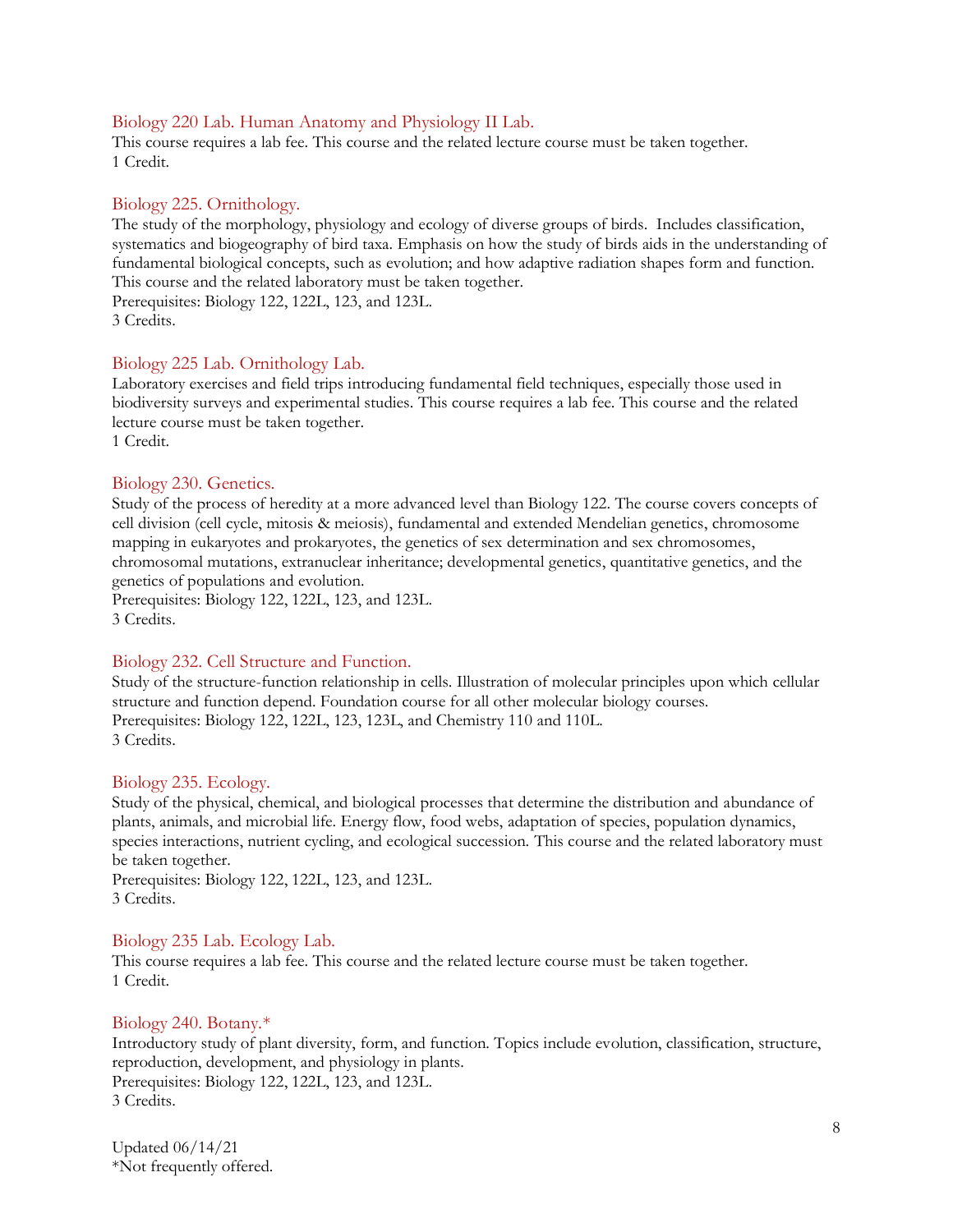## Biology 245. Zoology.

Exploration of the animal kingdom, including: systematics, anatomy, and physiology. Topics consist of basic concepts of zoology, diversity of major groups of invertebrate and vertebrate animals, evolutionary relationships, structure and function of vertebrate and invertebrate organ systems, and evolutionary development of organ systems. Includes a lab with hands-on activities focused on selected taxa. This course and the related laboratory must be taken together.

Prerequisites: Biology 122, 122L, 123, and 123L. 3 Credits.

## Biology 245 Lab. Zoology Lab.

This course requires a lab fee. This course and the related lecture course must be taken together. 1 Credit.

## Biology 250. Microbiology.

Introduction to the morphology, physiology, genetics, and ecology of bacteria and fungi, as well as the structure and replication of viruses. Overview of microorganisms, with emphasis on those organisms involved in the natural history of human disease. This course and the related laboratory must be taken together.

Prerequisites: Biology 122, 122L, 123, and 123L. 3 Credits.

## Biology 250 Lab. Microbiology Lab.

This course requires a lab fee. This course and the related lecture course must be taken together. 1 Credit.

## Business/Environmental Science 272. Drone Applications in Business and Science.

Principles of applications of new technology in all possible fields, taking advantage of new FAA rule 107 provisions. The course explores current legislation and FAA rules, current innovation in drone use, limits of current off-the-shelf technologies, creative problem solving and business plan development. 3 Credits.

## Biology 310. Molecular Biology: DNA and Gene Expression.

In depth study on the structure and function of the genetic material, DNA, how it is replicated and how genes are regulated and expressed. Topics include the structure of DNA and chromosomes, the nucleosome, how chromatin structure is achieved and regulated, DNA replication, DNA damage and repair, transcription, RNA splicing, translation, transcriptional regulation in prokaryotes and eukaryotes and the structure and function of regulatory RNAs.

Prerequisites: Biology 230, Chemistry 210, and 210L. 3 Credits.

## Biology/Chemistry 315. Principles of Biochemistry.

Protein structure, dynamics, folding, and methods of purification and analysis. Methods of enzymology and a review of representative enzyme mechanisms. Membrane structure and function and the operation of membrane proteins in the electron transport chain and oxidative phosphorylation. A special topic of protein science explored in student projects.

Prerequisites: Biology 232, Chemistry 210, and 210L. 3 Credits.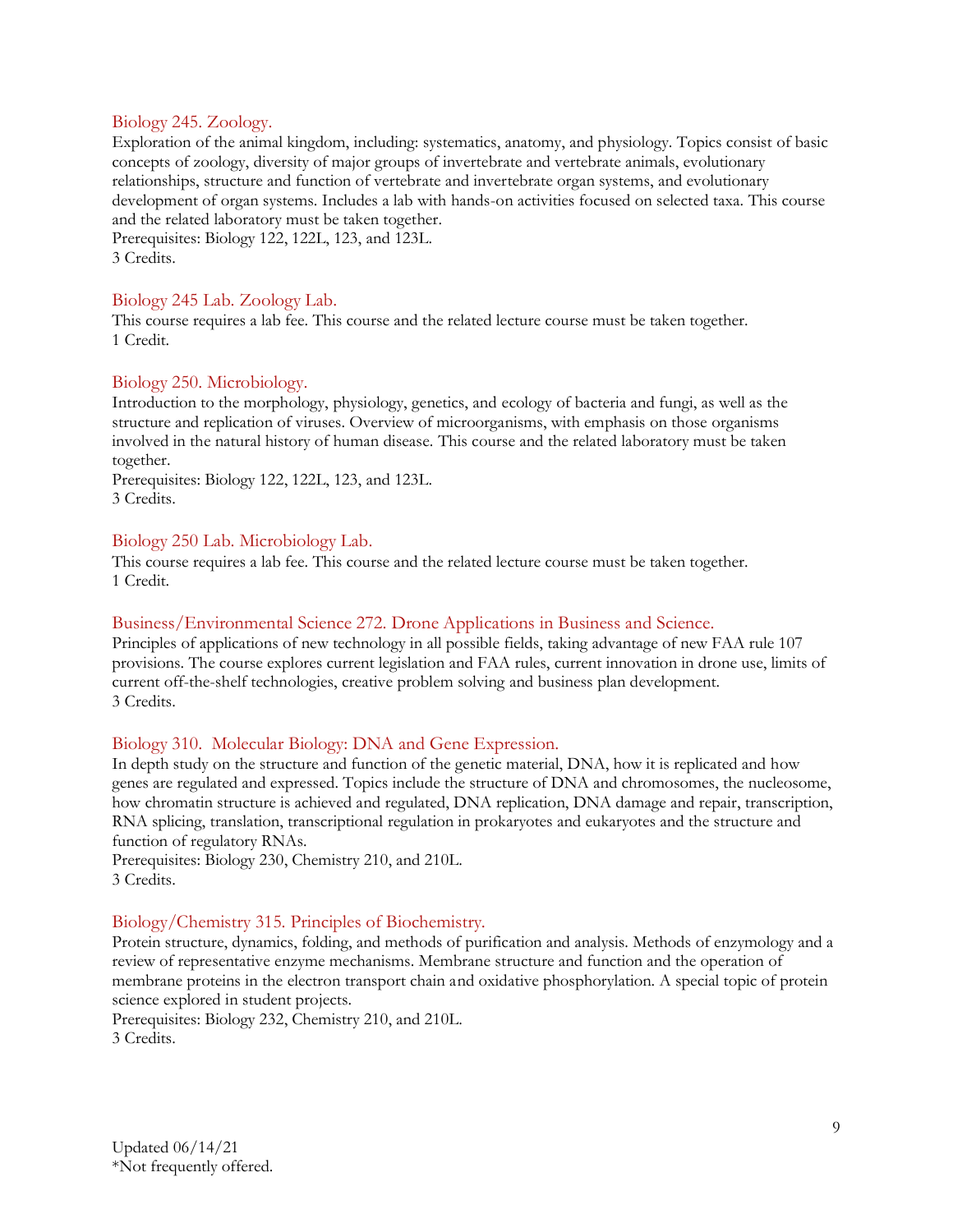## Biology 340. Marine Ecology. (IL)\*

Study of factors that influence the distribution, abundance, and diversity of marine organisms. Topics include physical characteristics of marine and coastal habitats, larval recruitment, and community interactions. Habitats include open ocean rocky shore, tidal flats, beaches, mangrove, sub tidal areas, estuaries, and coral reefs.

Prerequisites: Biology 235, 235L, Chemistry 110, and 110L. 3 Credits.

## Biology 355. Cancer Biology.

This course provides an overview of the biology of cancer with an emphasis on molecular mechanisms that underlie this disease. Course topics include a general description of what cancer is; the cell cycle, growth factors and growth factor receptors and how they are related to cancer, cellular signaling mechanisms, tumor suppressors and oncogenes, apoptosis and how cancer cells evade apoptosis, the importance of cell immortalization in cancer, the multistep features of cancer development, heterotypic interactions, angiogenesis, how cancer cells spread from the primary tumor to form secondary tumors, and cancer therapies.

Prerequisites: Biology 230 and Biology 232. 3 Credits.

## Biology 373. Biological Laboratory Techniques: Molecular Biology.

Junior level biology laboratory course supporting Biology 230, 232, 310, 315, and 355. A mixture of theoretical and practical experience in techniques used in molecular biology, including PCR and cell-based cloning, nucleic acid hybridization, bioinformatics, protein expression and analysis, and culturing microbiological organisms. Laboratory reports, lab notebooks, and scientific writing skills integral. This course requires a lab fee.

Co-requisites or prerequisites: Biology 230 and Biology 232. 2 Credits.

## Biology 380. Research Seminar. (IL, PP)

Students choose topics for senior project proposals and research methods for discipline specific literature searches. Senior project proposals with references are due by end of term. Two presentations are given in fulfillment of the Core public presentation requirement (PP). Discipline-specific resumes and C.V. developed. Course is for biology majors.

Prerequisite: acceptance into the biology major. 1 Credit.

## Biology 490. Biology Seminar I. (IL)

Broadened exposure to active areas of biology and reading current literature. Students are required to read and present current literature related to their senior projects. Required of seniors in the biology major and open to seniors in the ID major who are studying biology. Prerequisite: Biology 380.

1 Credit.

## Biology 492. Biology Seminar III.

Public presentation of undergraduate biological research. Required of seniors in the biology major and open to seniors in the ID major who are studying biology. Prerequisites: Biology 380, 490, and Biology 495. 1 Credit.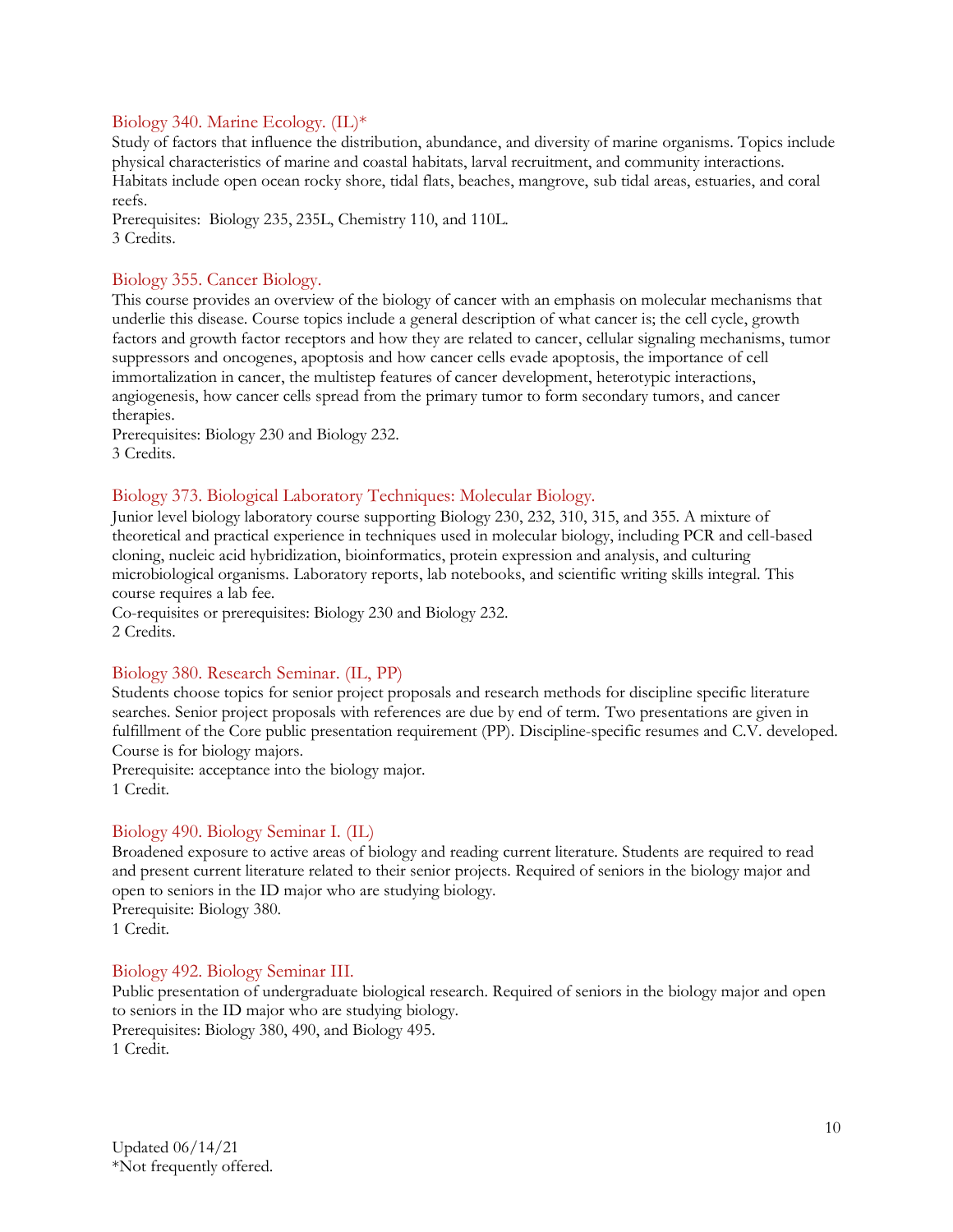## Biology 495. Senior Project. (WC)

Independent research project or scholarly study under the supervision of faculty members. Topic chosen by mutual agreement between student and supervisor. Limited to and required of biology majors. Senior project proposals are required in the spring of junior year.

Prerequisites: Biology 380 and Biology 490. 3 Credits.

## Biology 298, 398. Biology Internship. (EE)

Credit and requirements variable. Proposals must be approved by head of major. Students may apply for Biology 298 after one year and at least two 200- or 300-level biology courses, and for Biology 398 after two years of study and at least three 200- or 300-level biology courses and Chemistry 110/111. Course may be repeated for credit. Internships at other institutions must be applied for and arranged by the student. Credit variable.

## <span id="page-10-0"></span>**Business**

## Business 141. Accounting I.

Introduction to basic financial accounting principles, the accounting cycle, the preparation of financial statements, and the use of computer spreadsheets.

3 Credits.

## Business 142. Accounting II.

Interpretation of financial statements and the use of accounting information as a tool for making business management decisions. Use of computer spreadsheets emphasized. Prerequisite: Business 141. 3 Credits.

## Business/Computer Science 215. Management Information Systems.

This course examines how digital information can be stored and organized to benefit organizations. Topics include strategic use of information, ethical issues in handling information, software options, and concept maps for design. Tools used include spreadsheets, databases, SQL, and report writing software. Prerequisite: Computer Science 105 or permission of instructor. 3 Credits.

## Business/Writing 220. Business Communications. (W)

Business Communications is a workplace-oriented course designed to help students develop and refine the written and oral skills necessary to communicate effectively in professional settings. Students will review the purpose and style of business writing and complete a variety of focused writing exercises based on work settings and scenarios. Students will plan, compose, and analyze letters, memoranda, and electronic messages. They will also prepare and deliver brief oral presentations, collaborate with others, and revise business communication.

Prerequisite: Writing 101. 3 Credits.

## Business 254. Principles of Marketing.

Focus on customer behavior, promotion, channels of distribution, product, and pricing, with emphasis on formulating marketing plans and strategies in a global and culturally diverse environment. 3 Credits.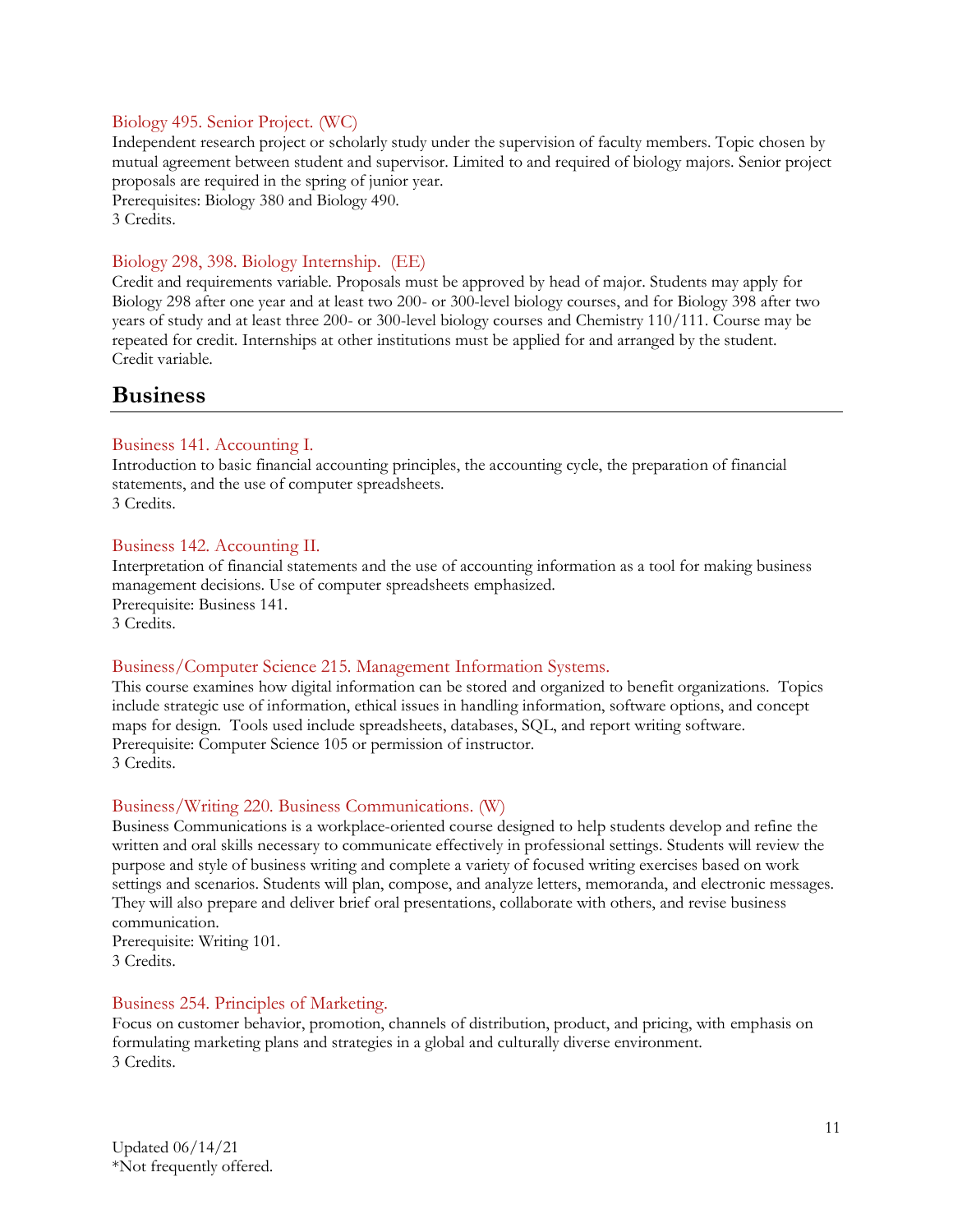## Business 256. Principles of Sales.

In this course, the student will learn about assessing customer needs, developing account relationships and implementing effective sales strategies. During the course students will return to the theme of approaching sales with honesty and integrity, both from a practical and moral perspective. This course will cover the broader role sales communication plays in bringing people and the products and services they need together, not just the narrow skills required to convince the customer to make a purchase. Prerequisite: Communication 105. Recommended: Business 254. 3 Credits.

## Business 257. Principles of Management.

Fundamentals of management including the contributions of F.W. Taylor, Peter F. Drucker, and W. Edwards Deming. Special attention to business ethics, leadership, the Quality Movement, and ISO Teamwork 9000 certification. Group projects, business seminars. 3 Credits.

## Business 264. Sports Marketing.

This course will study the marketing efforts within the sports industry, including the understanding of the sports customer, and promotional and marketing strategies. Topics include fan behavior, ticketing, advertising, sponsorship, licensing, endorsements, public relations, hospitality, social media, and event management.

Prerequisite: any economics course. Bus254 and Bus267 recommended. 3 Credits.

## Business 267. Introduction to Sports Management.

This course highlights the need for trained sport management professionals by examining the history of sport. This course also provides analysis of effective management strategies and the body of knowledge associated with pursuing a career as a manager in the sport industry. Functional management, strategic planning, decision making, leadership style, managing conflict and change, motivation of a workforce, and career opportunities in different sport environments will be explored.

Prerequisite: any science or any economics or any business principles course. 3 Credits.

## Business 268. Sports in Society.

This course will explore the connections among amateur sports, collegiate sports, professional sports, and American society; including how sports and American culture have influenced each other, and how understanding this influence can impact sports marketing. Issues of gender and race discrimination in American sports, as well as the economic impact of hosting professional sports franchises and publicly funded stadiums, will also be discussed. 3 Credits.

## Business 272. Drone Applications in Business and Science.

Principles of applications of new technology in all possible fields, taking advantage of new FAA rule 107 provisions. The course explores current legislation and FAA rules, current innovation in drone use, limits of current off-the-shelf technologies, creative problem solving and business plan development. 3 Credits.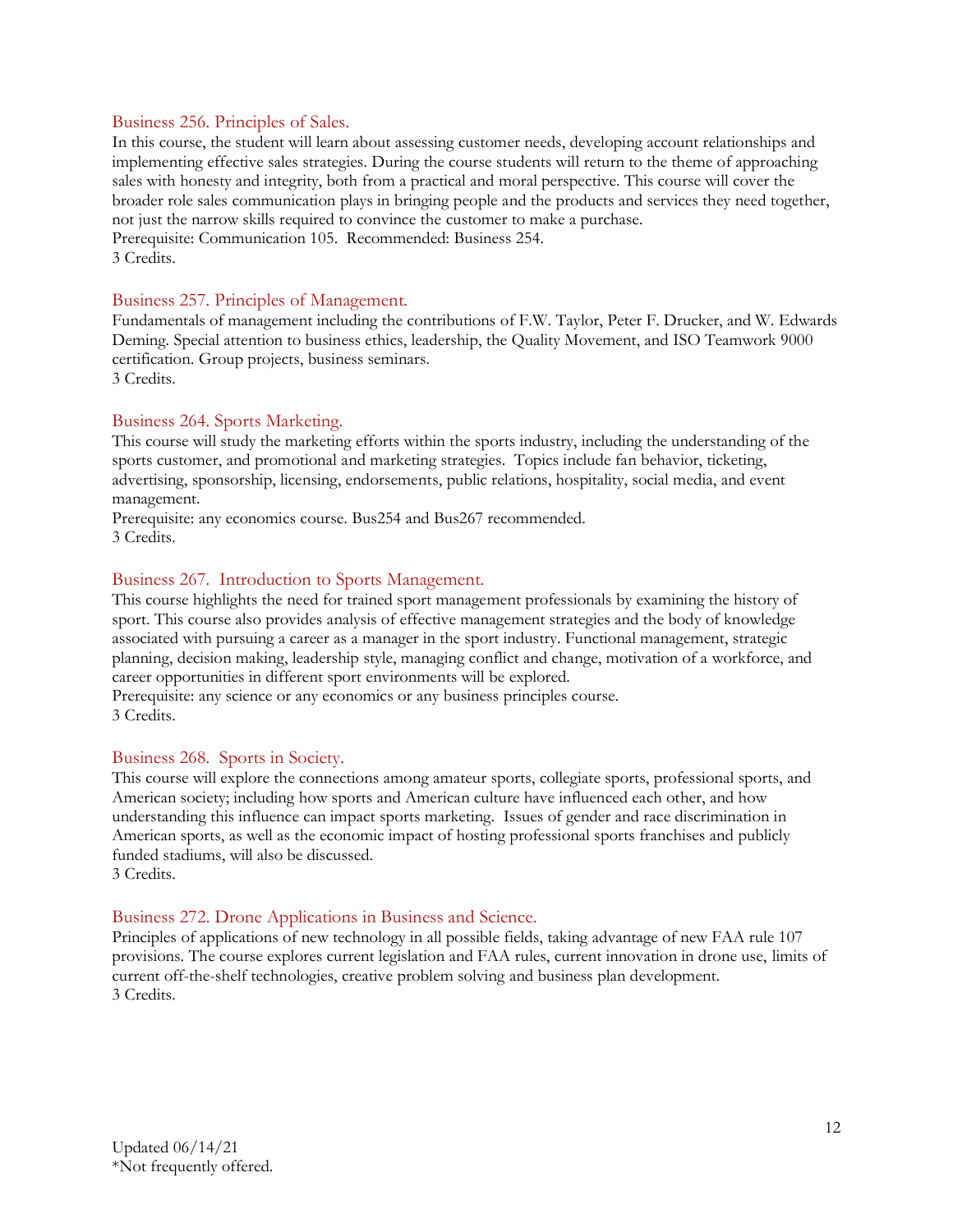## Business 290. Internship Preparation Seminar.

This course will introduce the requirements for internships, including the learning plan, journal entries, final projects, and relation to academic study. Students will learn employment related skills including: networking, interviewing, resume creation, attendance requirements, professional appearance, professional conduct, confidentiality, and maintaining ongoing relationships. 1.5 Credits.

## Business 301. Business Ethics. (Moral, PP)

The analysis of moral principles and their application to decision making in business. Includes an overview of philosophical and theological ethical theories, including New Church ethics. Major focus on the analysis of ethical concerns in actual case studies from business, involving issues such as downsizing, whistle-blowing, competition vs. cooperation, and social responsibility. Communication 105 or any other public presentation course is recommended before taking this course.

3 Credits.

## Business 302. Corporate Social Responsibility.

This course includes application of New Church/Swedenborgian ethical responsibility in business strategic planning and management. Particular focus on corporate leaders who are using an ethical worldview when partnering with government regulators, donating to non-profits through foundations, or managing sustainable supply chains. Students will strengthen their teamwork skills in various class projects. Ethical reasoning theories are drawn from psychology and theology to explain the socially responsible actions of corporate leaders.

3 Credits.

## Business 305. Business Seminar.

A seminar course featuring speakers from a variety of professional backgrounds. Students will be expected to interview and introduce these speakers and lead follow-up discussions on the material they present. May be repeated for credit.

1.5 Credits.

## Business 320. Financial Management. (QR)

Introduction to business finance, the role of the chief financial officer, and financial tools used by management. Emphasis on management of revenue and expenses, application of basic financial concepts to the solution of organizational problems, analysis of the short and long-term financial needs of an organization, and selection of most feasible course of action to secure best possible financial outcome and allocation of resources. Topics of present value, stock and bond valuation, capital budgeting, financial forecasting, and capital structures also examined.

Prerequisite: Business 141. 3 Credits.

## Business 321. Advanced Financial Management.

This course will explore advanced financial management with specific emphasis on assessing and managing risk, including: applications for insurance and securitization, various types of derivatives and the hedging of risk, the unique challenges associated with operating in foreign countries, and tools available to manage these extra risks.

Prerequisite: Business 320. 3 Credits.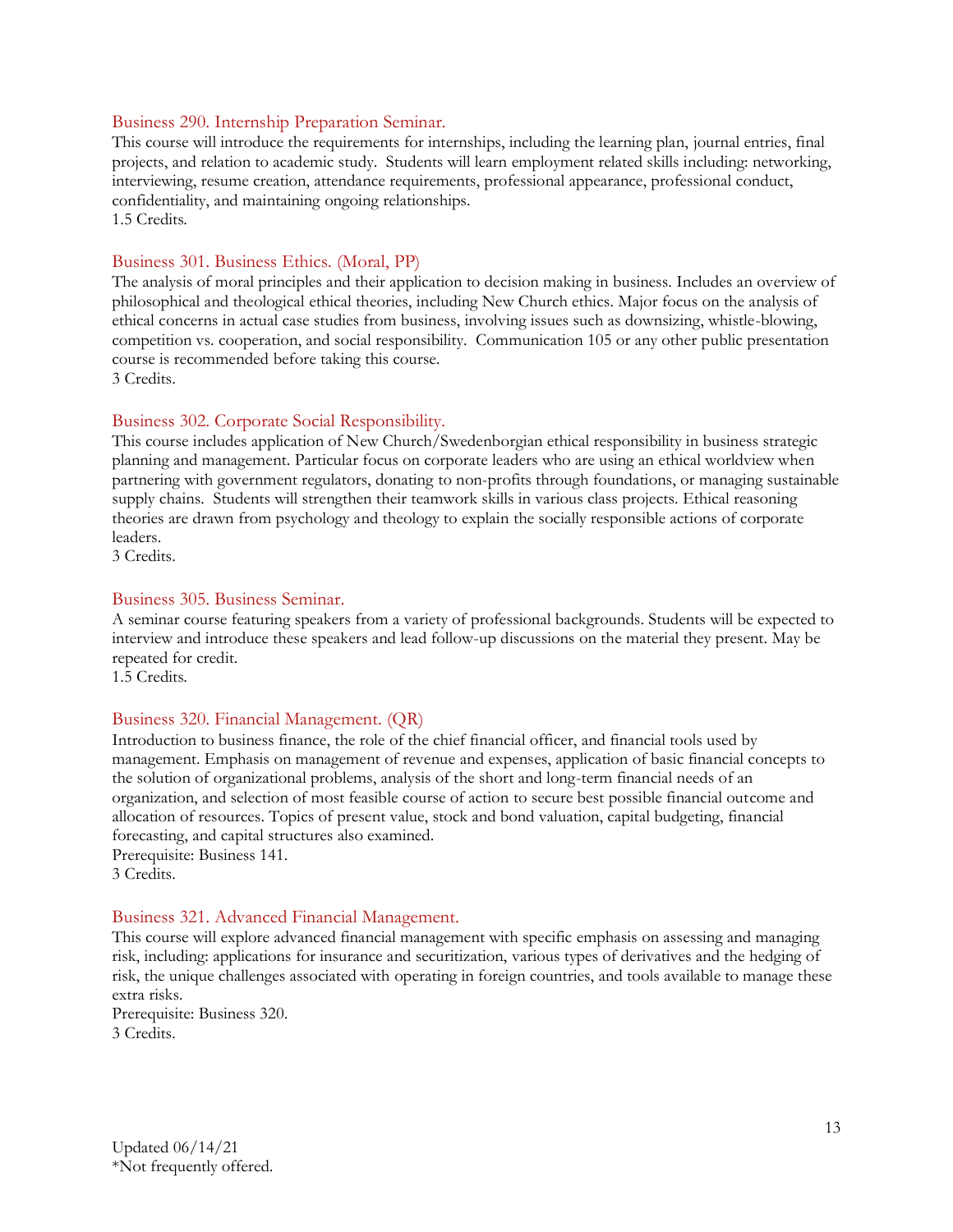## Business 327. International Financial Management.

This course provides an overview of international financial markets as well as presenting key challenges often faced in international financial management. Topics include import and export financing, measuring and managing foreign exchange exposure, international financial markets and banking, issues with raising capital internationally, insurance and taxation issues.

Prerequisites: any economics course and Bus320, or permission of the instructor. 3 Credits.

## Business 351. Introduction to Business Law.

Legal enforcement of obligations and the function of law in modern business. The establishment and enforcement of contractual obligations. The establishment of an agency relationship and its effect on third parties.

3 Credits.

## Business 354. Marketing Research.

Review of methodologies for gathering and analyzing information to guide management in marketing decisions. Formulation of problem statements, identification of data sources, data collection, demining and applying the appropriate analysis technique, creation of actionable management reports understanding of how reports are used to make decisions and influence strategy.

Prerequisite: Business 254 and Mathematics 130. 3 Credits.

## Business/Mathematics 380. Linear Models and Methods for Optimization. (QR)

Introduction to basic methods of operations research. Review of linear systems; linear programming, including the simplex algorithm, duality, and sensitivity analysis; formulation of integer programs; transportation and scheduling problems.

Prerequisite: Mathematics 240 and competence in programming. 3 Credits.

## Business 381. Operations and Supply Chain Management.

In this course, the student will learn the foundational concepts behind converting raw materials, labor, and capital into the goods and services customers demand. Students will explore a variety of managerial techniques and computer technologies common to operations and supply chain management. Topics include inventory, quality and logistics control, transportation, facility layout, process planning, product and service design, forecasting and scheduling. These subjects will be approached from the operational and supervisory perspective.

3 Credits.

## Business 390. Research Seminar. (IL)

For juniors in the Business Major. Focus on preparing to do the senior capstone project. Explore topics and research questions. Research scholarly sources related to a chosen topic. Formulate draft thesis statement based on interest and research.

2 Credits.

## Business 493. Senior Literature Review.

General guidance in continuing research and review literature related to the chosen topic for the senior capstone project, Support for crafting a sound and interesting argument, resulting in an outline of main points for the project. Prerequisite: Business 390.

2 Credits.

Updated 06/14/21 \*Not frequently offered.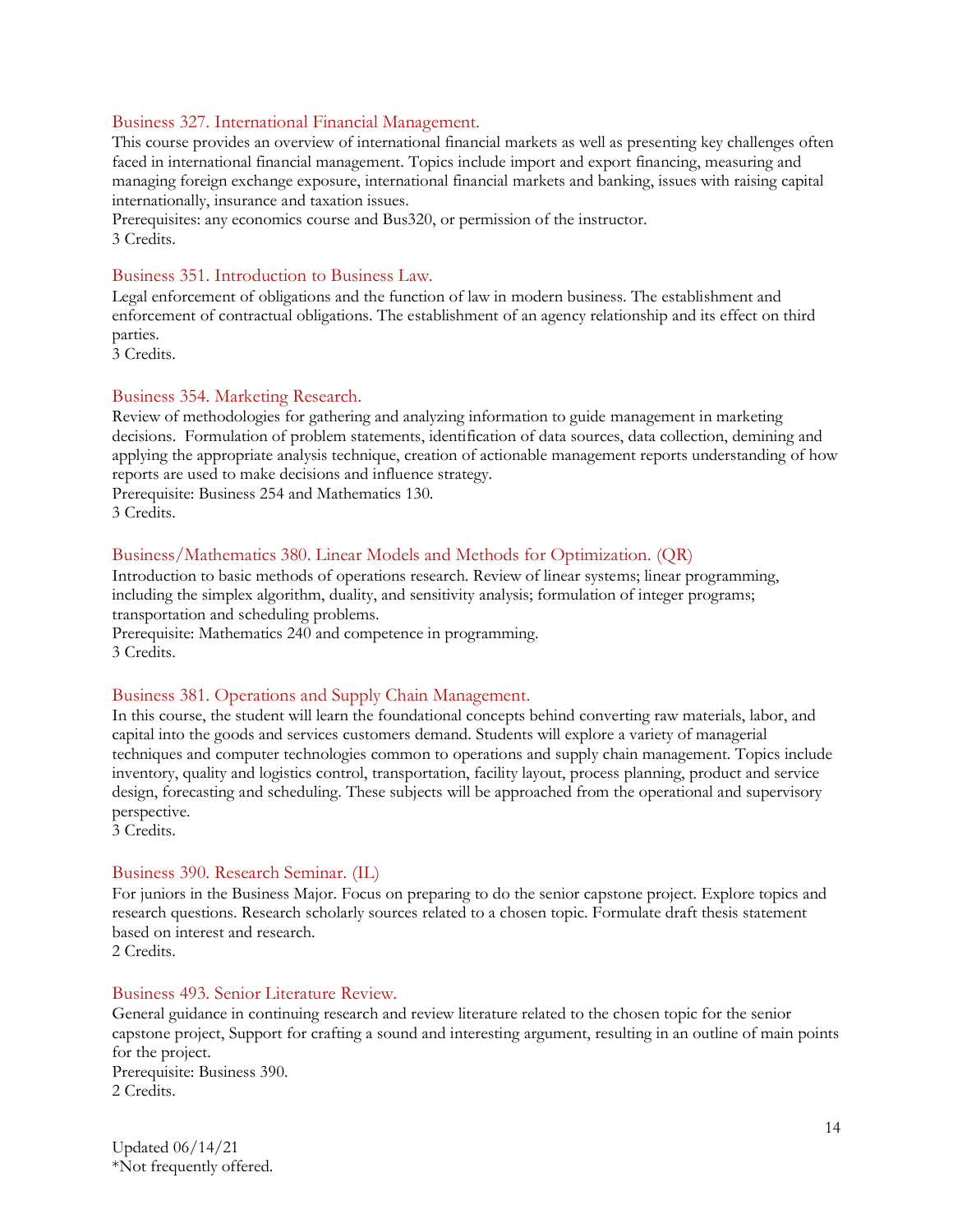## Business 494. Senior Seminar I.

For seniors in the Business Major. Focus on developing a spiritual perspective on the student's capstone project using Swedenborgian and other principles. Prerequisite: Business 390. 1 Credit.

## Business 495. Senior Capstone Project. (WC)

Capstone experience for the Interdisciplinary Major. Writing of the senior project based on the research and outline produced in Business 493. Prerequisites: Business 493 and Business 494. 2 Credits.

#### Business 496. Senior Seminar II.

For seniors in the Business Major. Public presentation of senior project. Career planning and portfolio development. Pass/Fail. Prerequisite: C– or better in Business 495. 1 Credit.

## Business 298, 398, 498. Business Internship. (EE)

Proposals must be approved by Internship Director. Students may apply for this internship after being accepted into a business program. Students doing internships in the summer or fall are encouraged to take the internship preparation seminar, Bus290.

Credits and requirements variable.

## <span id="page-14-0"></span>**Chemistry**

## Chemistry 101. Introduction to Chemistry.

Introduction to college chemistry. Course designed with two audiences in mind-students preparing for general chemistry, and non-science majors. No prior chemical knowledge assumed, but mathematical skills equivalent to Mathematics 100 expected. Topics covered include atomic theory, organization of matter, the mole concept, naming of chemical compounds, chemical bonding and reactions, phases of matter, and kinetics. Required of students who register for Chemistry 110 and have a math SAT score of 500 or lower (or the equivalent ACT score). This course has an associated laboratory that is not necessarily offered every time the course is offered. *When taken together,* they satisfy the Core science requirement. This course alone will not fulfill the requirement.

3 Credits.

## Chemistry 101 Lab. Introduction to Chemistry Lab.

This course requires a lab fee. This course and the related lecture course must be taken together when both are offered.

1 Credit.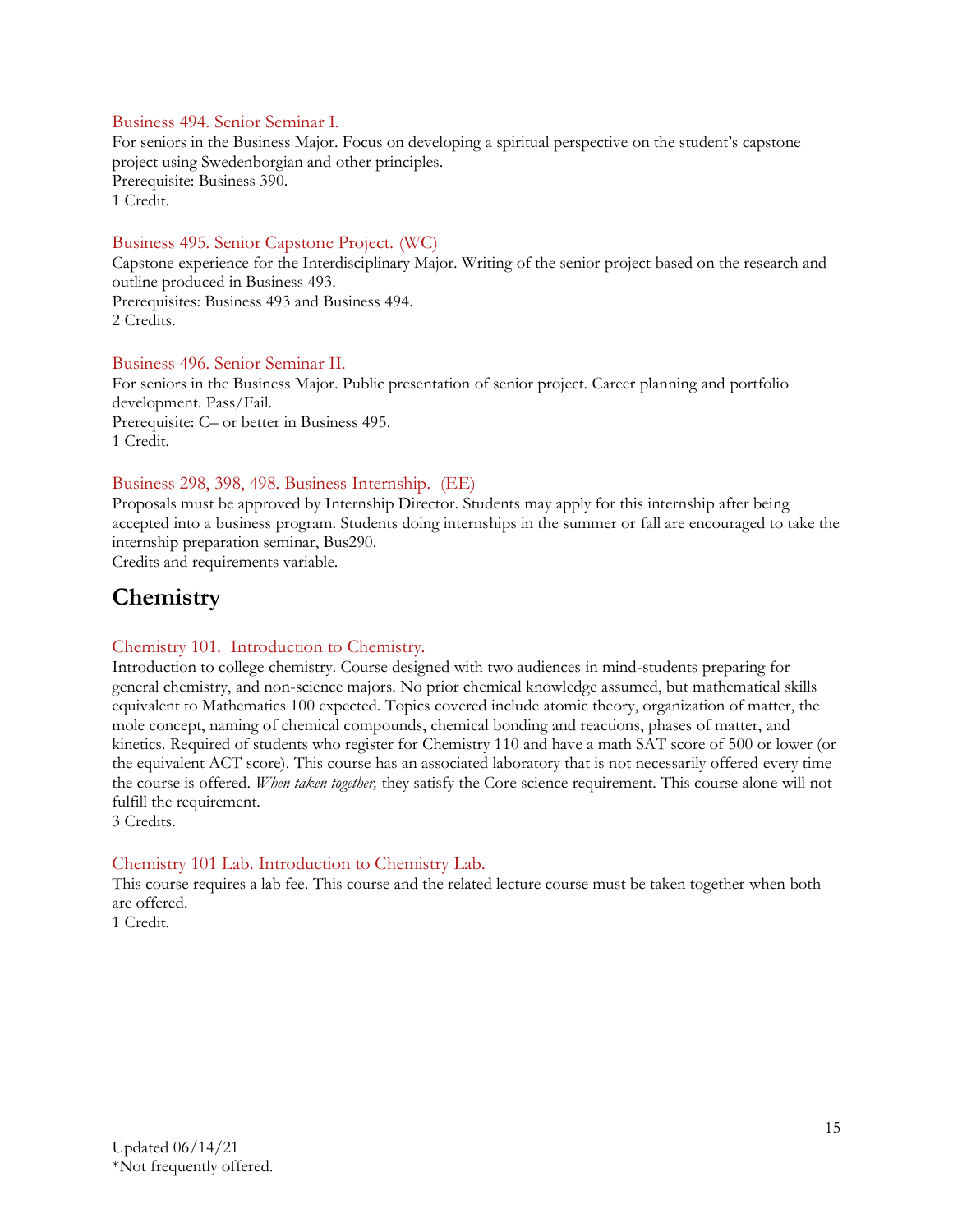## Chemistry 110. General Chemistry I.

First year chemistry course for science majors. Topics include atomic structure, quantum mechanics, electron configuration, chemical bonding, molecular geometry, and the periodic table, classifications of matter, stoichiometry, and reactions in solution, gases, and thermochemistry. First half of sequence with Chemistry 111. This course and the related laboratory must be taken together.

Prerequisite: One year of high school chemistry with a grade of C or better or Chemistry 101 or Earth Science 110. Any student who registers for this course and has a math SAT of 450 or lower (or the equivalent ACT score) must take Chemistry 101 prior to taking Chemistry 110. 3 Credits.

#### Chemistry 110 Lab. General Chemistry I Lab.

This course requires a lab fee. This course and the related lecture course must be taken together. 1 Credit.

#### Chemistry 111. General Chemistry II. (QR)

Continuation of Chemistry 110. Topics include intermolecular forces, physical properties of solutions, chemical kinetics, chemical equilibrium, acids and bases, solubility, thermodynamics, and electrochemistry. This course and the related laboratory must be taken together.

Prerequisite: Chemistry 110 and 110L. Students must pass both Chem 110 and 110L in order to take Chem 111.

3 Credits.

## Chemistry 111 Lab. General Chemistry II Lab.

This course requires a lab fee. This course and the related lecture course must be taken together. Prerequisite: Chemistry 110 and 110L. Students must pass both Chem 110 and 110L in order to take Chem 111L.

1 Credit.

#### Chemistry 210. Organic Chemistry I.

Second year chemistry course for science majors. Topics include molecular orbital and hybrid orbital theory and bonding, chemical energetics, alkanes, alkenes, halo alkanes, alcohols, alkynes, dienes, stereochemistry, and classes of reactions and reaction mechanisms. Laboratory includes basic techniques in organic chemistry and computer based molecular modeling. First half of sequence with Chemistry 211. This course and the related laboratory must be taken together.

Prerequisite: Chemistry 111 and 111L. 3 Credits.

#### Chemistry 210 Lab. Organic Chemistry I Lab.

Includes basic techniques in organic chemistry and computer based molecular modeling. This course requires a lab fee. This course and the related lecture course must be taken together. Prerequisite: Chemistry 111 and 111L. 1 Credit.

#### Chemistry 211. Organic Chemistry II.

Continuation of Chemistry 210. Topics include spectrophotometric identification of organic compounds, arenes, esters, epoxides, aldehydes and ketones, carboxylic acids and acid derivatives, and condensation reactions. Emphasis on biological applications of organic chemistry. This course and the related laboratory must be taken together.

Prerequisite: Chemistry 210 and 210L. 3 Credits.

Updated 06/14/21 \*Not frequently offered.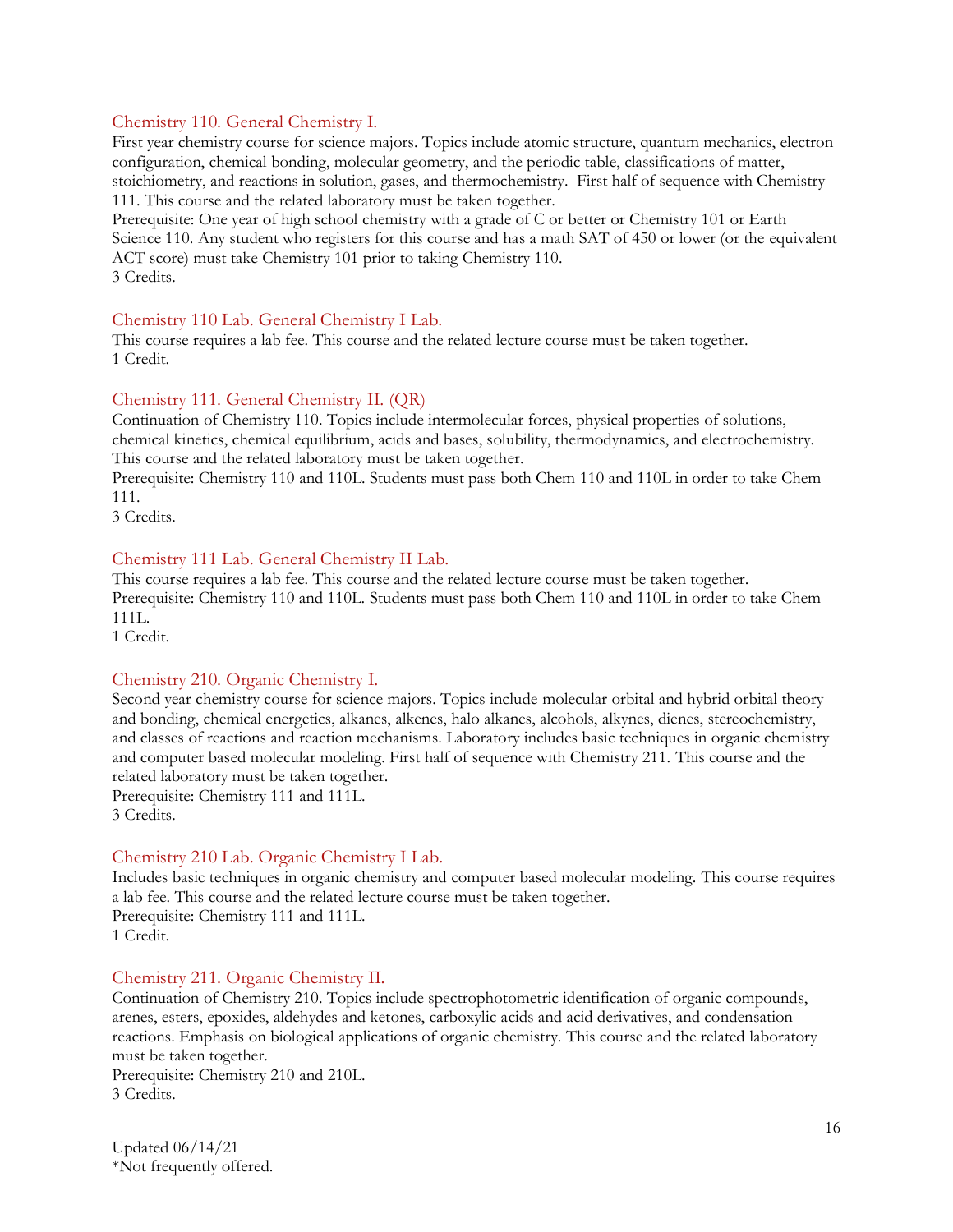## Chemistry 211 Lab. Organic Chemistry II Lab.

Includes synthetic techniques and computational chemistry. This course requires a lab fee. This course and the related lecture course must be taken together.

Prerequisite: Chemistry 210 and 210L. 1 Credit.

## Biology/Chemistry 315. Principles of Biochemistry.

Protein structure, dynamics, folding, and methods of purification and analysis. Methods of enzymology and a review of representative enzyme mechanisms. Membrane structure and function and the operation of membrane proteins in the electron transport chain and oxidative phosphorylation. A special topic of protein science explored in student projects.

Prerequisites: Biology 232, Chemistry 211, and 211L. 3 Credits.

## <span id="page-16-0"></span>**Communication**

## Communication 105. Public Speaking. (PP)

Exposure to a variety of speaking situations designed to develop self-confidence. Class work features impromptu and prepared speeches. Work on voice and speech improvement as well as command of body language. Attention to effective strategies for professional presentations and public speaking, both face-toface and online.

3 Credits.

## Communication 130. Foundations of Graphic Design.

Introductory study of how to create and communicate graphic ideas effectively. Covers elements of design, spatial relationships, typography, and imagery as they apply to graphic communication for print and web. Students will develop graphic design skills (the ability to solve visual communication problems) by integrating Adobe Creative Suite software skills and foundational design concepts. Software instruction in basics of such programs as InDesign, Illustrator, and possibly Photoshop. 3 Credits.

## Communication 225. Professional Communication and PR for Contemporary Workplaces.

Foundational communication and public relations (PR) skills, with focus on how a communications function operates within an organization. Exploration of the role of communications strategy. Opportunities to turn concepts into real-world work products. Attention to social and digital literacies, content creation and distribution, and cultural differences in global audiences. Prerequisite: Writing 202 or A-level work in Writing 101. 3 Credits.

## Communication 230. Intermediate Graphic Design.

Continuation of graphic design instruction and practice begun in Communications 130, with more emphasis given to software proficiencies. Students hone visual communication skills by using design, spatial relationships, typography, and imagery to create graphic projects in Adobe Creative Suite programs such as Photoshop, InDesign, and Illustrator.

3 Credits.

## Communication 231. Design, Marketing, and Communications.\*

*In development*. Skills in Adobe Creative Cloud. Instructor expertise determines focus on print, online, video, or other media.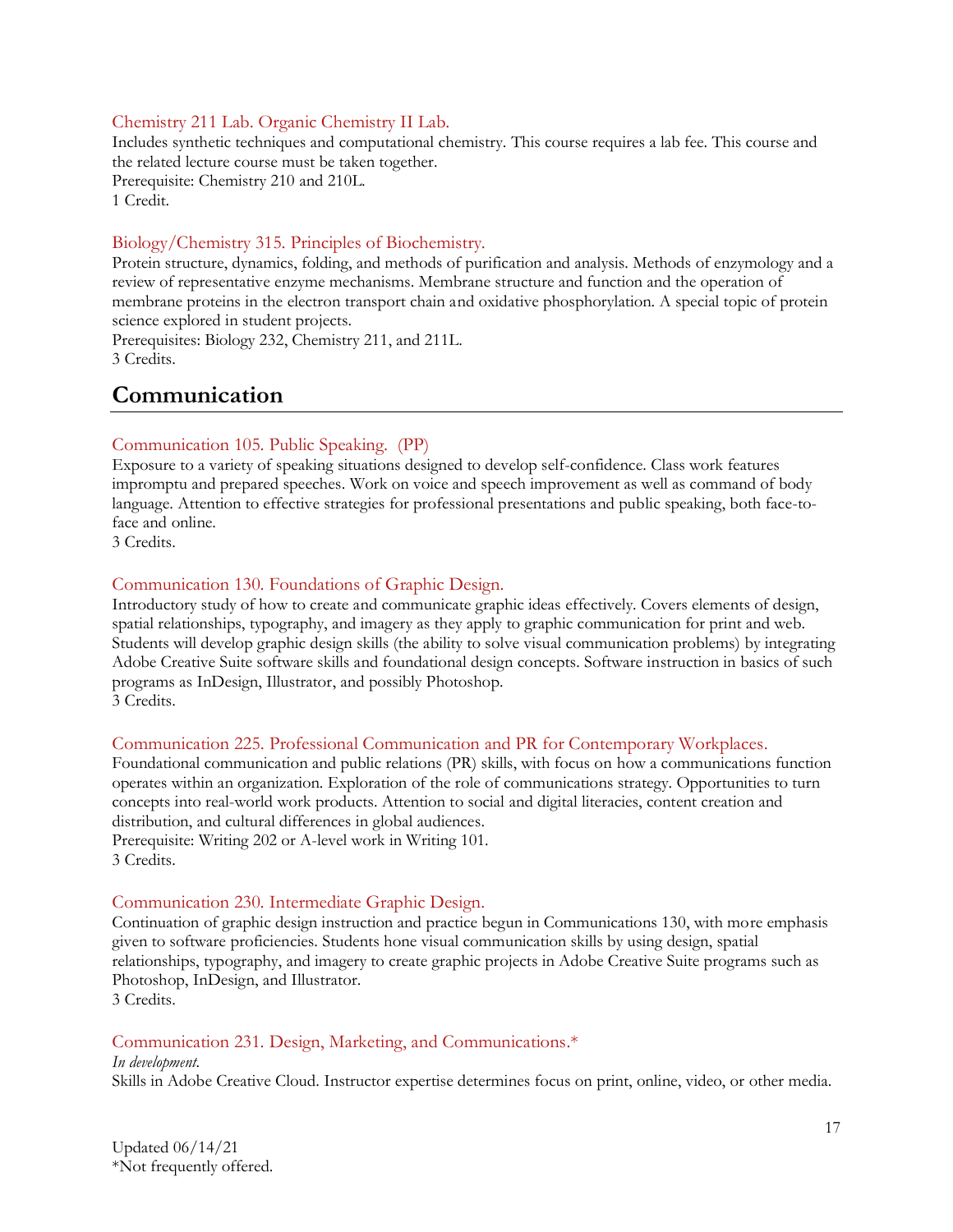## <span id="page-17-0"></span>**Computer Science**

## Computer Science 105. Introduction to Computer Systems.

Discussion of how computers and networks work; introduction to web page construction with HTML; introduction to programming with Python; introduction to spreadsheet and database design and queries. 3 Credits.

## Computer Science 160. World Wide Web Development.

Introduction to the elements of web site design. The course includes technical aspects of web creation and design considerations for information delivery and usability. Prerequisite: Computer Science 105 or familiarity with computers. 2 Credits.

## Computer Science 180. Structured Programming.

Language elements and applications. Algorithm development. Introduction to object-oriented programming. Prerequisite: Computer Science 105 or other programming experience with permission of instructor. 3 Credits.

## Computer Science 206. Introduction to Data Science.

Skills and tools in acquiring, organizing, parsing, manipulating, and preparing data for statistical analysis. Skills include classifying unstructured data, cleaning data, identifying useful questions, and simple analysis. Tools include Excel, Python, and Microsoft Business Intelligence software packages. Prerequisite: Any Computer Science course. 3 Credits.

## Computer Science 210. Additional Languages.\*

A guided self-study course in which students learn an additional language or the advanced features of a language they already know. May be taken, with different languages, up to three times. Prerequisite: Computer Science 180 and permission of instructor. 1-3 Credits.

## Business/Computer Science 215. Management Information Systems.

This course examines how digital information can be stored and organized to benefit organizations. Topics include strategic use of information, ethical issues in handling information, software options, and concept maps for design. Tools used include spreadsheets, databases, and report writing software. Prerequisite: Computer Science 105 or permission of instructor. 3 Credits.

## Computer Science 220. Introduction to Data Structures.

Stacks, Queues, Linked Lists, Trees, Heaps, Sorting, Searching, Complexity, Dynamic programming. Prerequisite: Computer Science 180. 3 Credits.

## Computer Science/Mathematics 230. Statistics and Data Mining. (QR)

This course builds on what was learned in Mathematics 130 with an eye on big data sets. Techniques include regression and classification methods, culminating in a final project. Throughout the course, the programming language *R* will be used. Prerequisites: B- or better in Mathematics 130 or Mathematics 330. 3 Credits.

Updated 06/14/21 \*Not frequently offered.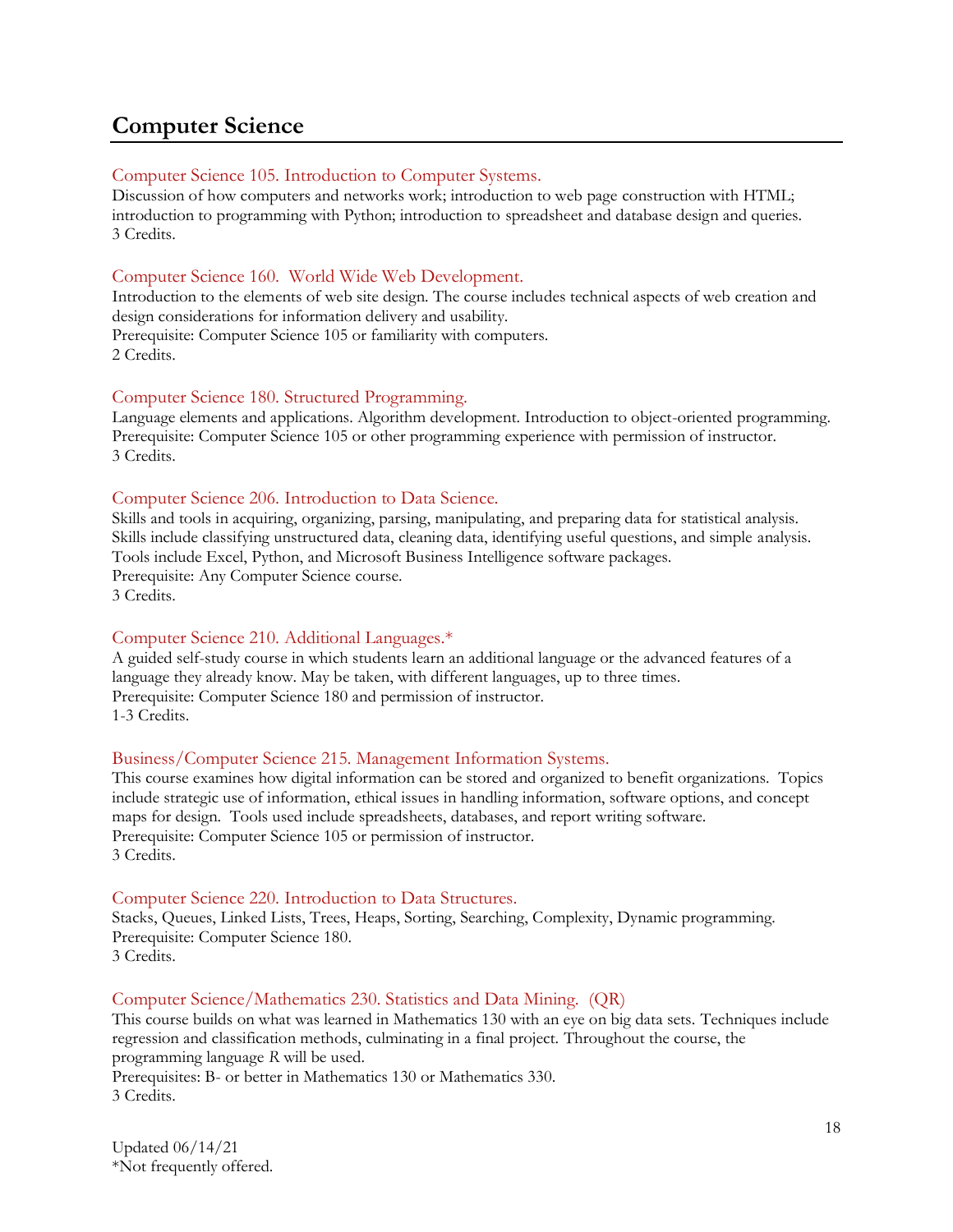## Computer Science/Mathematics 235. Discrete Structures.

Mathematical foundations for the analysis of computer algorithms. Recursive functions, graph theory, combinatorics and probability.

Prerequisite: Computer Science 180 or competence with a structured programming language. 3 Credits.

## Computer Science 260. World Wide Web Languages.

Companion course with Computer Science 160. Projects will involve JavaScript, PHP, and XML. Prerequisite: Computer Science 180 or Computer Science 206. Co-requisite: Computer Science 160. 1 Credit.

## Computer Science/Mathematics 321. Numerical Methods.

Finite differences, interpolation, solutions of equations, numerical integration, curve fitting, linear equations, numerical solutions of differential equations.

Prerequisite: Mathematics 250 and competence in programming. Computer Science 180 recommended. 3 Credits.

## Computer Science 298, 398. Computer Science Internship. (EE)

Proposals must be approved by Internship Director. Students may apply for this internship after completing Computer Science 180 or any higher-level course.

Credits and requirements variable.

## <span id="page-18-0"></span>**Dance**

## Dance 120. Dance Technique.

A studio course in fundamental dance technique, including jazz dance, modern/contemporary dance, and ballet. The course focuses on proper alignment, execution, and the overall strength and flexibility specific to the dancer. The artistry and musicality of the dancer is explored through dance combinations, improvisation exercises, and analysis of famous pieces of choreography. Also serves as a PE course. 3 Credits.

## Dance 130. Musical Theater Dance. (EEC)

Musical Theater Dance introduces students to a variety of dance styles used in American Musical Theatre. Students will learn tap and jazz dance technique as well as specific dances from Broadway musicals choreographed by Robbins, Fosse, Champion, and more. Includes an overview of the history of Broadway, specific to dance styles and choreographers. Course culminates in a final performance. Course may be repeated once for credit. Also serves as a PE course. 1.5 Credits.

## Dance 131/231. Modern Contemporary Dance. (EEC)

Beginner (Dance 131) and Intermediate (Dance 231) course in contemporary modern dance. Students develop technique and body awareness, and deeper understanding of modern dance and its place in the art world. Explore the diversity and commonality of human experience and values through the medium of dance. Includes choreography projects and culminates in a final performance. Course may be repeated once for credit.

Prerequisite for Dance 231: Dance 120, Dance 131, or instructor's permission. Also serves as a PE course. 3 Credits.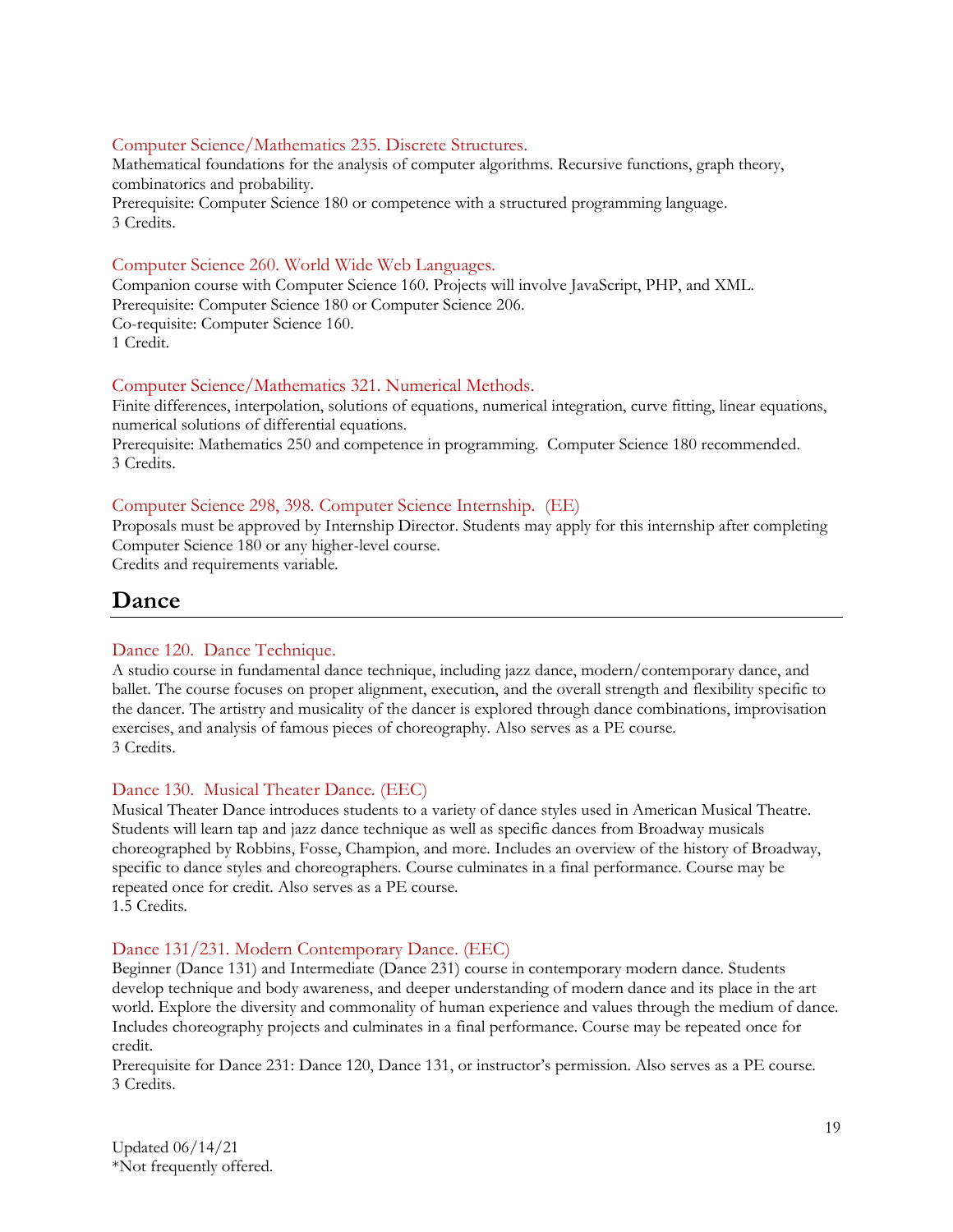## Dance 132/232/332. Jazz Dance. (EEC)

Beginner (Dance 132) and Intermediate (Dance 232) and Advanced (Dance 332) course in Jazz dance technique. Students learn jazz dance technique and develop creativity, flexibility, coordination, and rhythm. Dan 232 includes choreography projects, and both levels culminate in a public performance at the end-ofterm concert. Course may be repeated once for credit.

Prerequisite for Dance 232: Dance 120, Dance 132, or instructor's permission. Also serves as a PE course. 3 Credits.

## Dance 133/233. Tap Dance. (EEC)

Beginner (Dance 133) and Intermediate (Dance 233) course in tap dance. Introduction to and development of the fundamentals of tap dance technique. Emphasis is given to basic steps and terminology, building combinations, musicality, and coordination, leading to final performance. Course may be repeated once for credit.

Prerequisite for Dance 233: Dance 133 or instructor's permission. Also serves as a PE course. 1.5 Credits.

## Dance 134/234. Ballet. (EEC)

Beginner (Dance 134) and Intermediate (Dance 234) course in ballet technique. Introduction to and development of the fundamentals of ballet technique and vocabulary, emphasizing alignment, stretching and strengthening, flexibility, kinesthetic awareness, line and movement phrases. This course culminates in a final performance. Course may be repeated once for credit.

Prerequisite for Dance 234: Dance 120, Dance 134, or instructor's permission. Also serves as a PE course. 3 Credits.

## Dance 160/260/360. Dance Ensemble. (EEC)

A dance repertory course for the performing artist. Rehearsing and performing pieces choreographed by faculty and guest artists. Styles may include contemporary, jazz, hip-hop, ballet, and/or tap. Each student will be involved in several different pieces of choreography. Course culminates in public performance. Dance 260 includes collaboration on a choreography project or a solo choreography project. Dance 360 involves choreographing and teaching a group piece of choreography to the class to be performed at the end of term concert. Course may be repeated for credit.

1.5 Credits.

## Dance 240. Creative Movement and the Young Child.

This course will explore ways in which children develop through creative movement activities based on developmentally appropriate practice. Special emphasis will be placed on integrating creative movement with other learning activities. Students will have the opportunity to work on projects that incorporate creative movement with their own areas of interest as potential teachers/caregivers. Students will also explore multicultural elements of dance and movement. 1.5 Credits.

## Dance 241. History of Twentieth-Century American Dance.

Survey of dance forms (social, ballet, modern/contemporary, jazz/musical theatre, tap in America in the 20<sup>th</sup> century. Course includes readings, lectures, films, discussions, and analysis of individual styles and cultural trends.

3 Credits.

## Dance 331. Advanced Modern Contemporary Dance. (EEC)

Students continue to develop as dancers through learning more complex technique, progressions, and combinations, as well as engaging in improvisational exercises. Emphasis is on increasing accuracy of articulation, range of movement, and moving the body as a cohesive unit. Includes critique of modern and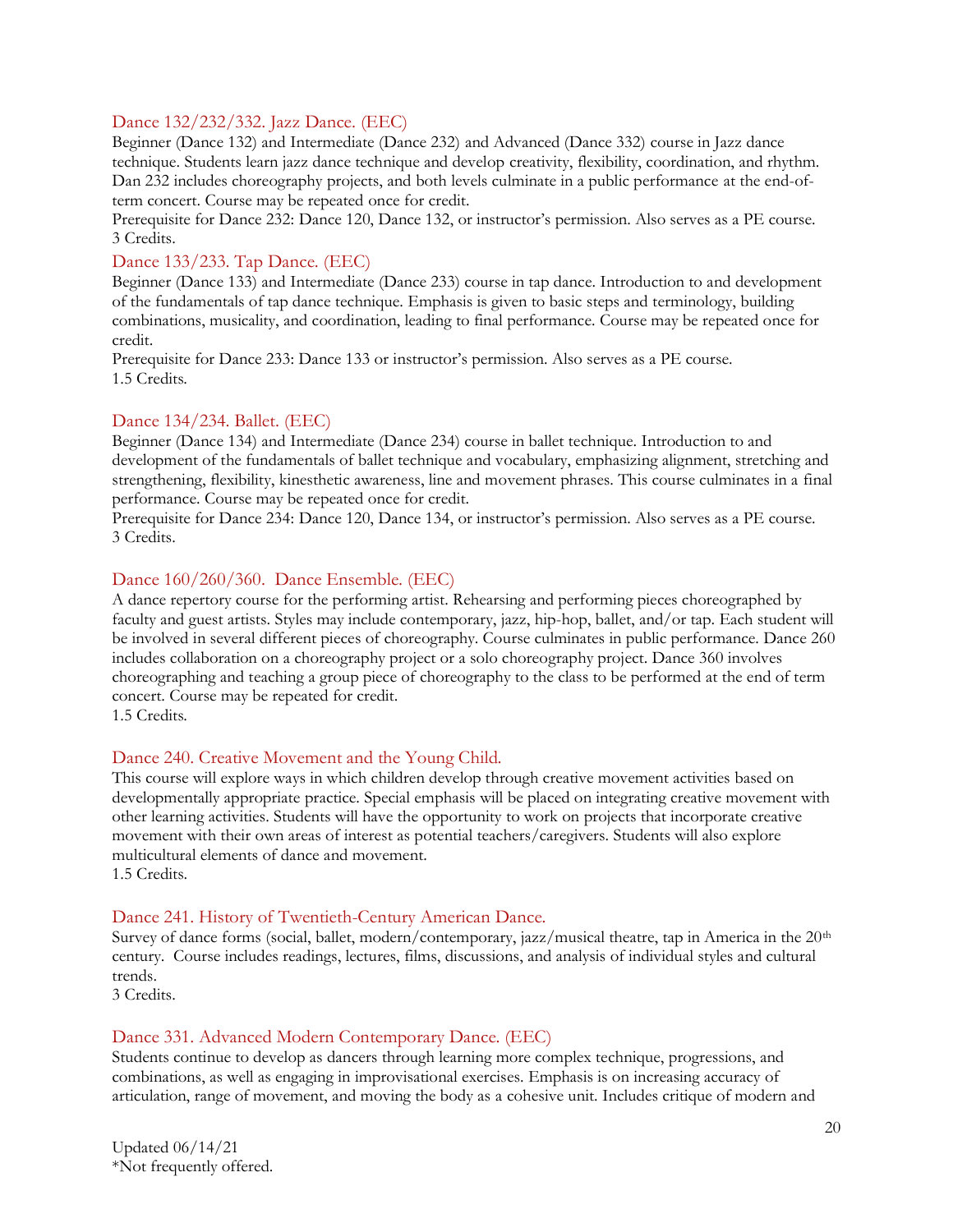contemporary dance choreography and culminates in a final performance. Course may be repeated once for credit.

Prerequisite: Dance 131/231 or instructor's permission. 3 Credits.

## Dance 332. Choreography & Composition. (EEC)

Focuses on the process of creating original dance compositions. Explores the elements necessary to dance composition, such as time, space, energy, form, design, and dynamics through improvisational exercises, the manipulation of movement, and the development of critical and analytical thinking. Students will write extensively throughout the course in the form of personal reflections, critical analysis of readings, and reviews of performances. Students will compose a solo piece of choreography, accompanied by a statement of purpose for their piece and a reflective essay on the process, which will be performed at the end of the term. Prerequisites: Two terms of Dan 131 and/or 231 or instructor's permission. 3 Credits.

## Dance 340. Pedagogy. (EEC)

The use of pedagogical principles for the conduct and organization of dance lessons in modern, jazz and ballet. This course covers instruction strategies, lesson planning, class management, motivation of students, class observations, and a teaching assignment.

Prerequisite: permission from the instructor. 3 Credits.

## Dance 493. Senior Literature Review.

General guidance in continuing research and review literature related to the chosen topic for the senior essay. Support for crafting a sound and interesting argument, resulting in an outline of main points for the senior essay.

Prerequisite: Interdisciplinary Studies 390. 2 Credits.

## Dance 298/398/498. Dance Internship. (EE)

Requirements variable. Proposals should be submitted to the Department Chair. Art internships are open to students in sophomore year or above who have completed at least two art, dance, or music courses. Credits variable.

## Dance 495. Senior Essay. (WC)

Capstone experience for the Interdisciplinary Major. Writing of the senior essay based on the research and outline produced in Dance 493. Prerequisites: Dance 493 and Interdisciplinary Studies 494. 2 Credits.

## Dance 499. Senior Project.

Independent study toward a dance choreography project to be a companion to the Fine Arts Interdisciplinary Senior Essay. Limited to and required of fine arts interdisciplinary majors in a dance track. Prerequisite: Dance 332. Credit Variable.

## <span id="page-20-0"></span>**Earth Science**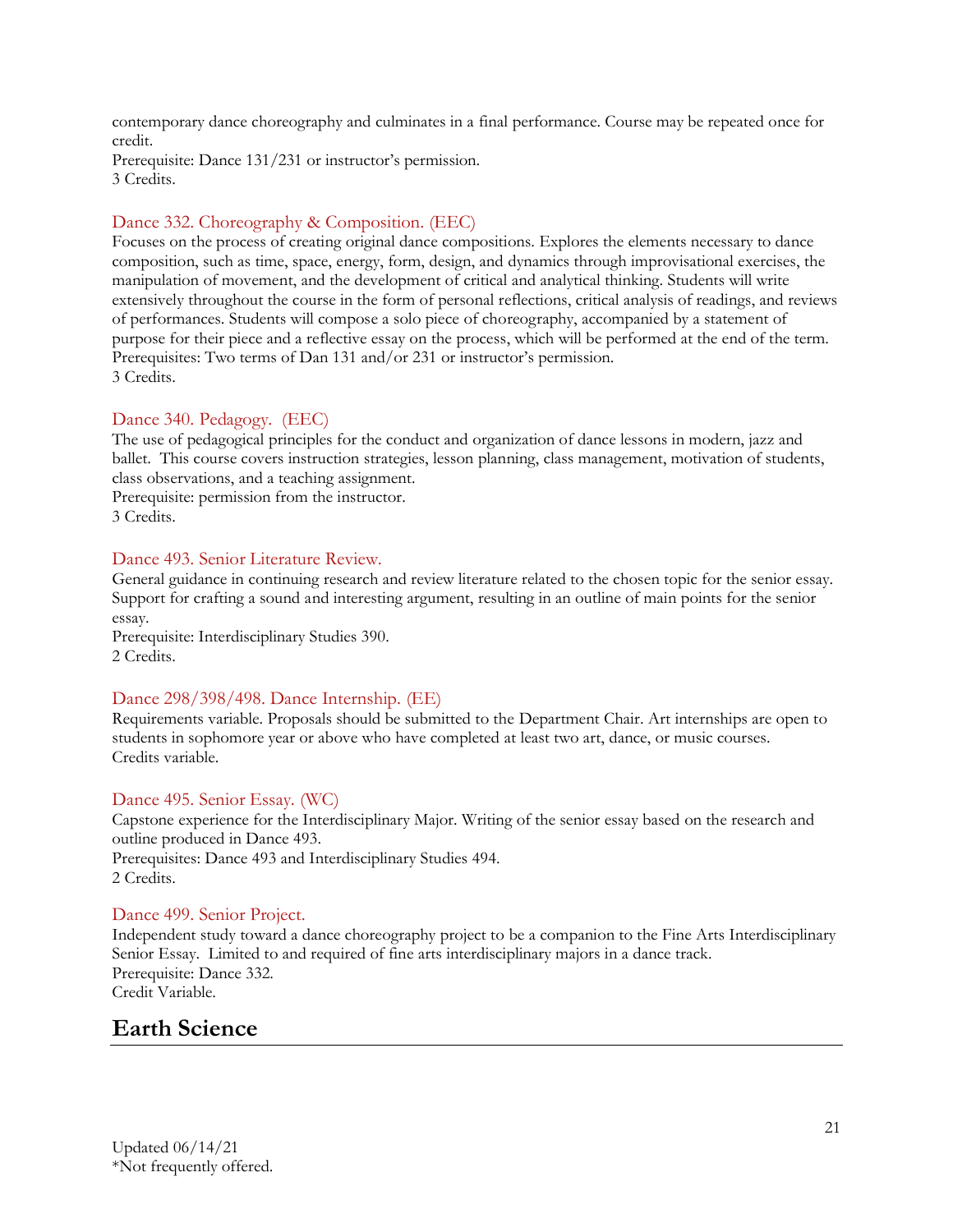## Earth Science 110. Introduction to Physical Geology and Meteorology.

Introduction to mineralogy; igneous, sedimentary, and metamorphic petrology; rock cycle and structural geology. The evolution of continents Introduction to oceanography. The atmosphere and atmospheric motion, climate, and climatic zones. Earth as a part of the solar system. This course and the related laboratory must be taken together.

Prerequisite or co-requisite: Mathematics 101 (or placement out of Mathematics101). 3 Credits.

## Earth Science 110 Lab. Introduction to Physical Geology and Meteorology Lab.

This course requires a lab fee. This course and the related lecture course must be taken together. 1 Credit.

## Earth Science 215. Geographical Information Systems.\*

Fundamentals of rapidly developing Geographical Information System (GIS) technology. The students learn applications for decision making, planning, and presentation of spatial data for many disciplines such as earth science, geography, health, ecology and history. Emphasis on data preparation, analysis and presentation. Includes lab exercises that illustrate the typical steps in a GIS project. ESRI's ArcView or QGIS, and Google Earth software will be used throughout the course.

Prerequisites: Computer Science 105 or proficiency with Excel and permission of instructor. Lecture and laboratory exercises will be combined in each session.

3 Credits.

## <span id="page-21-0"></span>**Economics**

## Economics 131. Macroeconomics. (QR)

Study of the fundamentals of economic analysis with emphasis upon national output, employment, and price levels. Exploration of the monetary and financial system together with problems of economic stability. Special attention given to the role of government fiscal and monetary policy in managing the economy. Consideration of current issues such as economic growth, federal budget deficits, and the role of the Federal Reserve Bank. Course includes student-led seminars. 3 Credits.

## Economics 132. Microeconomics. (QR)

Study of the fundamentals of economic analysis with particular emphasis upon consumer demand behavior and the output and pricing decisions of business firms under various market structures. Special attention given to the role of ethics in the behavior of business executives and consumers. Consideration of current issues such as health care, energy policy, and government intervention in the market. Course includes studentled seminars and group projects.

3 Credits.

## Economics 231. Development Economics.\*

This course focuses on studying the process of economic growth and development in both developed and developing nations. Students will approach these economies by looking at empirical data, theoretical models of growth, emerging industries and their economic effects, the role of FDI, the effect of government and private capital and government trade policies. 3 Credits.

## Economics 232. Intermediate Microeconomics.\*

An intermediate treatment of microeconomic thinking. Topics include consumer behavior, production, competition, externalities and the entrepreneurial function. This course will also explore the origins of economic theory.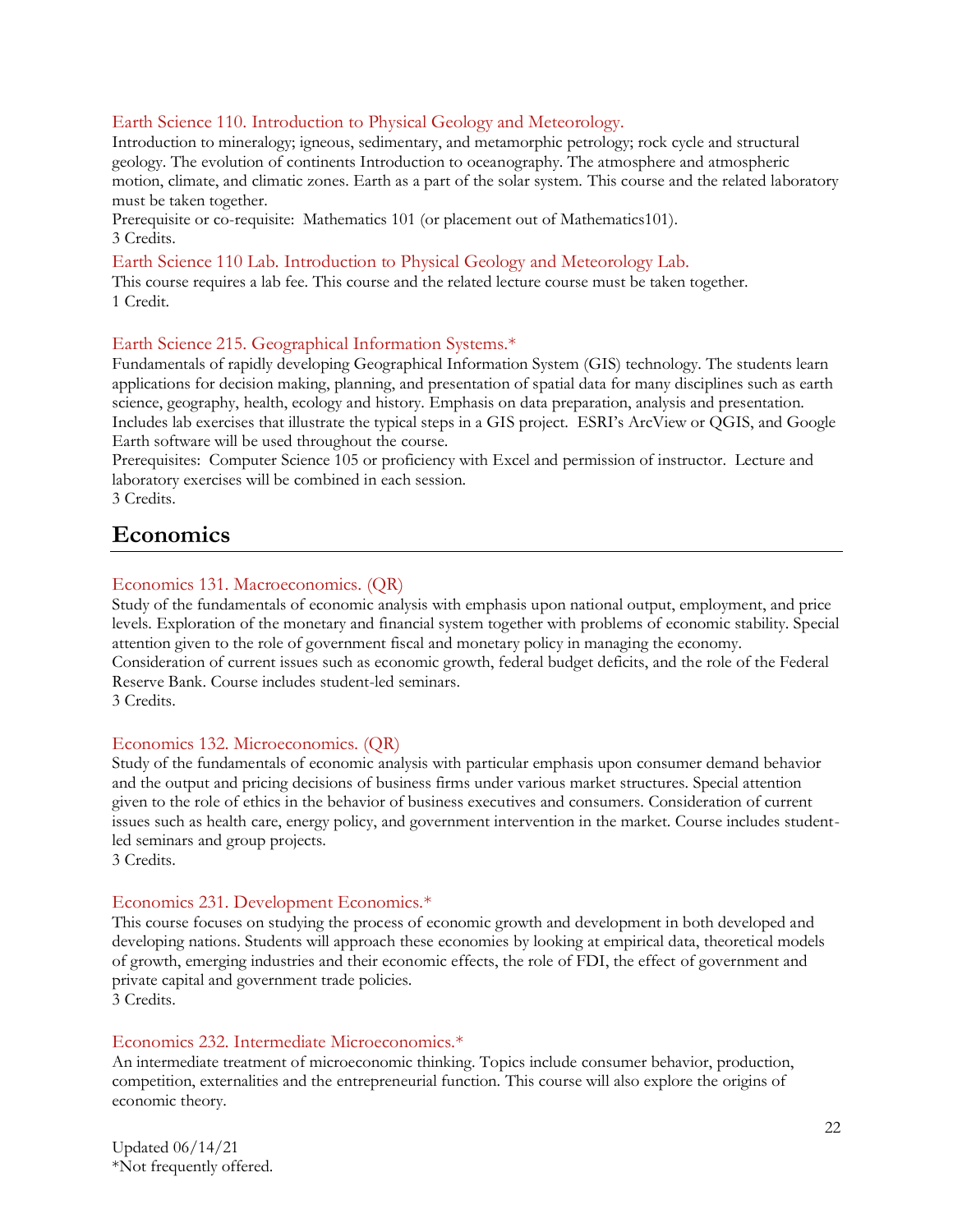3 Credits.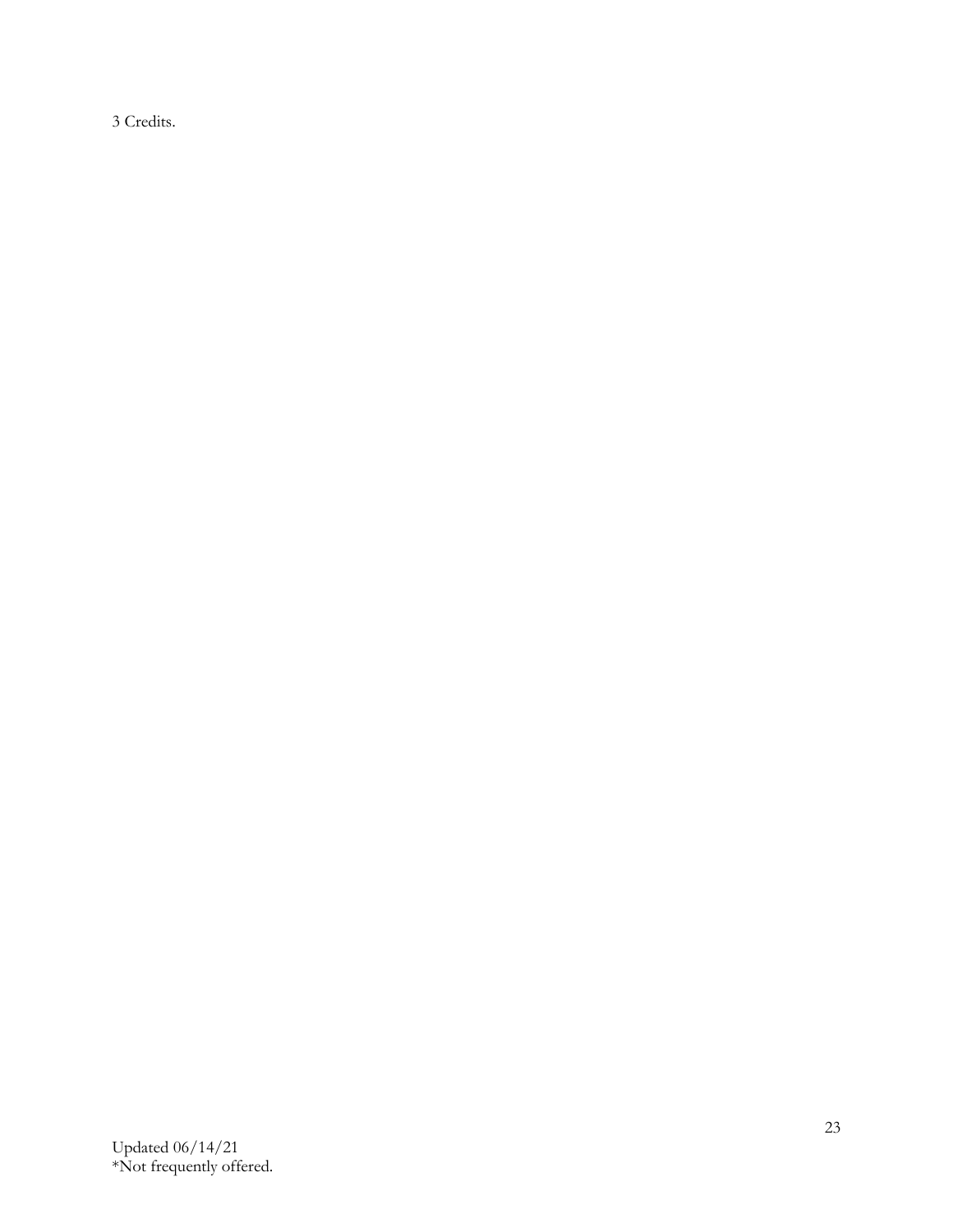## <span id="page-23-0"></span>**Education**

## Education 128. Introduction to the Theory and Practice of Education.

Aspects of a career in teaching are explored. Topics include: teaching as a profession, educational philosophies, best practices in classroom instruction, and garden-based learning. Students observe classes at the Bryn Athyn Church School, participate in at least three field trips to other schools, and gain basic gardening experience. Opportunities to develop presentation and storytelling skills. 3 Credits.

## Education 201. Foundations of Education. (Worldviews)

Study of world views and associated theories that impact education. Examination of questions such as: What is the nature of reality? How do we know what we know? How do we determine what is worth knowing? What is of value? Focus on how a New Church philosophy of education affects teachers and students. 3 Credits.

## Education 202. Moral Education. (Moral)

After exploring the origins of morality and how it is developed within the individual and society, this course focuses on how to best support moral, pro-social behavior in a school setting. Special attention will be given to the role of storytelling in moral education.

3 Credits.

## Education 217. Language, Literacy, and Numeracy.

This course prepares students for their role in the early childhood classroom. Many opportunities for application of best practices. Includes theories of language development. Special attention given to emergent language and language-rich environments. Includes 1 credit hour of ELL instruction. 3 Credits.

## Education 218. Literacy Instruction for Young Learners I.

This course exposes students to theory and practice in literacy instruction, pre-kindergarten through grade 4. Emphasis on emergent literacy, techniques and skills of teaching reading and language arts, evaluation and assessment. Includes 1 credit hour of ELL.

Prerequisite: Education 128 or Education 217. 3 Credits.

## Education 219. Literacy for Young Learners II.

This course prepares pre-service teachers for teaching language arts in early childhood (pre-K to 4th grade). How to assess the work of young writers and design instruction to advance their composition skills. Best practices for addressing phonological awareness, decoding, fluency, vocabulary, comprehension, spelling, and handwriting.

3 Credits.

## Education 271. Introduction to Early Childhood Education.

This course focuses on the basic knowledges, skills and dispositions that prepare students to teach in early childhood classrooms. Teaching young children from a background of New Church spiritual philosophy, major theories and cultural perspectives. Emphasis on DAP (developmentally appropriate practice); integration of learning goals with children's play; diversity in the classroom; and the process of building a collaborative model with family and community. Includes theory and practice of Garden-based Learning. 3 Credits.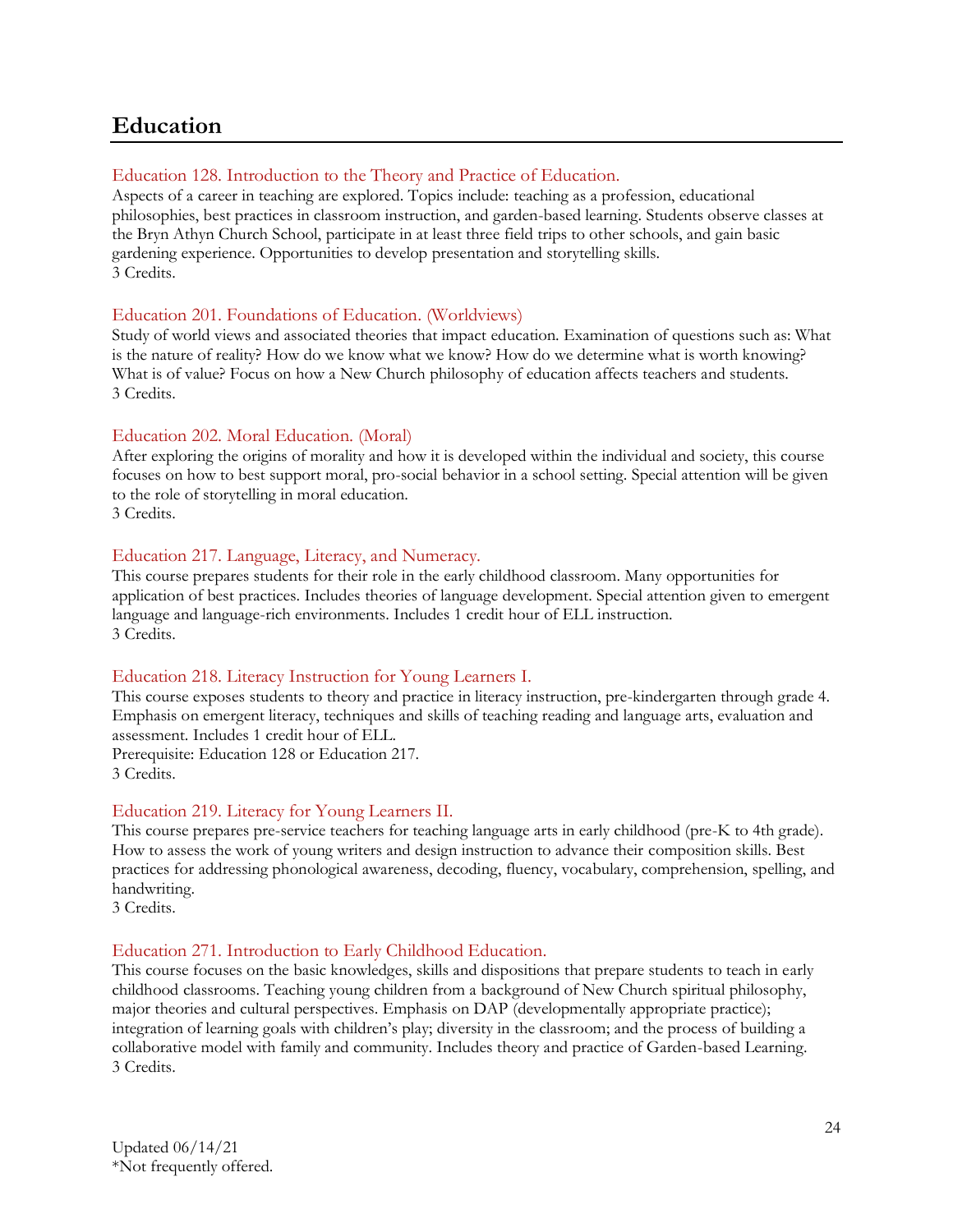## Education 272. Child Development: Birth - Nine Year Olds.

This course looks at how theories of child development and research can inform best practices for childcare and education. Major theories of human development are compared within the context of New Church education. Emphasis on attachment theory, the sensory needs of early childhood, and how to create an environment that helps children develop resilience in an increasingly technological world. 3 Credits.

## Education 274. Adolescent Growth and Development: Ages 8-18.

This course explores the physical, intellectual, emotional, and social development of children as they transition through middle childhood into adolescence. Emphasis on how development occurs in diverse contexts (home, school, and community); developmental theories and research that inform practice; and biological and neurological changes happening in the teenage brain. Prerequisite: Education 128 or Psychology 101. 3 Credits.

## Education 322. Social Studies and the Young Child.

Emphasis on the skills and attitudes taught within social studies and developed in early childhood programs. Special attention to state standards as well as New Church competencies through the study of units, multicultural experiences, and the methods and materials for teaching social studies. Contains theory and practice of Garden-based Learning. Open only to third year students. Prerequisites: Education 128 or 271.

3 Credits.

## Education 323. Math and the Young Child.

Exploration of the content and methods of teaching mathematics Pre-K to 4th grade. Emphasis on a problem-solving approach to the teaching of math within the context of a developmentally appropriate curriculum. Students learn how to engage children in the subject through imaginative, musical, rhythmic, athletic, and artistic activities. This course is about how to teach math so it makes sense. 3 Credits.

## Education 324. Science and the Young Child.

This course explores the nature of science, the nature of how young children conceptualize the world around them, and how to bring the study of the natural world to children in age-appropriate ways. Emphasis on the inquiry approach to teaching science. Includes garden-based learning projects: planting a fall garden and sprouting seeds.

3 Credits.

#### Education 333. Seminar on Art and Creative Expression.\*

Concepts related to creativity in the arts and the many media areas used by children to express themselves are introduced. Topics include: concepts of creativity; facilitation of children's creative expression; appreciation of children's art processes and products. Particular attention to musical expression. Prerequisites: Education 128 or 271. 1.5 Credits.

#### Education/Psychology 340. Educational Psychology.

Study of secular psychology as it is applied to children and adolescents in the classroom setting. Major areas of study include classroom management, learning, and motivation. Swedenborgian doctrines include innocence, charity, development of the rational mind, and conscience. Prerequisite: Psychology 101 or Education 128. 3 Credits.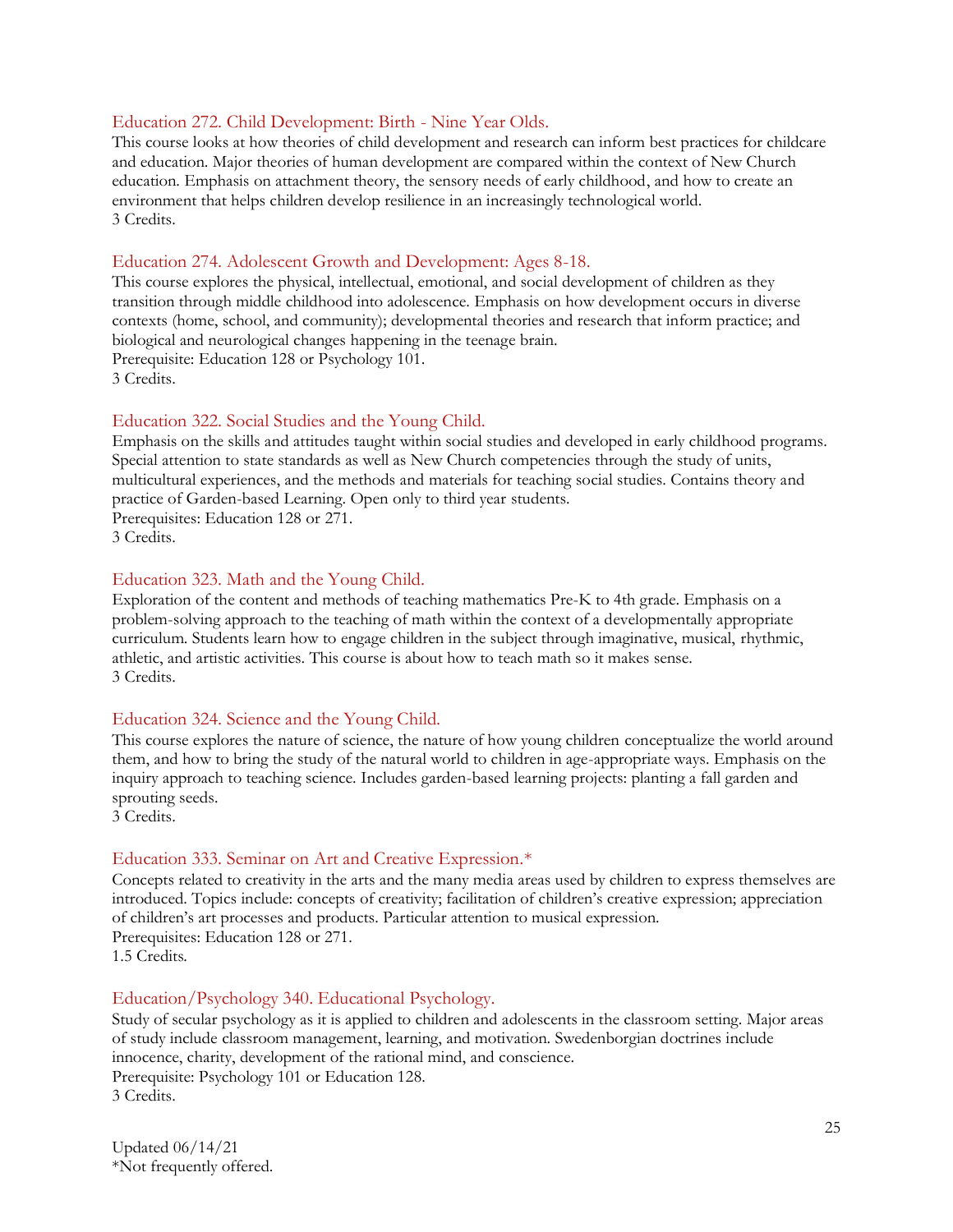## Education 402. Student Teaching. (EE)

Includes at least 12 weeks of combined observation and teaching in an early childhood education classroom setting, supervised by a teacher from Bryn Athyn College Education Department and by a classroom teacher in the cooperating school. Open only to seniors in the education major. 3-12 Credits.

## Education 298, 398, 498. Education Internship. (EE)

Proposals must be approved by the Department Chair. Course may be repeated for credit. Credit variable.

## Field Experience I: Observation.

Students will be assigned to a classroom for guided observation experience that relates to course work during the third year. Open to non-majors with permission from education department chair. 3 Credits.

## Field Experience II: Exploration.

Students work under a classroom teacher's supervision tutoring children, facilitating small group conversations, supervising outdoor play, and monitoring classroom routines and procedures. FE II is taken in conjunction with all winter term courses of the third year and provides students with 120 hours of observation and practice teaching. FE II occurs every Tuesday and Thursday of the term. Not open to nonmajors; third-year students only.

3 Credits.

## Field Experience III: Pre-student Teaching.

A continuation of FE II, FE III gives students more independent practice in working with whole class instruction and integrating special needs and ELL students in their assigned classroom. Provides 120 hours of practice teaching hours. Not open to non-majors; third-year students only. 3 Credits.

## Field Experience: Special Education.

This pre-student teaching course provides students the opportunity to observe in a special education setting and apply the knowledge and skills they have learned in their coursework. Students will gain hands-on experiences with exceptional children, experience the different types and levels of service delivery, and reflect on how, when, and why specific evidence-based practices are implemented. Student will start in the "Observation" phase and gradually take on increased responsibilities throughout the term. Prerequisites: Special Education 111 and permission of the instructor. Not open to non-majors; third- or fourth-year students only. 3 Credits.

Field Experience IV. Observation in Upper Grade Levels For students intending to teach in the General Church school system. Students gain experience working with upper grade level students. Taken only with permission of the education department chair. Co-requisite: Psychology 204. 3 Credits.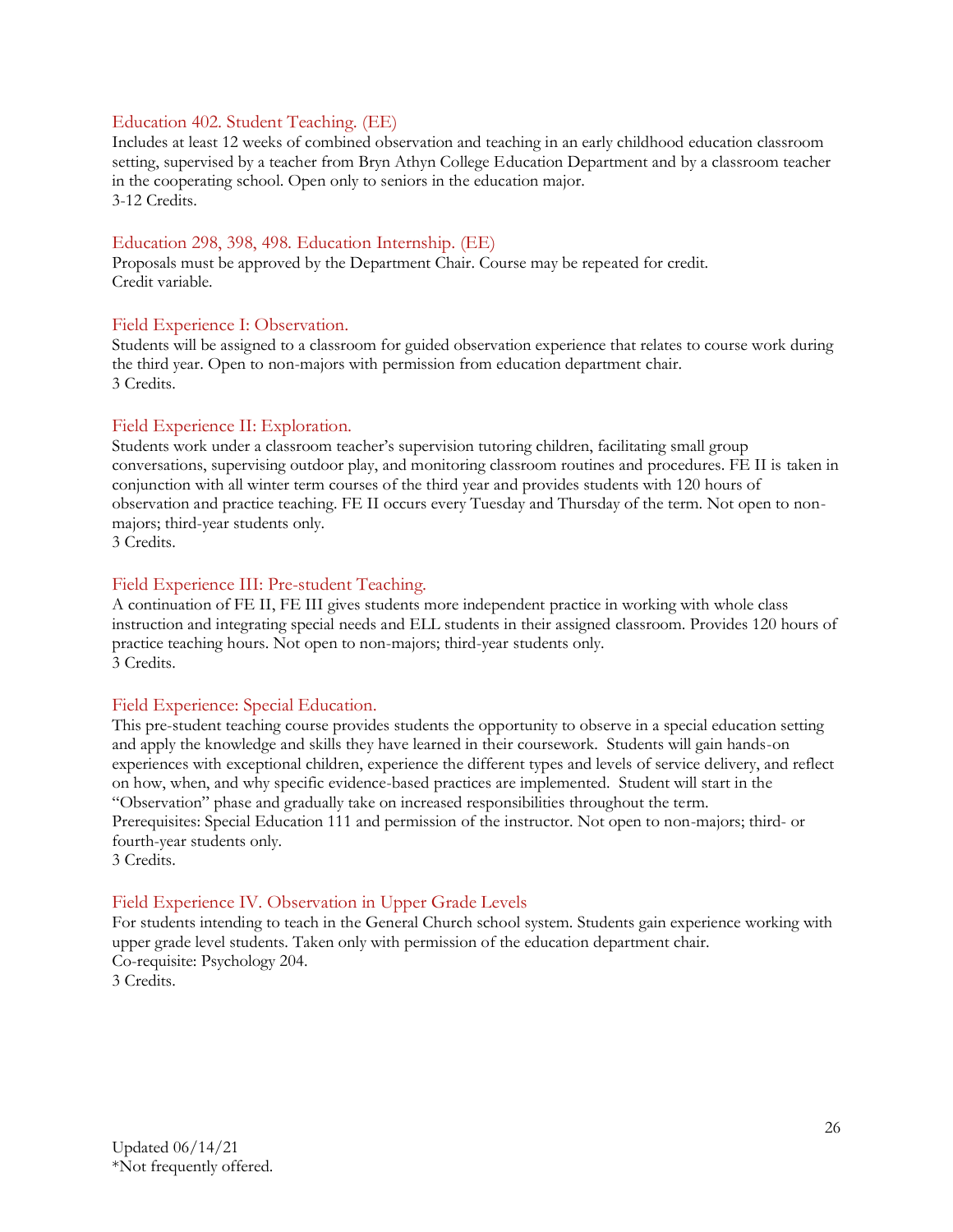## Special Education 111. Introduction to Special Education.

An overview of key concepts, theories and practices of special education. Course begins with a role-playing game in which students learn about the milestone legislation, IDEA. Attention is given to the social and historical underpinnings of today's special education programming, as well as to the various types of learning needs in any given classroom. Students will learn to view "disabilities" from differing perspectives and gain appreciation for the variety of needs expressed in the human condition. 3 Credits.

## Special Education 212. Supporting Students with Disabilities.

This course examines the characteristics and needs of students who are identified under the 13 federally defined categories of disabilities. Emphasis on investigating the complexity of these needs and the specially designed instruction that meets them. Research-based frameworks such as UDL and other strategies that support inclusionary practices within the life of the classroom will be addressed. Prerequisite: Special Education 111. 3 Credits.

## Special Education 213. Family and Community Partnerships.

This course examines the importance of collaboration when serving students with various needs. Addresses the skills and knowledges needed by teachers and interdisciplinary team members. Strategies for collaborating with families, community agencies, educational staff, and other stakeholders will be explored. Students will develop skills for building effective teams, improving communication, problem-solving, advocating and decision-making.

Prerequisite: Special Ed 111. 3 Credits.

## Special Education 312. Classroom Assessments.

This course addresses the effective use of assessment as part of classroom instruction, and as part of the eligibility determination process for special education services. Students will gain hands-on experience with administering and interpreting a variety of assessments and will learn how to appropriately adapt instruction based on assessment findings.

Prerequisite: Special Education 111 and permission of the education department chair. 3 Credits.

## Special Education 313. Evidence-based Interventions.

This course examines models of effective specialized instruction in a variety of content areas, with a focus on literacy. Emphasis on using assessment data to inform and guide effective instruction and intervention. Exploration of multi-sensory methods and programs for addressing the needs of students with disabilities within the general education curriculum. Undergraduate students can earn graduate credit by completing additional coursework.

Prerequisite: Special Education 111 and permission of the education department chair. 3 Credits.

## Special Education 331. Classroom Management and Behavioral Support.

Examination of what it means to lead and manage a differentiated classroom. Addresses classroom management skills of fostering a positive learning environment; planning and delivering assessment-driven instruction; implementing Positive Behavior Intervention and Support (PBIS); and conducting a Functional Behavioral Analysis (FBA).

3 Credits.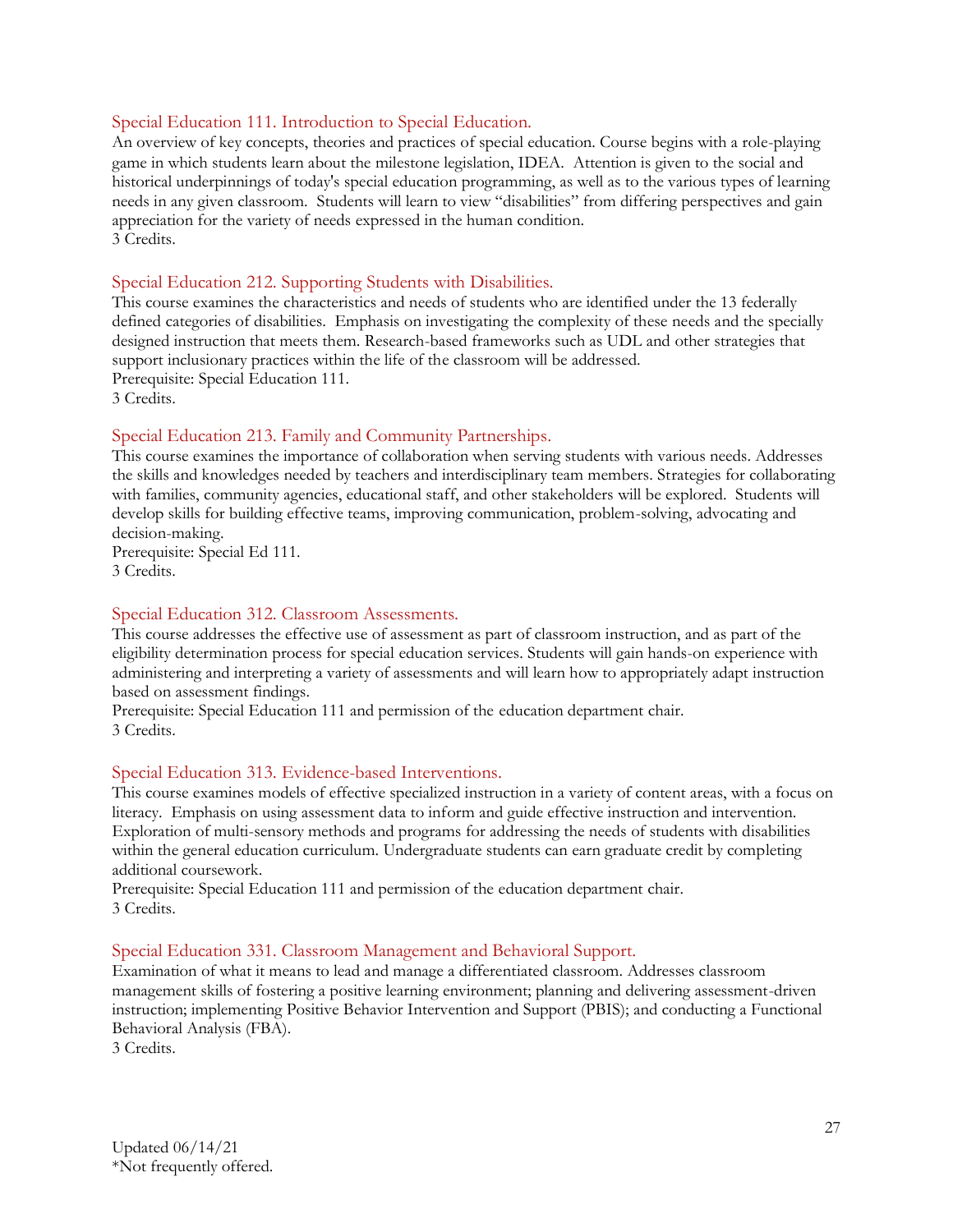## Special Education 334. Assistive Technology in the Classroom.

This course explores a variety of technologies used to assist persons with a wide range of exceptionalities. Universal Design for Learning is at the core of this course with a goal of adapting technology, instruction, and assessment to meet a range of student needs.

Prerequisites: Special Education 111 and permission of the education department chair. 1 Credit.

## <span id="page-27-0"></span>**English**

Literature courses in this discipline fill the aesthetic requirement of the Core Program. 200-level English courses require Writing 101 as prerequisite. 300+-level English courses require a 200-level English as prerequisite.

## English 105. Introduction to College-Level Analysis of Literature.

Focus on engagement with a particular theme in a variety of genres. Literary content will differ from year to year, depending on instructor expertise. Specific title announced in the course bulletin when offered. Course can be repeated once for credit when topic changes. 3 Credits.

## English 110. Worldviews & Literature (Worldview).

Introduction to six worldviews in the context of literary texts. Emphasis on how characters with differing worldviews interact with others and with their geographic and historical contexts. Emphasis on close readings and critical analysis.

3 Credits.

## English 215. Great Books I. Classical Literature.

Study (in English) of selected texts from the Greeks and Romans, including works by such authors as Homer, Hesiod, the Greek dramatists, Virgil, and Ovid. Emphasis given to the themes of Classical mythology. Prerequisite: Writing 101. 3 Credits.

## English 217. Great Books III. 19<sup>th</sup> and 20<sup>th</sup> Centuries.

Study (in English) of selected 19th- and 20th-Century texts, including works by such authors as Shelley, Forster, Flaubert, Henry James, Dostoevsky, and Tolstoy. Prerequisite: Writing 101. 3 Credits.

## English 218. American Literature I.

Chronological survey of American writers from colonial times to the mid-19th century. Particular attention to themes such as nature, religion, freedom, slavery, and the shaping of "American" values and identities. Prerequisite: Writing 101. 3 Credits.

English 219. American Literature II. Chronological survey of late 19<sup>th</sup> and early 20<sup>th</sup>-Century American authors. Prerequisite: Writing 101. 3 Credits.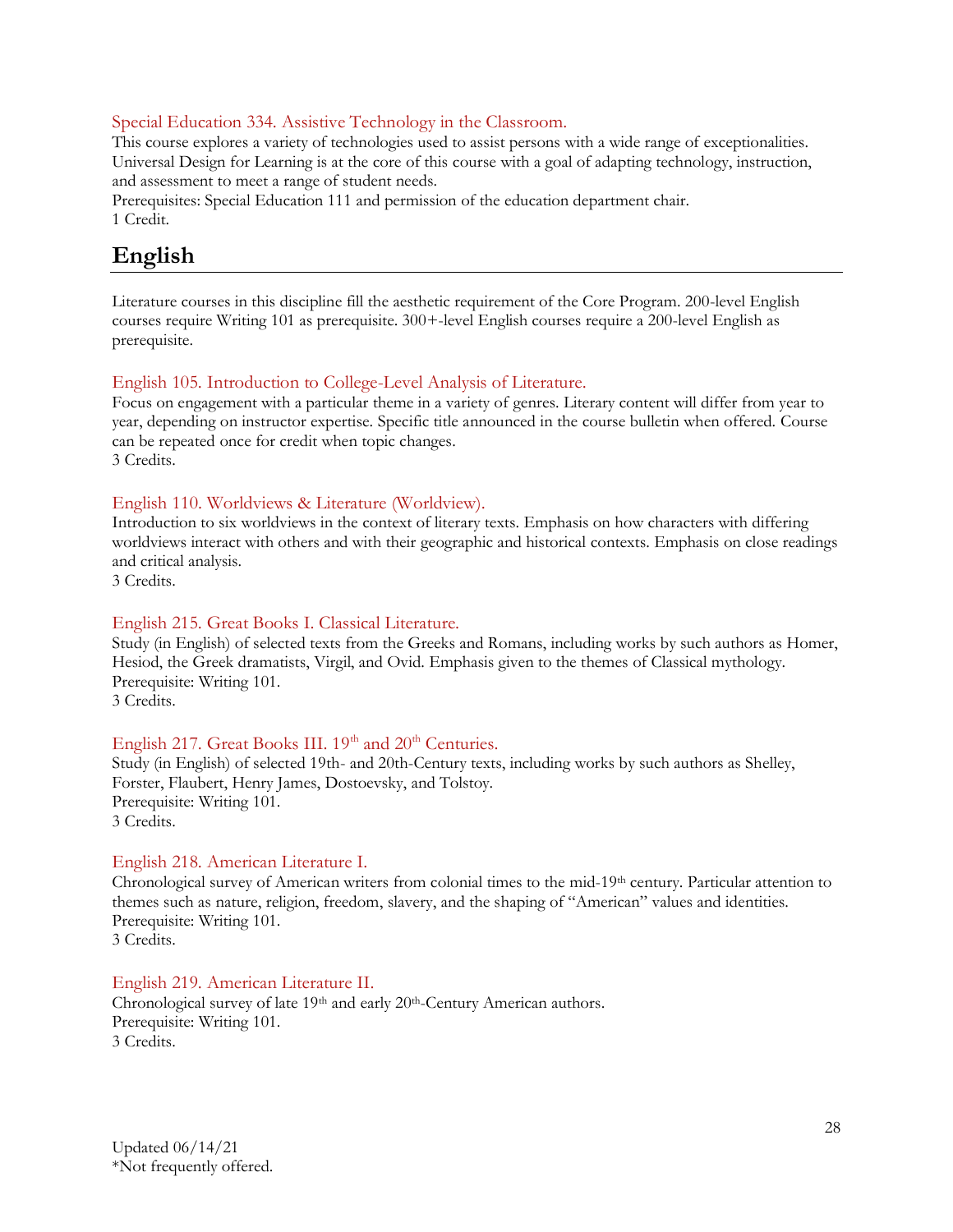## English 220. British Literature I. Virtue, Vice, and Visions: 650-1650.

Chronological survey of the development of English literature in England from the early medieval period through the mid-17th century. Lecture, discussion, and student reports or projects. Prerequisite: Writing 101. 3 Credits.

## English 221. British Literature II. Storytelling, Humor, and Literary Expression: 1660-1900.

Chronological survey of the development of English literature in England from the late  $17<sup>th</sup>$  century through the early 20<sup>th</sup> century. Lecture, discussion, guest speakers, and student reports or projects. Continuation of English 220; English 220 not prerequisite. Prerequisite: Writing 101. 3 Credits.

## English 235. Shakespeare. (W)

In-depth study of selected Shakespearean tragedies, comedies, histories, and sonnets. Lectures and collateral readings with background of the Elizabethan world. Prerequisite: Writing 101. 3 Credits.

## English 245. Children's Literature.

Study of the textual characteristics of children's literature and the role this literature has played historically. Picture books, readers, stories, and adventure novels. May include authors such as Caxton, Grimm, MacDonald, Milne, and New Church writers. Written work includes projects and a children's story reflecting the trends studied. Prerequisite: Writing 101. 3 Credits.

## English 255. Post-Apocalyptic Fiction. (W)

Study of literary depictions of end-of-days and post-apocalyptic genre. Analysis of texts through plot and subplot, device, character, setting, and author intent. Use of current events and social, political, and historical context to examine the post-apocalyptic theme in other media (television and film). Analysis of other works in the genre, such as Young Adult counterparts (*Hunger Games*, *Maze Runner*, etc*.*). Creative project expressing student's own perception of the post-apocalypse.

Prerequisite: Writing 101. 3 Credits.

## English 320. The English Language.

Study of the historical development of the language from Anglo-Saxon to Modern English, with focus on the culture and events that have shaped the language and ways in which English has shaped cultures. Prerequisite: Any 200-level English course.

3 Credits.

## English 360. Victorian Literature. (IL)

Study of selected literary figures of England from 1830 to 1900, with emphasis on trends in religion, philosophy, and science, and on the literary genre of the novel. Prerequisite: Any 200-level English course. 3 Credits.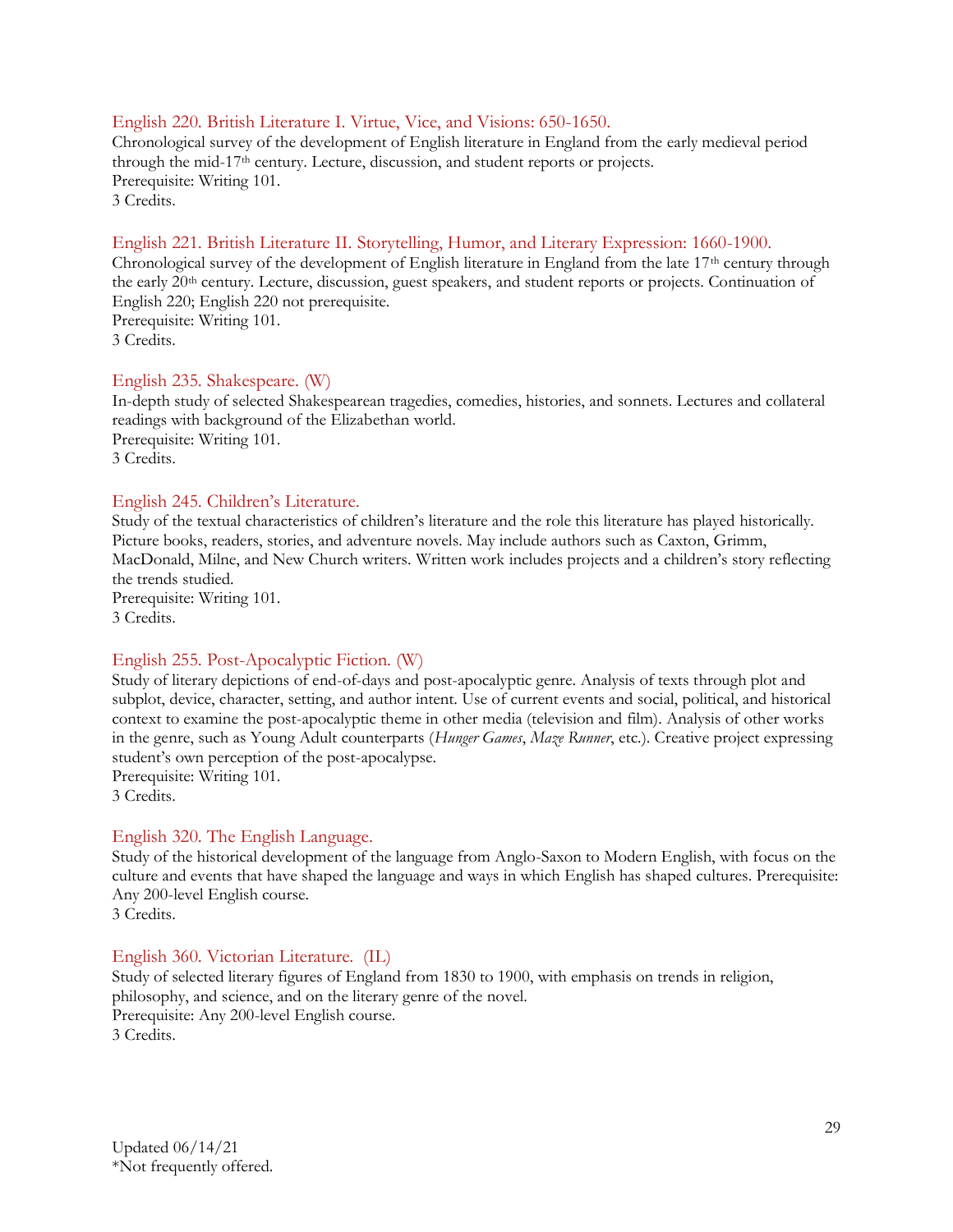## English 365. Topics in Literature.

In depth examination of a selected literary theme, movement, genre, or author. Specific title announced in the course bulletin when offered. Topics will make use of a professor's area of expertise and research. May be repeated for credit when different topics are offered. Prerequisite: Any 200-level English course. 3 credits.

## English 367. The Modern Novel. (IL)

Study of selected early 20<sup>th</sup>-century novels. Emphasis on how these works reshape 19<sup>th</sup>-century forms and subjects to reflect changes (demographic, political, social) in the period between the World Wars. Includes such writers as James, Woolf, Faulkner, Hurston, and Hemingway. Prerequisites: Any 200-level English course.

3 Credits.

## English 370. Literature of the Past 4 Decades. (W)

Focus on American novels, with selected shorts stories and poems. Overarching theme of memory, consciousness, and the literary aftermath of social trauma (Slavery, WWII, Vietnam, 911). Prerequisite: Any 200-level English course. 3 Credits.

## English 490. English Major Writing Project.

Independent work in criticism, fiction, or poetry, guided by an advisor. Involves student over a two-term period of the senior year. Capstone. 3 Credits.

## English 491. English Major Writing Project. (WC)

Completion of the senior writing project. Capstone. 3 Credits.

#### English 495. Senior Seminar: Career Preparation.

Focus on professional transition to workplace or graduate school. Guest speakers present recent trends in English studies and in employment for English and Communications majors. Students propose (or present if completed) their capstone work as well as give evidence of facility in the software and technology skills required of BAC English graduates. Students network with alumni at a distance or in town to support an outreach effort requiring communication skills and fostering any aspect of the mission's focus on intellectual, moral, civil, and spiritual development.

1 Credit.

## English 499. English Major Capstone Project (WC)

Writing project for the language and literature track of the English major. Supplemental to a 300-level English course, this credit involves extended independent research and writing beyond the scope of the course.

1 Credit.

## English 198, 298, 398, 498. English Internship. (EE)

Proposals must be approved by the head of major. Prerequisites: For 298, any 200-level English/writing course. For 398 and 498, any two 200-level English/writing courses, or any one 300-level English course. Course may be repeated for credit. Credit variable.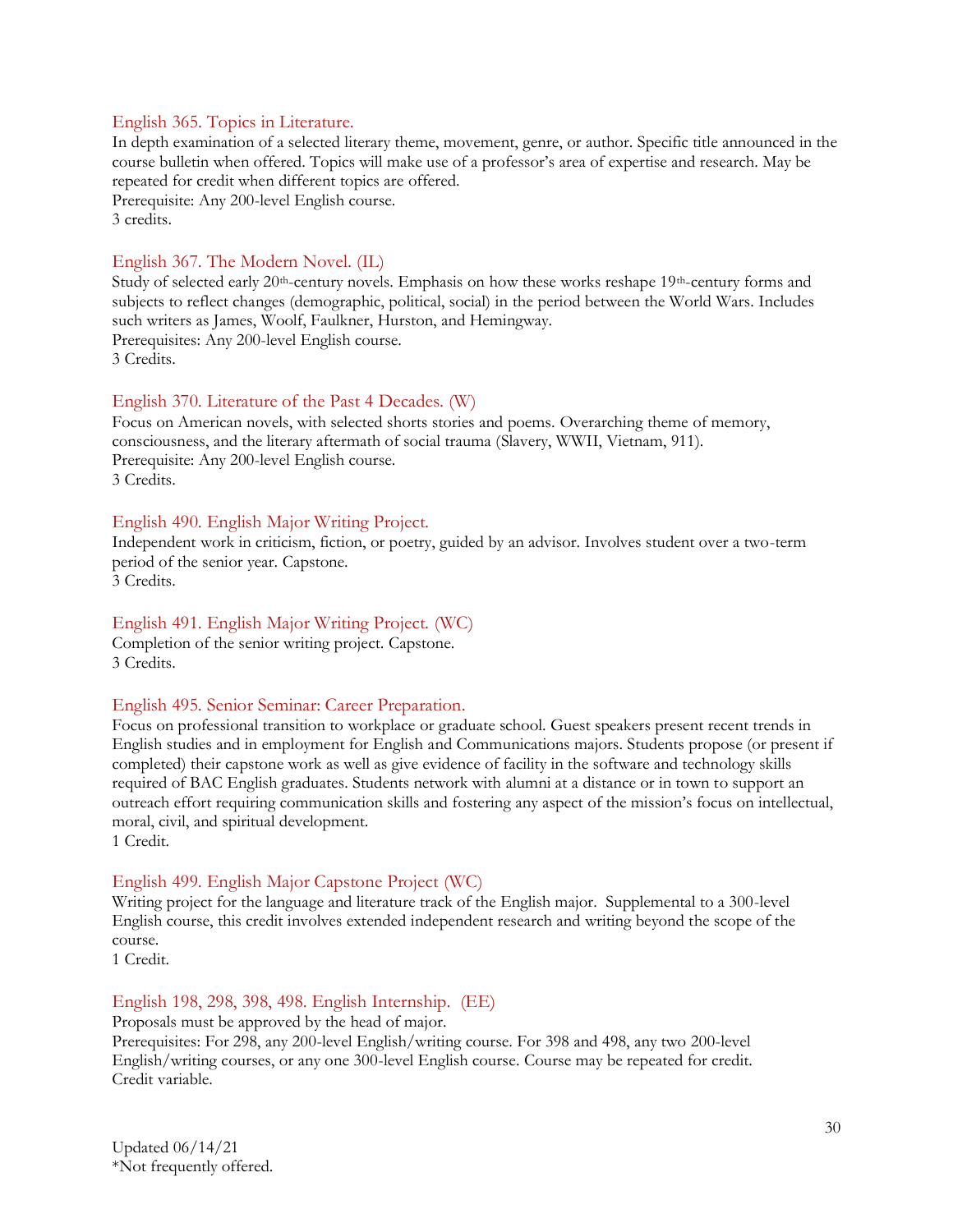## <span id="page-30-0"></span>**Experiential Education**

## Experiential Education 198/298. Internship. (EE)

The internship course is open to students with a 2.5 GPA or above. It is a supervised, pre-professional experience with clear links to a student's academic program. It is conducted primarily or totally outside a regular course classroom, and for which a student earns academic credit. It is organized primarily around an assignment in a work-place situation in which students working under the direction of a supervisor learn hands-on professional skills.

The internship course requires a syllabus, reflective component, and an analytical component (e.g., essay, paper, or presentation). Individual syllabi are retained in the office of Internship. This course satisfies the EE requirement.

Course may be repeated for academic credit by arrangement. Credit variable.

## Service Projects 1xx. (EE)

Students who participate in a Bryn Athyn College approved service project may apply to receive an EE credit waiver to the director of Experiential Education.

## Leadership 130. Introduction to Leadership. (EE)

This course engages students in the basic tools necessary to become a successful leader. Students design a leadership project and review leadership theories. Students analyze leadership characteristics and target an area for their own strengthening. Students set measurable goals that stretch their capabilities through leadership challenges and homework assignments. 3 Credits.

<span id="page-30-1"></span>

## **Fine Arts**

## Fine Arts 101. Art History: Caves to Cathedrals (IL).

Introductory survey of art and architecture from Prehistory through the European Middle Ages, including Ancient Near Eastern, Egyptian, Greek, Roman, Late Antique, and Medieval art. This course also serves as an introduction to the methods and practices of Art History as an academic discipline. Classroom study is complemented by visits to Glencairn Museum. 3 Credits.

## Fine Arts 102. Art History: Renaissance to Now (IL).

Introductory survey of art and architecture from the Renaissance era to the Present, including Renaissance and Baroque Art, Modern movements such as Impressionism and Post-Impressionism, Cubism, Dada, Abstract Expressionism and Pop-Art, and current examples in an ever-expanding canon. 3 Credits.

## Fine Arts 103. Art of Asia, Africa, and the Americas.

Introductory survey of art and architecture of Asia, Africa, and the Americas, considering material as diverse as Shang dynasty bronzes and Song and Ming dynasty hand- and hanging-scrolls in China, early Buddhist art and architecture and later painted screens in Japan, Aztec, Mayan, and Incan art in Central and South America, bronzes from the Kingdom of Benin, and masks and sculpture from the various peoples of West Africa.

3 Credits.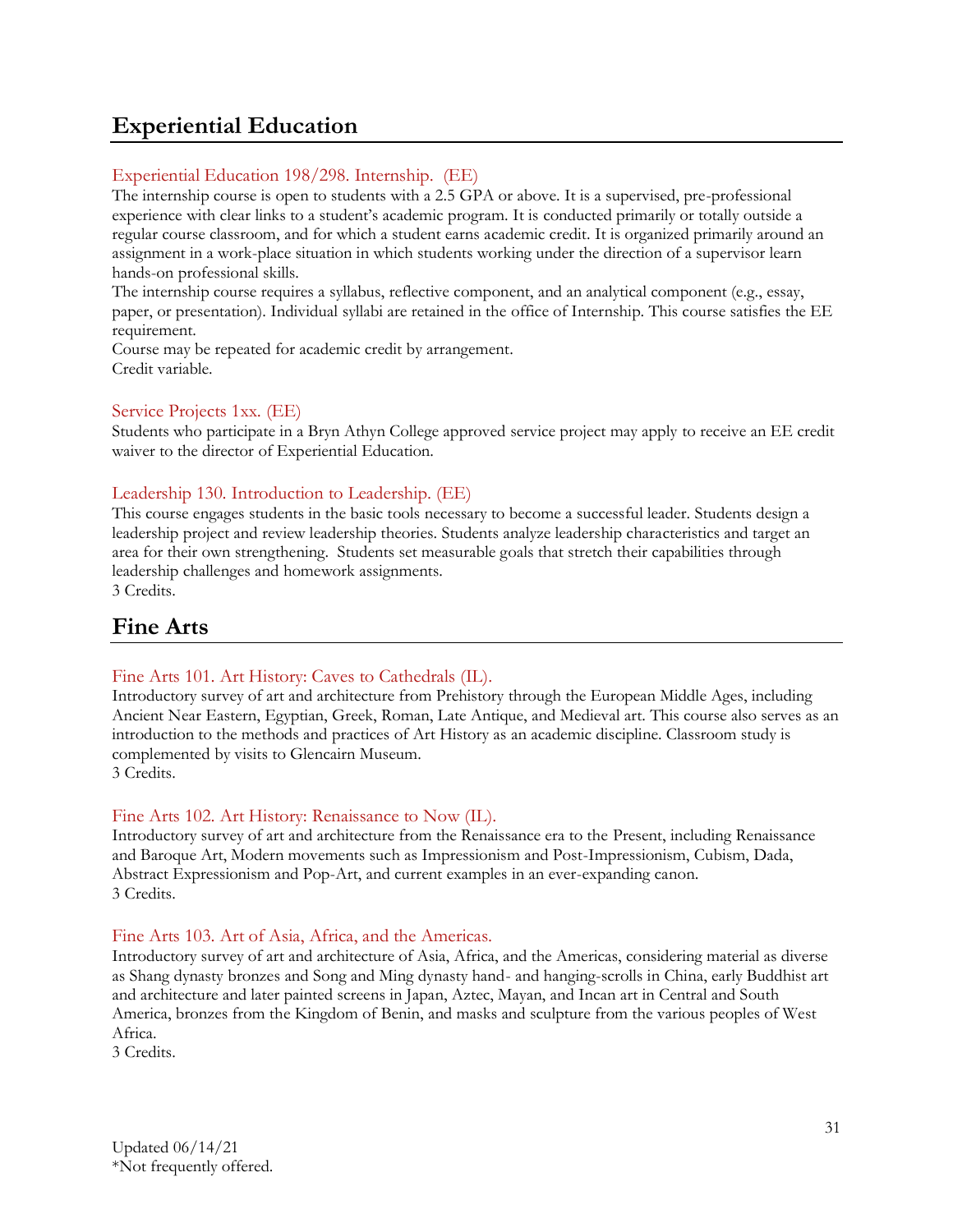## Fine Arts 112. Medieval Art and Its Revivals.

This course surveys the art of Medieval Europe, focusing on the evolution of sacred imagery and how it shapes and reflects the beliefs and perceptions of the period. Also covered are revivals of medieval style in nineteenth-century Europe and nineteenth- and twentieth-century America. Students study medieval objects in the collection of the Glencairn Museum.

3 Credits.

## Fine Arts 120. Metal Work I.

Introduction to basic metalworking techniques in fine metals, including cutting and piercing, soldering, chain links, and bezel settings. This course requires a lab fee. 3 Credits.

## Fine Arts 122. Metal Forging.

Introduction to artistic ironwork concentrating on hand-forged, wrought iron using traditional techniques. Inspired by the magnificent examples in Glencairn and Bryn Athyn Cathedral. This course requires a lab fee. 3 Credits.

## Fine Arts 123. Forging Workshop.\*

A four-day intensive summer workshop. Instruction in basic forging techniques and introduction to the metal work in Glencairn Museum and Bryn Athyn Cathedral. 1 Credit.

## Fine Arts 125. Photography.

Introduction to the use of various cameras, darkroom techniques, alternative processing, and basic design. This course requires a lab fee. 3 Credits.

## Fine Arts 126. Stone Carving Workshop.\*

A five-day intensive summer workshop. Instruction in basic stone carving techniques and introduction to the stonework in Glencairn Museum and Bryn Athyn Cathedral. 1 Credit.

## Fine Arts 128. Stained Glass I.

Introduction to stained glass techniques, including cutting and cold-shaping of glass, panel design, painting on glass, copper foil and leading techniques. Projects include study of and response to examples in the Glencairn Museum and Bryn Athyn Cathedral.

3 Credits.

## Fine Arts 129. Stained Glass Painting Workshop.\*

A four-day intensive summer workshop. Instruction in glass painting techniques and introduction to the stained glass in Glencairn Museum and Bryn Athyn Cathedral. 1 Credit.

## Fine Arts 130. Ceramics.

Introduction to clay work including hand building, wheel throwing, slip casting, glazing, and firing processes. Also form function and representation.

This course requires a lab fee. 3 Credits.

Updated 06/14/21 \*Not frequently offered.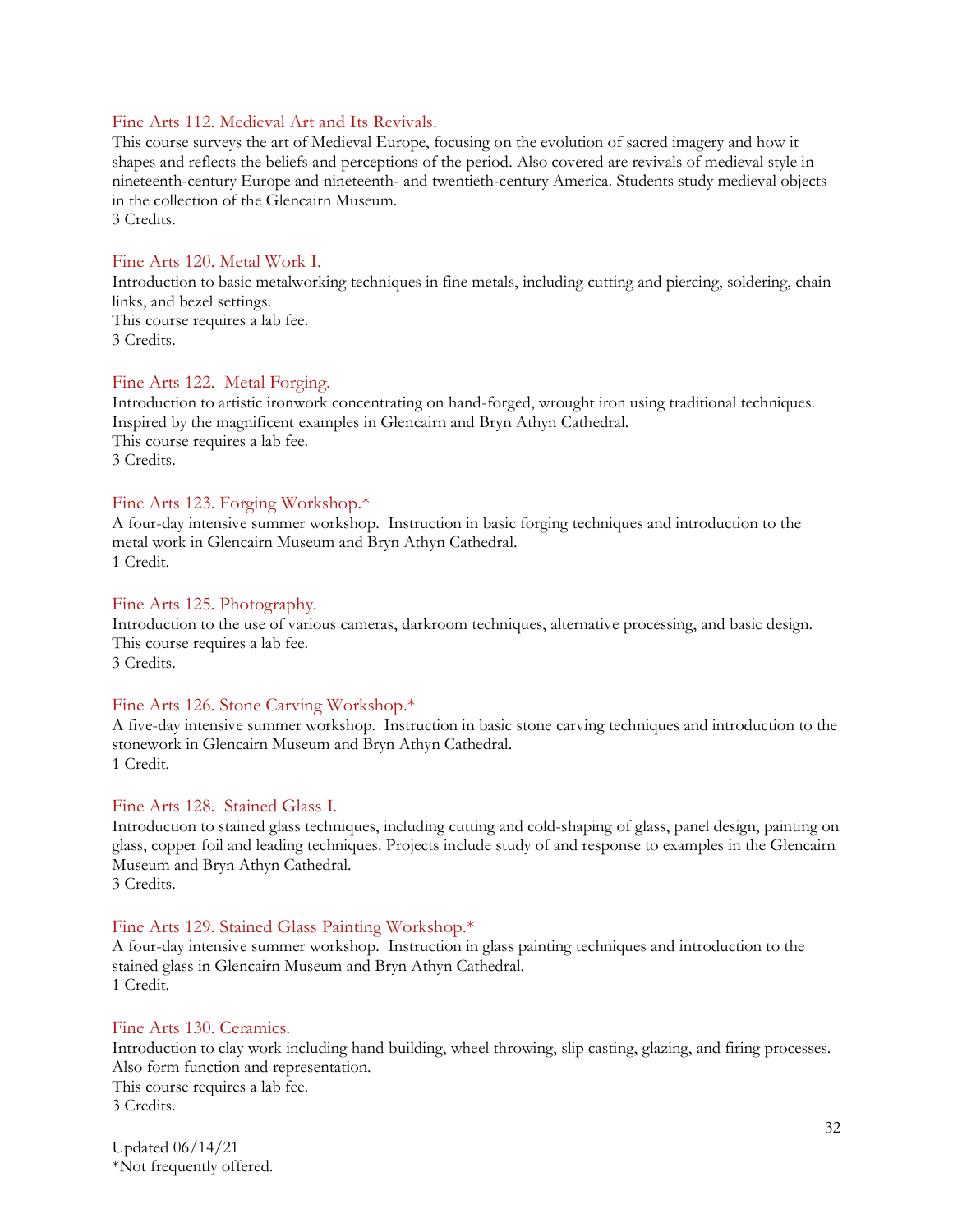## Fine Arts 140. Drawing and Painting.

Introduction to basic techniques in drawing and painting. Oil painting project. Discussion of the development of the history of painting. This course requires a lab fee. 3 Credits.

## Fine Arts 141. Building Arts Foundation I.

Introduction to the Building Arts curriculum by focusing on fundamental design and drawing principles essential to all craft disciplines. Students learn to communicate ideas, design and execute projects through sketches, hand drawings and computer-generated drawings.

This course requires a lab fee. 3 Credits.

## Fine Arts 151. Architectural Modeling.

This course provides opportunities for students to develop their visualization skills in architectural design by requiring them to make three-dimensional models of two-dimensional drawings. Students will be presented with a variety of architectural modeling scenarios and will be required to develop three-dimensional models using various materials such as paper, clay, and wood. Students work independently and in groups to complete design scenarios presented to them. Emphasis is placed on communication, accuracy, and craftsmanship in architectural modeling. The collection and models in the Glencairn Museum support these endeavors.

This course requires a lab fee. 3 Credits.

## Fine Arts 155. Introduction to Craft Practice.

This course introduces students to the various building arts practiced at Bryn Athyn College – metal, glass, stone and wood. Students complete projects in all four disciplines learning the properties, techniques, and creatives possibilities of each. This introduction helps students choose a craft specialization for their major. (at present the two options are metal and glass).

This course requires a lab fee. 3 Credits.

## Fine Arts/History 160. Art, Culture and History.

Examination of the art, culture, and history of a designated period and region. Special attention will be given to art as a form of religious and cultural expression. Serves as an intellectual foundation for Fine Arts/History 161: Study Abroad. Offered in conjunction with Glencairn Museum. 3 Credits.

## Fine Arts/History 161. Art, Culture, and History: Study Abroad.\*

Participation in an academic study abroad trip (2-3 weeks) focused on the period and region studied in Fine Art/History 160. Students are required to present research completed in Fine Arts/History 160 on site. Offered in conjunction with Glencairn Museum. Prerequisite: Fine Arts/History 160 in preceding term. Pass/Fail.

1 Credit.

## Fine Arts 201. Classical Art. (IL)

Study of art and architecture from the Ancient Mediterranean, including work from Minoan and Mycenaean, Ancient Greek, Etruscan, and Roman cultures. Study of works in the collection of the Glencairn Museum. 3 Credits.

Updated 06/14/21 \*Not frequently offered.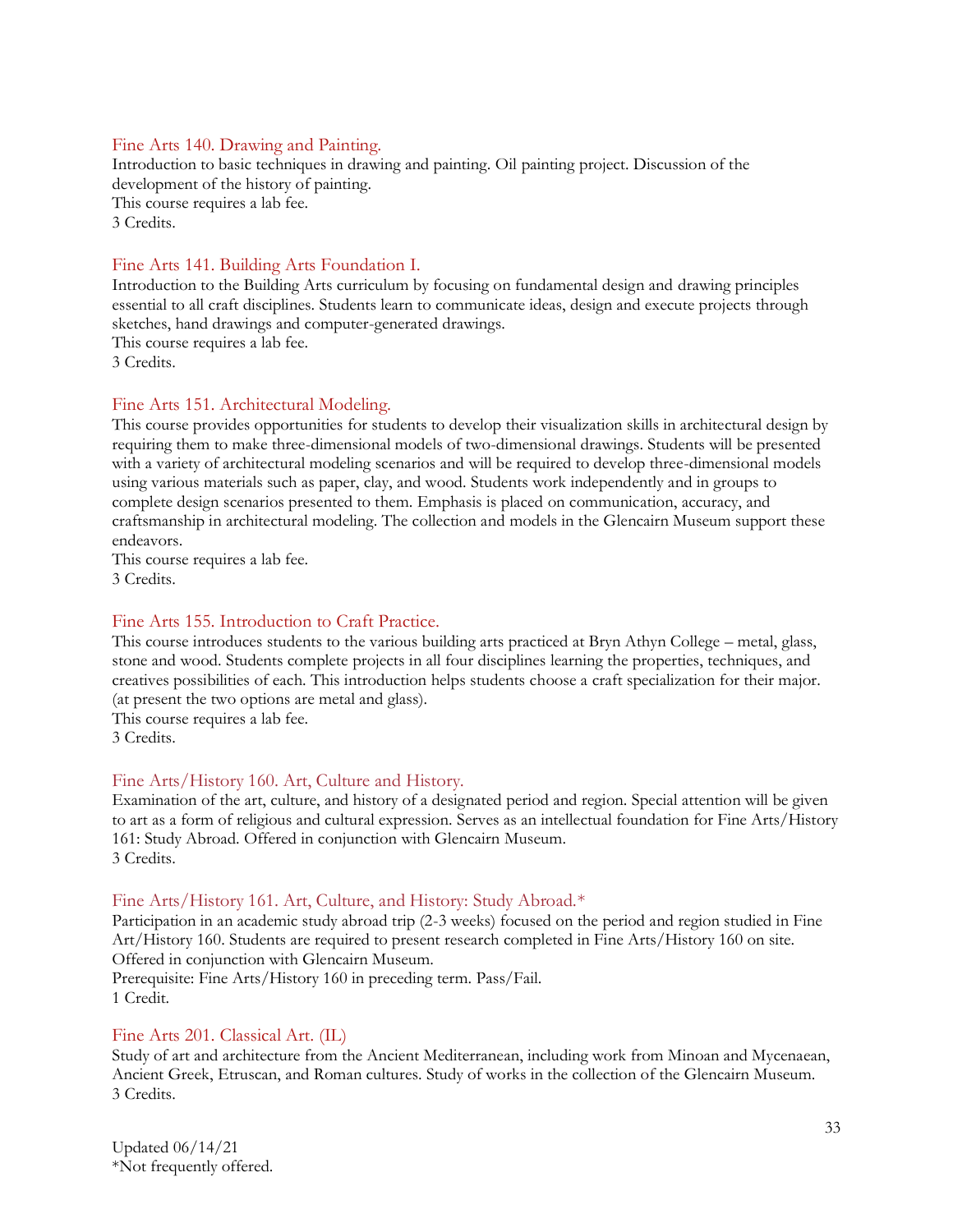## Fine Arts 202. Renaissance and Baroque Art. (IL)

Study of art and architecture from the Renaissance and Baroque eras of European history. Course content includes works by artists such as Cimabue and Giotto, Botticelli, Michelangelo and Leonardo, Bernini, Rembrandt, Rubens, Velazquez, and Poussin. 3 Credits.

## Fine Arts 205. Introduction to American Architectural History.

An overview of architectural developments in the United States within the larger context of American ideals and historic events. Covers the progression of style and form. Introduces students to architectural concepts and terms. Special attention given to artists influenced by Swedenborg including Daniel Burnham, William Strickland, Harold T. Carswell, A. Page Brown, Theophilus Parsons Chandler, and Langford H. Warren. Students research and present a topic of their choice. 3 Credits.

## Fine Arts 210. Art of the Nineteenth and Twentieth Centuries. (IL)

Examination of the architecture, sculpture, and painting of the late eighteenth, nineteenth, and twentieth centuries in Europe, England, and America. Special attention given to artists influences by Swedenborg, including Flaxman, Blake, Powers, Page, Gaugin, Inness, Pyle, and Burnham. 3 Credits.

## Fine Arts 212. Medieval Art and Its Revivals.

This course surveys the art of Medieval Europe, focusing on the evolution of sacred imagery and how it shapes and reflects the beliefs and perceptions of the period. Also covered are revivals of medieval style in nineteenth-century Europe and nineteenth- and twentieth-century America. Students study medieval objects in the collection of the Glencairn Museum. 3 Credits.

## Fine Arts 213/313. Topics in Twentieth-Century Architecture: Bryn Athyn's National Historic Landmarks.

Study of the conception of Bryn Athyn Cathedral, Glencairn, Cairnwood, and Cairncrest within the context of architectural developments at the turn of the twentieth century. The course uses resources in the Cathedral, John Pitcairn Archives, Glencairn, and the Raymond and Mildred Pitcairn archives, from which the students do original research on a topic of their choice. 3 Credits.

## Fine Arts 220. Metal Work II.

Further study in techniques used to shape, join, and color fine metals. Topics may include casting and fabrication techniques, enamel, hinges, the setting of cabochon and/or faceted stones. This course requires a lab fee. 3 Credits.

## Fine Arts 222. Intermediate Metal Forging.

Focusing on architectural ironwork design and construction, this course refines the skills learned in FA 122. Includes opportunities for self-expression and creative thinking. Inspired by the magnificent examples in Glencairn and Bryn Athyn Cathedral. This course requires a lab fee. Prerequisite: FA 122. 3 Credits.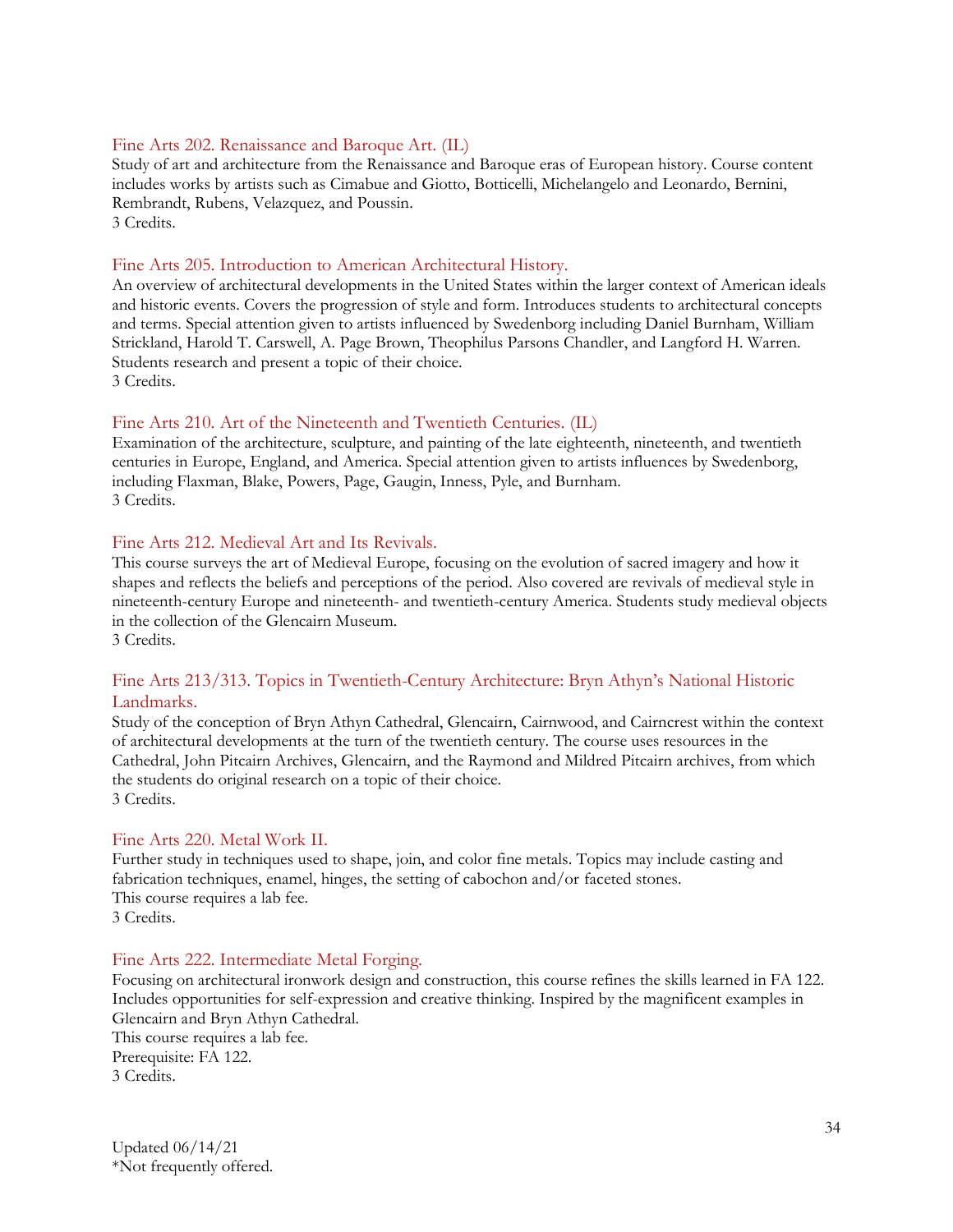## Fine Arts 228. Intermediate Stained Glass Painting

Focusing on architectural stained glass design and construction, this course refines the skills learned in FA 128. Includes opportunities for self-expression and creative thinking, repair and restoration of historic glass. Inspired by the magnificent examples in Glencairn and Bryn Athyn Cathedral. This course requires a lab fee. Prerequisite: FA 128. 3 Credits.

## Fine Arts 230. Intermediate Ceramics.

Further development of individual skills and sensitivities in the medium of clay. This course requires a lab fee. Prerequisite: Fine Arts 130. 3 Credits.

## Fine Arts 232. Computer Assisted Design.

An introduction to two-dimensional computer aided drawing using AutoCAD and three-dimensional drawing using SketchUp. The course covers basic commands, file maintenance, creation of 2D drawings, isometric views and plotting. Student acquire the skills necessary to draw basic mechanical parts and architectural diagrams.

3 Credits.

## Fine Arts 240. Intermediate Painting.

Introduction of more materials and techniques as well as more advanced use of concepts learned in Fine Arts 140.

This course requires a lab fee. Prerequisite: Fine Arts 140. 3 Credits.

## Fine Arts 241. Building Arts Foundation II.

This course builds upon skills acquired in FA141 Building Arts Foundation I and provides opportunities to practice design principles while further developing the hand skills essential to all craft disciplines. Students are presented with visual problems to solve that relate to various lecture topics. Students use preparatory drawings and models to communicate ideas then execute projects in a variety of materials. Students work independently and in groups to solve design challenges. Emphasis is placed on teamwork, accuracy, and craftsmanship. The collections and models in the Glencairn Museum support these endeavors. This course requires a lab fee. 3 Credits.

## Fine Arts 251. Integrating Art into a Child's Early Years.

By reading about the developmental states of children, discussing the issues involved with elementary art education, looking at examples of children's art, and actually doing projects, future teachers and caregivers will become confident in their ability to use art as one of their teaching methods. This course requires a lab fee.

1.5 Credits.

## Fine Arts 252. Introduction to Welding and Machine Work

This course introduces students to the procedures of operating equipment commonly found within an architectural metals shop environment. Students will be introduced to various welding techniques, along with the safe use of equipment such as lathes and mills, both individually and within a group setting. Emphasis will be placed on safety and craftsmanship.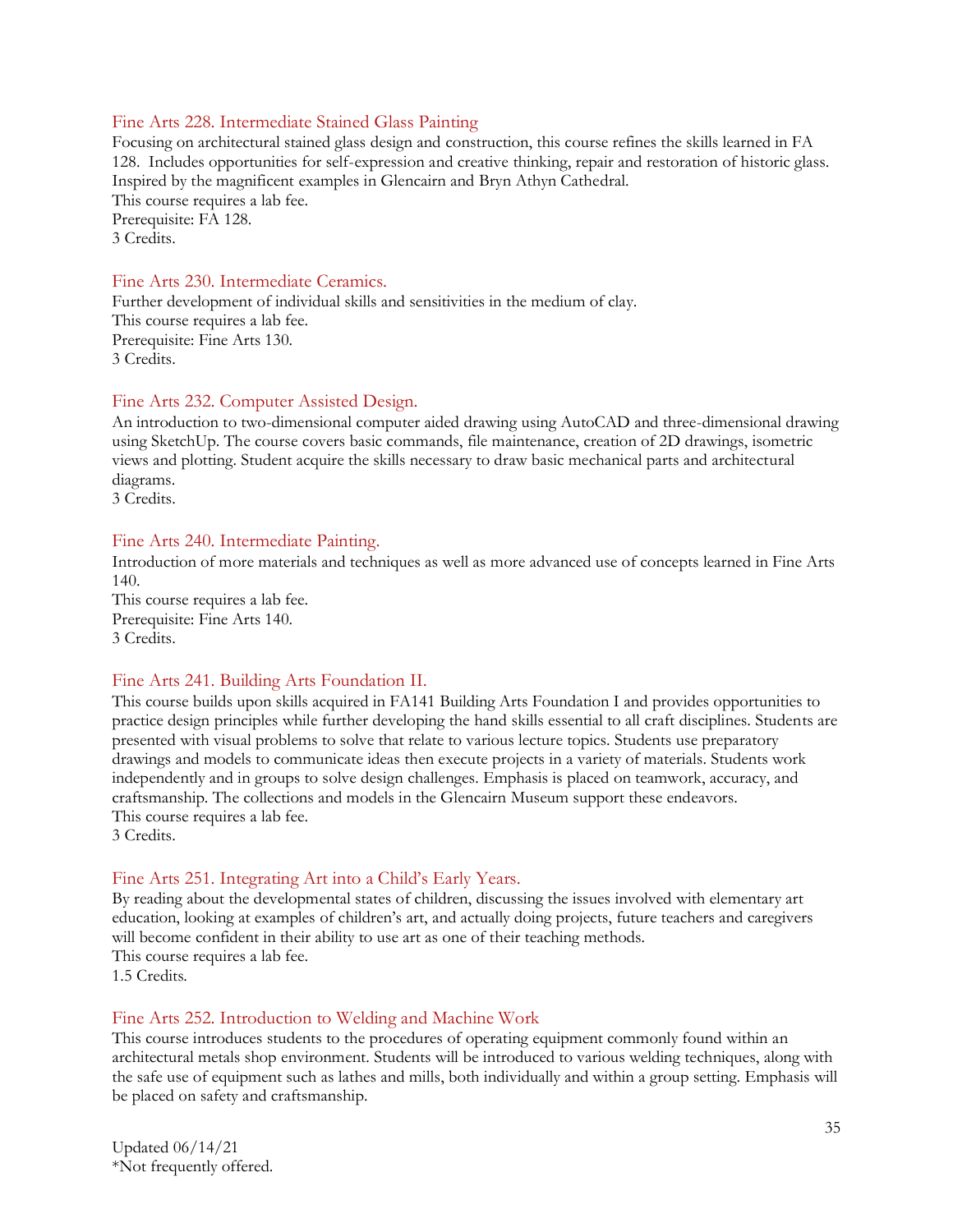This course requires a lab fee. 3 Credits.

## Fine Arts 258. Stained Glass Survey.

This course covers the historical development of stained glass as both an art and architectural form. It focuses on studio practices and techniques and examines the contributions of prominent designers in the field. Close examination of specific pieces from the Glencairn Museum, Bryn Athyn Cathedral and other local venues give students direct access to medieval and twentieth-century examples. Students do original research and give a presentation on a topic of their own choice. 3 Credits.

## Fine Arts/History 260. Art, Culture and History.\*

Examination of the art, culture, and history of a designated period and region. Special attention will be given to art as a form of religious and cultural expression. Serves as an intellectual foundation for Fine Arts/History 261: Study Abroad. Offered in conjunction with Glencairn Museum. 3 Credits.

## Fine Arts/History 261. Art, Culture, and History: Study Abroad.\*

Participation in an academic study abroad trip (2-3 weeks) focused on the period and region studied in Fine Art/History 260. Students are required to present research completed in Fine Arts/History 260 on site. Offered in conjunction with Glencairn Museum.

Prerequisite: Fine Arts/History 260 in preceding term. Pass/Fail. 1 Credit.

## Fine Arts/History 271. Introduction to Historic Preservation.

This course will introduce students to the basic theory and practice of historic preservation. Major topics include preservation terminology and concepts, architectural styles, and the history of the preservation movement in the United States, including advocacy, government's role in historic preservation, and emerging/contemporary issues in historic preservation. The Bryn Athyn Historic District and other historic structures in the local community will be used extensively as illustrations for topics throughout the course. This is not a methods and materials conservation course. Material is presented through lectures, guest lectures, class discussion and field trips.

3 Credits.

## Fine Arts 278. Stained Glass Design

This course introduces students to the principles of stained glass design, using simple panels as examples. Topics covered include sizing, color selection, structural stability and pricing. Students design a series of stained glass panels based on hypothetical locations and client needs. Students present their designs for evaluation to a panel of reviewers.

Prerequisite: Fine Arts 128 3 Credits.

## Fine Arts 282. Art History: Art of the World's Religions.

This course focuses on imagery and narrative in the art of the five world religions: Hinduism, Buddhism, Judaism, Christianity, and Islam. Attention is given to the representation of sacred narratives, theories and practices of representing various persons and/or aspects of the Divine, the prohibition of and justification for sacred imagery, and differences between aniconic and iconic modes of representation. Students work with primary source material, including religious texts (selections from translations of the Vishnu Purana, Buddhacarita, Tanakh, New Testament, Qur'an, and Writings of Swedenborg) and works of art from the Glencairn Museum.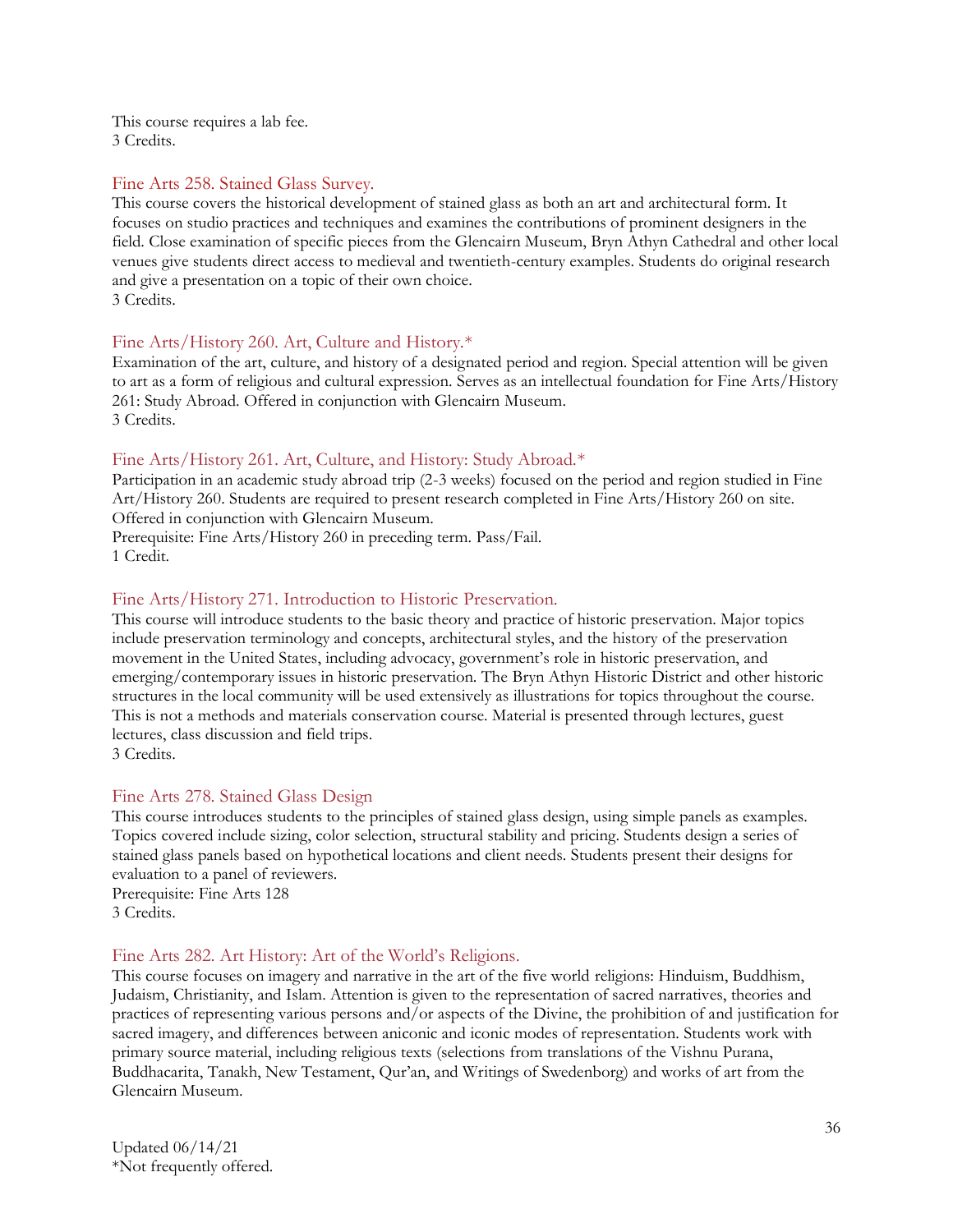3 Credits.

#### Fine Arts 305. Special Topics in Building Arts.\*

An upper-level course taught by a visiting artisan. Students receive instruction from a professional working in the field of Building Arts. Topics vary depending on the instructor's specialization. Prerequisite: Fine Arts 141: Building Arts Foundation; Fine Arts 155: Introduction to Craft Practice. 3 Credits.

#### Fine Arts/History 308. The Art and Culture of Ancient Egypt.\*

Examination of ancient Egyptian culture as revealed through art and archaeology. Special attention given to art as a source of historical information. Topics include the influence of natural resources and the environment, principles of artistic representation, problems with interpreting evidence, the origin and nature of Egyptian hieroglyphic writing, and the Egyptian world view. Trip to the University of Pennsylvania Museum of Archaeology and Anthropology in Philadelphia. 3 Credits.

#### Fine Arts 310. Art of the Nineteenth and Twentieth-Centuries. (IL)

Examination of the architecture, sculpture, and painting of the late eighteenth, nineteenth, and twentieth centuries in Europe, England and America. Special attention given to artists influenced by Swedenborg, including Flaxman, Blake, Powers, Page, Gauguin, Inness, Pyle, and Burnham. Prerequisite: Any IL art history course, preferably 200 level. 3 Credits.

#### Fine Arts 312. Introduction to Metal Design.

This course introduces students to the processes employed in the design and presentation of projects in architectural / ferrous metals – iron and steel. Responding to various scenarios, including both replication and the opportunity for original work, students plan and design projects in metal. Student work includes conceptual drawings and initial cost estimates. Students produce a detailed proposal for a project including finished drawings, material and labor estimates, and timetables for completion. Emphasis is placed on design and presentation, rather than execution of actual projects in metal. Prerequisite: Fine Arts 122.

3 Credits.

## Fine Arts 313. Topics in Twentieth-Century Architecture: Bryn Athyn's National Historic Landmarks.

Study of the conception of Bryn Athyn Cathedral, Glencairn, Cairnwood, and Cairncrest within the context of architectural developments at the turn of the twentieth century. The course uses resources in the Cathedral, John Pitcairn Archives, Glencairn, and the Raymond and Mildred Pitcairn archives, from which the students do original research on a topic of their choice. 3 Credits.

#### Fine Arts 322. Traditional Joinery Design and Production.

This course introduces students to the various techniques traditionally used to join ferrous metal components. Students learn traditional metal joinery techniques, including collars, riveting, slit and drifts, pass-throughs and forge welding. Students are required to produce various forms of joinery and demonstrate the ability to design and construct a metal piece from conceptual drawing to finished product. Emphasis is placed on safety, design and craftmanship.

Prerequisite: Fine Arts 122 and Fine Arts 222. 3 Credits.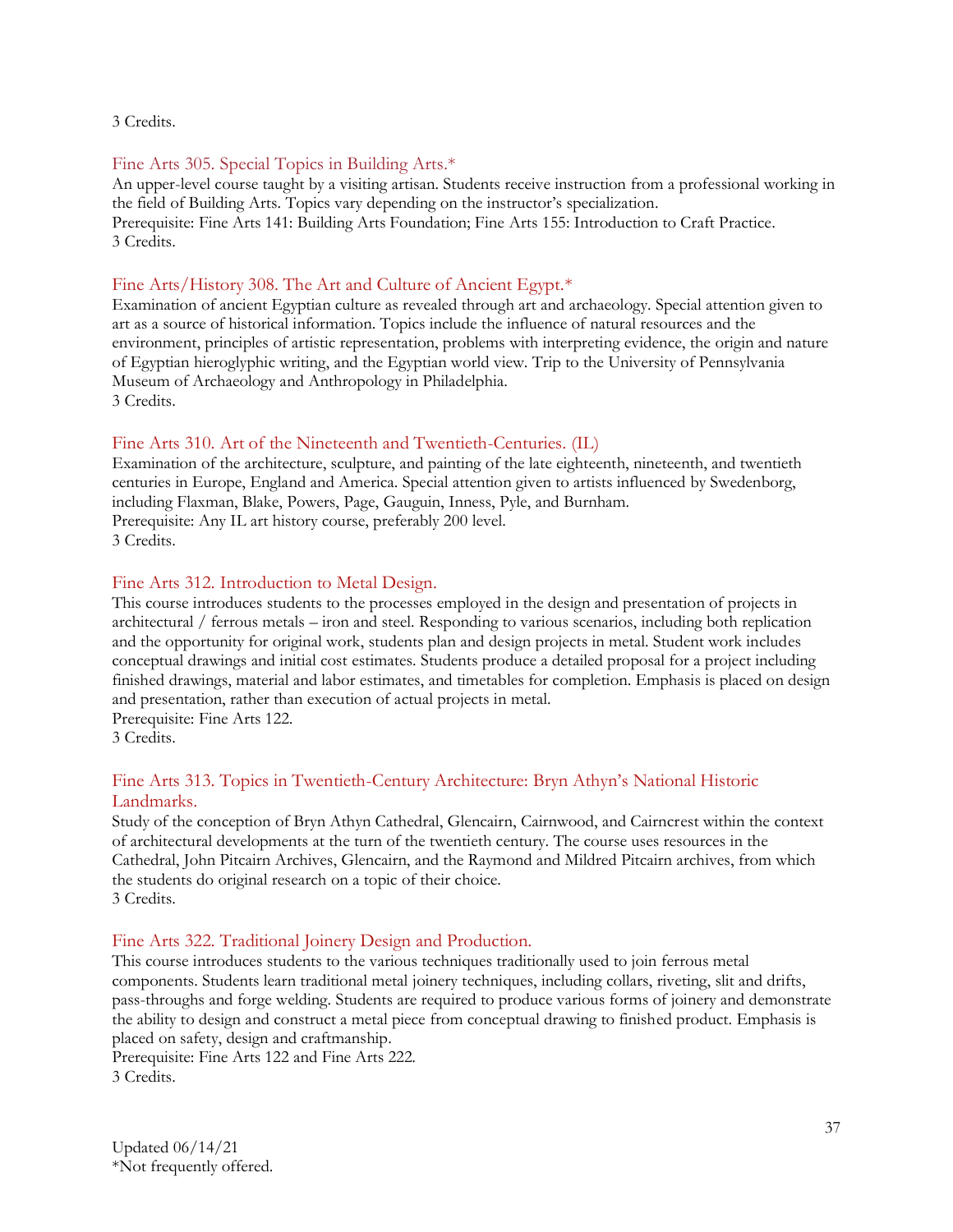#### Fine Arts 328. Glass Dynamics.

This advanced Building Arts course teaches the uses of glass outside architectural applications. Course content includes structural composition and production of glass including float, colored and tempering processes. Further topics may include warm glass techniques and hot glass applications, along with modern techniques of decal and digital printing on glass. 3 credits.

## Fine Arts 342. Tool and Hardware Production and Design.\*

In this Building Arts course, students learn the techniques and processes involved in the production of tools and hardware. Students learn how to produce various tools commonly used in metal arts such as hammers, tongs, chisels, punches and drifts. Students also learn how to produce various forms of hardware such as locks, hinges, handles and pulls. In addition, students learn elements of jig design and construction and the technique of heat treating. Students demonstrate proficiency by designing and producing a series of tools and hardware pieces using the techniques learned in the class. Emphasis is placed on safety, design and craftmanship.

Prerequisite: Fine Arts 122 and Fine Arts 222. 3 Credits.

#### Fine Arts 422. Blacksmithing – Small Scale Design and Production.\*

An upper-level course in the Building Arts program. Students produce small scale objects in ferrous metals of their own design. Students are responsible for all aspects of production, from initial concept and budgeting to execution of original designs. Students develop their portfolio of work with documentation of the processes throughout production. Students will present their projects for critique from the instructor and from external reviewers.

Prerequisite: Fine Arts 122 and Fine Arts 222. 3 Credits.

#### Fine Arts 452. Blacksmithing – Large Scale Design and Production.

Students produce a large-scale object/project in ferrous metals of their own design. Students are responsible for all aspects of production, from initial concept and budgeting to execution of original designs. Students develop their portfolio of work with documentation of the processes throughout production. Prerequisite: Fine Arts 122 and Fine Arts 222. 3 Credits.

#### Fine Arts 493. Senior Literature Review.

General guidance in continuing research and review literature related to the chosen topic for the senior essay. Support for crafting a sound and interesting argument, resulting in an outline of main points for the senior essay.

Prerequisite: Interdisciplinary Studies 390. 2 Credits.

#### Fine Arts 495. Senior Essay. (WC)

Capstone experience for the Interdisciplinary Major. Writing of the senior essay based on the research and outline produced in Fine Arts 493. Prerequisites: Fine Arts 493 and Interdisciplinary Studies 494.

2 Credits.

#### Fine Arts 298/398/498. Fine Art Internship. (EE)

Requirements variable. Proposals should be submitted to the Department Chair. Art internships are open to students in sophomore year or above who have completed at least two art, dance, or music courses.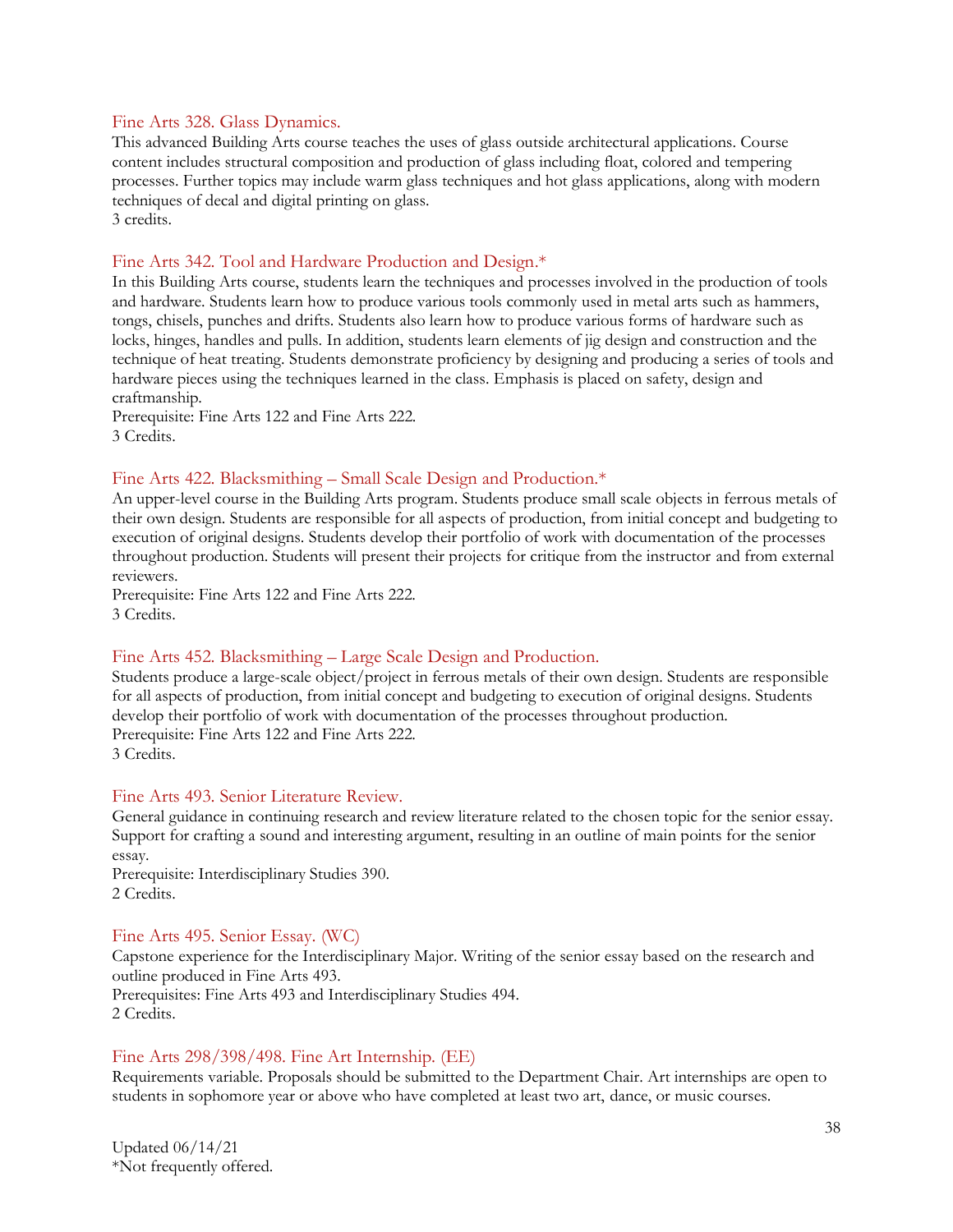Credits variable.

### Fine Arts 499. Senior Project.

Independent study toward a studio arts project to be a companion to the Fine Arts Interdisciplinary Senior Essay. Limited to and required of fine arts interdisciplinary majors in a studio art track. Prerequisite: Fine Arts 399. Credit Variable.

## **French\***

## French 101. Introductory French I.\*

Introduction to the French language for students without previous experience. Emphasis is placed on communication and foundations of French grammar. French is the language of instruction. 3 Credits.

## French 102. Introductory French II.\*

Continuing introduction to the French language. Prerequisite: French 101 or equivalent as determined by placement test. French is the language of instruction. 3 Credits.

# **Geography**

## Geography 110. World Regional Geography.

Study of world regions with emphasis on the geographic relationships—physical and cultural—that give them their character. Emphasizes the political and cultural formations of human societies. Focus on familiarity with map locations.

3 Credits.

## **German**

## German 101. Introductory German I.

Introduction to the German language for students without previous experience. Emphasis is placed on communication and the foundations of German grammar. German is the language of instruction.

3 Credits.

## German 102. Introductory German II.

Continuing introduction to the German language. German is the language of instruction. Prerequisite: German 101 or equivalent as determined by placement test. 3 Credits.

# **Greek**

## Greek 110. Beginning New Testament Greek I.

Introduction to the language of the New Testament. A study of the basic forms and syntax of Greek grammar.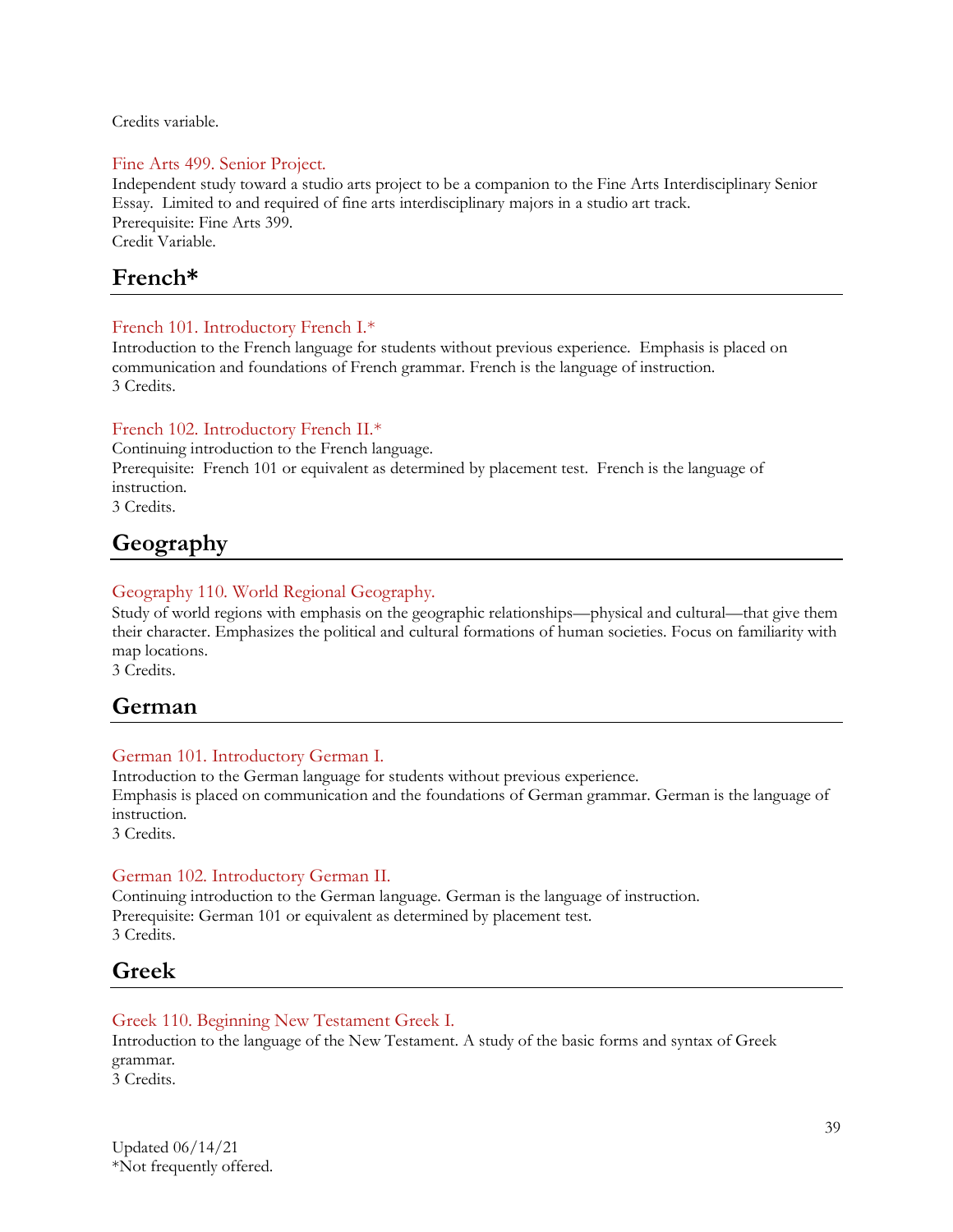Greek 111. Beginning New Testament Greek II. Continuation of Greek 110.

Prerequisite: Greek 110. 3 Credits.

## Greek 250. Readings in New Testament I.\*

Readings in the Gospel of John and the Book of Revelation. Prerequisite: Greek 111. 3 Credits.

Greek 251. Readings in New Testament II.\* Readings in the synoptic gospels (Matthew, Mark and Luke). Prerequisite: Greek 111. 3 Credits.

# **Hebrew**

## Hebrew 110. Beginning Hebrew I.\*

Introduction to the language of the Old Testament. A study of the basic forms and syntax of Hebrew grammar.

3 Credits.

## Hebrew 111. Beginning Hebrew II.\*

Continuation of Hebrew 110, with graduated readings adapted from Genesis, Exodus, Deuteronomy, Joshua, Judges, and other books of the Old Testament. Prerequisite: Hebrew 110 or equivalent as determined by placement test. 3 Credits.

#### Hebrew 250. Intermediate Hebrew.

Review of Hebrew grammar, followed by readings in the Old Testament with special attention to forms and syntax. Prerequisite: Hebrew 111.

3 Credits.

# **History**

## History 112. The Viking World.

Study of the Viking Age, c. 750-1050 CE. This course examines the impact of Viking expansion in Europe as raiders, traders, conquerors, and settlers. Using written as well as archaeological sources, attention is paid not only to the chronology of events but also to the consideration of Norse values and beliefs, cultural practices and societal structures. Students participate in Glencairn Museum's Medieval Festival. 3 Credits.

## History 114. The Classical World. (IL)

Historical survey of ancient Greece and Rome from Mycenaean civilization to the fall of the Roman Empire in the west. Particular attention to cultural values, political trends, and the role of religion in Greek and Roman societies. Examination of textual and archaeological evidence. Guided development of a research paper.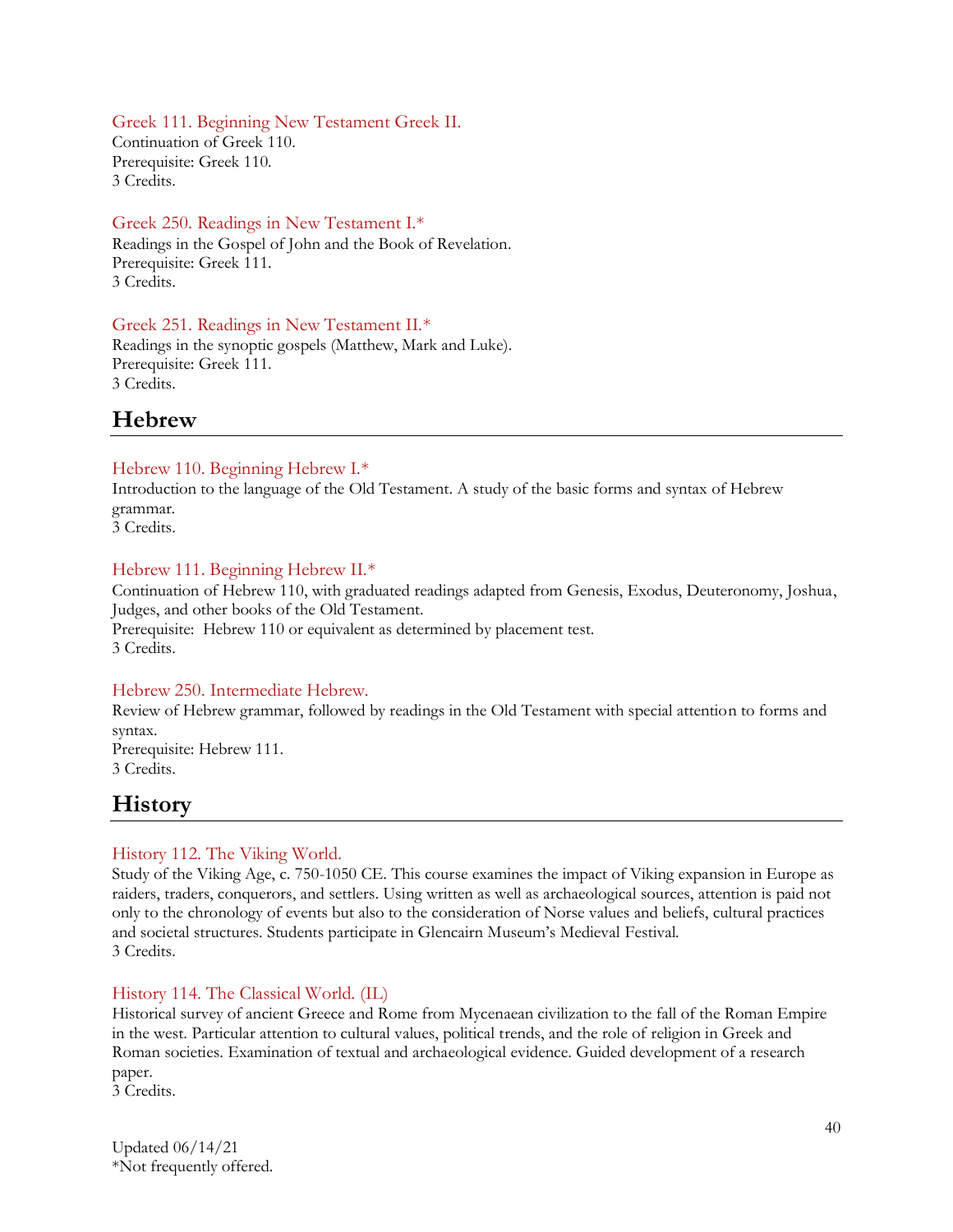## History 115. The Medieval World.

Historical survey of medieval Europe from the fall of Rome through the fourteenth century. Particular focus on religion and the role of the church throughout the middle ages. Extensive use of primary texts and Glencairn Museum's collections. 3 Credits.

History 117. The Contemporary World.

Examination of the post-World War II era and its effect on societies around the globe. Includes survey of political and economic developments in the different regions of the world and thematic approach to the contemporary global situation. Current events discussions. 3 Credits.

## Fine Arts/History 160. Art, Culture and History.

Examination of the art, culture, and history of a designated period and region. Special attention will be given to art as a form of religious and cultural expression. Serves as an intellectual foundation for Fine Arts/History 161: Study Abroad.

3 Credits.

#### Fine Arts/History 161. Art, Culture, and History: Study Abroad.\*

Participation in an academic study abroad trip (2-3 weeks) focused on the period and region studied in Fine Art/History 160. Students are required to present research completed in Fine Arts/History 160 on site. Prerequisite: Fine Arts/History 160 in preceding term. Pass/Fail. 1 Credit.

#### History 205. Topics in History.

Examination of a selected historical theme or time period. Specific title announced in the course bulletin when offered. May be repeated when different topics are offered. 3 Credits.

#### History 207. Ancient Mesopotamia.\*

Examination of the history and society of ancient Mesopotamia (modern Iraq and the surrounding region) from the Neolithic period through the Persian Empire. Particular focus on Mesopotamian archaeology and texts as historical sources. Use of Glencairn Museum's Near Eastern collection. 3 Credits.

#### Anthropology/History 211. Artifacts, Archaeology, and Museums. (W)

Introduction to the theories and methods used to interpret how objects provide evidence for history and express a society's values, ideas, and attitudes. Includes examination of archaeological method and ethics, and the use of objects in a museum setting. Use of hands-on projects and visits to Bryn Athyn's historic district and other local sites.

3 Credits.

#### History 213. Conversion and Christianity in the Medieval North.

Examination of the conversion of medieval Northern Europe from Norse paganism to Christianity (c. 800 – 1300 CE) as understood in three periods: Pre-Christian, Conversion, and Christian. Consideration of multiple aspects pertaining to shifts in worldviews, values, and religious beliefs. Students analyze and interpret assigned primary sources.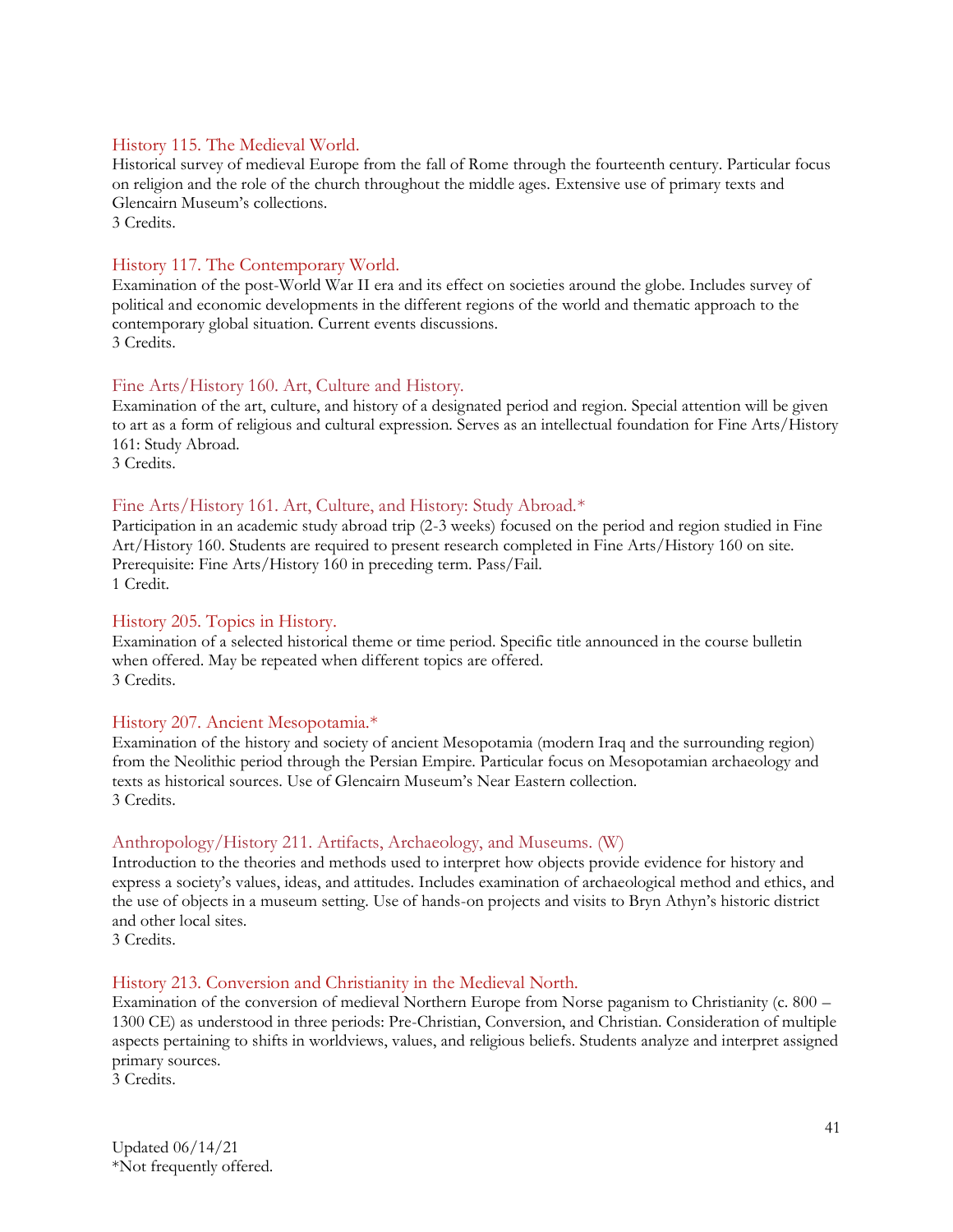#### History 215. Renaissance and Reformation.\*

Examination of the intellectual, religious, political, and cultural developments in European society from the fourteenth through the early eighteenth century, with special focus on the contributions of the Renaissance and Reformation to western civilization. Topics include the emergence and spread of Renaissance culture, the Renaissance state, the Protestant Reformation, and the wars of religion. Use of primary texts as historical sources.

3 Credits.

#### History 216. The Making of Modern Europe, 1715-1918.\*

Study of political, social, economic, and cultural developments in the major European powers from the eighteenth century through World War I. Topics include the Industrial Revolution, the French Revolution, Romanticism, Nationalism, Modern Mass Society, Imperialism, and World War I. Lectures and class presentations.

3 Credits.

#### History 217. Nazi Germany.

Examination of the rise and fall of Nazi Germany under Adolf Hitler and a consideration of contributing historical, social, economic, and political factors. Particular focus on the impact on German society, individual choice, and philosophies underpinning Nazism: fascism, cult of personality, eugenics, anti-Semitism, social Darwinism.

3 Credits.

#### History 225. Religion and Society in Colonial America 1607-1763.

Thematic exploration of the British colonies in North America with an emphasis on the role of religion in the establishment, structure, and development of key colonial societies. Consideration will be given to how and why Virginia, Puritan New England, and Quaker Pennsylvania, for example, differed from one another and yet contributed to a unified American identity by the middle of the  $18<sub>th</sub>$  century. 3 Credits.

#### History 230. United States History 1763-1865.\*

Examination of the historical development of American society from the eve of the American Revolution through the Civil War. Particular focus on political ideology, national identity, and societal values with special attention given to the events leading up to the Revolution, the political ideologies of the founding fathers, and the causes of the Civil War.

3 Credits.

#### History 240. Ancient Israel.

Study of the ancient Israelites from the time of their formation as a social group through the destruction of the temple in Jerusalem by the Romans. Emphasis on government, religion, intercultural relationships between Israel and its neighbors, and the context of the Old Testament. 3 Credits.

#### History 245. The Middle East.\*

Surveys political, social, and cultural developments in the societies of the greater Middle East. Focus on the waxing and waning of selected Islamic Empires. 3 Credits.

#### History 257. Women in Classical Antiquity. (PP)

Examination of the social roles and experiences of women in ancient Greece and Rome using archaeological and textual evidence. Topics include stages of life, women's occupations, women's experiences in the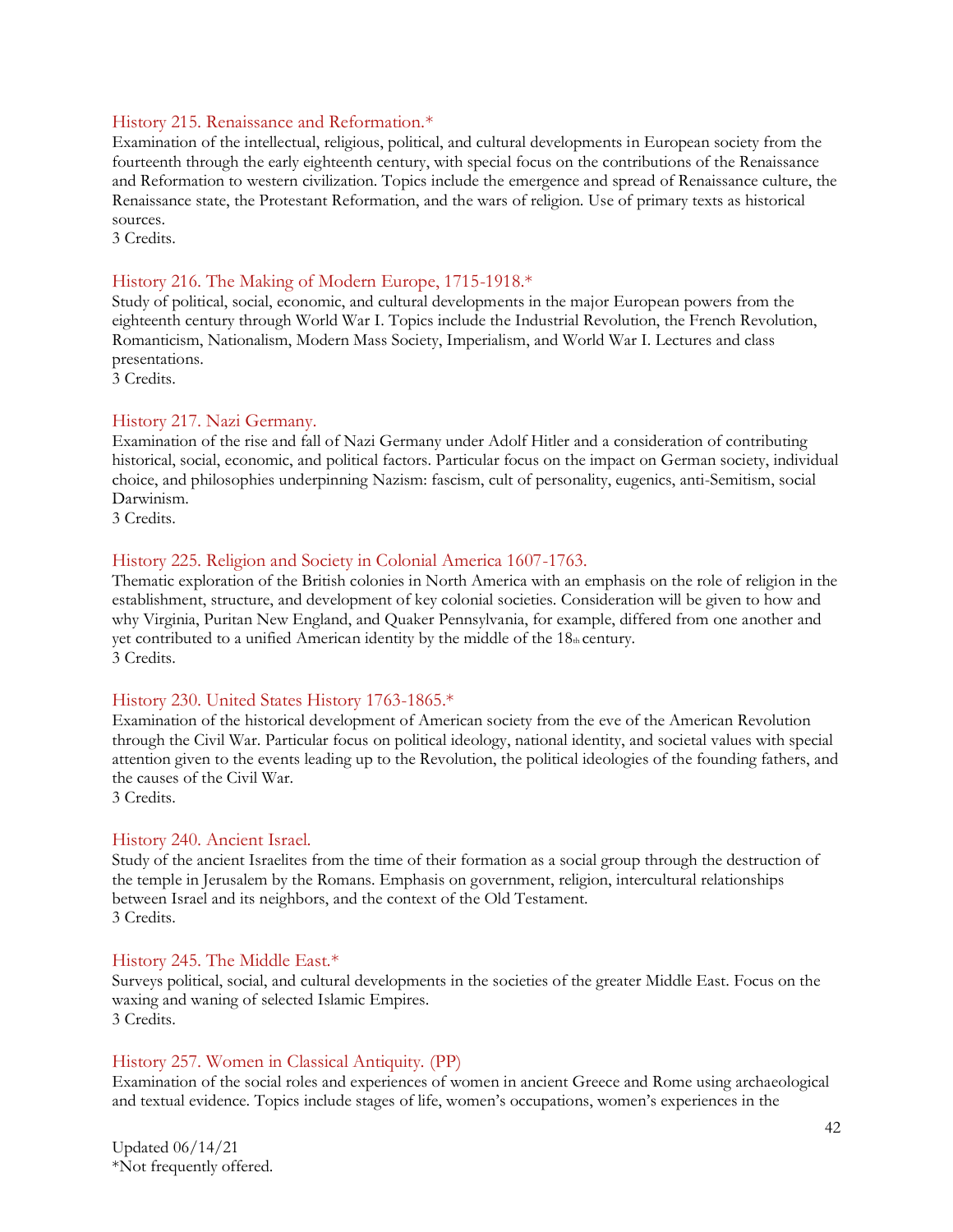household, religion, and public settings, women and the law, and women and medicine. Particular consideration of the challenges presented by the ancient evidence and of the distinction between ideological views and actual lived experiences.

3 Credits.

## Fine Arts/History 260. Art, Culture and History.\*

Examination of the art, culture, and history of a designated period and region. Special attention will be given to art as a form of religious and cultural expression. Serves as an intellectual foundation for Fine Arts/History 261: Study Abroad.

3 Credits.

## Fine Arts/History 261. Art, Culture, and History: Study Abroad.\*

Participation in an academic study abroad trip (2-3 weeks) focused on the period and region studied in Fine Art/History 260. Students are required to present research completed in Fine Arts/History 260 on site. Prerequisite: Fine Arts/History 260 in preceding term. Pass/Fail. 1 Credit.

#### History 270. Archives Theory.\*

Examination of the theory and practice behind the operation of archives and their role in society. Survey of fundamentals including archival history, controlled vocabularies, preservation, and access. 3 Credits.

## Fine Arts/History 271. Introduction to Historic Preservation.

This course will introduce students to the basic theory and practice of historic preservation. Major topics include preservation terminology and concepts, architectural styles, and the history of the preservation movement in the United States, including advocacy, government's role in historic preservation, and emerging/contemporary issues in historic preservation. The Bryn Athyn Historic District and other historic structures in the local community will be used extensively as illustrations for topics throughout the course. This is not a methods and materials conservation course. Material is presented through lectures, guest lectures, class discussion and field trips.

3 Credits.

#### History 276. Barbarians and the Fall of Rome.

Examination of the era that led to the misleading phrase: "the fall of Rome." This course investigates Rome's interaction with various barbarian groups and its evolving strategy in dealing with them. Considers the replacement of the western Roman empire by various successor states, the barbarian kingdoms, which eventually coalesced into early medieval Europe. 3 Credits.

#### History 286. The Witch-Hunt in Early Modern Europe.

Examines the witch-hunting phenomenon – that is, the prosecution and execution of persons accused of witchcraft – which occurred in Europe and by extension its colonies (e.g. New England) during the period 1450-1750 resulting in thousands of deaths. A consideration of the witch-hunt's intellectual underpinnings, its religious, social, political, legal dimensions, as well as its after-life in contemporary culture. Extensive use of primary sources.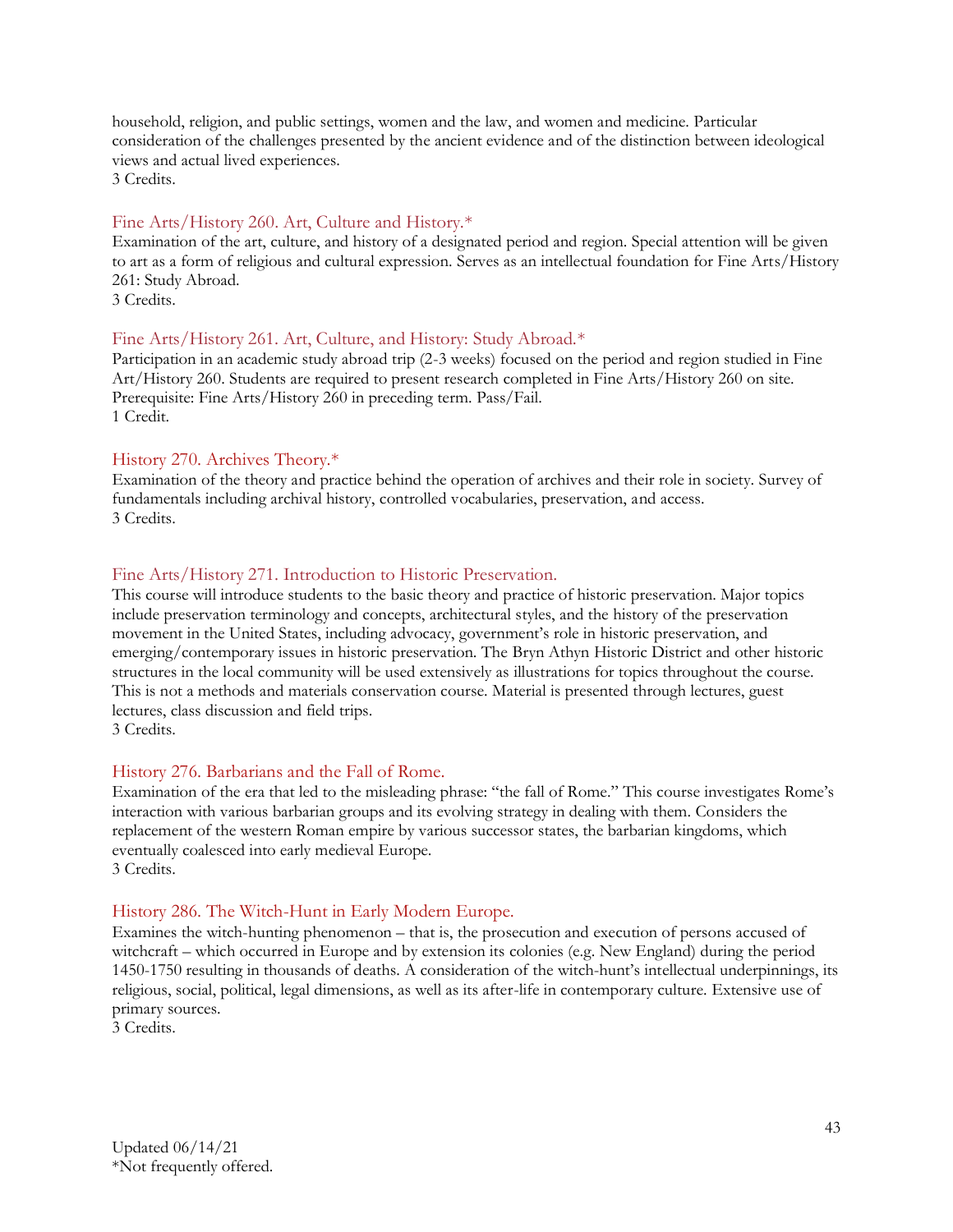#### History/Sociology 290. Social and Religious Movements.\*

Exploration of selected social and religious movements. The history of these movements will be used to understand the sociological factors that contributed to their development, form, and impact. 3 Credits.

#### History 305. Topics in History.

Examination of a selected historical theme or time period. Specific title announced in the course bulletin when offered. May be repeated when different topics are offered. 3 Credits.

#### Fine Arts/History 308. The Art and Culture of Ancient Egypt.\*

Examination of ancient Egyptian culture as revealed through art and archaeology. Special attention given to art as a source of historical information. Topics include the influence of natural resources and the environment, principles of artistic representation, problems with interpreting evidence, the origin and nature of Egyptian hieroglyphic writing, and the Egyptian world view. Trip to the University of Pennsylvania Museum of Archaeology and Anthropology in Philadelphia. 3 Credits.

#### History 310. Religion in Ancient Greece and Rome.\*

Investigates the nature of Greek and Roman religious practices and beliefs through a close study of primary texts and archaeological evidence. Examines the role of religion in Greek and Roman society. Introduction to various methodological approaches to the study of ancient religions. Consideration of the development of early Christianity and Judaism. Topics include sacrifice, gods and heroes, festivals, myth, oracles and divination, temples, and mystery cults.

Prerequisite: History 114 or Religion 283 or instructor permission. 3 Credits.

#### History 311. Vengeance and Justice in Medieval Europe.

Exploration of intersecting notions of justice and vengeance in medieval European law, ca. 500 - 1500. Of special interest is the tension between customary, retributive forms of justice and the development of jurisprudence based on Christianity and ideals of Christian rulership. Includes a survey of select Old Testament and Roman laws.

3 Credits.

#### Anthropology/History 312. European Folk and Fairy Tales.

An investigation of European folk and fairy tales and their relevance for understanding the societies that produced them. Provides a survey of major collections and introduces students to critical approaches to folk literature. Considerations of Hollywood adaptations and the continuing impact of folk and fairy tales on modern popular culture.

3 Credits.

#### History 315. Seminar on the Age of Enlightenment.\*

Exploration of the leading intellectual, socio-cultural, and political developments in Europe between the end of the Wars of Religion and the French Revolution (1648 and 1789). Focus on the rise of the modern. 3 Credits.

#### History 330. Twentieth-Century American History Seminar.

Selected topics affecting twentieth-century American society. Focus on economic, social, and political change in the post-World War II era.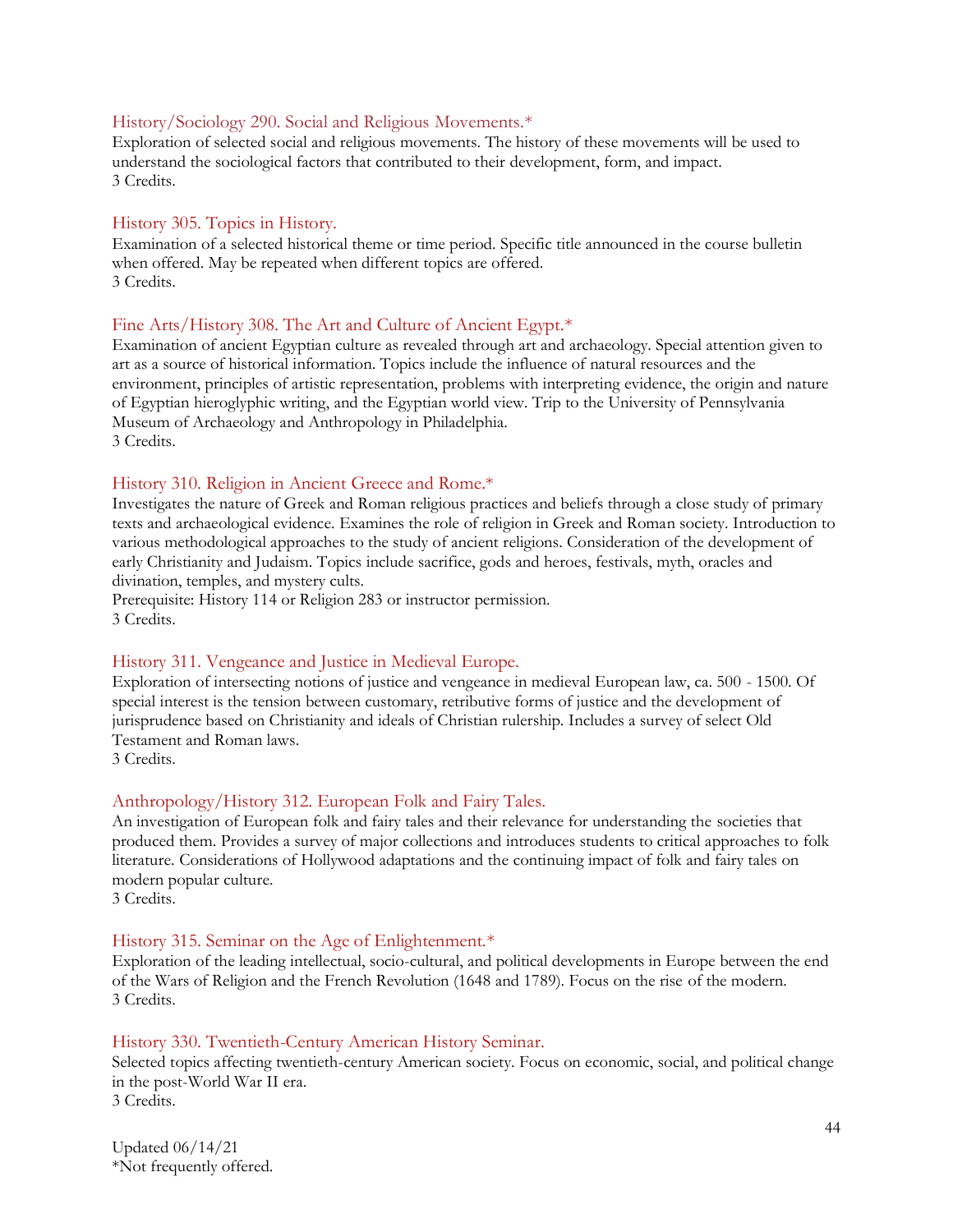## History 350. Swedenborg's Life and Time. (IL)\*

Exploration of the Swedish context of Swedenborg's intellectual and spiritual development, his call, and his revelatory works. Examines the geography, history, culture, and society of Sweden and the Baltic world in the eighteenth century.

3 Credits.

### History 359. Death and Society in Ancient Greece.\*

Examination of ancient Greek attitudes and responses to death, including concepts of death, views of the afterlife, funerary rituals, and commemoration practices. Emphasis on what this evidence reveals about ancient Greek society, especially value systems, family relationships, social distinctions, gender, and law. Use of both archaeological and textual evidence. 3 Credits.

## History 371. Heritage Interpretation.

Study of the theory and practice involved in interpreting historic and cultural heritage materials in order to reveal meanings and communicate messages. Includes consideration of interpretive planning, theme development, and visitor studies. 3 Credits.

#### History 298, 398, 498. History Internship II. (EE)

Proposals must be approved by the appropriate department chair. History internships are open to students in second year or above who have completed at least two history courses. Credit variable.

# **Human Society**

#### Human Society 305. Topics in Human Society.

Examination of a selected theme or time period using history and social sciences lenses. Specific title announced in the course bulletin when offered. May be repeated when different topics are offered. 3 Credits.

#### Human Society 401. Capstone Seminar. (IL)

Students in the Human Society major engage in focused research for their capstone projects. The seminar setting provides instruction in related skills and offers a forum for support and the exchange of ideas. As part of the seminar, each student will generate a written research proposal, which will also be presented publicly. Each student also examines in depth a specific New Church concept related to the student's capstone project. Only open to Human Society majors.

3 Credits.

#### Human Society 402. Capstone Seminar II. (WC)

Students in the Human Society major write their capstone projects. The seminar setting provides instruction in related skills and offers a forum for support and the exchange of ideas. As part of the seminar, students present the results of their research publicly and design posters. Only open to Human Society majors. Prerequisite: HSoc 401.

3 Credits.

# **Independent Studies and Honors Contracts**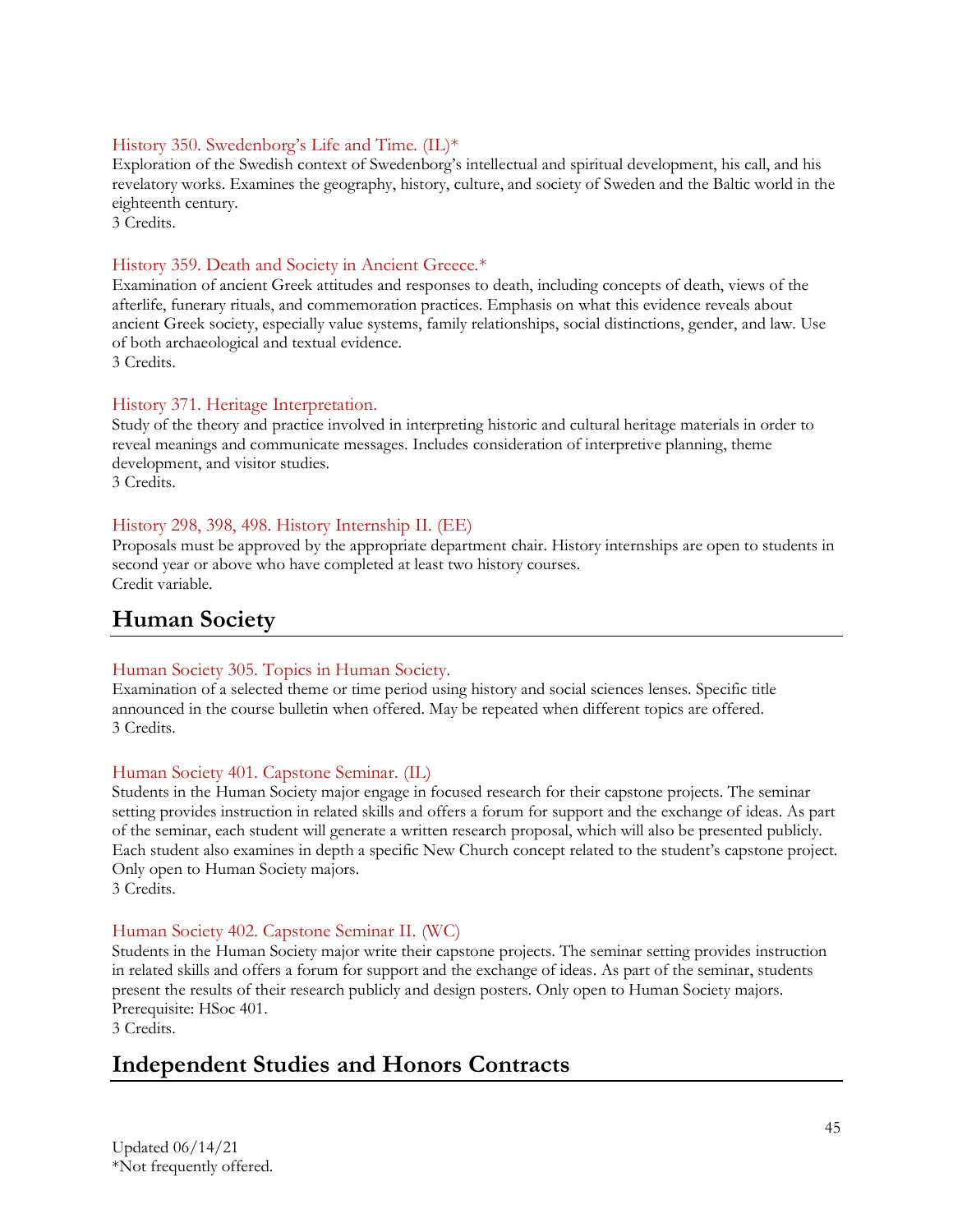In addition to the listed courses, departments may offer independent studies and honors contracts at the 200 level or above in a variety of fields. The purpose of these is to allow well-qualified students to study beyond the regularly offered courses. Independent studies are numbered 299 or 399, depending on the appropriate level, and honors contract courses are designated with a trailing H, such as Math205H. Academic departments are under no obligation to meet requests for independent studies and honors contracts. Students who undertake independent studies must be able to work independently between meetings with the instructor. In order to qualify to take an independent study or honors contract, a student must:

- Have completed at least 31 credits with a GPA of 2.7 or better
- Submit a proposal to the department chair during the week prior to registration for the term in which the independent study or honors contract is to occur.
- Submit an independent study card or honors contract card (signed by the department chair and instructor) to the College Office to be reviewed by the Dean of Academics.
- Create a syllabus together with the instructor and submit it to the College Office before or during registration.

# **Interdisciplinary Studies**

## Interdisciplinary Studies 390. Research Seminar. (IL)

For juniors in the Interdisciplinary Major. Focus on preparing to do the senior essay during senior year. Explore topics and research questions. Research scholarly sources related to a chosen topic. Formulate draft thesis statement based on interest and research.

2 Credits.

## Interdisciplinary Studies 494. Senior Seminar I.

For seniors in the Interdisciplinary Major. Focus on developing a spiritual perspective on the student's capstone project using Swedenborgian and other principles. Prerequisite: C– or better in Interdisciplinary Studies 390. 1 Credit.

#### Interdisciplinary Studies 496. Senior Seminar II.

For seniors in the Interdisciplinary Major. Public presentation of senior essay. Career planning and portfolio development. Pass/Fail.

Prerequisite: A passing grade on an interdisciplinary senior essay. 1 Credit.

# **Internships**

## 298/398/498 Internships (in their academic areas) (EE)

Individually arranged career related internships. See the Major Department Head or Director of Internships for details.

3 Credits.

## **Latin**

## Latin 110. Beginning Latin I.

Introduction to the elements of Latin grammar and syntax to be used in translating classical authors and Swedenborg.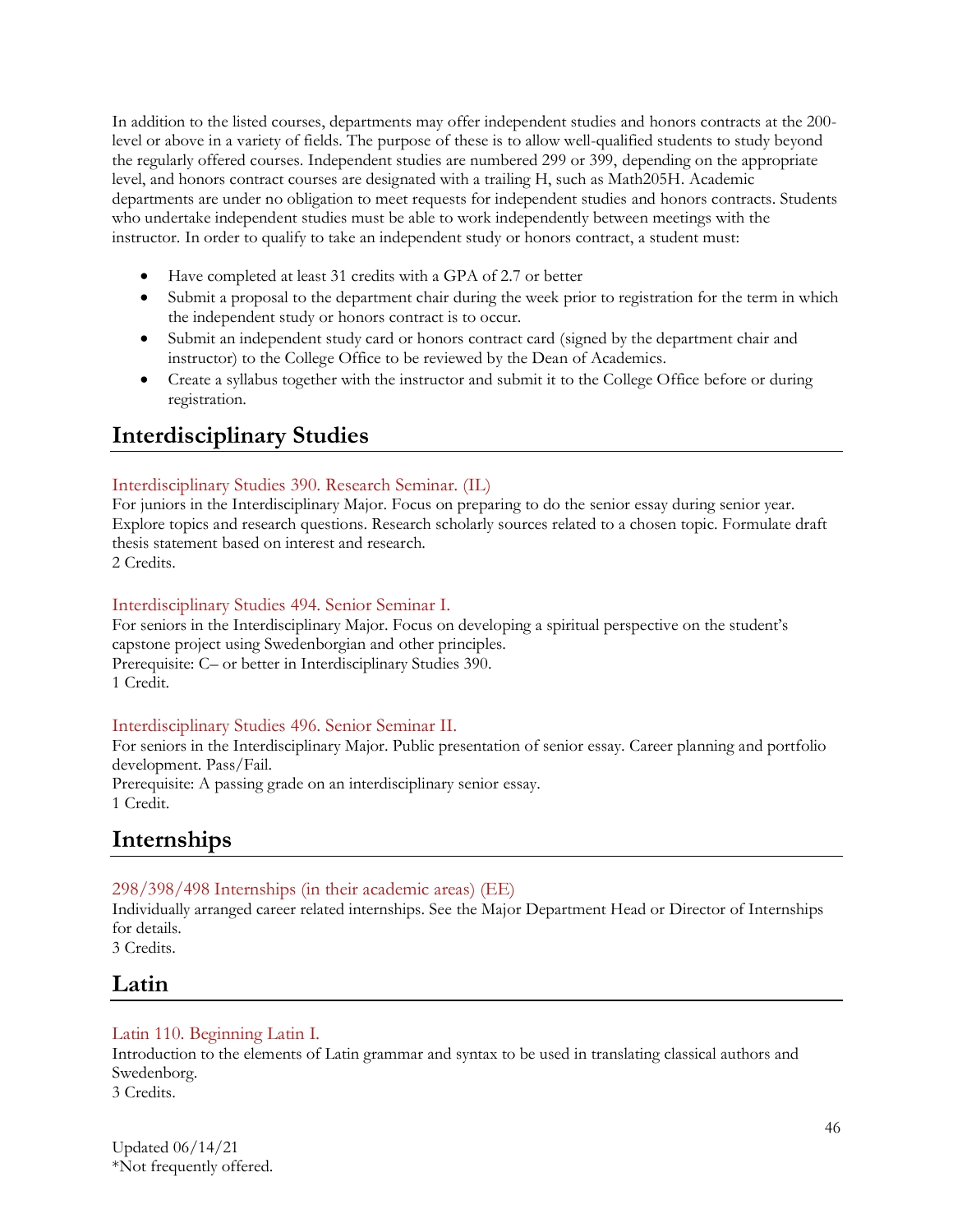### Latin 111. Beginning Latin II.

Continuation of Latin 110. Prerequisite: Latin 110. 3 Credits.

## Latin 250. Swedenborg's Theological Latin I.

Intensive review of Beginning Latin, followed by varied readings in the Writings. Various styles of writing distinguished (expository, philosophical, descriptive, narrative). Special attention to non-Classical constructions. Prerequisites: Latin 110 and 111 or approval of the instructor.

3 Credits.

## Latin 251. Swedenborg's Theological Latin II.

Continuation of Latin 250. Includes examination of original manuscripts and editions. Prerequisites: Latin 110 and Latin 111 or approval of the instructor. 3 Credits.

# **Mathematics**

## Mathematics 095. Preparation for Quantitative Reasoning.

This course provides additional support for students enrolled in Math101. Topics include translating expressions, building equations, order of operations, and recognizing context. Credit from this course may not be used to satisfy degree requirements.

1 Credit.

## Mathematics 101. Introduction to Quantitative Reasoning. (QR)

Introduction to mathematical concepts to improve basic skills in computation, algebra, graphing, and quantitative applications. This course prepares students for other mathematics courses and courses involving quantitative reasoning. Topics include linear modeling, units of measure and currency, and statistical reasoning, and financial topics.

3 Credits.

## Mathematics 102. Understanding Mathematics in Society. (QR)

Review of mathematical topics with an emphasis on understanding why certain patterns appear. Topics include sets, number systems, geometry, and basic statistics and probability. Recommended for students in education and philosophy.

Prerequisite: Math 101 or appropriate score on placement test. 3 Credits.

## Mathematics 115. College Algebra. (QR)

Algebraic topics designed to assist in the use of mathematics in science courses. Topics include exponents and radicals, rational expressions, inequalities, complex numbers, polynomial analysis and advanced factoring, rational functions and asymptotes, and quantitative reasoning applications. Because of duplication of subject matter, students may not receive credit for both Mathematics 115 and Mathematics 120. Prerequisite: Mathematics 101 or appropriate score on placement test. 3 Credits.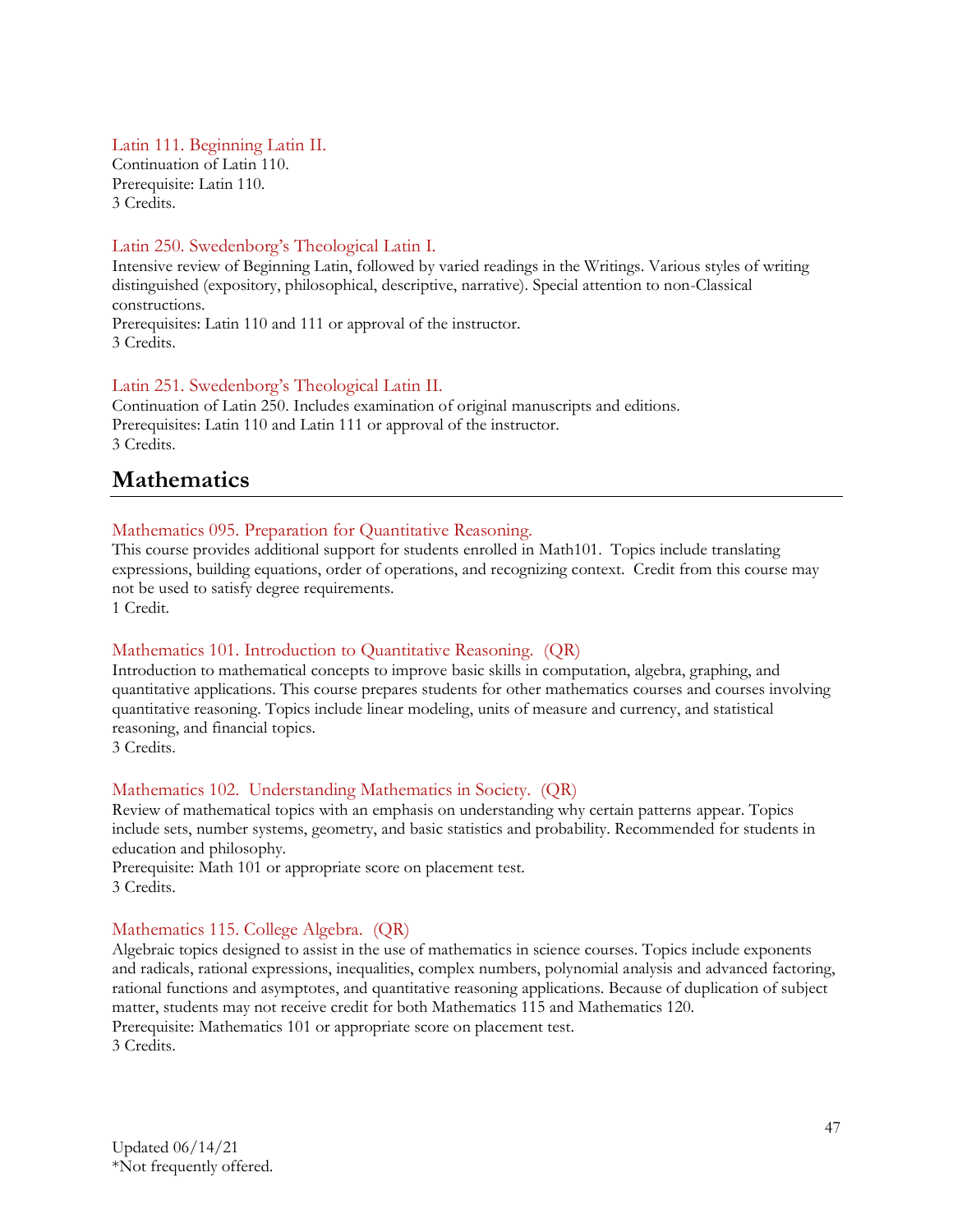#### Mathematics 120. Pre-calculus. (QR)

Course in college algebra designed to assist in the use of mathematics in science courses by reviewing the behavior of several families of simple and composite functions, and fitting these functions to data. Study of linear, exponential, power, logarithmic, polynomial, and rational functions. Includes quantitative reasoning applications. Because of duplication of subject matter, students may not receive credit for both Mathematics 115 and 120, and may not receive credit for both Mathematics 120 and 124. Prerequisite: Mathematics 101 or appropriate score on placement test.

4 Credits.

#### Mathematics 124. Transcendental Functions. (QR)

Basic trigonometric functions, modeling periodic phenomena with trigonometric functions, exponential functions and models, exponential equations, and logarithms. When combined with Mathematics 115, these courses would be equivalent to typical pre-calculus course. Because of duplication of subject matter, students may not receive credit for both Mathematics 120 and 124.

Prerequisite or Co-requisite: Mathematics 115. 1.5 Credits

#### Mathematics 130. Introduction to Statistics. (QR)

Introduction to data analysis, random variables and their distributions, correlation, and statistical inference. Statistical software used for graphing and data analysis. Independent research project. Recommended for students of business or the social and natural sciences.

Prerequisite: Mathematics 101 or appropriate score on placement test. 4 Credits.

#### Mathematics 140. Elements of Calculus. (QR)

Derivatives with applications, exponential functions, integration with applications, and functions of several variables. Not recommended for students pursuing a degree in mathematics, engineering, or the physical sciences. Because of duplication of subject matter, students may not receive credit for both Mathematics 140 and Mathematics 150. Mathematics 140 does not fulfill prerequisite requirements for Mathematics 151. Prerequisite: Mathematics 115 or appropriate score on placement test. 3 Credits.

#### Mathematics 150. Calculus I.

Limits, differentiation, maxima-minima, related rates, Riemann sums, integration with applications, fundamental theorem of calculus, transcendental functions. Because of duplication of subject matter, students may not receive credit for both Mathematics 140 and Mathematics 150.

Prerequisite: B– or better in Mathematics 120 or Mathematics 124 or appropriate score on SAT or placement test.

4 Credits.

#### Mathematics 151. Calculus II.

Methods and applications of integration, improper integrals, infinite series, Taylor polynomials, and parametric equations. Prerequisite: Mathematics 150. 4 Credits.

#### Mathematics 205. History of Mathematics. (IL)

The development of the major mathematical concepts from ancient times to the present, emphasizing alternate approaches to familiar methods. Students will complete an independent research project. Prerequisite: Mathematics 140 or Mathematics 150.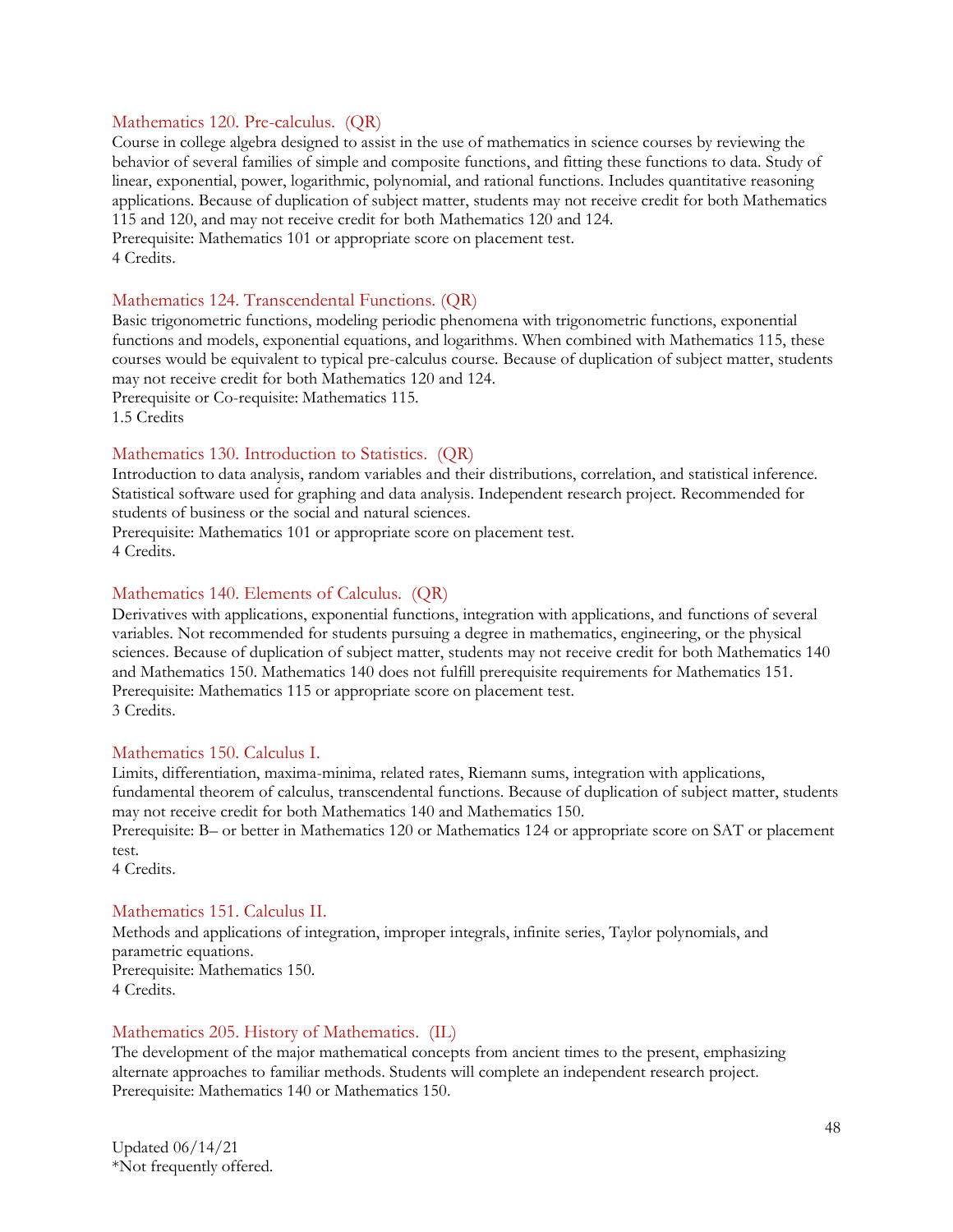3 Credits.

#### Computer Science/Mathematics 230. Statistics and Data Mining. (QR)

This course builds on what was learned in Mathematics 130 with an eye on big data sets. Techniques include regression and classification methods, culminating in a final project. Throughout the course, the programming language *R* will be used.

Prerequisites: B- or better in Mathematics 130 or Mathematics 330. 3 Credits.

#### Computer Science/Mathematics 235. Discrete Structures.

Mathematical foundations for the analysis of computer algorithms. Recursive functions, graph theory, combinatorics and probability.

Prerequisite: Computer Science 180 or competence with a structured programming language. 3 Credits.

#### Mathematics 240. Linear Algebra. (QR)

Vector spaces, matrices, linear transformations, systems of linear equations, determinants, and eigenvalue problems. Introduction to mathematical proofs.

Prerequisite: Mathematics 140, Mathematics 150, or Computer Science/Mathematics 230. 3 Credits.

#### Mathematics 250. Calculus III.

Functions of several variables, partial differentiation, multiple integration, vector calculus. Prerequisite: Mathematics 151. 4 Credits.

## Mathematics 270. Formal Mathematical Reasoning.

An introduction to logical deductive reasoning and mathematical proof techniques in higher mathematics. Techniques include direct proof, contradiction, and induction. Topics include set theory and number theory. Emphasis throughout is on the communication of mathematics and developing abilities in proof writing. Prerequisite: Mathematics 150.

3 Credits.

#### Mathematics 311. Ordinary Differential Equations.

Linear, second-order, and systems of differential equations and Laplace transforms. Prerequisite: Mathematics 151. 3 Credits.

#### Computer Science/Mathematics 321. Numerical Methods.

Finite differences, interpolation, solutions of equations, numerical integration, curve fitting, linear equations, numerical solutions of differential equations.

Prerequisite: Mathematics 250 and competence in programming. Computer Science 180 recommended. 3 Credits.

#### Mathematics 330. Introduction to Probability Theory.

Topics include probability spaces, random variables, discrete and continuous distributions, joint distributions, correlation, and central limit theorems. Classical statistical inference will be introduced. This course has a computational component and can be used to fill a requirement in the Computer Science minor or ID area. Prerequisite: Mathematics 151. Mathematics 240 recommended. 3 Credits.

Updated 06/14/21 \*Not frequently offered.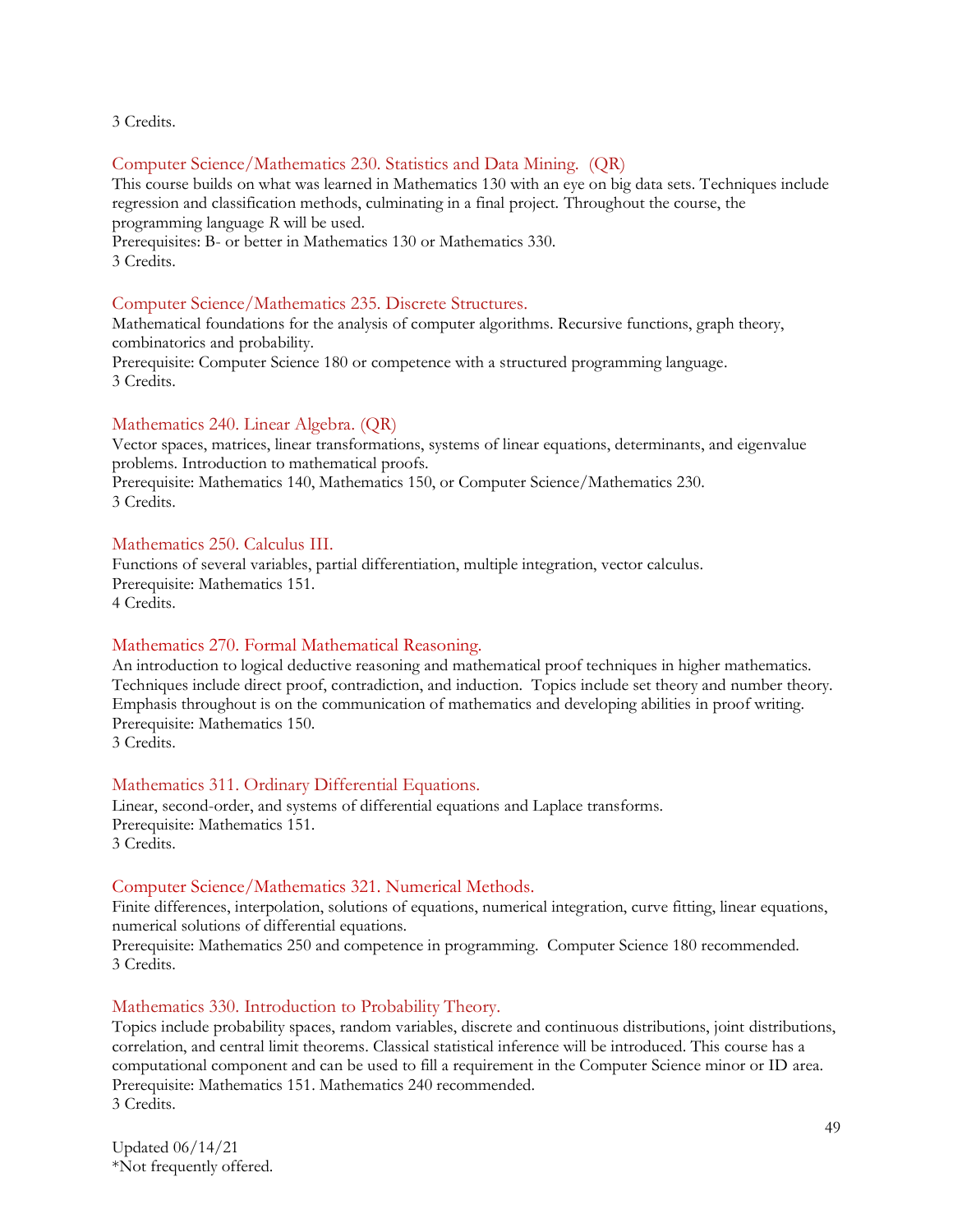#### Mathematics 340. Abstract Algebra.\*

Introduction to the abstract concepts of groups, rings, and fields. Prerequisite: Mathematics 240 or Mathematics 270. 3 Credits.

#### Mathematics 360. Advanced Calculus.

Formal definitions of limits, continuity, differentiation and integration. Prerequisites: Mathematics 151 and either Mathematics 240, Mathematics 270, or Computer Science/Mathematics 235. 3 Credits.

#### Business/Mathematics 380. Linear Models and Methods for Optimization. (QR)

Introduction to basic methods of operations research. Review of linear systems; linear programming, including the simplex algorithm, duality, and sensitivity analysis; formulation of integer programs; transportation and scheduling problems. This course has a computational component and can be used to fill a requirement in the Computer Science minor or ID area.

Prerequisite: Mathematics 240 and competence in programming. 3 Credits.

#### Mathematics 390. Research Seminar.\*

For juniors in the Mathematics Major. Focus on preparing to do the senior essay during senior year. Explore topics and research questions. Research scholarly sources related to a chosen topic. Formulate draft thesis statement based on interest and research.

1 Credit.

#### Mathematics 493. Senior Literature Review.

General guidance in continuing research and review literature related to the chosen topic for the senior essay. Support for crafting a sound and interesting argument, resulting in an outline of main points for the senior essay.

Prerequisite: Mathematics 390 or Interdisciplinary Studies 390. 2 Credits.

#### Mathematics 494. Senior Seminar I.

For seniors in the Mathematics Major. Focus on developing a spiritual perspective on the student's capstone project using Swedenborgian and other principles. Prerequisite: C– or better in Mathematics 390. 1 Credit.

#### Mathematics 495. Senior Essay. (WC)

Capstone experience for the Mathematics or Interdisciplinary Major. Writing of the senior essay based on the research and outline produced in Mathematics 493.

Prerequisites: Mathematics 493 and either Interdisciplinary Studies 494 or Mathematics 494. 2 Credits.

#### Mathematics 496. Senior Seminar II.

For seniors in the Mathematics Major. Public presentation of senior essay. Career planning and portfolio development. Pass/Fail.

Prerequisite: A passing grade on the senior essay. 1 Credit.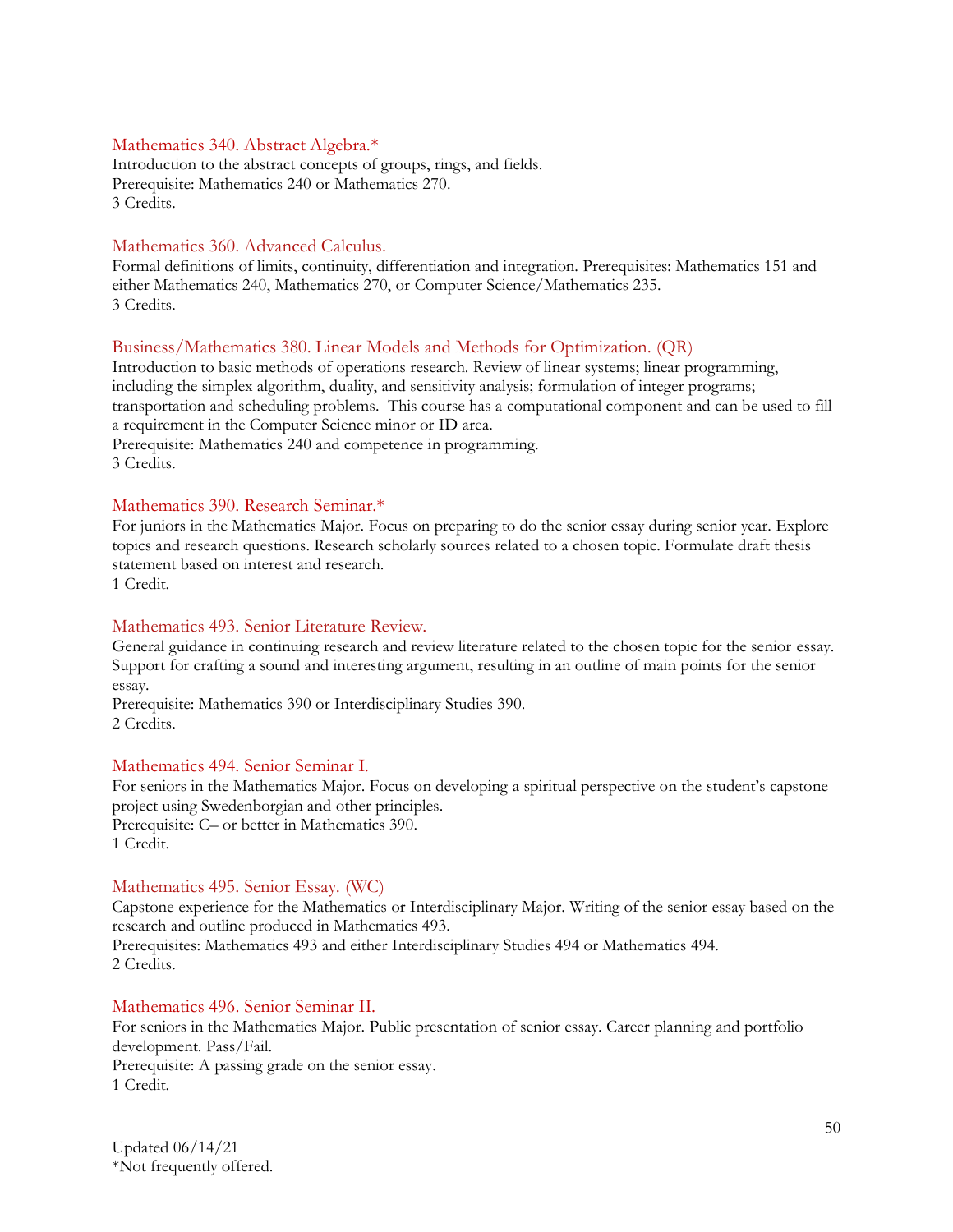#### Mathematics 499. Senior Project.

Independent study toward a mathematics project to be a companion to the Mathematics Senior Essay. Limited to and required of mathematics and mathematics interdisciplinary majors. Credit Variable.

## **Music**

### Music 100. College Chorale.

Development and performance of choral repertoire from Renaissance to Modern. Instruction in the development of vocal techniques. Course may be repeated for credit. 1 Credit.

#### Music 101. Music Ensemble. (EE)\*

Development and performance of the classical string ensemble repertoire from Baroque to Modern. Private lessons, master classes, performance, and attending concerts. Audition is required. Upon acceptance, students expected to take all three terms. May be repeated for credit. 1.5 Credits.

#### Music 110. Introduction to Western Music.

Survey of the composers, styles, and genres from western civilization with a focus on developing listening skills and understanding.

3 Credits.

#### Music 113. Music Theory I.

Study of music theory and harmony, progressing from basic notation to advanced musical structures. Includes styles from the 18<sup>th</sup>-20<sup>th</sup> centuries. 3 Credits.

#### Music 114. Music Theory II.

Continuation of Music 113. Prerequisite: Music 113 or permission of instructor. 3 Credits.

#### Music 185. Private Music Lessons or Choirs.

Privately arranged music instruction. Instructor provides a written assessment of the student's progress at the end of the term. Private lessons are the financial responsibility of the student. Prerequisite: Consent of division. Course may be repeated for credit. 1 Credit.

#### Music 210. Music of Christianity.

Examination of the creation and use of sacred music in the context of Christianity, from the earliest church organizations through the numerous and diverse denominations of today. 3 Credits.

#### Music 298/398/498. Music Internship. (EE)

Requirements variable. Proposals should be submitted to the Department Chair. Art internships are open to students in sophomore year or above who have completed at least two art, dance, or music courses. Credits variable.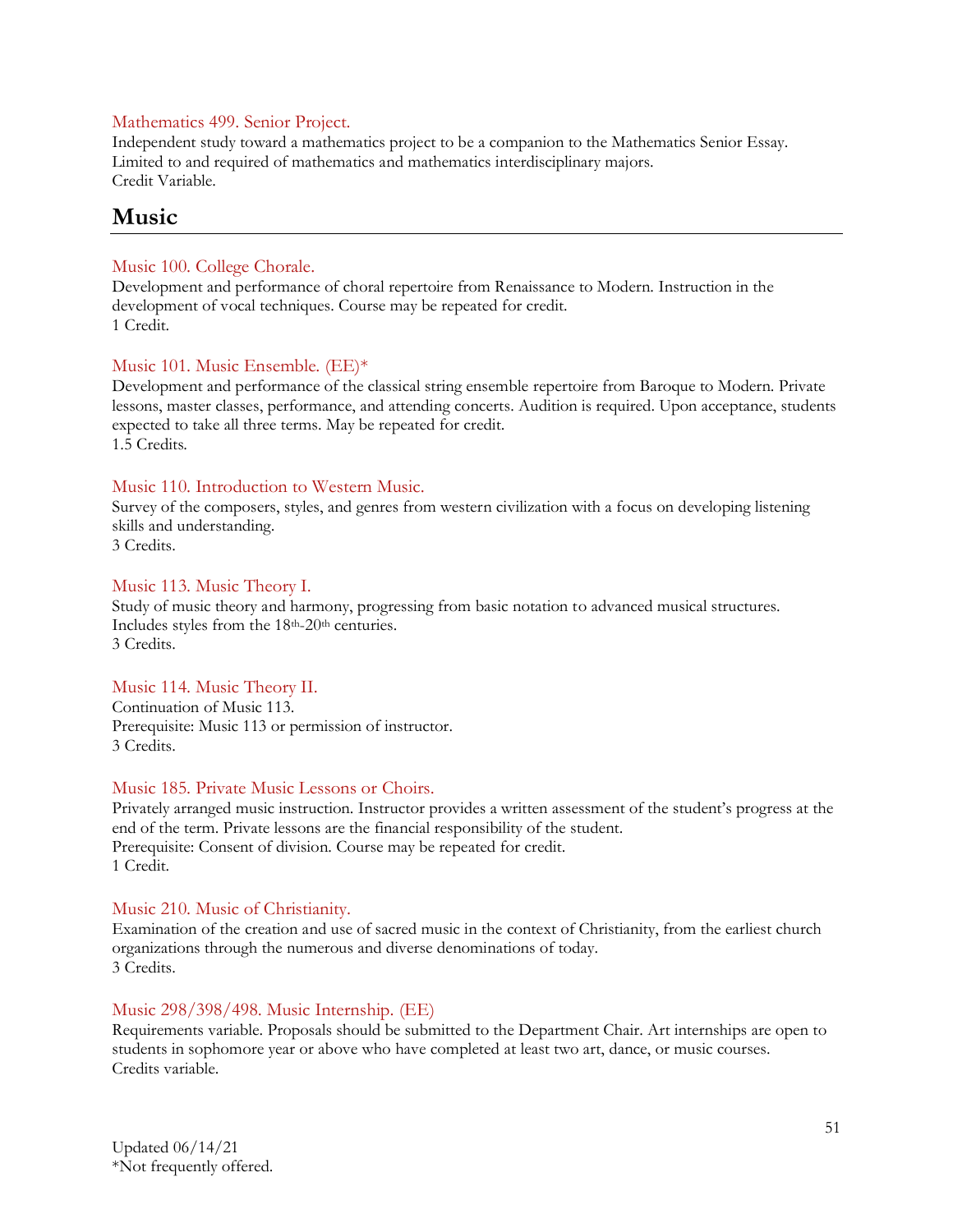# **Nutrition**

## Nutrition 101. Nutrition for Life.

Covers the six nutrient categories and how they function in the body. Includes nutritional implications of major diseases and health promotion, cultural food choices, food equity and sustainability, healthy body weight and physical activity, and current food and nutrition controversies. Students will learn how to make optimal food choices to improve their own personal eating behaviors within the context of a healthy lifestyle. 3 Credits.

## Nutrition 110. Principles of Nutrition.

Principles of Nutrition explores how nutrients in food relate to human health and disease prevention. Topics discussed include current US dietary guidelines and recommendations, digestion and metabolism of major nutrients, nutrition at various stages of the life cycle (maternal, infant, childhood, adolescent, adulthood, later maturity), the relationship of socioeconomic status, culture, and religious practices to food choices, physical activity and nutrition, and the relationship of diet to health and disease. This course is especially beneficial for those who will be entering health-care or food related professions. 3 Credits.

# **Philosophy**

## Philosophy 101. Critical Thinking.

Development of students' reasoning skills through analysis and evaluation of arguments. Diagraming arguments, identifying mistakes in reasoning, and writing arguments. Emphasis on issues encountered in everyday experience and in courses across the curriculum, primarily through classical deductive logic. 3 Credits.

#### Philosophy 102. Introduction to Philosophy. (Worldviews)

Survey of some major philosophers and theories in metaphysics, epistemology, and the philosophy of religion.

3 Credits.

## Philosophy 111. Introduction to Moral Philosophy. (Moral)

Survey of some major philosophers, problems (Euthyphro, relativism, egoism), and theories (aretaic, deontic, utilitarian) in moral philosophy. Strongly recommended: Philosophy 101. Prerequisite: Philosophy 102. 3 Credits.

#### Philosophy 210. Ancient Philosophy.

Historical consideration of ancient Greek philosophy (with emphasis on Socrates, Plato, and Aristotle) or Roman philosophy (with emphasis on Cicero, Aurelius, and Seneca). Strongly recommended: Philosophy 101. Prerequisite: Philosophy 102. 3 Credits.

## Philosophy 211. Modern Philosophy.

Historical consideration of modern and Enlightenment philosophy, including Descartes, Locke, Leibniz, Rousseau, and Voltaire. Strongly recommended: Philosophy 101. Prerequisite: Philosophy 102. 3 Credits.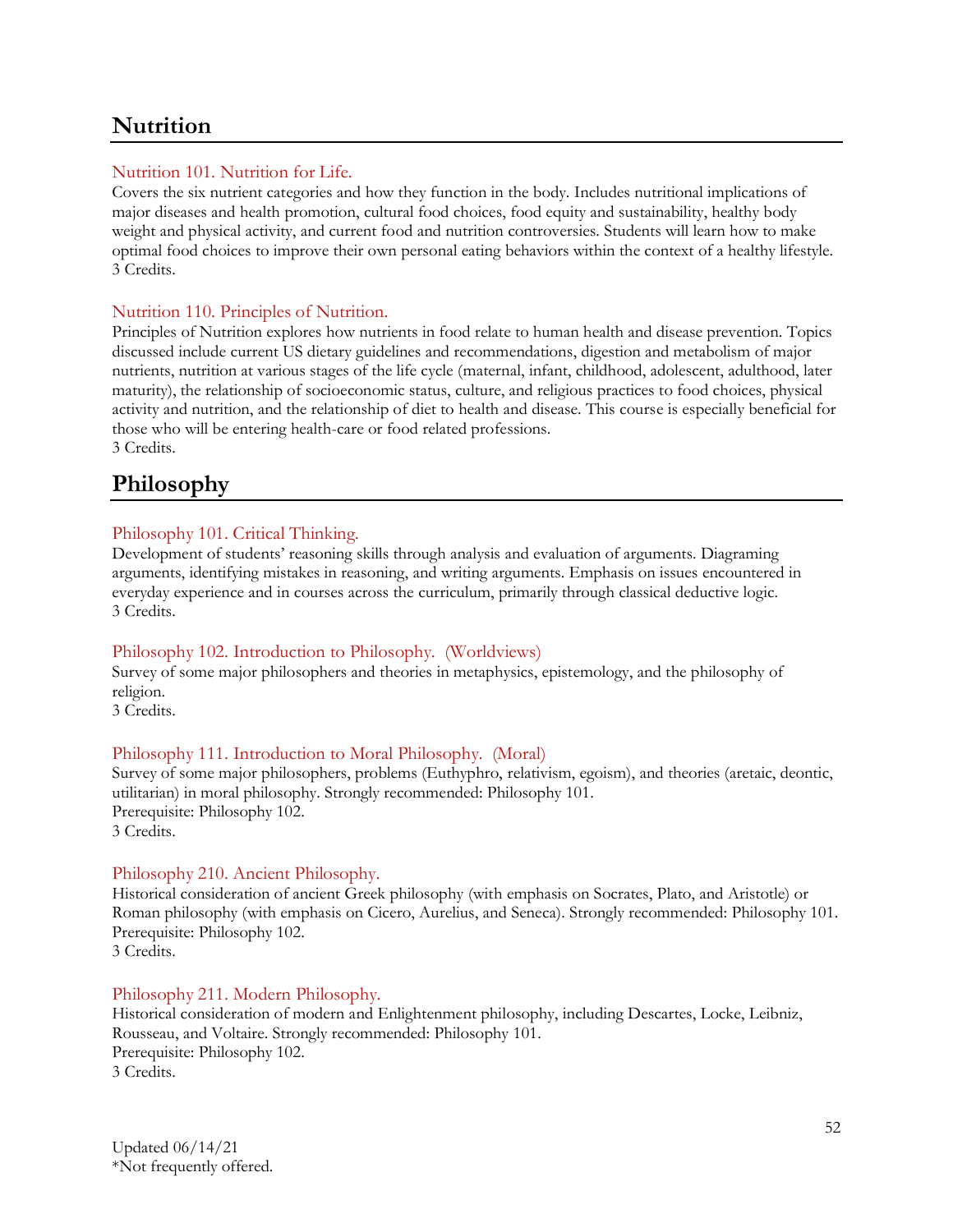#### Philosophy/Political Science 220. Political Thought. (Civil)

A consideration of political thinkers and theories, both ancient and modern, along with perennial issues in politics, such as justice, authority, liberty, order, equality, power, law, and forms of government. Strongly recommended: Philosophy 101. Prerequisite: Philosophy 102. 3 Credits.

#### Philosophy 310. Topics in Contemporary Philosophy I.

Exploration of themes and problems in contemporary philosophy. Readings from analytic, continental, postmodern, or neo-pragmatist philosophers in areas such as the philosophy of ethics, politics, language, mind, law, science, religion, or other sub-fields. Strongly recommended: Philosophy 101. Prerequisite: Philosophy 102. 3 Credits.

#### Philosophy 311. Topics in Contemporary Philosophy II.

Complement to Philosophy 310, but may be taken independently. Topics and emphases change periodically. Strongly recommended: Philosophy 101. Prerequisite: Philosophy 102. 3 Credits.

#### Philosophy 320. Swedenborg's Philosophy I.\*

Swedenborg's cosmology. Consideration of 18<sup>th</sup>-century cosmological concepts (Descartes, Leibniz, and Wolff) and Swedenborg's unique answers to the issues raised. Particular emphasis on Swedenborg's Principia and the Infinite. Cosmological views developed in the Doctrines of the New Church and by New Church students of Swedenborg.

3 Credits.

#### Philosophy 321. Swedenborg's Philosophy II.

Swedenborg's thought upward from the human body in his "search for the soul." Main text taken from the sections on Series and Degrees and The Human Soul in *The Economy of the Animal Kingdom*, terminating in applications in *The Rational Psychology*.

3 Credits.

#### Philosophy 330. Advanced Moral Philosophy.\*

Exploration of themes and problems in ethics, such as the role of emotions in moral life, the relationship between happiness and moral life, the intersection of philosophy and law, the relationship between spirituality and morality, and a variety of current moral issues. Historical and contemporary philosophical texts, as well as passages from Swedenborg's theological and philosophical works used. 3 Credits.

#### Philosophy 331. Organic Forms.\*

Correspondences of the human body compared with other human organisms: cells, societies, and the mind. Illustrations from natural science, social studies, and psychology. Prerequisite: Philosophy 330, or Philosophy 102 and Philosophy 111 and laboratory science course.

3 Credits.

#### Philosophy 340. Bioethics. (Moral)

A philosophical exploration of the ethical issues pertaining to the application of biological information and technology to the generation, alteration, preservation, and destruction of human life and aspects of our environment. Issues to be considered include: reproduction, euthanasia, genetic screening and therapy,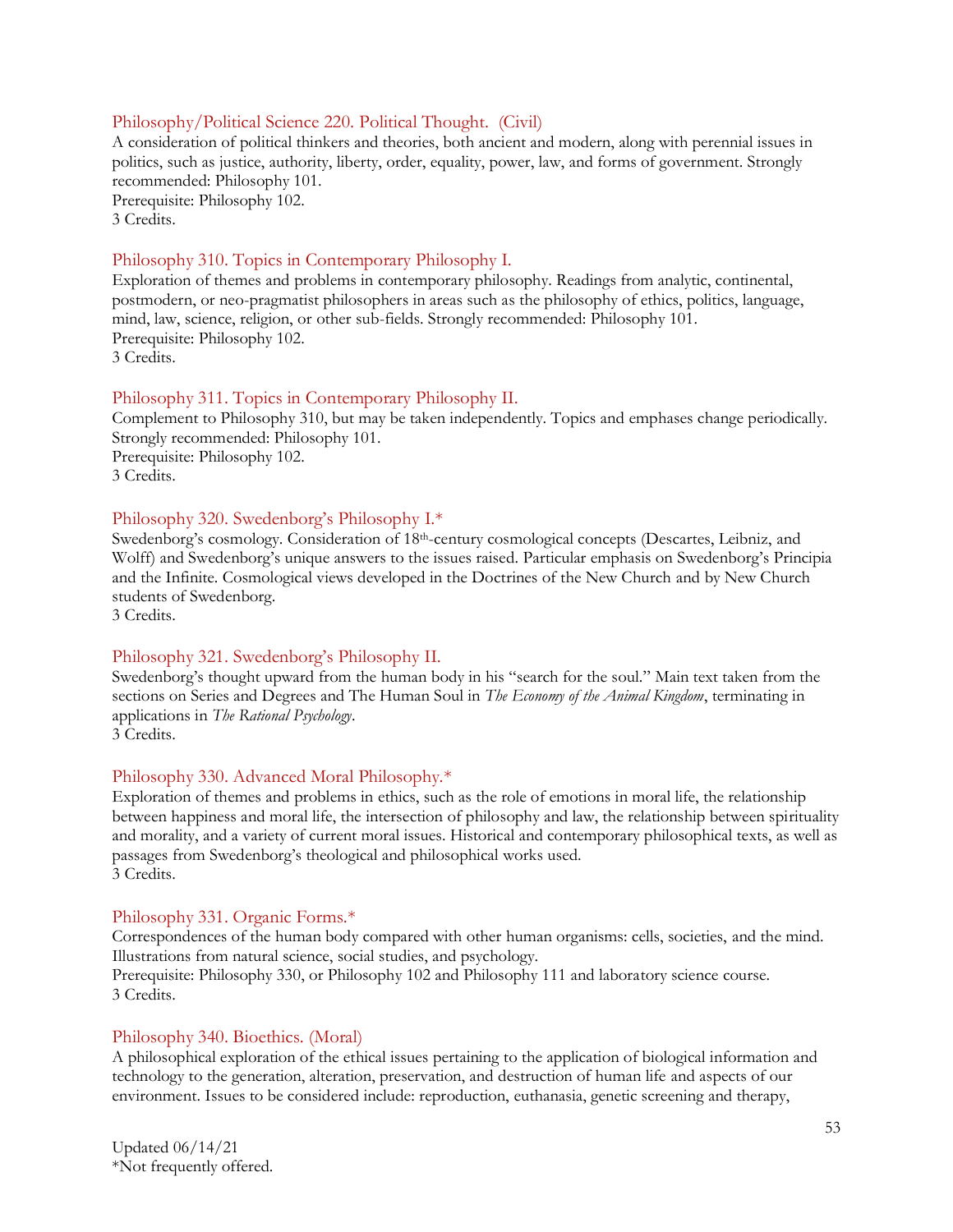experimentation with human and animal subjects, bio enhancement, ownership and nature, distributive justice, and integrity in publication.

Prerequisite: Philosophy 102 and any 100-level Biology course. 3 Credits.

### Philosophy 493. Senior Literature Review.

General guidance in continuing research and review literature related to the chosen topic for the senior essay. Support for crafting a sound and interesting argument, resulting in an outline of main points for the senior essay.

Prerequisite: Interdisciplinary Studies 390. 3 Credits.

#### Philosophy 495. Senior Essay. (WC)

Capstone experience for the Interdisciplinary Major. Writing of the senior essay based on the research and outline produced in Philosophy 493.

Prerequisites: Philosophy 493 and Interdisciplinary Studies 494. 3 Credits.

# **Physical Education**

## Physical Education 103. Life and Health.

Introduction to personal and social health problems we all face today. This course provides information that helps the student understand and investigate these health problems further. Scientific knowledge is presented from a variety of disciplines, such as, medicine, psychology, physiology, and sociology. Non-repeatable. 1 Credit.

#### Physical Education 110. Tennis.

Instruction in basic and intermediate individual skills. Practice in singles and doubles tennis play, including game strategy, rules, and etiquette. Course may be repeated once for credit. 1 Credit.

#### Physical Education 111. Running and Walking for Fitness and Fun.

A range of walking/running activities designed to develop strength and endurance, for all abilities. Students required to run/walk three times a week in scheduled class time and to keep an exercise log. Course may be repeated once for credit.

1 Credit.

## Physical Education 112. Team Sports for Fun.

A survey of a range of team sports including for example, soccer, volleyball, lacrosse, ultimate, basketball, floor hockey. Student interest accommodated. Course may be repeated once for credit. 1 Credit.

## Physical Education 120. Physical Fitness for You.

Student-designed individual program based on theoretical and practical fitness concepts. Workouts during class twice a week in the fitness center. Course may be repeated once for credit. 1 Credit.

## Physical Education 127. Kickboxing and Self-Defense.

Basic instruction in a power-punching, non-choreographed martial arts workout. Emphasis on proper technique and execution of skills. Each class includes a total-body warm-up and cool-down/stretching period.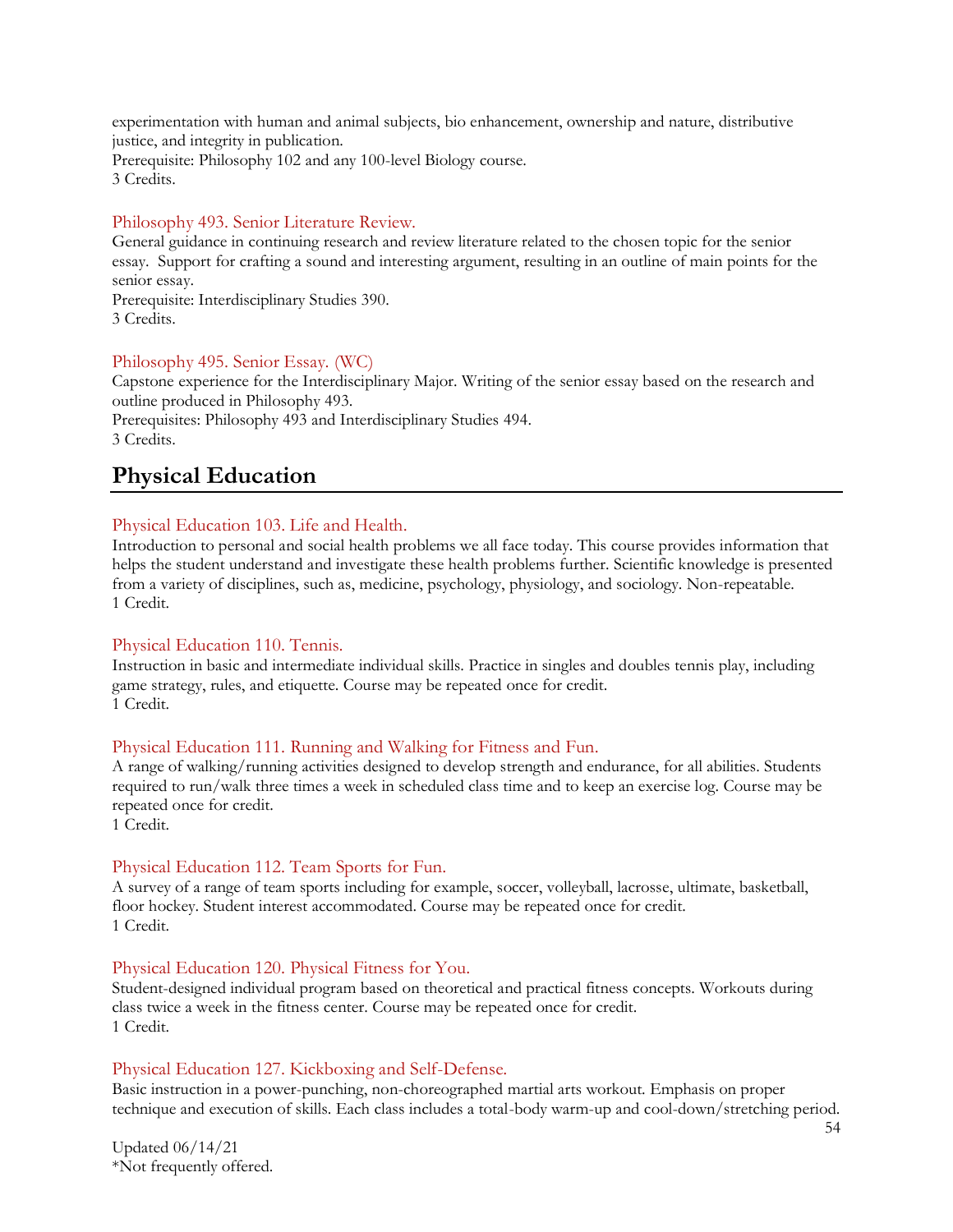Course may be repeated once for credit. 1 Credit.

#### Physical Education 129. Badminton.

Basic instruction in skill techniques, rules, strategies, and competition in badminton. Course may be repeated once for credit.

1 Credit.

## Physical Education 130. Archery.\*

Basic instruction in skill techniques, rules, strategies, and competition in bow archery. Enrollment limited to eighteen students. Course may be repeated once for credit. 1 Credit.

## Physical Education 133. Yoga.

Introduction to yoga course. Variety of yoga (poses) including standing poses, twists and forward bends, arm-balancing, back bending and inversions. Open to all abilities. Course may be repeated once for credit. 1 Credit.

## Physical Education 170. Frisbee Sports.

Introduction to the fundamental skills and strategies of organized Frisbee play. This course is designed to further develop individual skills for the beginning player. Frisbee requires development of the following individual skills: throwing/passing/catching, running/cutting and marking. Course may be repeated once for credit.

1 Credit.

## Physical Education 180. Foundations of Physical Education.

This course gives the prospective teacher of Health and Physical Education (HPE) insight into this area, including the historical, philosophical, and sociological principles with a survey of the latest research and literature in the field. Lifetime health benefits related to proper nutrition and exercise physiology examined. The course is designed for students who are planning a career in education, health, or physical education. Non-repeatable.

1 Credit.

# **Physics**

## Physics 180. General Physics I: Mechanics. (QR)\*

An algebra and trigonometry-based physics course that provides an overview of mechanics, thermodynamics and vibrations, primarily for students interested in majoring in biology (including pre-med), psychology or chemistry, rather than engineering or mathematics. Emphasis is on examples and applications rather than derivations. Credit is only awarded for one of Physics 180 or Physics 210. This course and the related laboratory must be taken together.

Prerequisite: Math 125 or equivalent.

3 Credits.

#### Physics 180 Lab. General Physics I: Mechanics Lab.\*

This course requires a lab fee. This course and the related lecture course must be taken together. 1 Credit.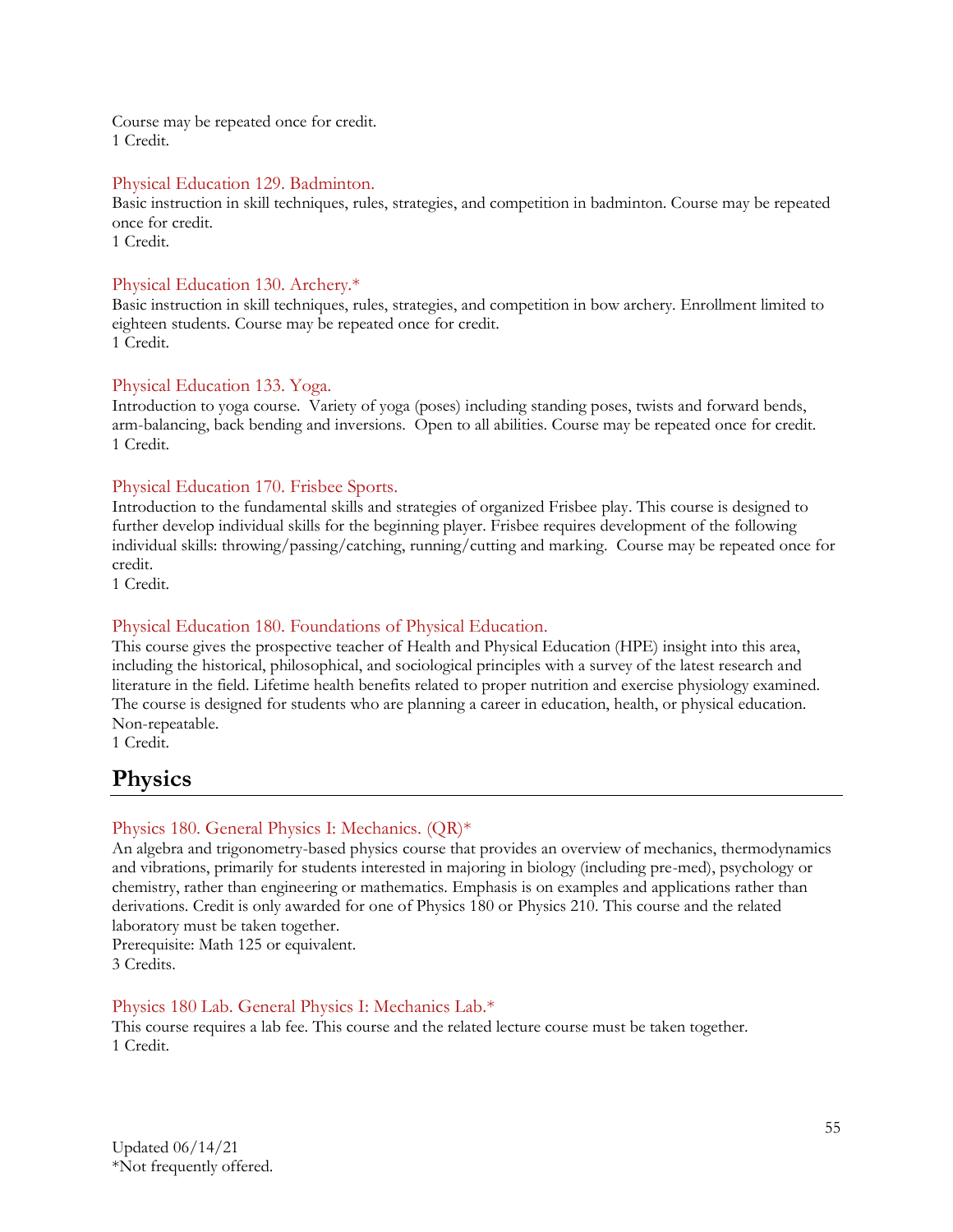## Physics 181. General Physics II: Electricity and Magnetism. (QR)\*

Continuation of Physics 180 with an overview of electricity, magnetism, light and optics. Credit is only awarded for one of Physics 181 or Physics 211. This course and the related laboratory must be taken together.

Prerequisite: Physics 180 and 180L, or 210 and 210L or equivalent. 3 Credits.

## Physics 181 Lab. General Physics II: Electricity and Magnetism Lab.\*

This course requires a lab fee. This course and the related lecture course must be taken together. 1 Credit.

#### Physics 210. Principles of Physics I. (QR)

Calculus-based course providing an introduction to rigid body mechanics, gravity, waves, and heat. Problem and laboratory assignments complement the lectures. This course and the related laboratory must be taken together.

Co-requisite or Prerequisite: Mathematics 150. 3 Credits.

## Physics 210 Lab. Principles of Physics I Lab.

This course requires a lab fee. This course and the related lecture course must be taken together. 1 Credit.

## Physics 211. Principles of Physics II. (QR)

Continuation of Physics 210. Calculus-based introduction to classical electricity, capacitance, current, resistance, and circuits. Also magnetism, inductance, electromagnetic oscillations, optics, and introduction to modern physics. This course and the related laboratory must be taken together. Co-requisites or Prerequisites: Mathematics 151 and Physics 210 and 210L. 3 Credits.

## Physics 211 Lab. Principles of Physics II Lab.

This course requires a lab fee. This course and the related lecture course must be taken together. 1 Credit.

# **Political Science**

#### Political Science 101. Introduction to Politics and Governance. (Civil)

Examines the discipline of political science and the concepts involved in the study of politics and governance. Surveys regime types and the role and function of political institutions and organizations. Focus on the potential for thinking about civic and political issues from a religiously-informed perspective. 3 Credits.

#### Political Science 160. Introduction to Criminal Law and Justice.

Introduction to the American criminal justice system. Provides an overview of the many aspects of criminal justice including crime, policing, the courts, theories of punishment, incarceration, juvenile justice, and domestic violence. Includes a consideration of a variety of viewpoints such as the perspectives of the perpetrator, victims, the police, community members, and the courts. 3 Credits.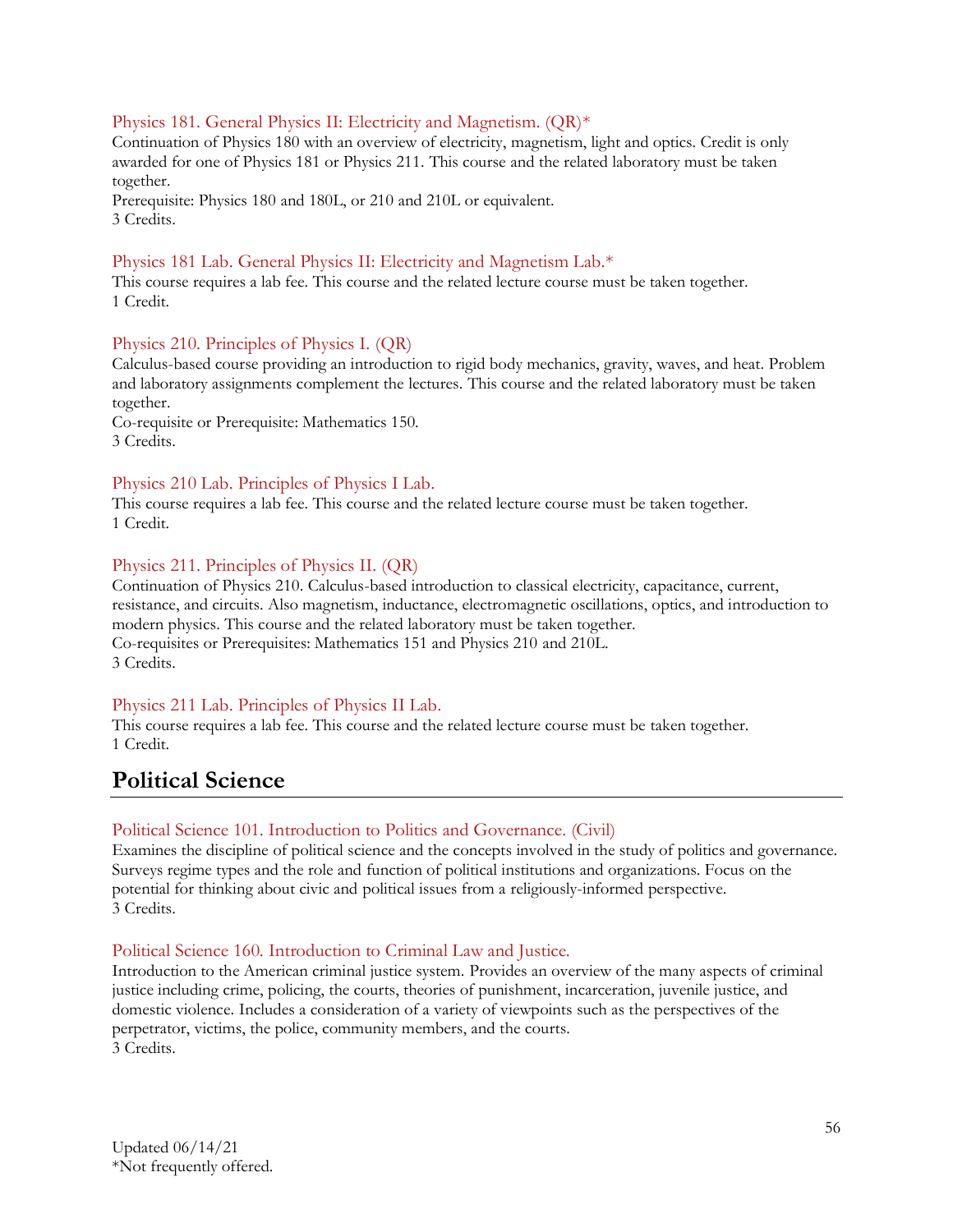#### Political Science 210. American Government and Politics. (PP)

Examination of the American political system focusing on founding principles, national governmental institutions, and contemporary issues. Readings from original documents and historical and contemporary authors.

Prerequisite: Political Science 101, History 230, or instructor permission. 3 Credits.

#### Political Science 211. Comparative Government. (Civil)

Introduction to the comparative study of the politics of nations. Examines the underlying principles, machinery, and effectiveness of selected governments around the world, and ramifications for their societies. 3 Credits.

#### Political Science 212. International Relations.

Examination of historical and theoretical foundations for thinking about international relations. Topics include: peace and conflict, international law, intervention, and terrorism. Recommended: Political Science 101 or History 117.

3 Credits.

#### Philosophy/Political Science 220. Political Thought. (Civil)

A consideration of political thinkers and theories, both ancient and modern, along with perennial issues in politics, such as justice, authority, liberty, order, equality, power, law, and forms of government. Strongly recommended: Philosophy 101. Prerequisite: Philosophy 102.

3 Credits.

#### Political Science 232. Issues in American Foreign Policy. (W)

Consideration of American foreign policy through an examination of dominant themes and a series of case studies highlighting both levels of analysis and decision-making theories. Prerequisites: Political Science 101, History 117, or instructor permission. 3 Credits.

#### Political Science 260. Law and American Society.

An introduction to the American legal system examining the basic tenets of the American Legal system, including theories of jurisprudence and an examination of the Constitution as the framework for our legal system. Students will explore how laws are created and enforced through the court systems, legislatures, and administrative agencies. The course includes an introduction to legal research, case briefing, and mock trial. 3 Credits.

#### Political Science 318. Politics and Religion in America.

This course examines the connection between religious beliefs and institutions and political beliefs and institutions. It begins by exploring the influence of religion and religious attitudes during the founding of the republic and then surveys the broad scope of religious influences in contemporary American political life. 3 Credits.

#### Political Science 348. Politics and Religion in the Middle East.\*

Comparative examination of politics and religion in selected Middle Eastern states. Focus on national identities, political ideologies and institutions, as well as political cultures of societies in the region. Consideration of key issues facing the region.

Prerequisite: Political Science 211, Religion 295, or instructor permission. 3 Credits.

Updated 06/14/21 \*Not frequently offered.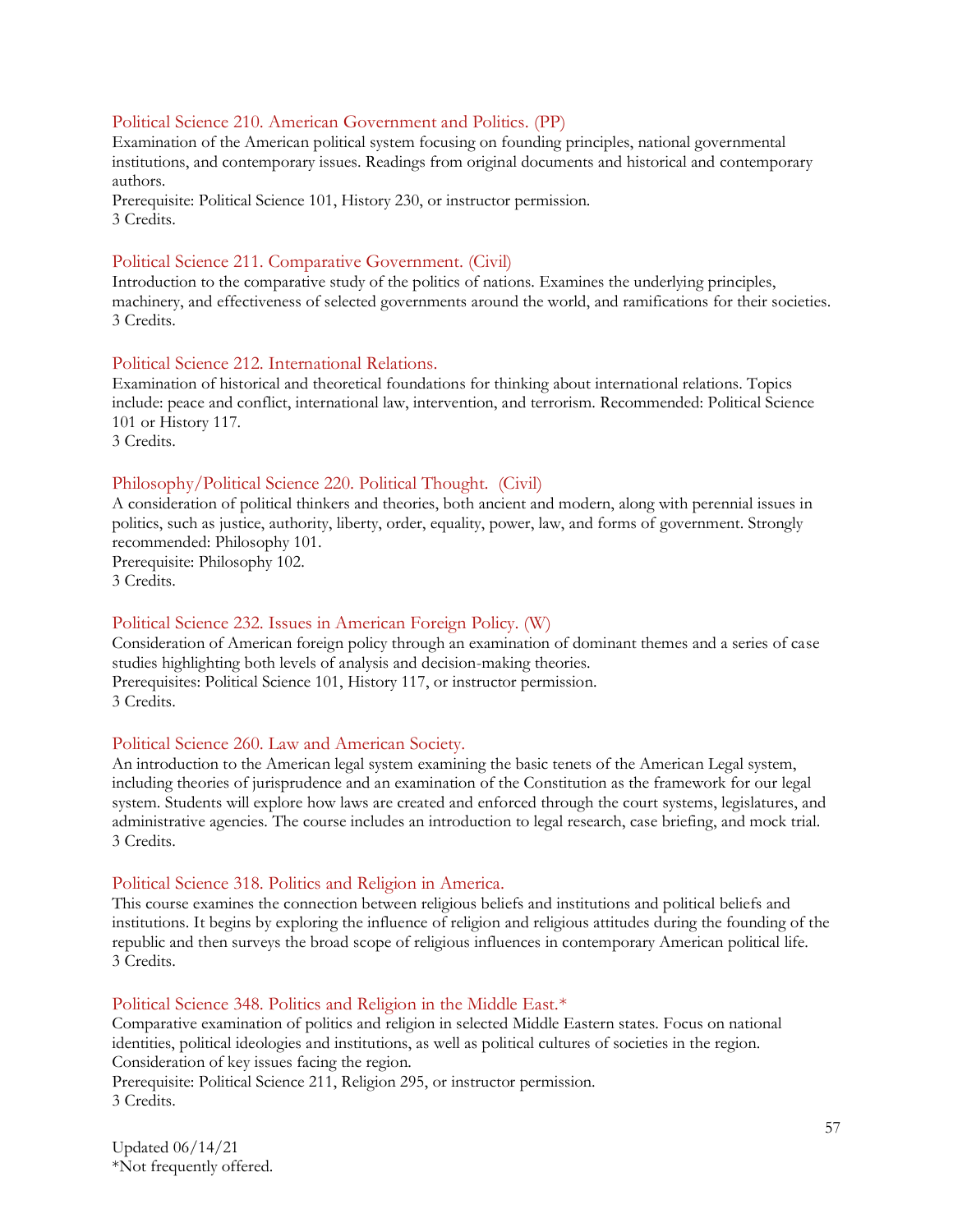## Political Science 298, 398, 498. Political Science Internship. (EE)

Requirements variable. Proposals should be submitted to the appropriate Department Chair. Political Science internships are open to students in sophomore year or above who have completed at least two political science courses.

## **Psychology**

## Psychology 101. Introductory Psychology.

Introduction to basic constructs of psychology including scientific methodology, the brain, consciousness, memory, identity, learning, motivation, intelligence, and the nature of mental illness. Relevant New Church doctrines analyzed and compared to secular theories of psychology. 3 Credits.

## Psychology 102. Worldviews and History of Psychology. (Worldview)\*

Survey of six major psychological worldviews. Analysis of worldviews in terms of their history, key people, main concepts, and major contributions to the field of psychology in modern times. Three themes addressed for each worldview: "What is the good life?", "What remedies are available when things go wrong for human beings?", and "Is this a Theistic worldview?"

3 Credits.

#### Psychology 201. Abnormal Psychology.

Examination of mental disorders as classified by the medical model, including schizophrenia and other psychotic disorders, mood disorders, anxiety disorders, dissociative disorders, disorders of childhood, eating disorders, and personality disorders. Critical analysis of the principles and philosophy of the medical model, as well as the physiological underpinnings of certain disorders. Alternative views for the conceptualization of mental disorders explored.

Prerequisite: Psychology 101 or department chair permission. 3 Credits.

## Psychology 203. Personality Theory.

Examination of six perspectives about personality: dispositional, biological, intrapsychic, cognitive/experiential, sociocultural, and adjustment. Consideration of human nature, group differences, and individual uniqueness. Students undertake an in-depth self-analysis based on the above perspectives. Prerequisite: Psychology 101 or department chair permission. 3 Credits.

#### Psychology 204. Human Development: Lifespan.

Examination of biological, cognitive, and psychosocial development from conception through death. Review of theories and research pertaining to prenatal, infant, child, adolescent, and adult development, as well as aging and dying. Focus on both constancy and change as well as the interaction of biological and environmental factors.

Prerequisite: Psychology 101 or department chair permission. 3 Credits.

#### Psychology 205. Social Psychology. (PP)

This course examines how people think about, influence, and relate with one another. It investigates such topics as the social self, person perception, attitudes, persuasion, conformity, group processes, gender, culture, prejudice, aggression, altruism, interpersonal attraction, and love. Public Presentation skills emphasized.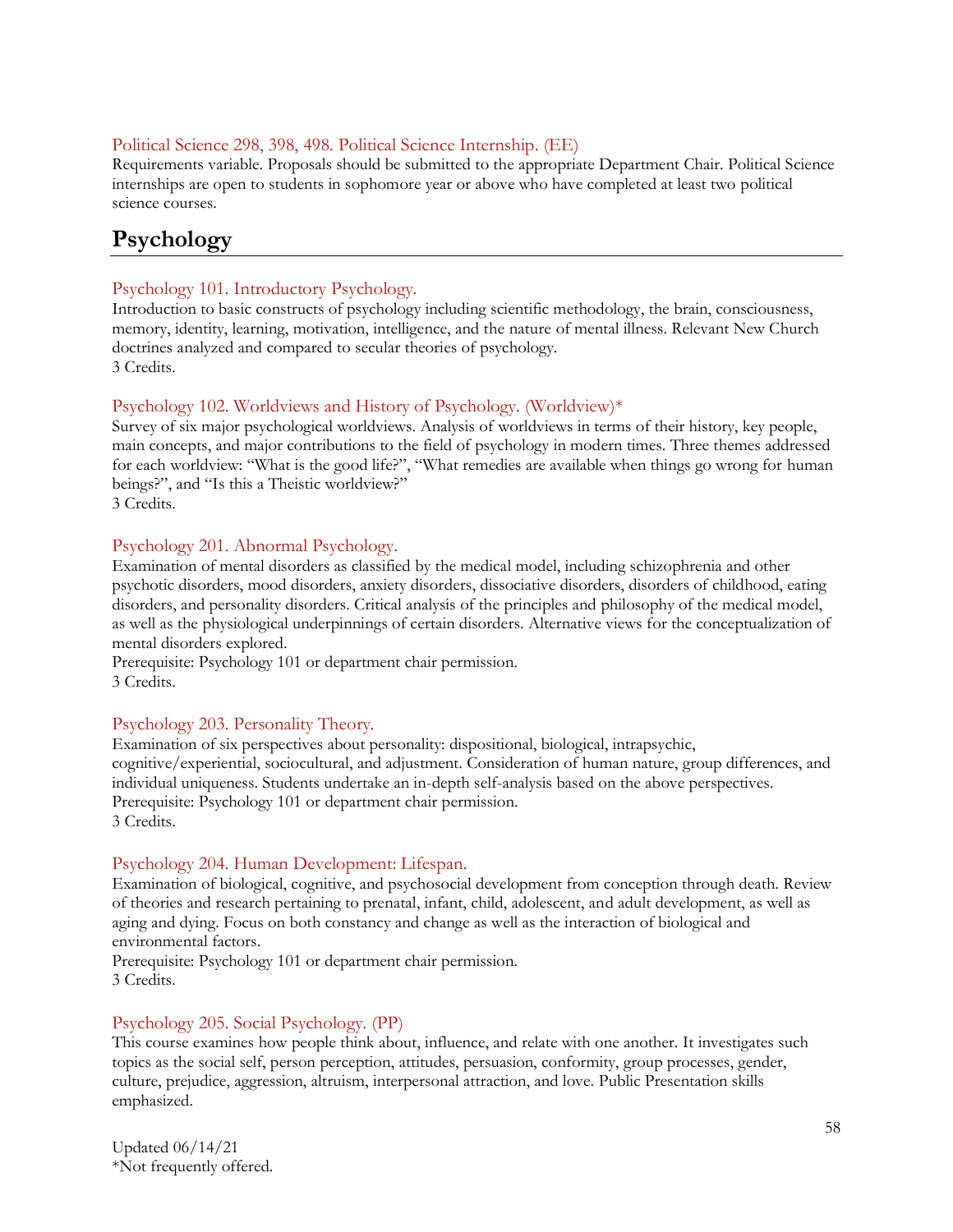3 Credits.

## Psychology 212. Health Psychology.

Health psychology examines how psychological states influence physical health in a variety of ways. The three central issues of focus in this course are the promotion and maintenance of health (e.g., how psychological factors influence health-promoting and health compromising behaviors), the development of illness (e.g., how psychological factors influence the development and progression of disease), and the treatment of illness (e.g., how psychological factors influence the management of illness). 3 credits.

## Psychology 215. Organizational Psychology.

This course applies psychological science to the dynamics of professional organizations. It considers such topics as job analysis, psychological assessment, personnel decisions, employee training, human factors, organizational development, teamwork and leadership, motivation and satisfaction, work stress, and organizational ethics. The course will prepare students for post-graduate work in personality, social, and organizational psychology or immediate employment in industrial, organizational, and business settings. Prerequisite: Psychology 101

3 credits.

## Psychology 220. Cognitive Psychology.

This course features cognitive neuroscience and examines such topics as perception, attention, consciousness, memory, knowledge, imagery, language, problem-solving, judgment, reasoning, decision-making, intelligence, creativity, and wisdom.

Prerequisite: Psychology 101 or department chair permission. 3 Credits.

#### Psychology 230. Psychology and Spirituality.

Examination of reported beliefs and experiences related to various spiritual topics, including clairvoyance, channeling, creativity, dreams, hallucinations, miracles, angels, prayer, spiritual influence, near death experiences, deathbed visions, spirit realms, and the afterlife. Swedenborgian perspectives included. Prerequisite: Psychology 101 or department chair permission. 3 Credits.

#### Psychology 285. Positive Psychology: The Science of Living Happily. (EE)

Positive Psychology is the scientific study of human happiness, well-being, and strength of character. This course takes an empirical and experiential approach to help students use the science of thriving and resilience to enhance their lives and others. Topics covered include positive thinking, character strengths, values, goal setting, wellness, the mind-body connection, self-esteem, and serving others in their relationships. No prerequisite required. Three credits and fulfills CORE requirement in Social Sciences. May not be repeated for credit.

3 Credits.

#### Psychology 301. Counseling and Clinical Psychology.

Examination of psychological theories that inform the skills of counselors and clinical psychologists in various professional settings. Topics include psychological theories, the roles of the counselor, listening skills, case conceptualization, treatment methods and intervention strategies. Consideration of what it means to incorporate individual values and spirituality into treatment.

Prerequisite: Two psychology courses or department chair permission. 3 Credits.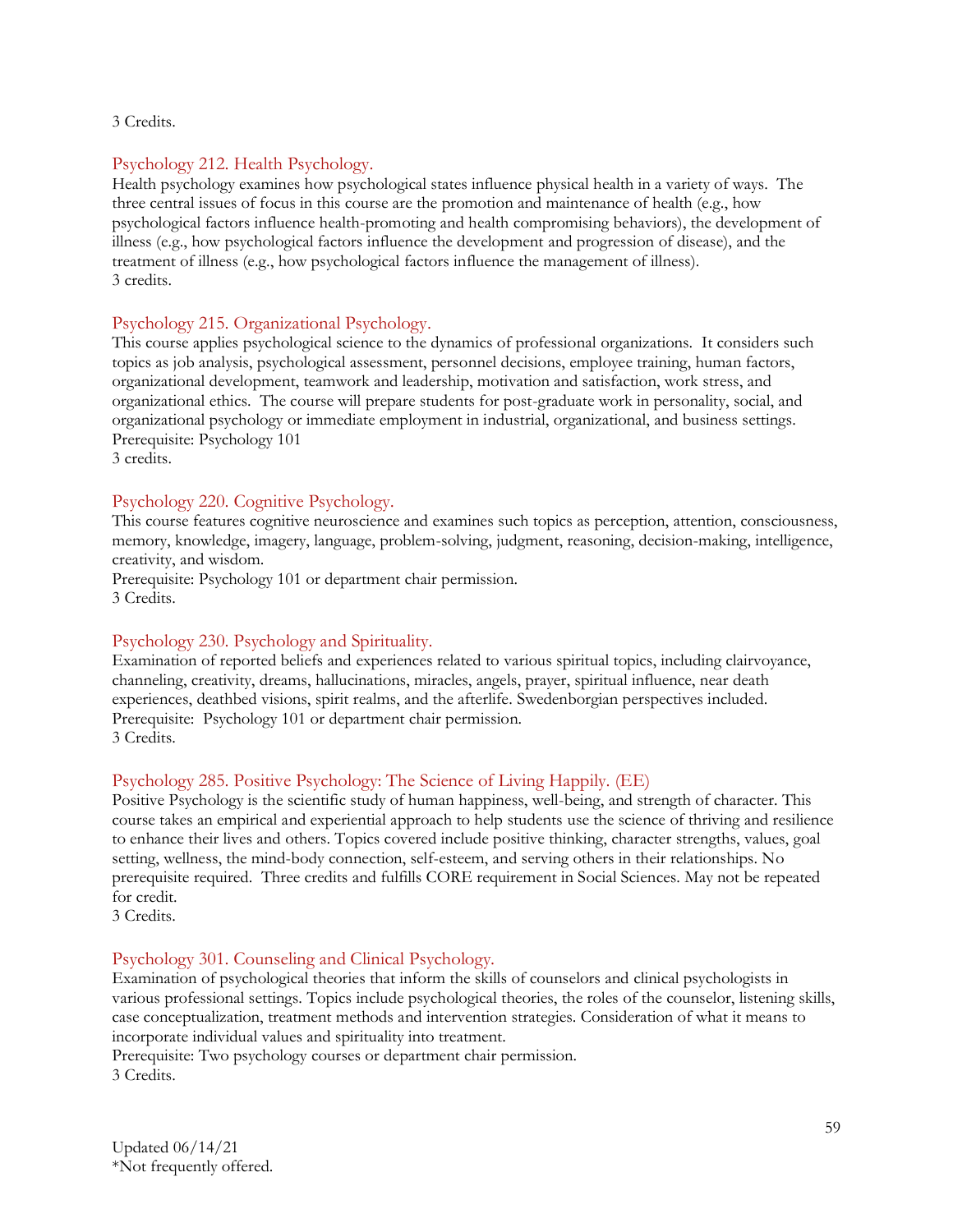## Psychology 305. Physiological Psychology. (IL)

Exploration of the neural basis of behavior and motivation. Emphasis on the structure, functions and disorders. Topics include memory, emotion, learning, addictions, conscience, states of mind, and selfregulation. Consideration of Swedenborgian view of the brain, mind, and the soul. Information Literacy skills emphasized.

Prerequisite: Psychology 101 and either Biology 122 or department chair permission. 3 Credits.

### Psychology 307. Psychological Measurement.

Introduction to the principles that underlie the development, use, and interpretation of psychological assessment tools. Topics include: Test construction, survey development, scoring, assessment interpretation issues, and psychological assessment applications in industrial, educational, clinical, and research settings. Students will examine the potential and limitations of tests of intelligence, aptitude, achievement, interest, and personality. Additionally, psychological assessment will be discussed in terms of social, legal, and ethical concerns.

Prerequisite: Psychology 101 and two other psychology courses, or department chair permission. 3 Credits.

#### Education/Psychology 340. Educational Psychology.

Study of secular psychology as it is applied to children and adolescents in the classroom setting. Major areas of study include classroom management, learning, and motivation. Swedenborgian doctrines include innocence, charity, development of the rational mind, and conscience. Prerequisite: Psychology 101 or Education 128. 3 Credits.

#### Psychology 341. Human Development: Adult Altruism. (EE, Moral)

Exploration of psychological theories about moral development, character strengths, altruism, optimism, flourishing, flow, generosity and spiritual maturity. Major emphasis on the states of adults over 18 years of age. Examination of Swedenborgian doctrinal principles regarding adult human development: regeneration, opening of the rational mind, developing a new will, acquiring wisdom, and leading a life of useful service to the neighbor. Ethical reasoning skills emphasized.

Prerequisite: Two psychology courses.

3 Credits.

#### Psychology 380. Seminar in Forensic Psychology.

Covers topics related to the application of psychology to the legal system. Topics include criminal motivation, deception, violence, sociopathy, mental illness and crime, gang behavior, effects of substance abuse, and gender differences in criminals. Includes a Swedenborgian perspective on conscience and moral/spiritual motives. Applied.

3 Credits.

#### Psychology 382. Seminar in Death and Dying.

Introduces students to the growing field of death and dying in psychology. Explores context and meanings of death, ethical decision-making at the end of life, constructs of bereavement, end of life counseling, and special populations to include pediatric death, celebrity death, near-death experiences, and traumatic bereavement. Prerequisite: Students must be accepted psychology majors, psychology interdisciplinary majors, or psychology minors at the junior level of study. Clinical. 3 Credits.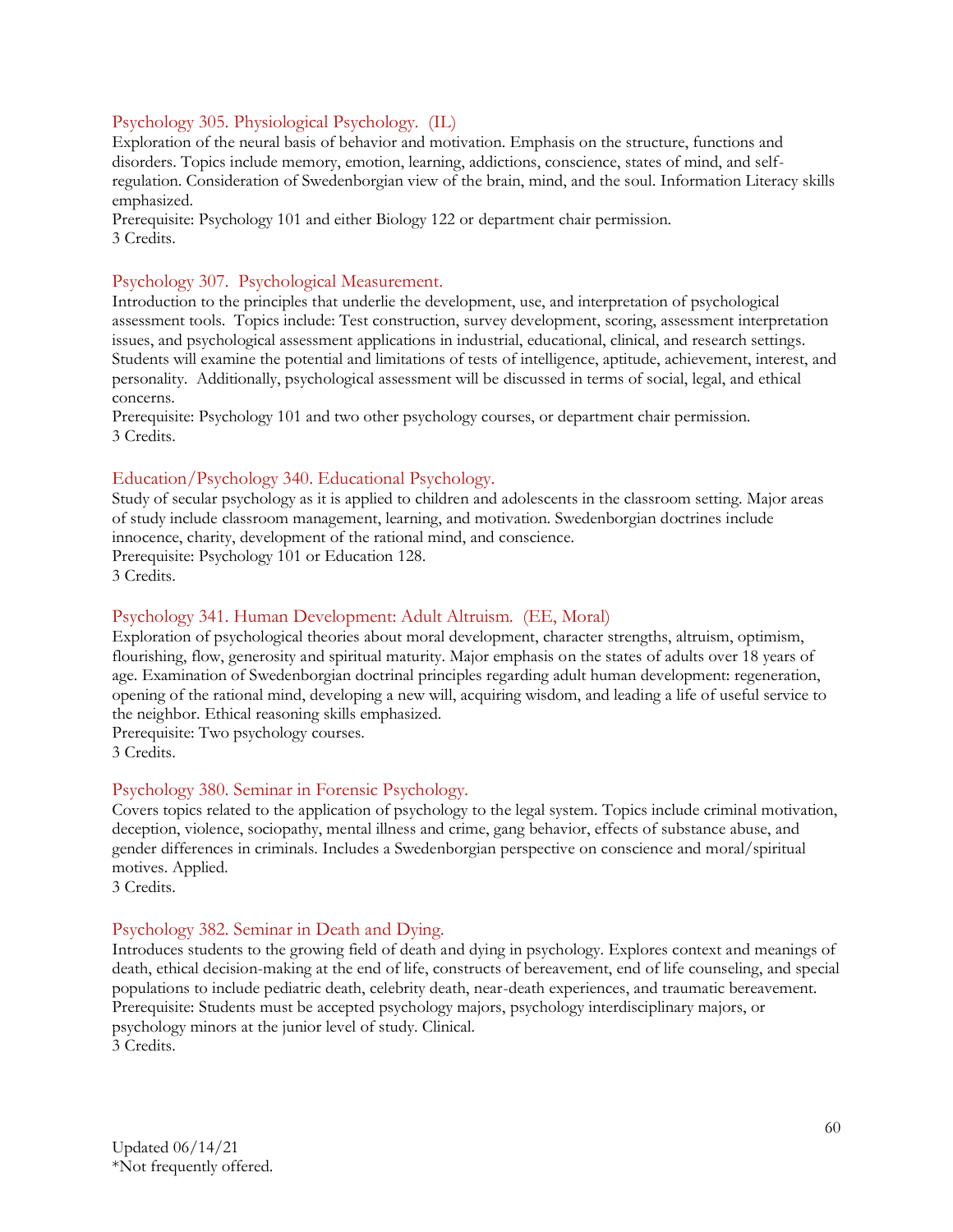## Psychology 490. Research Methods in Psychology. (IL)

First capstone course for the psychology major. The investigation of psychology as a science with a focus on the qualitative and quantitative approaches to research in the area of psychology. It examines strategies for establishing validity in descriptive, relational, and experimental design in the framework of ethical research. Emphasis will be placed on critical reading and analysis of previously published scientific research. Students receive practice in designing, conducting, analyzing, interpreting the results of research studies, and writing reports in APA style. Students prepare proposal for Senior Essay.

Prerequisites: Psychology 101 and Mathematics 130. Students must be accepted psychology majors. 3 Credits.

#### Psychology 491. Senior Research Seminar. (WC)

Capstone for seniors in the psychology major. Independent work on a Senior Research Essay guided by the professor. Essay includes an abstract, introduction, literature review, descriptive chapter, doctrinal study, conclusions, and references. Information literacy and writing skills emphasized. 3 Credits.

#### Psychology 492. Senior Seminar.

Capstone for seniors in the psychology major. Public presentation. Critical analysis of ethics in psychology. Career planning and portfolio development. Pass/Fail. 1 Credit.

#### Psychology 298, 398. Psychology Internship. (EE)

Proposals must be approved by the head of the Psychology area. Psychology internships are open to students in sophomore year or above who have completed two psychology courses. Requirements are available from director of internships.

Credit variable.

## **Religion**

#### Religion 101. Introduction to New Church Doctrines. (Doctrinal)

Foundation course. Basic survey of the doctrines of the New Church. Presupposes little or no formal background in the study of the doctrines.

3 Credits.

#### Religion 110. Introduction to Systematic Theology. (Doctrinal)

A comprehensive overview of New Church doctrine. Emphasis on core doctrines of the Lord, faith and charity, the Word, the afterlife, the mind, Divine providence, judgment, marriage, and repentance. Presupposes a moderate familiarity with New Church teachings. 3 Credits.

#### Religion 115. Introduction to New Church Doctrine on Life After Death. (Doctrinal)

New Church teachings on the life after death studied in their own context, as well as related material, which may include a comparison of teachings from other religions and cultures on the subject, as well as reference to the near-death experience. Some version of Swedenborg's *Heaven and Hell* will be the central focus. 3 Credits.

#### Religion 123. Introduction to the Old and New Testaments. (Scriptural)

Introduction to the various parts of the Bible, the history of the Israelites and Jews, the geography of Palestine, with an emphasis on the different methods of biblical interpretation, with special emphasis on New Church interpretation.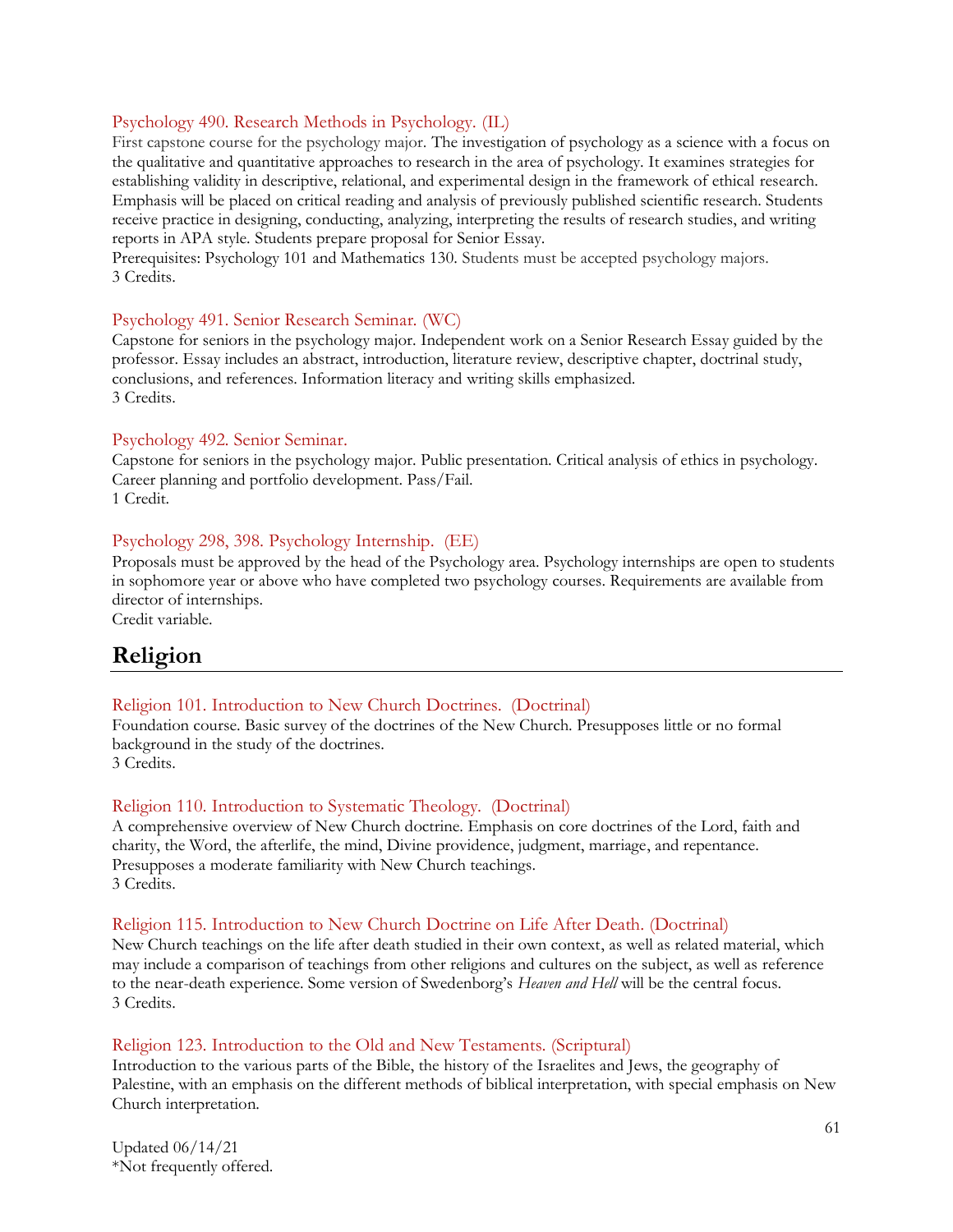3 Credits.

#### Religion 125. The Holy Scripture. (Doctrinal)

The symbolic nature of the Word and the spiritual meaning within. The importance of the literal meaning and its interpretation. The Word in heaven and the church. Dual expressions in the Word. Heresies. The Lord and the Word. The Word in very ancient times. The universal church. The necessity of revelation. Illustrations drawn throughout from the Old and New Testaments. Text: *The Doctrine of the Sacred Scripture*. 3 Credits.

#### Religion 205. God, Man, and Creation. (IL, Doctrinal)

Study of how the Lord created the spiritual and natural worlds, with emphasis on humans as the purpose of creation. Vital relationships between the Creator and His creation, with the special role played by humans. Focus on teaching about form, order, degrees, influx, and conjunction. Text: *Divine Love and Wisdom*. 3 Credits.

#### Religion 210. Divine Providence and Human Prudence. (IL, Doctrinal)

The laws and fundamental principles by which the Lord governs creation. How the Lord removes evil from people while preserving their freedom. How the Lord brings good out of evil. Eternal life as the goal of providence. How providence uses natural conditions to serve this end. Why providence operates in secret. Text: *Divine Providence*.

3 Credits.

#### Religion 215. The Lord. (Doctrinal)

Introduction to New Church teachings about the Lord. Who is the God of the Biblical testaments? What was Jesus Christ's life on earth about? Special focus on seeing the Lord in the Scriptures, in scholarship, and in the teachings for a New Church.

3 Credits.

#### Religion 220. The Torah. (Scriptural)

Detailed study of Genesis to Deuteronomy in their historical and cultural context. Discussion of translations, certain critical theories, and other related ideas. Treatment of the literal meaning in relation to its higher meanings and other doctrinal considerations. 3 Credits.

#### Religion 221. The Histories and Prophets of the Old Testament. (Scriptural)

Detailed study of Joshua to 2 Kings, Psalms, and Prophets viewed in their historical and cultural context. Discussion of the difference between prophesy and history, relevance to modern life, and the significance of the literal meaning.

3 Credits.

#### Religion 222. The Gospels. (Scriptural)

Detailed study of the four individual Gospels with attention to similarities and distinctions, historical context, and relationship to the Old Testament. Examination of the literal meaning and its significance to the modern life. Special attention to the nature of the First Advent and the testimony concerning Jesus Christ. 3 Credits.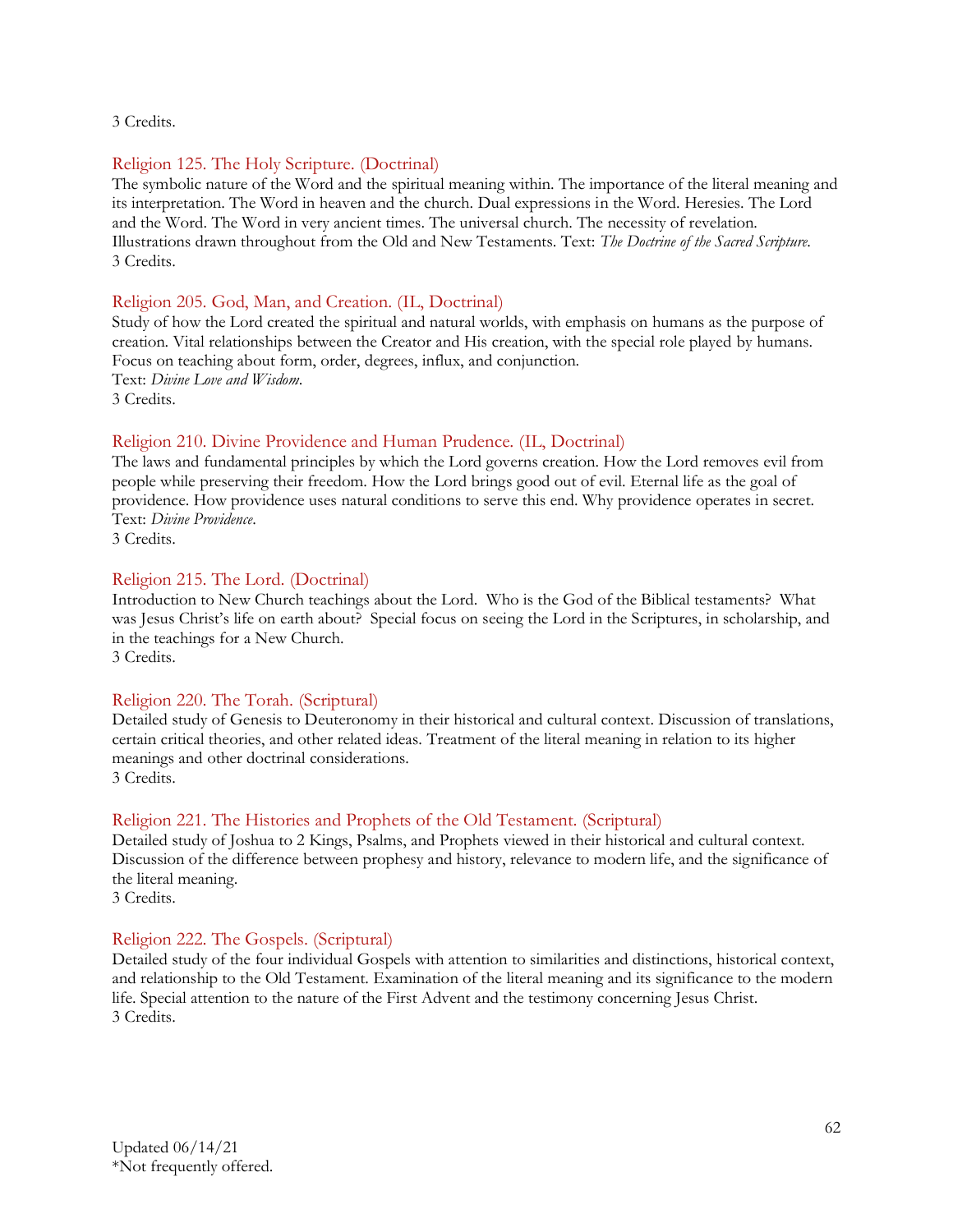#### Religion 223. The Apocalypse. (Scriptural)

The Last Judgment on the human race, with analogy to spiritual crisis in the individual. The spiritual functions and impact of imagery in the book of Revelation and in the memorable relations in the Apocalypse Revealed. Text: *The Apocalypse Revealed*.

3 Credits.

#### Religion 225. Spiritual Interpretation of the Bible. (Scriptural)

The Bible is more than a book of stories and laws. Exploration of the deeper symbolic meanings reveal that it is a story about individual spiritual development and growth. Addressing both Scriptures and personal application, with emphasis on the use of Swedenborg's science of correspondences, students uncover the hidden depths of a variety of biblical stories, which elucidate particular insight and meaning to individual spiritual growth and life.

3 Credits.

#### Religion 260. Evangelization. (Applied)\*

Introduction to the doctrine of evangelization, the philosophy and application of Church growth principles, and practical instruction in how to present the doctrines to inquirers. Exploration of the changing values of Western culture and the ways the Church can effectively respond to a new generation of seekers. The purpose and process of evangelization, and how to share the teachings of the New Church with confidence and care. 3 Credits.

#### Religion 270. New Church Religious Practices. (Applied)

Both doctrinal study and practical application of teachings relating to New Church religious practices, using the Old and New Testaments and the theological Writings of Emanuel Swedenborg as source material. Special focuses on daily reading of the Word and prayer, on private and public worship, on the steps of repentance, and on the use and importance of Holy Supper. 3 Credits.

#### Religion 271. Moral and Spiritual Life. (Applied)\*

Various approaches to morality. The spiritual foundation of moral virtues and moral living. Consideration of civil, moral, and spiritual questions dealing with both individual and institutional conduct, such as revolution and the rule of law, the relation of church and state, spiritual and natural freedom, war, race relations, ethics in business and labor, the use of alcohol and drugs, and responsibility for others. 3 Credits.

#### Religion 272. Advanced Religious Ethics. (W, Applied)

Advanced study of the Ten Commandments as they appear in the religious writings of Hinduism, Buddhism, Judaism, Christianity, Islam, and other world faiths. Study of the literal and spiritual level of each commandment using selected texts from sacred and secular sources. Students encouraged to draw connections between the various levels of the commandments and their own lives. 3 Credits

#### Religion 273. Religion and Marriage (W, Doctrinal)

New Church doctrine concerning marriage. Includes the Divine origin of marriage; the nature of masculinity and femininity; the state of married partners after death; betrothals and weddings; separation and divorce; the role of the Ten Commandments in marriage; states of discord and coldness; adultery and other sexual disorders. Text: Conjugial Love. 3 Credits.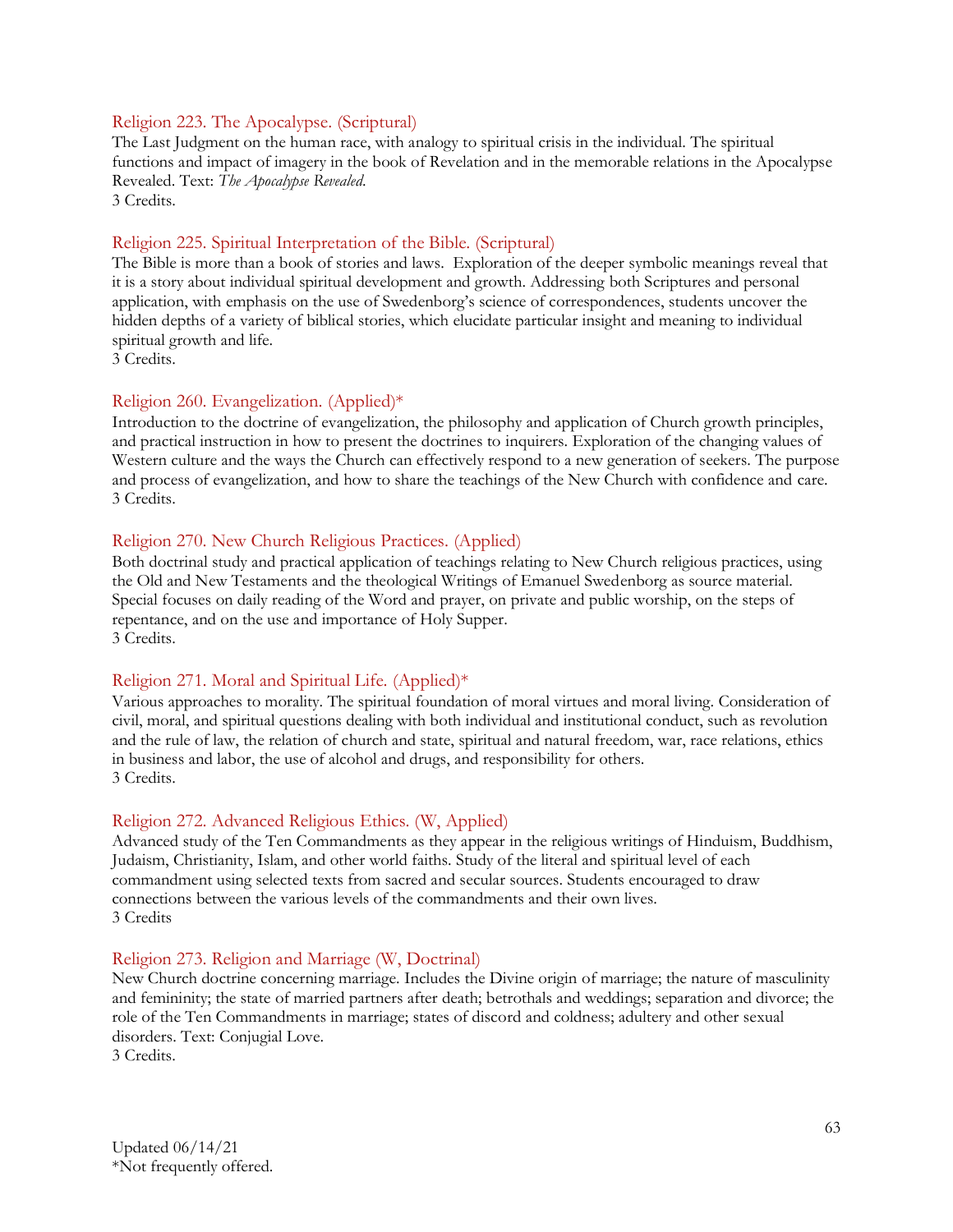## Religion 278. Exploring Romantic Relationships. (Applied)

Contemporary marriage education and relationship enhancement programs are studied in the light of New Church teachings. Focuses on the work of John Van Epp (preparation for marriage), John Gottman (making marriage work) and Tony Robbins (six human needs), but also touches on other marriage education programs.

3 Credits.

## Religion 283. Pre-Christian Religious History. (Comparative)

Survey of the history of pre-Christian religions emphasizing the rise, development, and fall of religions from ancient times to Biblical Israel. Topics include the character of revelation and the response to it in each successive religion, the origin of mankind, the origin of evil, and the rise of monogamy and polygamy, of monotheism and polytheism, and of idolatry in the ancient world. 3 Credits.

#### Religion 284. Christian Religious History. (Comparative)

Thorough grounding in Christian history. Survey of the personalities, theological and doctrinal issues, and events of Christianity. Christian divisions and present world-impact. Comparison with New Church perspective.

3 Credits.

#### Religion 285. The Modern Christian Church. (Comparative)

Challenged in and since the eighteenth century by philosophy, science, and changes in culture, the Christian Church had to respond to increasing pressure to adjust or become obsolete. This course traces the development of Liberal and Conservative schools of thought that led to different solutions to these challenges, explores the influence of Emanuel Swedenborg's theological writings on Christian thought, and focuses primarily on developments in Christianity in American life, culture, and politics. 3 Credits.

#### Religion 293. Comparative Contemporary Religions. (Comparative)

Survey of world religions as they are practiced today. Religions studied include Hinduism, Buddhism, Judaism, Christianity, Islam, and the New Church. This course includes three required week-end field trips to various religious centers.

3 Credits.

#### Religion 295. Islam. (Comparative)

Study of Islam: Muhammad and the origins of Islam, the Qur'an and Hadith, theology and practices, sects and schools. Comparison with New Church perspective. 3 Credits.

#### Religion 296. Eastern Religious Thought/Hinduism. (Comparative)

Introduction to Eastern Religious Thought with a focus on the *Bhagavad Gita*, considered one of the most revered of the Hindu scriptures, and one of the most important religious classics in the world. Course includes an in-depth study of the literal and symbolic levels of the *Gita*, a comparison with Western thought in general and with New Church thought in particular. 3 Credits.

#### Religion 301. Topics in New Church Theology (Applied).

Selected topic of study with a focus on the Heavenly Doctrines. 3 Credits.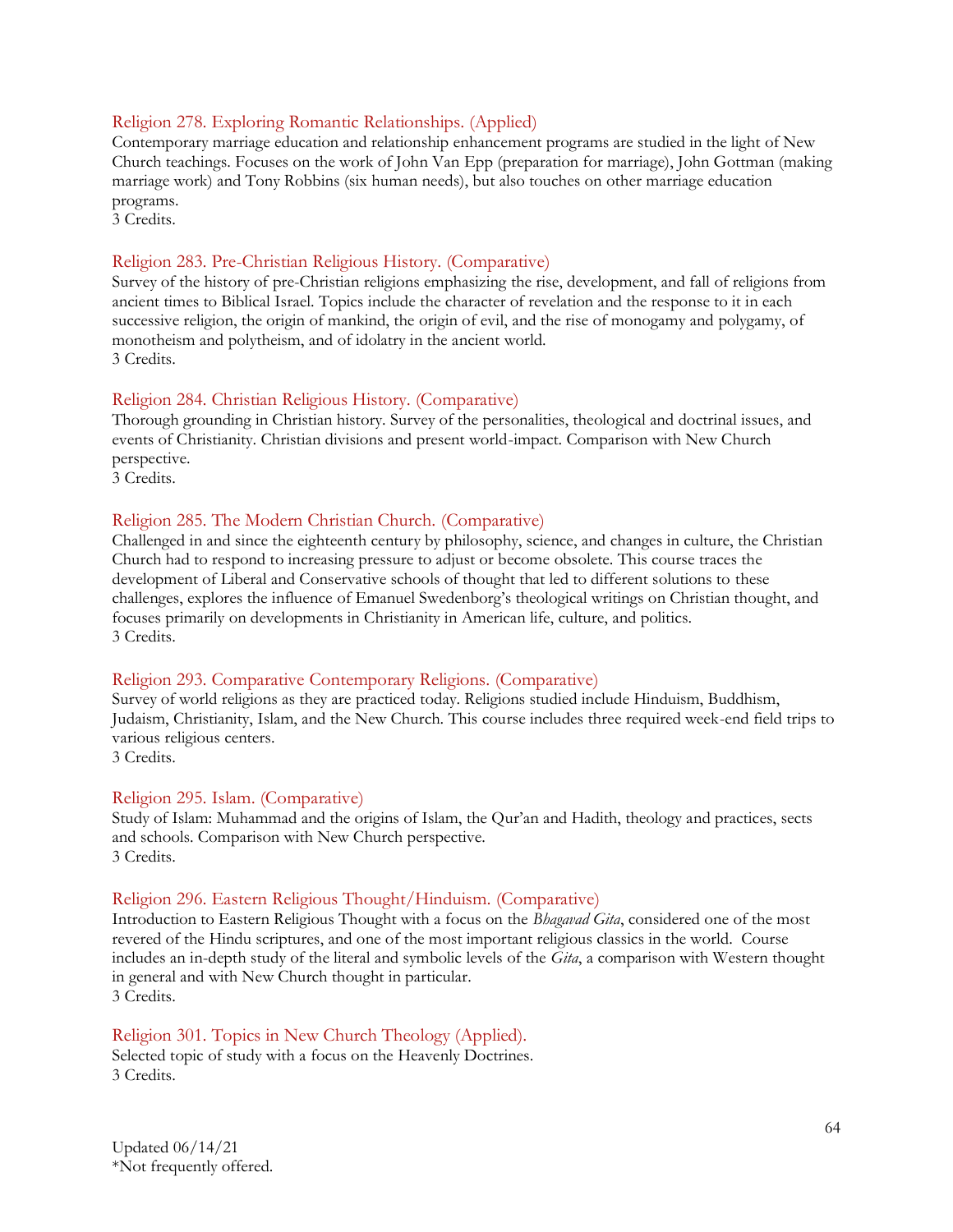#### Religion 305. Universal Doctrines of the New Church I. (Doctrinal)

Systematic survey of the universal theology of the New Church: God the Creator, the Lord the Redeemer, the Holy Spirit, the Holy Scripture and Ten Commandments, and Faith. Depending on enrollment, may include an RTTP simulation of the Council of Nicea. Text: *True Christian Religion*. 3 Credits.

#### Religion 306. Universal Doctrines of the New Church II. (W, Doctrinal)

Continuation of Religion 305. Topics include faith, charity, free will, repentance, reformation and regeneration, imputation, baptism, and the holy supper. Special focus on the Second Advent and the New Church: what does God's coming entail? Text: *True Christian Religion*. 3 Credits.

#### Religion 310. Studies in Arcana Coelestia. (W, Doctrinal)

Study of Emanuel Swedenborg's first publication of theology for a New Church. The course provides an overview of the work's spiritual exegesis of Genesis and Exodus--from the first mythopoeic stories of creation to the Israelites' escape from slavery in Egypt. Special focus on the Abram story and how the narrative of Jehovah's call to humankind contains an ancient picture of our relationship with a Human God. 3 Credits.

#### Religion 311. Continuation of Studies in Arcana Coelestia. (W, Doctrinal)

Study of Emanuel Swedenborg's first publication of theology for the New Church. The course provides an overview of the work's spiritual exegesis of Genesis and Exodus-from the first mythopoeic stories of creation to the Israelites' escape from slavery in Egypt. Special focus on the Moses story, and how the narrative of Jehovah's call to humankind contains an ancient picture of our redemption process. 3 Credits.

#### Religion 315. The Spiritual World. (W, Doctrinal)\*

The nature, structure, life, and phenomena of the spiritual world. Consideration of the philosophical implications of the creation of that world and consideration of other beliefs about heaven and hell. 3 Credits.

#### Religion 320. Judgment, Providence, and Human Society. (PP, Applied)

Study of the spiritual process of judgment, both personal and societal, and the roles human choice and Divine Providence play in judgment. Attention given to the role of judgment in human history, the judgments that have occurred, and the changes judgment brings. Text: *Last Judgment, Last Judgment Continued,* assorted selections from the Heavenly Doctrines. 3 Credits.

#### Religion 330. Sacred Geometry. (Applied)

Study of the principles underlying the Divine order inherent in natural forms and the application of those principles to the symbolic meaning of number and geometric form in art and architecture. Classical architecture explicitly invoked symbolic geometric principles in design. The doctrine of correspondence connects the ancient understanding of symbolism to New Church ideas about the order of the cosmos. Topics include: qualitative number, symbolic proportions, and the doctrines of order, influx, degrees, form, and correspondences. Combination of classroom lecture with compass and straight-edge constructions. 3 Credits.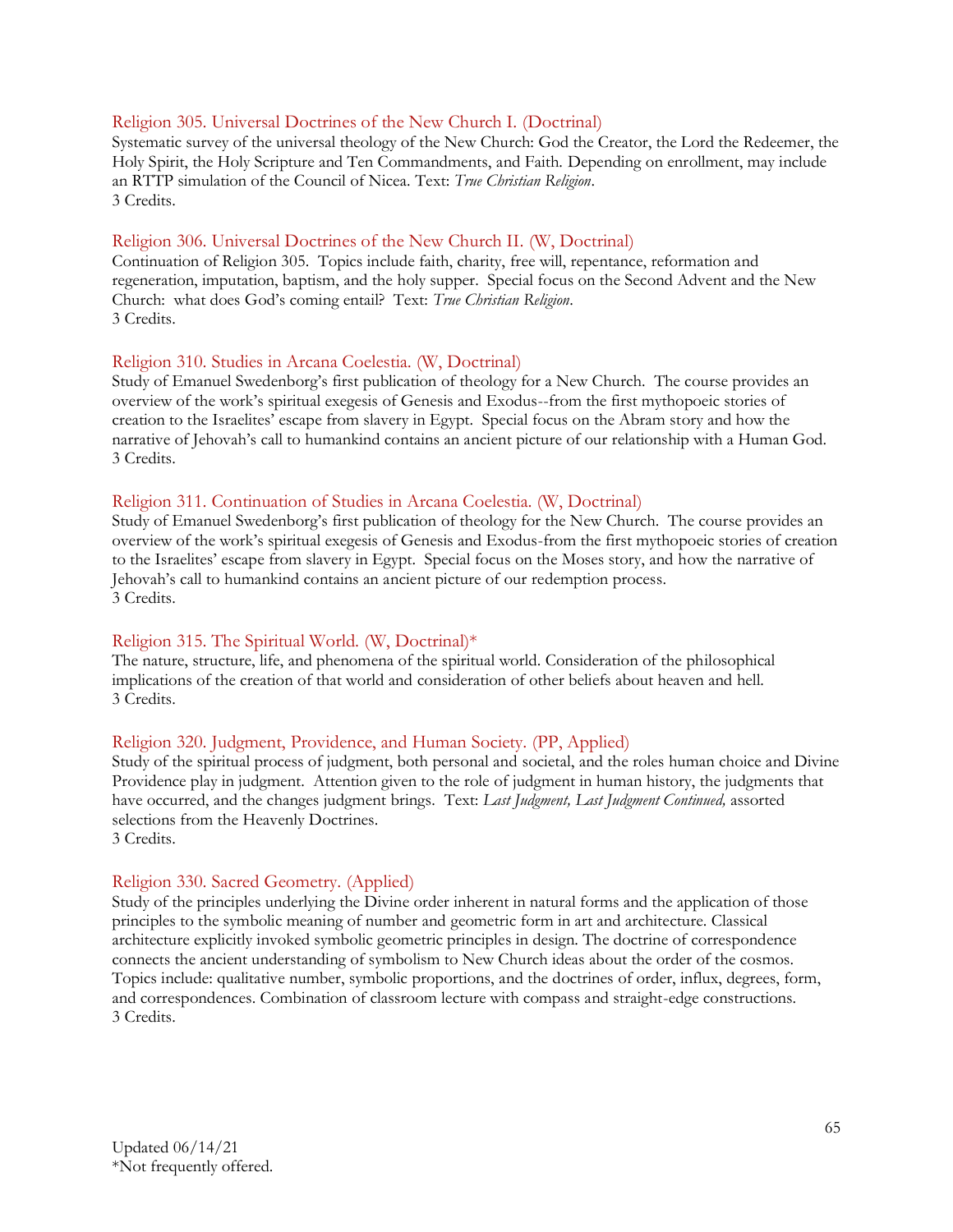#### Religion 335. The Human Mind. (Rel335 W is W, Applied)

Study of what the doctrines of the New Church teach about the structure and function of the human mind and how it relates to the brain. The discrete degrees of the mind. The faculties of will and understanding, their relationship and interplay.

3 Credits.

#### Religion 370. Topics in Applied Theology. (Applied)\*

Content may vary from year to year. Consideration of the light shed by the doctrines of the New Church on the ethical and underlying philosophical concerns of different areas of study and occupations. 3 Credits.

#### Religion 372. Spiritual Development for Educators (W, Applied)

This course is primarily designed for educators who are currently (1) working in an elementary or secondary school setting, or (2) planning to work in an educational setting. Each week, students will have the opportunity to reflect on the many challenges that come up within educational settings that prevent them from being the loving, wise, and useful educators they hope to be. Students will have the opportunity to reflect on their feelings, thoughts, and actions in the light of one of the Ten Commandments and, when appropriate, share their experiences with classmates.

Prerequisite: Students must be juniors or seniors majoring in education 3 Credits.

#### Religion 380. History of New Church Doctrine. (IL, Applied)

Survey of the development of doctrinal thought in the history of the New Church. Considerations of various and divergent interpretations. The evolution of ideas and their impact on the Church. Reflection on the intellectual heritage of the Church from an historical perspective. Extensive research in New Church collateral literature.

3 Credits.

#### Religion 490. Religion Senior Project I. (WC)

For religion majors. One term is required. May be repeated for a second term with the consent of the division head.

3 Credits.

#### Religion 491. Religion Senior Project II.\*

For religion majors. One term is required. May be repeated for a second term with the consent of the division head.

3 Credits.

#### Religion 298, 398, 498. Religion Internship. (EE, Applied)

Proposals must be approved by the head of division. Course may be repeated for credit. Credit variable.

## **Science**

#### Science 170. Introduction to Undergraduate Science Research.

Undergraduates work under the supervision of a faculty member on the faculty member's research project. Enrollment is by selection made by the sponsoring science faculty member and the science department chair. Students may be interviewed as part of the selection process. Interested students should check with the science department chair about available positions. Open to qualified college and high school students.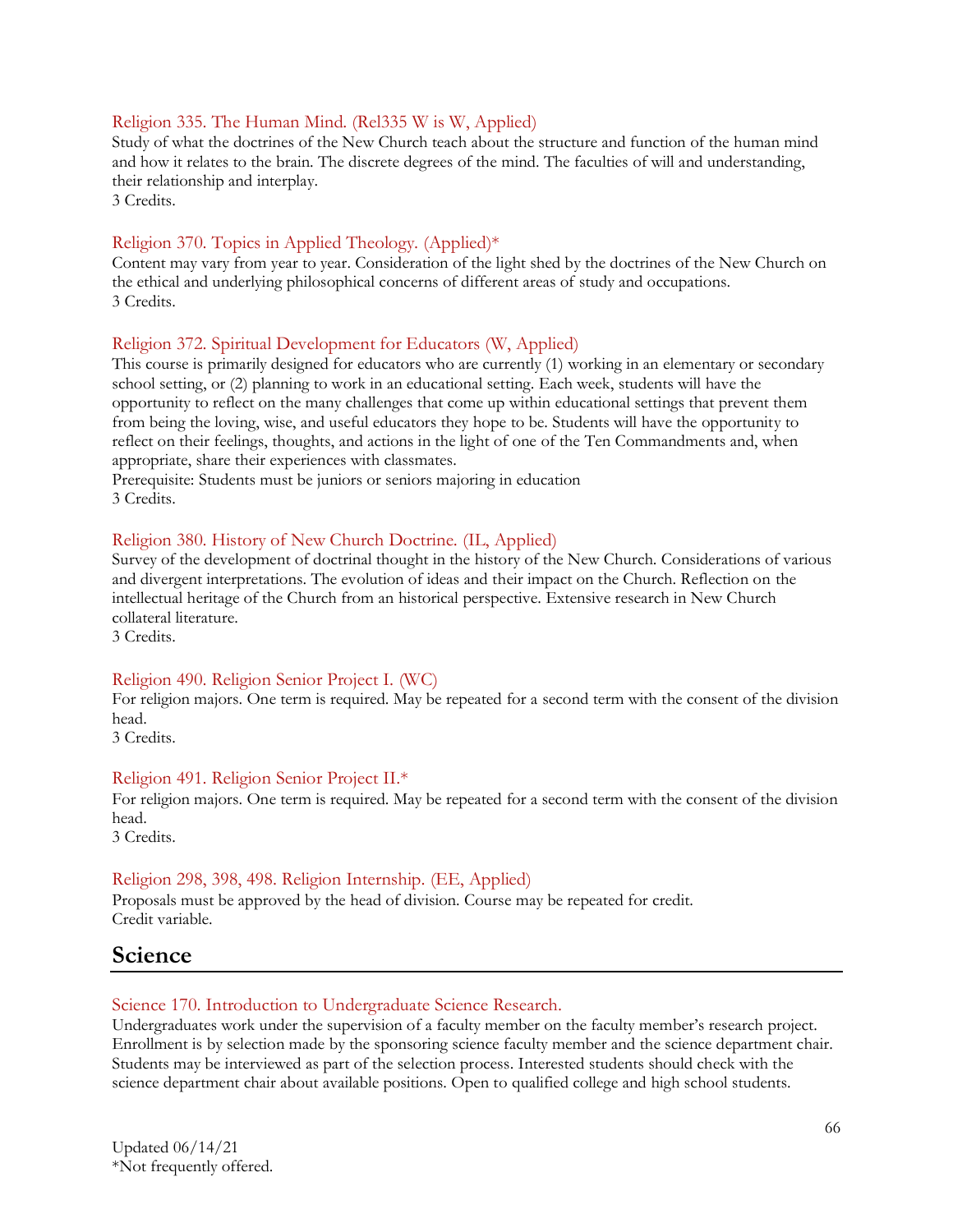Prerequisites: college students must have grades of B or better in at least two college science courses; high school students must have a grade of B or better in at least four high school science or math courses, and have completed at least two years of high school. 1 Credit.

**Sociology**

## Sociology 110. Introductory Sociology.

Introduction to the discipline of sociology and a sociological perspective for understanding human behaviors and the structure of human societies. Discussions apply a sociological perspective to topics such as social class, gender, race and ethnicity, culture, work, and social movements in order to understand how individual lives and social groups are shaped by social structures, cultural understandings and distributions of power. 3 Credits.

## Sociology 212. Marriage and the Family.\*

Analysis of marriage and the family as fundamental institutions of human society. An exploration of the history of marriage and the family, as these institutions moved from traditional patterns focused on family dictates and necessity to modern patterns focused on individual choice and freedom. 3 Credits.

## Sociology 218. Topics in Sociology: Ethnicity and Race.

This course examines the current state of race relations in the U.S. using theoretical and empirical approaches to race and ethnicity. The goal is to explore the impact that attitudes toward race and ethnicity can have on individuals and society. In exploring contemporary social issues, attention is paid to historical roots and causation. Specific topics include systems of racial classification, sociological theories of race and ethnicity, ethno-racial identities, immigration, assimilation, racial attitudes and behavior (prejudice, discrimination, racism), social stratification, and the dynamics of inclusion and subordination. Extensive use of social science literature on inequality and interpersonal and institutional racism. Includes a discussion of prospects for change in the future.

3 Credits.

## History/Sociology 290. Social and Religious Movements.\*

Exploration of selected social and religious movements. The history of these movements will be used to understand the sociological factors that contributed to their development, form, and impact. 3 Credits.

## Sociology 305. Topics in Sociology.

Examination of a selected topic in sociology. Specific title announced in the course bulletin when offered. May be repeated when different topics are offered. 3 Credits.

## Sociology 321. History of Social Theory.

Exploration of the context of the development of social theory with particular attention to the different nature of the roots of theory in Europe and America. 3 Credits.

## Sociology 340. Seminar in the Sociology of Religion.

Exploration of the relationship between the ideational and organizational components of religion and the major social variables, including gender, class, power, race and nationality. Historic and current religions and religious movements, including the New Church, examined both theoretically and empirically.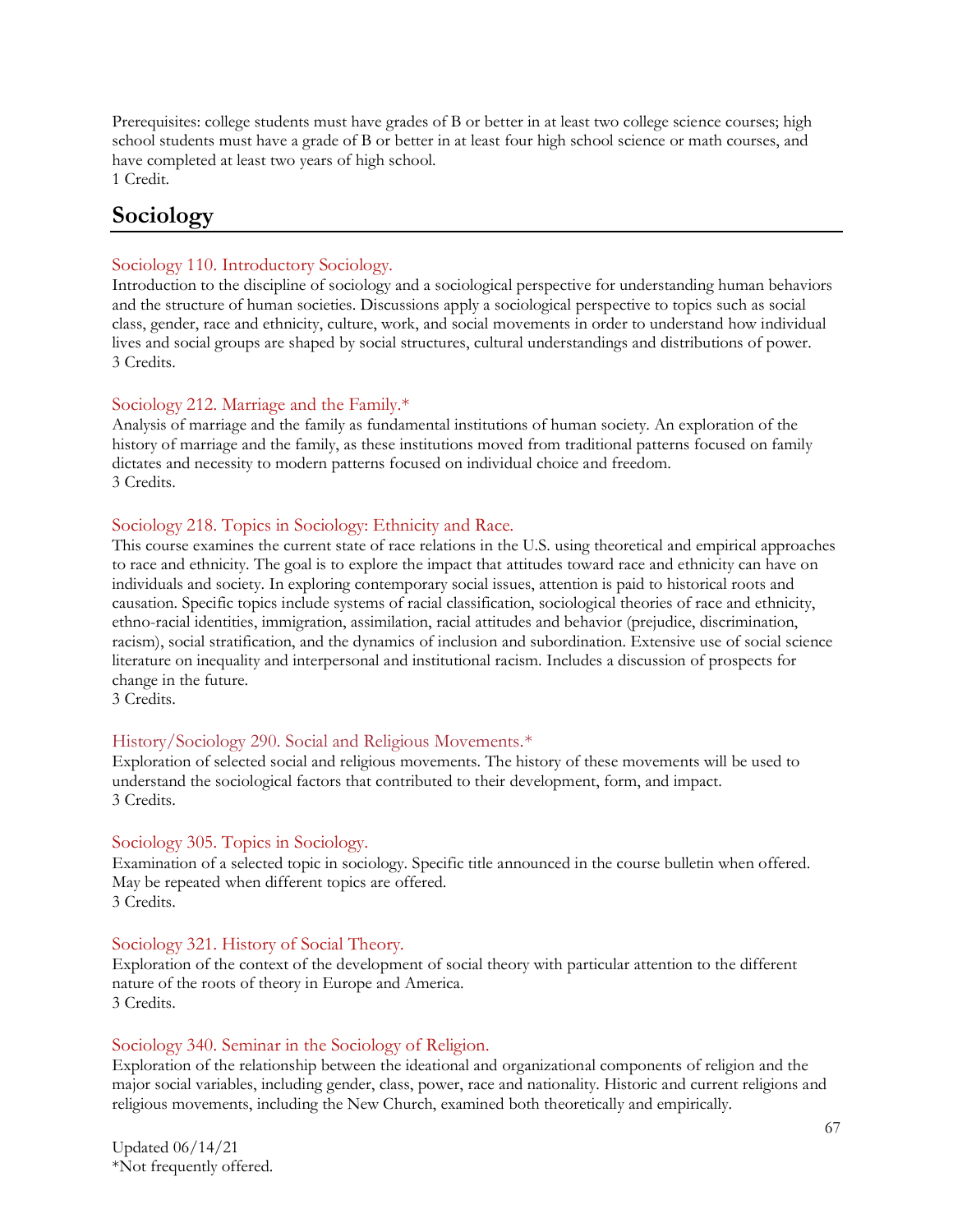3 Credits.

# **Spanish**

## Spanish 101. Introductory Spanish I.

Introduction to the Spanish language for students without previous experience. Emphasis is placed on communication and the foundations of Spanish grammar. Spanish is the language of instruction. 3 Credits.

## Spanish 102. Introductory Spanish II.

Continuing introduction to the Spanish language. Spanish is the language of instruction. Prerequisite: Spanish 101 or equivalent as determined by placement test. 3 Credits.

## Spanish 201. Intermediate Spanish I.\*

Intermediate Spanish is designed to build upon a student's prior Spanish education. The course concentrates on four skills areas: listening, speaking, reading and writing, and is augmented by a wide array of cultural readings and film selections. The grammatical focus is the use of the preterite and imperfect verb tenses. Spanish is the language of instruction.

Prerequisite: Spanish 102 or equivalent as determined by placement test.

3 Credits.

# **Theater**

## Theater 110. Introduction to Performance Arts.

Study and practice of elementary acting, movement, and voice skills. Students examine verbal and nonverbal communication in solo and group performance, along with scene and script analysis. Improvisation and work on studied pieces, leading to a final performance. Study of the history and philosophy of performance styles from the ancient Greeks to the Elizabethans and modern theorists (Stanislavski, Artaud, Brecht, et. al.). 3 Credits.

## Theater 120. Set Design and Production. (EE)

Hands-on introduction to scene design and production. Overview of the elements of scene design with emphasis on the process of designing a set. Research, sketching, drafting, model building, color application, and actual set construction within a budget. Students required to understand and use all of the equipment in the theater as it pertains to the design and will work with the play's director using the Mitchell Performing Arts Center as the classroom and will participate as a member of the run-crew for the winter Bryn Athyn College production. Final project involves the construction of the actual set. Course may be repeated once for credit.

Credit variable.

## Theater 130. Set Design and Production. (EE)

Continuation of Theater 120: building and dressing the set from the designer drawings and elevations created in the fall. Finalizing of the design, including color elevations and prop design. Students required to understand and use all of the equipment in the theater as it pertains to the completion of the design using the Mitchell Performing Arts Center as the classroom. Once the set is complete, the class shifts and will work with the play's director and will participate as a member of the run-crew for the winter Bryn Athyn College production. Final project involves the construction of the actual set and running of the show. Course may be repeated once for credit. Credit variable.

Updated 06/14/21 \*Not frequently offered.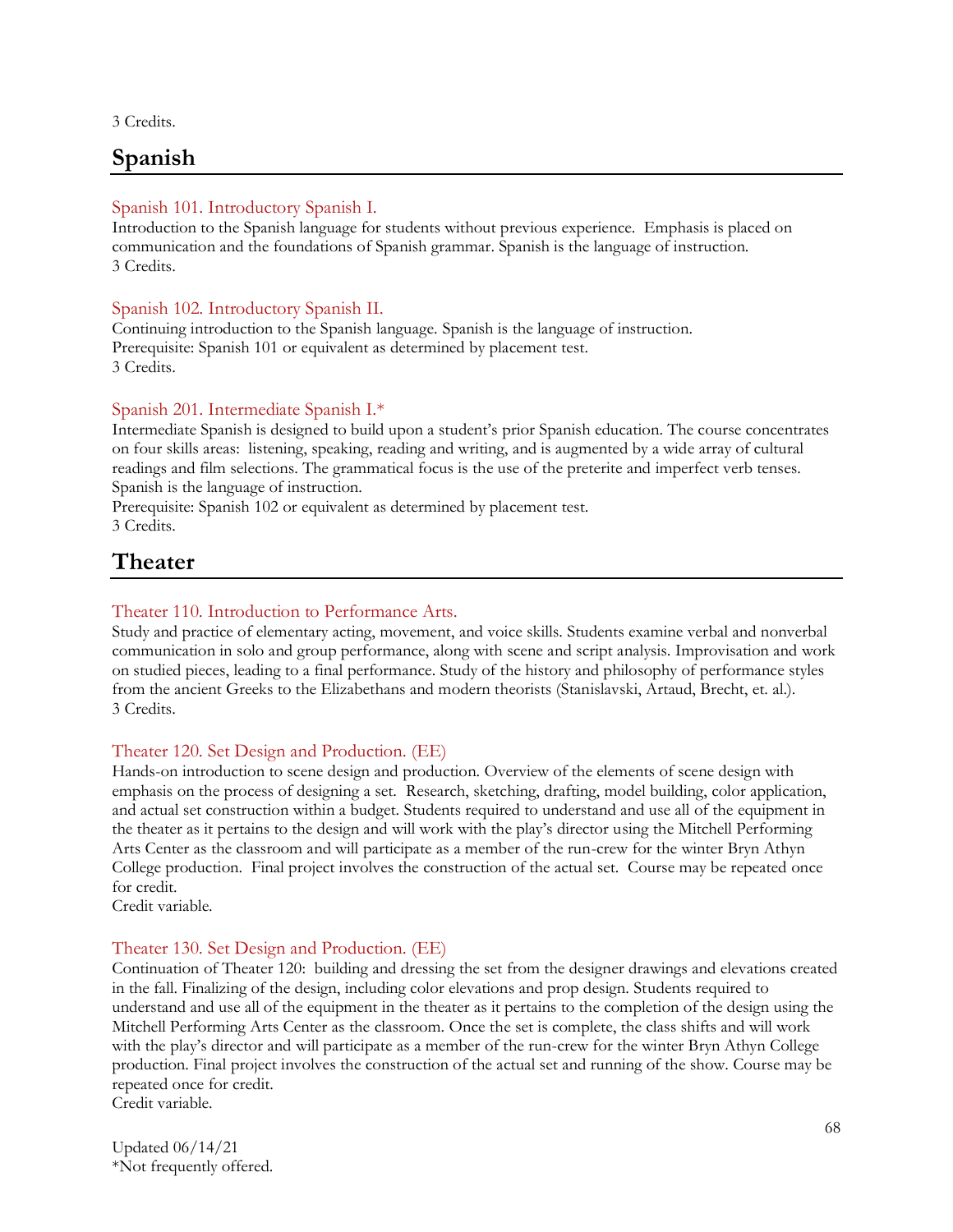## Theater 150. Dramatic Performance. (EEC)

Students involved in the casts or technical aspects of certain dramatic productions may sign up for this course. Exposure to a variety of acting techniques, including the specialized work needed for productions that might range from Shakespeare's plays, to foreign plays in translation, to musicals. Script analysis, oral interpretation of character, performance movement, dance, and vocal techniques. Variable credit based on the student's involvement. 5-12 hours weekly in rehearsals/classes leading to a finished production. Course may be repeated once for credit.

1-3 Credits.

#### Theater 220. Set Design II. (EE)

Further practice in scene design and production including a more nuanced study of the elements of design with emphasis on the process of designing and making a scale model. Work with the play's director using the Mitchell Performing Arts Center as the classroom and participation as a member of the run-crew for the winter Bryn Athyn College production. Final project involves the construction of the actual set. Prerequisite: Thea120. 3 Credits.

#### Theater 250. Advanced Dramatic Performance. (EE)

Students involved in the cast of the Bryn Athyn College theatrical production may sign up for this course. Students will work specifically with acting and performance techniques, characterization work, scene study, and script analysis while preparing for the annual play. They will also do some independent work. Specialized work needed for the specific production may include vocal training, dialect work, dance, etc. Variable credit based on the student's involvement. 5-12 hours weekly in rehearsals/classes leading to a finished production. Course may be repeated once for credit.

1-3 Credits.

## **Writing**

#### Writing 100. Academic Writing.

Development of academic writing skills in preparation for Writing 101. Intensive grammar and punctuation instruction and practice, in conjunction with an introduction to the structure and process of academic writing. Required for provisionally-admitted first-year students before advancement to Writing 101. 3 Credits.

#### Writing 101. Expository Writing. (W)

Development of informative, analytic, and persuasive writing. Emphases on grammatical control, precision of language, consideration of audience, rhetorical strategies, revision, information literacy, and articulation, development, and support of thesis. Three to four formal essays, including substantial revision work. Individual conferences with instructor to discuss students' writing. Required of first year students. Non-native speakers who want to take Writing 101 in their first year need permission of the Language and Literature department chair.

3 Credits.

#### Writing 202. Writing About Literature. (W, IL)

Second-year requirements of all students. Dean's permission required for deferral to third year. Analytic study of 3 or more literary genres, with emphases on writing and research. Assumes basic skills in writing and information literacy covered in Writing 101. Three formal essays, including substantial revision. One longer essay and its accompanying research process require locating, evaluating, and incorporating multiple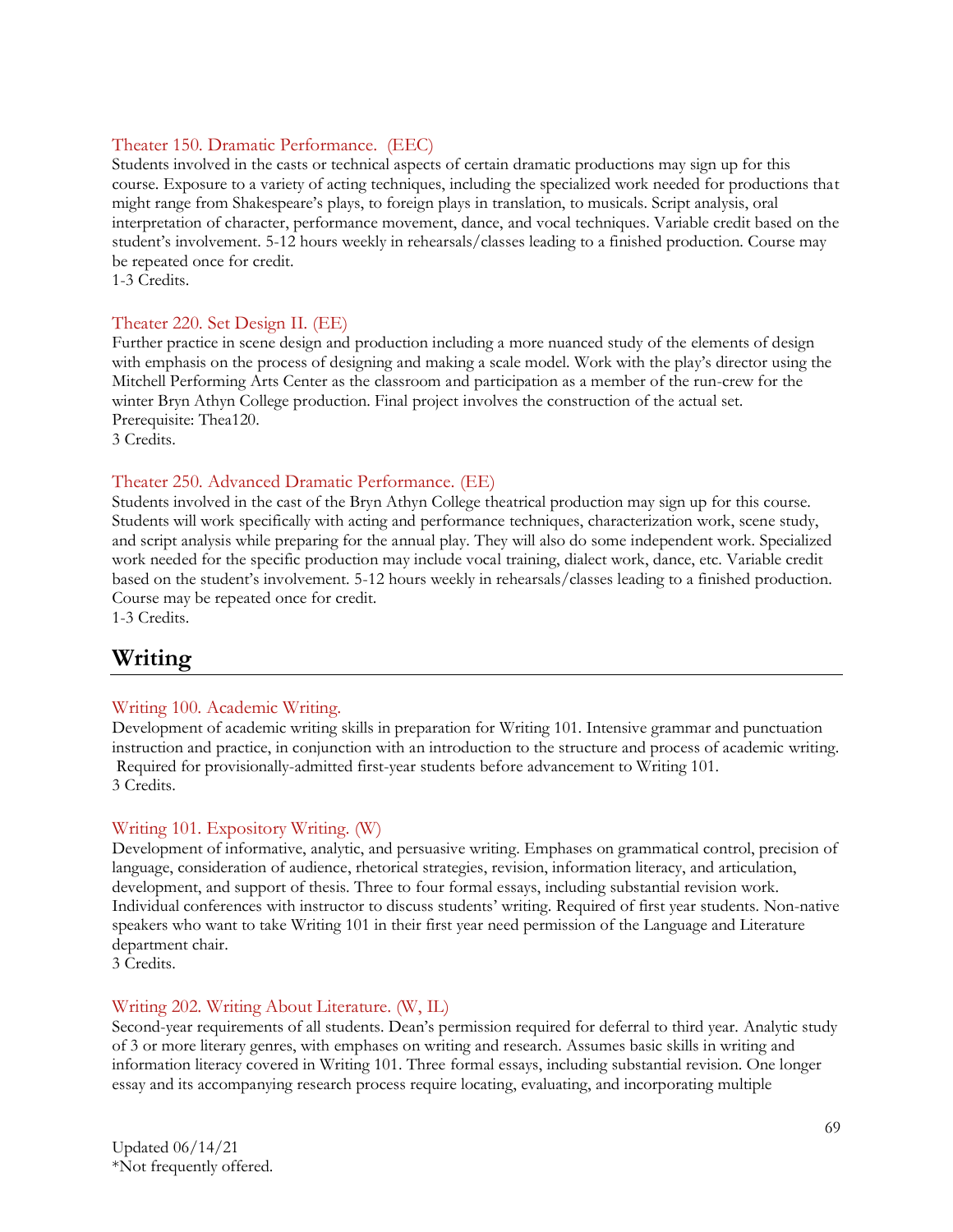secondary sources. Individual conferences with instructor to discuss students' writing. Required of secondyear students. Prerequisite: Writing 101. 3 Credits.

## Writing 211. Creative Writing. (W)

Workshop approach to various forms of creative writing, with emphasis determined by instructor. Students explore and recreate the defining qualities of selected genres. Individual conference in addition to in-class instruction and workshops. Grade of B- or better in Writing 101 or permission of instructor. 3 Credits.

## Writing 212. Online Writing. (W)

Instruction in market research and establishing individual niche. Study of effective style and content in target markets and the general blogosphere. Focus on creating and maintaining a multimedia site, establishing consistent creative nonfiction voice, and populating platform with high quality digital, visual, and written content.

Prerequisite: Writing 101. 3 credits.

## Writing 213. Advanced Rhetoric and Composition. (W)

Intensive study of writing for students interested in developing rhetorical skills in composition. Attention to concepts of classical rhetoric and to issues arising in the context of contemporary cultural environments and communications practices, including online environments.

Prerequisite: Writing 101. 3 Credits.

## Business/Writing 220. Business Communications. (W)

Business Communications is a workplace-oriented course designed to help students develop and refine the written and oral skills necessary to communicate effectively in professional settings. Students will review the purpose and style of business writing and complete a variety of focused writing exercises based on work settings and scenarios. Students will plan, compose, and analyze letters, memoranda, and electronic messages. They will also prepare and deliver brief oral presentations, collaborate with others, and revise business communication.

Prerequisite: Writing 101.

3 Credits.

## Writing 311. Advanced Creative Writing Workshop. (W)

Workshop for in-depth study of the craft of writing. Students will concentrate on one genre (poetry, fiction, or drama) and produce a polished portfolio of their work. Workshop sessions provide opportunity for rigorous and supportive feedback on works in progress with the goal of helping class members produce their best writing.

Prerequisite: Writing 211 or 213. 3 Credits.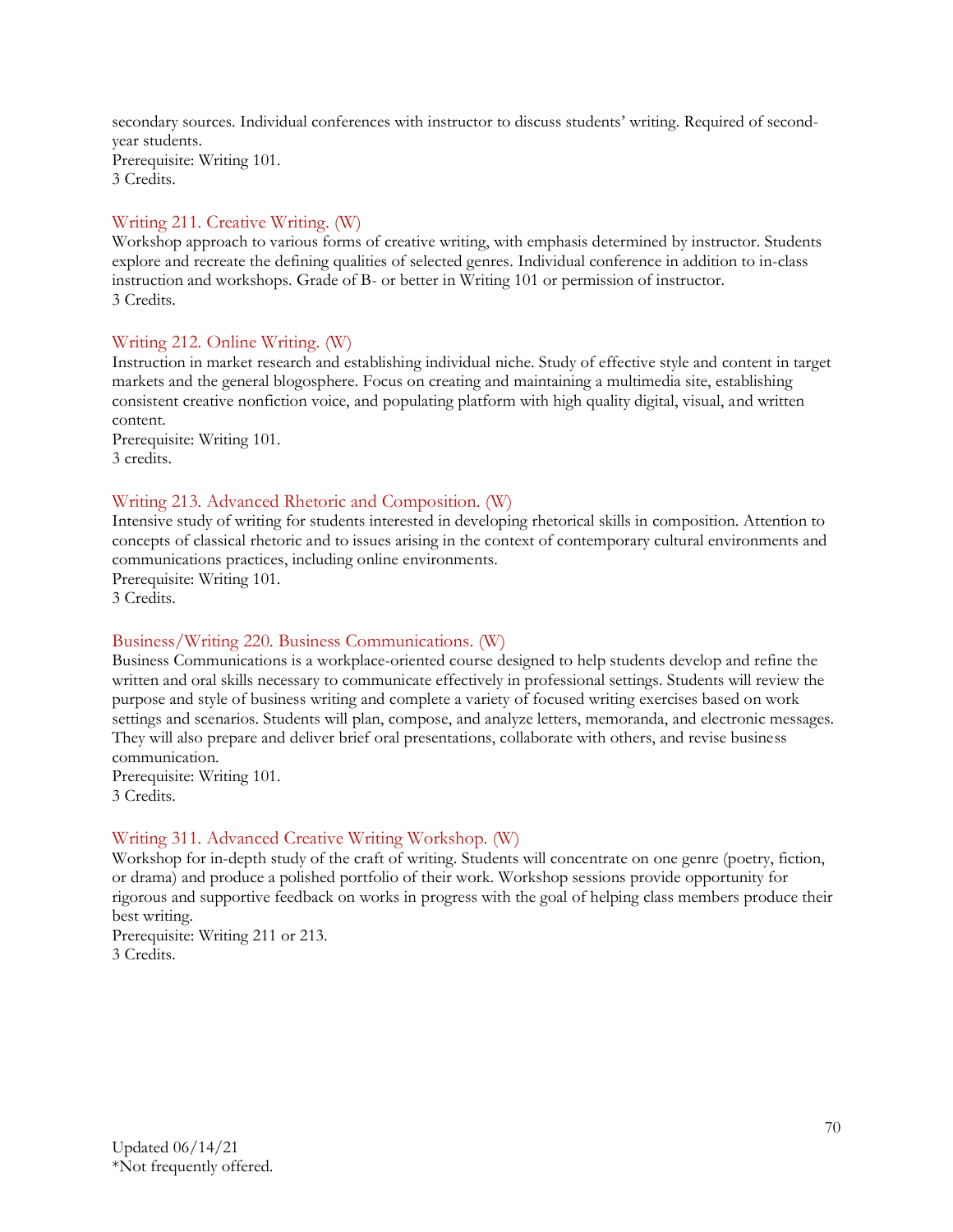# Graduate Courses

# **Master of Arts in Religious Studies Courses**

# **Core Courses**

Religious Studies 510. Methodological Approaches to Religious Studies-An Introduction.

This course is an introduction to research methods that are of value in investigating topics in religious studies. Includes particular focus on scriptural hermeneutics and historical methods. 3 Credits.

## Theology 514. Doctrine of the Lord.

The essential nature of the Divine, the incarnation and glorification, the Lord's temptations and presence with the human race through the Divine Human. 3 Credits.

## Theology 518. Doctrine of the Word.

The nature of inspiration and revelation, including the structure and interrelationship of the Old Testament, New Testament and the Writings, and the role of the literal and spiritual sense. 3 Credits.

Religious Studies 598. Thesis I. 3 Credits.

Religious Studies 599. Thesis II. 3 Credits.

# **Church History**

## Church History 584. Christian Church History.

Growth of the Christian Church from its primitive beginnings through its decline, the Reformation through modern developments. Emphasis is on the history of the various teachings of the Lord, and how these both reflected the times they were devised in, and how they have impacted the development of the Church. 3 Credits.

## Church History 585. Modern Church History 1750 to the Present.

A study of the Christian Church in the wake of the Last Judgment, covering the modern and postmodern eras, examining theological and institutional trends of churches in response to the development of science and philosophy in the light of the increase of freedom of thought and action in Western culture. Guiding questions for the course ask, "How has the Last Judgment affected the continued development of the Christian Church?", and, "Can the Christian Church remain relevant in the trajectory of the modern era?" 3 Credits.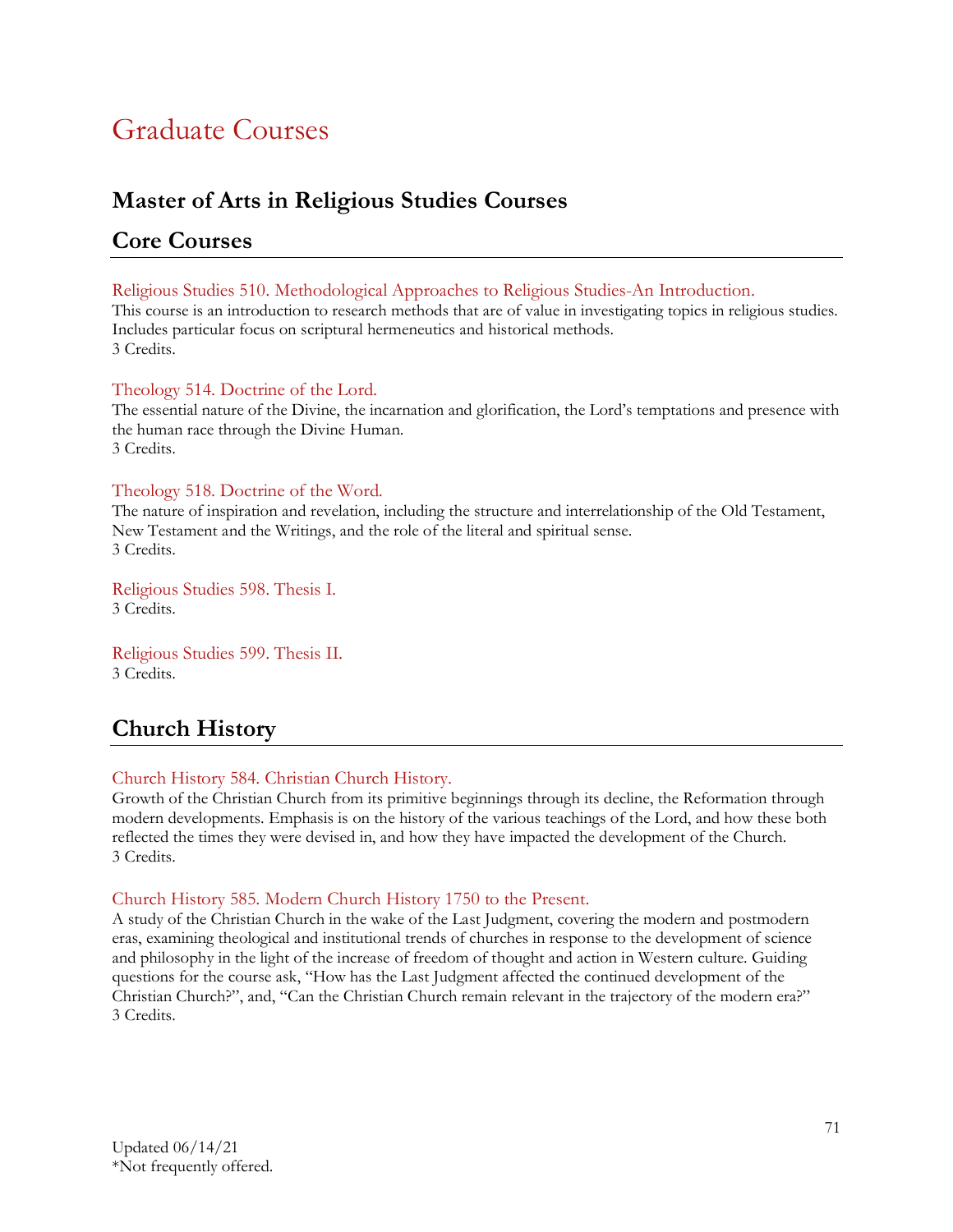## Church History 587. Divine Presence over Five Dispensations.

History of the Lord's presence over the five dispensations or churches from creation to the present. Course explores the Most Ancient, Ancient, Israelitish/Jewish, Christian and New Churches in relation to how the Lord has accommodated to the changing spiritual needs of humanity. Studying the five churches in consecutive order demonstrates why the New Church is "new" and why it is conceived of as the last, or "crown" of all the churches.

1.5 Credits.

# **History**

## History 515. Seminar on the Age of Enlightenment.

Exploration of the leading intellectual, socio-cultural, and political developments in Europe between the end of the Wars of Religion and the French Revolution (1648 and 1789). Focus on the rise of the modern. Can be co-enrolled with History 315, with permission of instructor and program director. 3 Credits.

## History 550. Swedenborg's Life and Times.

Exploration of the Swedish context of Swedenborg's intellectual and spiritual development, his call, and his revelatory works. Examines the geography, history, culture, and society of Sweden and the Baltic world in the eighteenth century.

Can be co-enrolled with History 320, with permission of instructor and program director. 3 Credits.

# **Philosophy**

#### Philosophy 520. Swedenborg's Philosophy I.

Swedenborg's cosmology. Consideration of 18th-century cosmological concepts (Descartes, Leibniz, and Wolff) and Swedenborg's unique answers to the issues raised. Particular emphasis on Swedenborg's Principia and the Infinite. Cosmological views developed in the Doctrines of the New Church and by New Church students of Swedenborg.

Can be co-enrolled with Philosophy 320, with permission of instructor and program director. 3 Credits.

#### Philosophy 521. Swedenborg's Philosophy II.

Swedenborg's thought upward from the human body in his "search for the soul." Main text taken from the sections on Series and Degrees and The Human Soul in The Economy of the Animal Kingdom, terminating in applications in The Rational Psychology.

Can be co-enrolled with Philosophy 321, with permission of instructor and program director. 3 Credits.

# **Psychology**

#### Psychology 501. Counseling and Clinical Psychology.

Examination of psychological theories that inform the skills of counselors and clinical psychologists in various professional settings. Topics include psychological theories, the roles of the counselor, listening skills, case conceptualization, treatment methods and intervention strategies. Consideration of what it means to be a New Church therapist. Students participating in the optional lab will receive the fourth credit. Can be co-enrolled with Psychology 301, with permission of instructor and program director. 3 Credits/4 Credits with optional lab.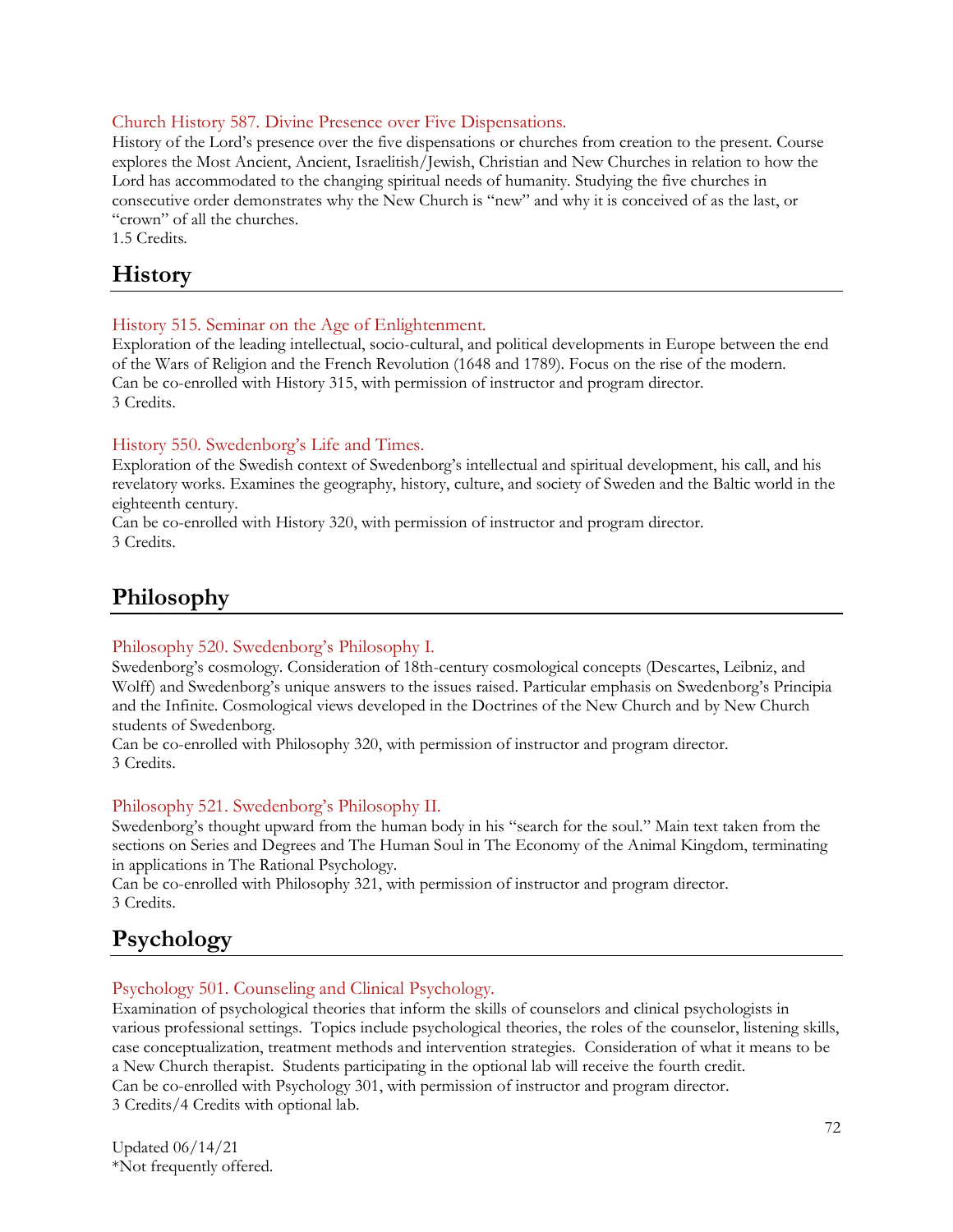# **Religious Studies**

## Religious Studies 541. Ancient Word Studies.

Exploration of the concept of an "Ancient Word"—a physical, or perhaps symbolic, text which served as the first written revelation for a pre-historical culture. Special focus on the first 11 chapters of Genesis, parallel origin myths of the world, and the "lost book" motif. 3 Credits.

## Religious Studies 572. Spiritual Development and the Educator

Exploration of the many challenges that come up within the work of education and focus on the tools that enable one to do that work lovingly, wisely, and usefully in the light of the Ten Commandments. The course includes study of the principles or the Decalogue as they are manifested comparatively across world religions. 3 Credits.

# **Sociology**

## Sociology 540. Seminar in the Sociology of Religion.

Exploration of the relationship between the ideational and organizational components of religion and the major social variables, including gender, class, power, race and nationality. Historic and current religions and religious movements examined both theoretically and empirically, including the New Church. Can be co-enrolled with Sociology 340, with permission of instructor and program director. 3 Credits.

# **Theology**

#### Theology 501. The Heavenly Doctrines as Systematic Theology.

Introduces the students to the major doctrines presented in the theological Writings of Emanuel Swedenborg or Heavenly Doctrines along with their core teachings, to the relationship among the major doctrines, to fundamental terms in the Heavenly Doctrines, to important ideas about and arising from the Heavenly Doctrines, and to important perspectives on theology in general and on the Heavenly Doctrines in particular. Seminar.

3 Credits.

#### Theology 505. Universal Doctrines of the New Church I.

Systematic survey of the universal theology of the New Church: God the Creator, the Lord the Redeemer, the Holy Spirit, the Holy Scripture and Ten Commandments, and Faith. Text: True Christian Religion. Can be co-enrolled with Religion 305, with permission of instructor and program director. 3 Credits.

#### Theology 506. The New Church, a New Religion, a New Reality.

Faith, charity, free will, repentance, reformation and regeneration, imputation, baptism and the holy supper, the second advent, and the New Church. Text: The True Christian Religion. Can be co-enrolled with Religion 306, with permission of instructor and program director. 3 Credits.

#### Theology 510. Studies in the Arcana Coelestia.

Introduction to the celestial, spiritual and spiritual-historical meanings of the Word. The ancient churches. The representation of Abraham, Isaac, and Jacob. The Exodus. This course aims for a general knowledge of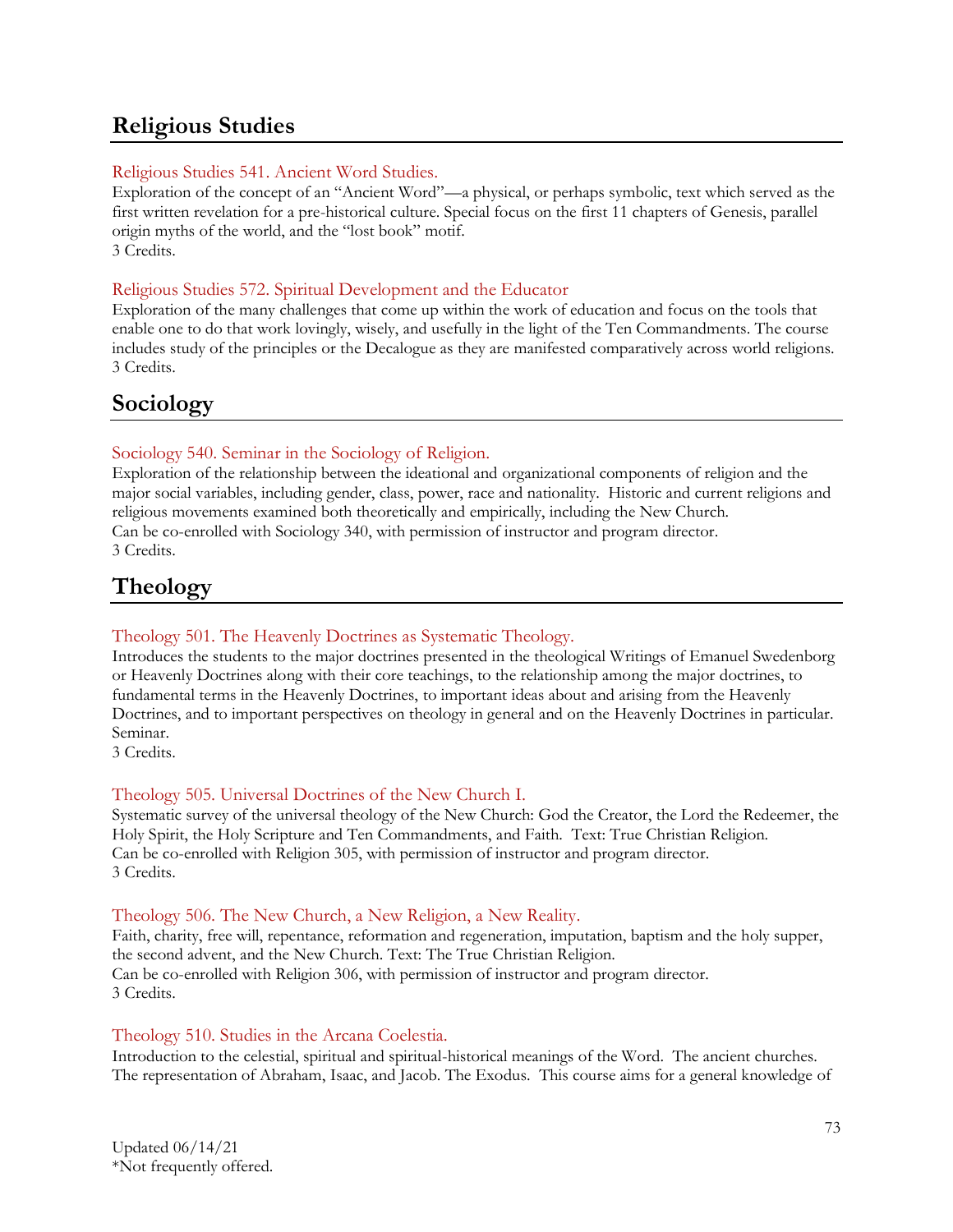the first published works of the Doctrines of the New Church, and includes selected readings of approximately 500 pages.

Can be co-enrolled with Religion 310, with permission of instructor and program director. 3 Credits.

# Theology 513. Transitions, Perspectives of Death and Resurrection.

This course explores the nature of death and resurrection from three perspectives: sociological, psychological and theological. Questions related to the role of society in the death experience, of the psychological states leading to and from death, and the Swedenborgian teaching on the resuscitation process. This course is a good prelude to Theology 515 the Spiritual World. 1 Credit.

# Theology 515. The Spiritual World.

The nature, structure, life and phenomena of the spiritual world. Consideration of the philosophical implications of the creation of that world and consideration of other beliefs about heaven and hell. Can be co-enrolled with Religion 315, with permission of instructor and program director. 3 Credits.

#### Theology 520. The Last Judgment, the Second Coming, and the New Church.

Consummation of the first Christian Church. The process of the Last Judgment. The Second Coming and its relation to the Doctrines of the New Church. The New Church and True Christianity. Can be co-enrolled with Religion 320, with permission of instructor and program director. 3 Credits.

#### Theology 522. The Doctrine of Life.

Placed against the backdrop of the Ten Commandments, this course examines the nature and practice of religion, the reason why sins outlined in the Ten Commandments should be rejected, and the role of human choice and freedom in this process.

1.5 Credits.

#### Theology 523. Regeneration.

Overview of the states of regeneration, covering heredity evil, remains, repentance, temptations, conscience, forgiveness, and charity. 3 Credits.

#### Theology 524. Conjugial Love.

The essential spiritual nature of marriage, preparation for it, its progressive states and challenges, and various disorders which are destructive of marriage.

3 Credits.

#### Theology 526. The Old Testament.

A topical approach to the Old Testament considering major doctrinal themes in the letter of different books of the Old Testament, different styles within these books, the context of this revelation, and historical issues related to the Old Testament texts.

3 Credits.

#### Theology 528. The New Testament.

The characters of the Four Gospels, their inspiration, differences, major themes present in the individual Gospels and in the overall dispensation. There will be some attention to historical context, including a look at the Acts and Epistles.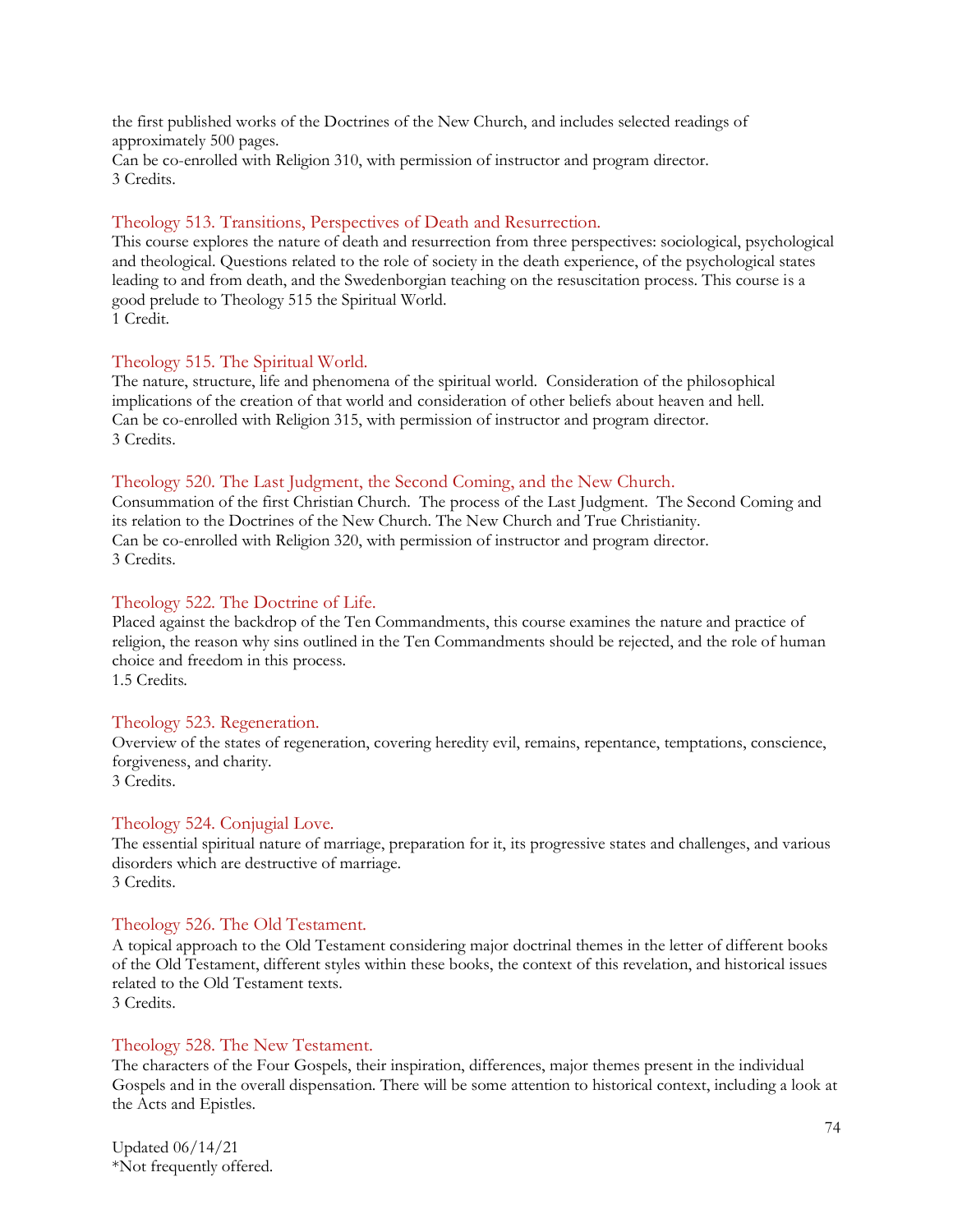3 Credits.

# Theology 535. The Human Mind.

The nature and degrees of the adult human mind as a vessel receptive of the Divine. Can be co-enrolled with Religion 335, with permission of instructor and program director. 3 Credits.

# Theology 580. History of New Church Doctrine.

Seminar in the development of doctrinal thought in the history of the New Church. Considerations of various and divergent interpretations. The evolution of ideas and their impact on the Church. Reflection on the intellectual heritage of the Church from an historical perspective. Extensive research in New Church collateral literature.

Can be co-enrolled with Religion 380, with permission of instructor and program director. 3 Credits.

# Theology 599. Independent Study.

An opportunity to explore subject matter which is not covered in the curriculum. Based on approval and availability of faculty.

3 Credits.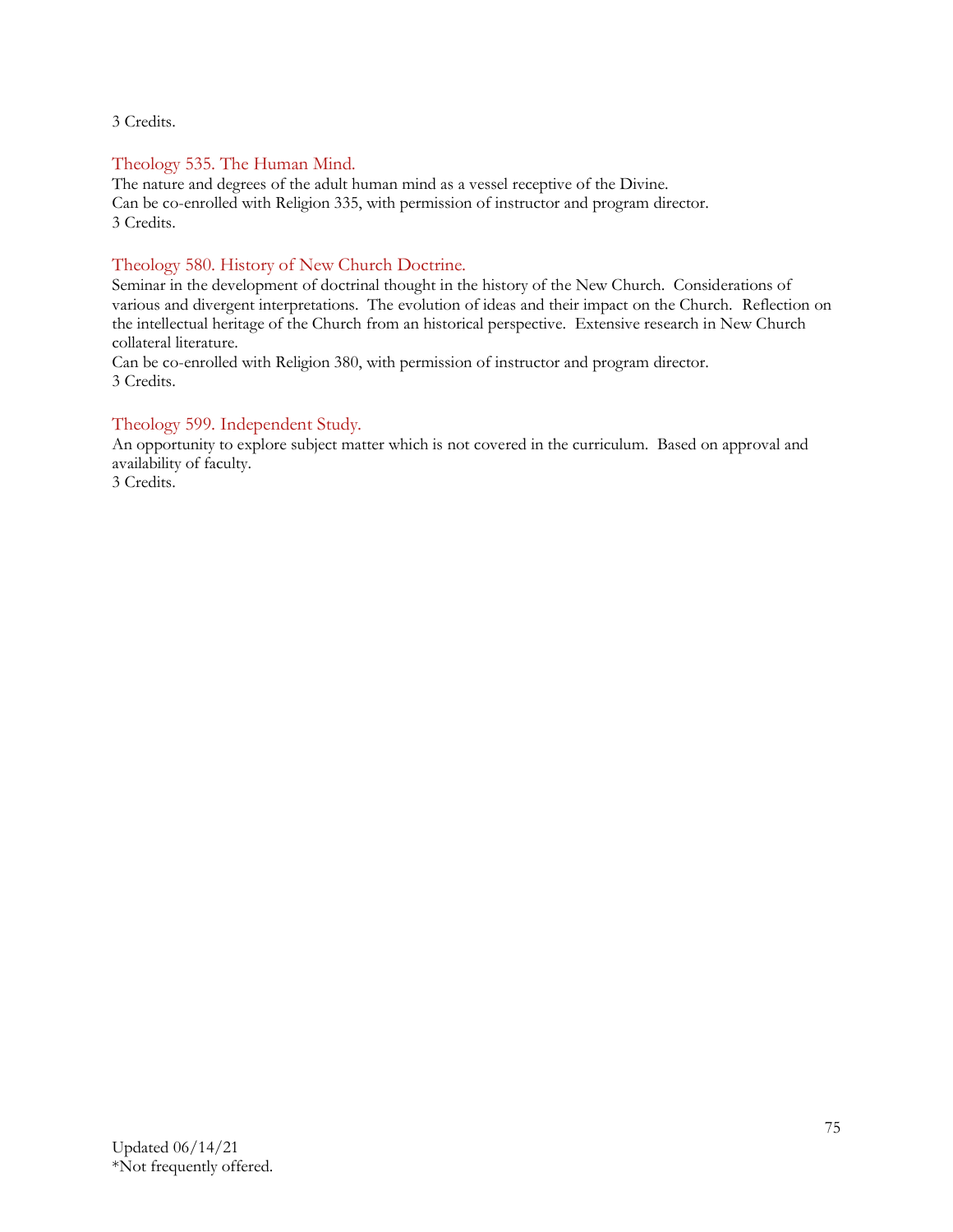# **Master of Divinity Courses**

The administration will make every effort to offer the courses listed in this catalog, but reserves the right to cancel courses if necessary. Completion of the Master of Divinity degree requires the student to successfully complete all the courses below.

# **Theology**

# Theology 601. Heavenly Doctrines as Systematic Theology.

An introductory course required of all Theological School students. Its purpose is to provide for the students the framework, the context, and the direction of the Theological School program. It introduces the students to the major doctrines presented in the Heavenly Doctrines along with their core teachings, to the relationship among the major doctrines, to fundamental terms in the Heavenly Doctrines, to important ideas about and arising from the Heavenly Doctrines, and to important perspectives on theology in general and on the Heavenly Doctrines in particular.

Seminar.

## Theology 612. Doctrine of the Lord: The Incarnation.

The systematic teachings of the Writings about the Lord: His essential nature from eternity; His relationship with us before the advent; why He needed to "come"; what He accomplished (redemption), how He accomplished it (glorification of His human); the enduring effect of the glorified Divine Natural/Divine Human, and of the Lord's presence /"proceeding" through it. In considering His glorification process we look at His conception and development in the human, and especially at His spiritual progress through states of temptations, the very means by which He subjugated the hells. Seminar.

## Theology 614. Studies on the Glorification: I.

The Lord's childhood. Acquisition of knowledge. Early temptations. The first rational. Divine perception. The Divine Rational. Inmost temptations. (*Arcana Caelestia*, chap. 12-22). Seminar.

#### Theology 616. Studies on the Glorification: II.

The conjunction of good and truth in the Lord's Divine Rational. Conception and birth of the Divine Natural. Appearances of truth. The glorification of the Natural. Mediate good. The conjunction of natural truth with spiritual good, and of the Divine good natural with the good of truth. (*Arcana Caelestia*, chap. 23- 33).

Seminar.

# Theology 620. The Revelation Given to the New Church.

The nature of the theological Writings given to the New Church through Emanuel Swedenborg. Its relationship to former revelations. Approaches to forming a doctrine for the church in response to the new revelation. The nature and role of that doctrine. Seminar.

# Theology 626. Themes in the Old Testament.

The character of the Old Testament, seen in the light of the theological Writings of Emanuel Swedenborg (the "Heavenly Doctrine"). The nature of its inspirations and its place in the history of revelation. A look at the major themes in the literal sense that are the basis for its spiritual meaning. Seminar.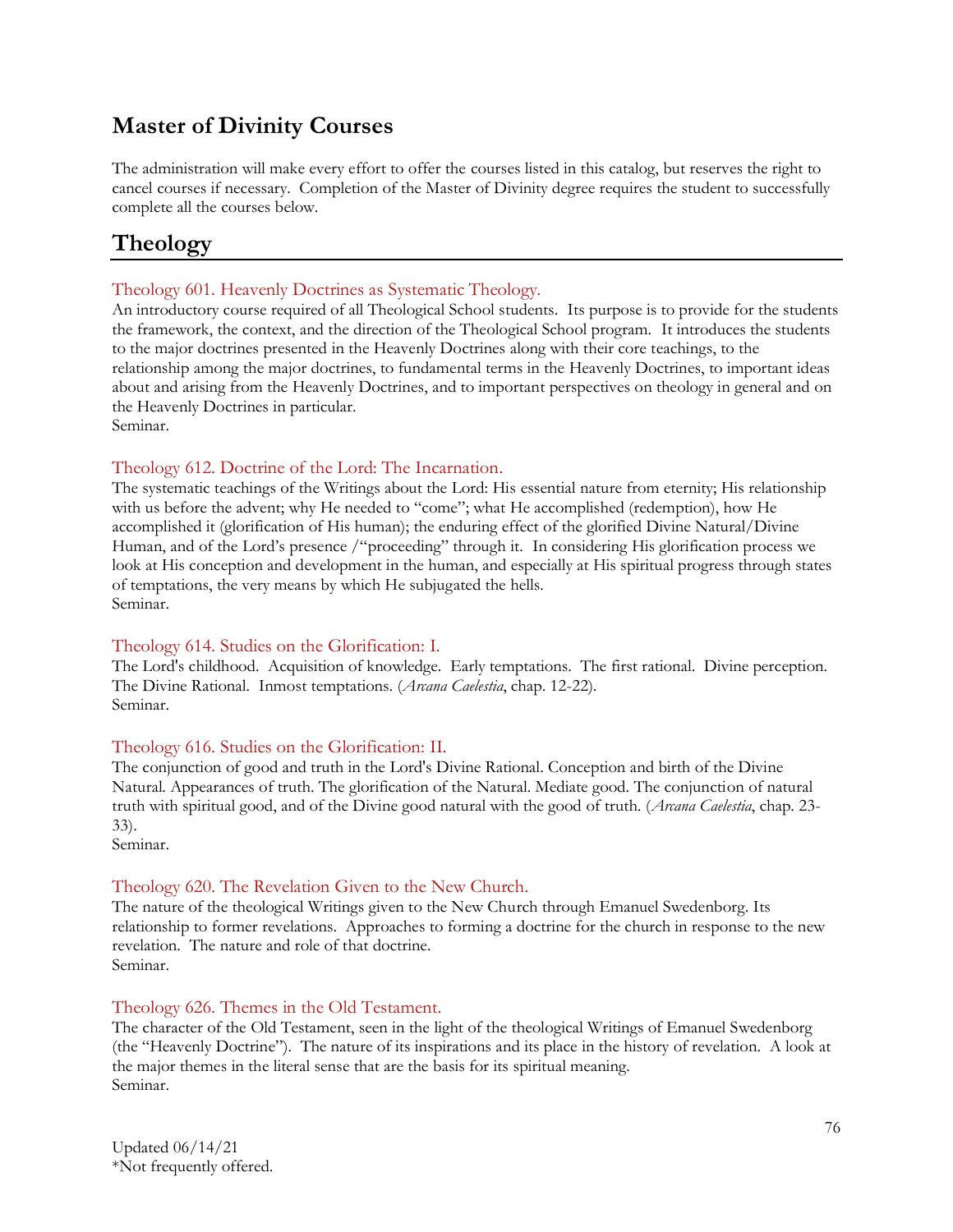#### Theology 628. New Testament Themes.

The character of the Four Gospels, their inspiration, differences, major themes present in the individual Gospels and in the overall dispensation. (The Apocalypse will not be left out of this discussion, but is covered in greater detail in Theology 668.) There will be some attention to historical context, including a look at the Acts and Epistles.

Seminar.

#### Theology 640. Seminar on the Divine Providence.

A study of the Lord's government with a focus on the laws and fundamental principles regulating the His interaction with people and their response to Him, as seen in the work *Divine Providence*. Comparison with *Apocalypse Explained* treatment of "laws of Divine Providence." Relation of Providence to free human activity. Seminar.

#### Theology 642. The Human Mind and its Regeneration.

The Human mind as a vessel created by the Lord to receive and respond to Him, and ultimately to fulfill His end in creation: a state of conjunction between human beings and Himself, i.e. heaven. Structure and faculties of the mind, influx of life into the mind. The greater part of the course focuses on the Lord's work of regenerating human beings for heaven and the role of human beings in cooperating with it. Stages and states of regeneration, from birth to the final formation of a person's ruling love ("Book of Life"). Seminar.

#### Theology 646. Conversations on Marriage.

A study of the doctrines about marriage as contained in the work, *Conjugial Love*, with an emphasis on the pastoral issues concerning marriage. Concerned primarily with the teachings related to eternal marriage and the happiness brings, this course also deals with current issues of gender difference, with the disorders of society, and the breakdown of the love of marriage. Seminar.

## Theology 660. Doctrine of the Spiritual World: I. Death, resurrection, early states after death, vastation, punishment.

This course covers the essential doctrine of death and resurrection. It traces the progress of spirits through the World of Spirits, including the process of individual judgment to heaven or hell, vastation and punishments of the evil. The course also explores the influence of the World of Spirits in human life in the natural world by means of spheres and associate spirits. Seminar.

#### Theology 662. Doctrine of the Spiritual World: II. Realities of spiritual world as portrayed in the book Heaven and Hell.

A continuation of Theology 660. This course traces the continued process of a spirits as they enter into either heaven or hell. It also explores the divisions of the Spiritual World and the distinctive features of heaven and hell, the doctrine of the Grand Man, the life of children in heaven and the qualities of hell. Seminar.

#### Theology 668. The Apocalypse and Last Judgment.

Using the book of Revelation and the Apocalypse Revealed as guides, this course explores the process of the Last Judgment in 1757. Particular emphasis is placed on the Biblical correspondences that describe the states of the church and individuals in the Christian era, and how these states led to the downfall of the Christian Church and the establishment of the New Church. Seminar.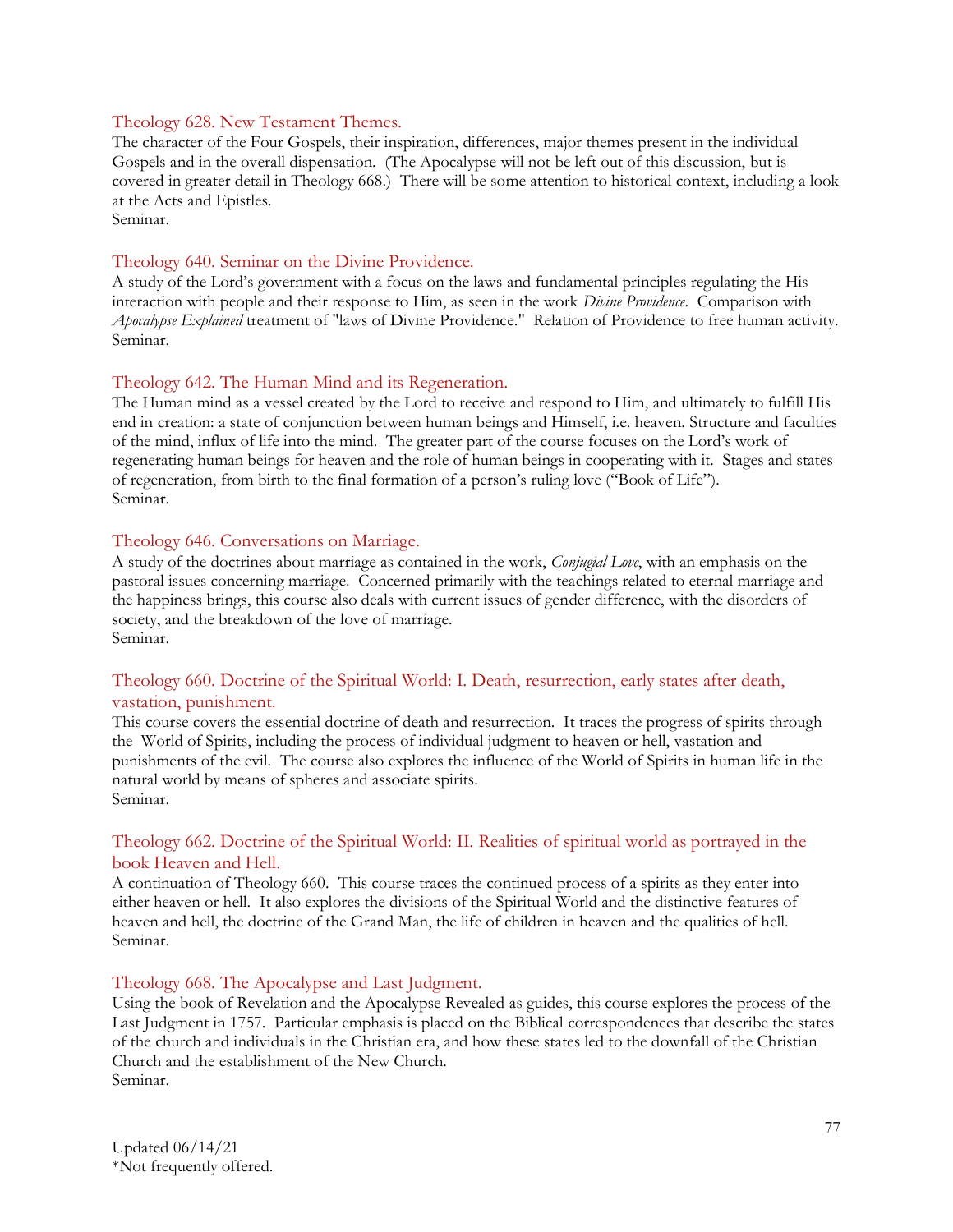## Theology 690. Evangelization Doctrine and Best Practices.

This course introduces students to New Church theological teachings concerning evangelization and applications drawn from these concepts that guide New Church outreach practices. It will familiarize the student with trends and best practices in the church growth industry at large. Students will be prepared to effectively deploy these ideas in a variety of contexts specifically related to pastoral leadership. Resources and consultation available from the General Church of the New Jerusalem Office of Outreach are also introduced.

Workshop.

#### Theology 691. Doctrine Concerning New Church Education.

The purpose of this course is to provide an introduction to doctrinal concepts and applications drawn from these concepts that have guided concerning New Church education. It will prepare the students to effectively present these ideas in a variety of contexts. Resources and consultation available from the General Church of the New Jerusalem Office of Education are also introduced. Workshop.

#### Theology 695. Dissertation Writing.

The goal of the dissertation, required of all degree students, is to demonstrate the student's ability to present and explain doctrine. The dissertation begins with an approval of the topic selected by the student at the close of the second term of his penultimate year. This is followed by a one term workshop in the spring, offering instruction and guidance on the process of developing the topic. In the workshop students independently explore their topic, and convene to share and discuss findings with the instructor and class. The student is given a personal advisor for the dissertation, who works with him to its completion by February of his final year.

Workshop and Independent Study.

#### Theology 710. Pastoral Orientation.

Introductory study of the doctrine of the priesthood, with emphasis on the origins, the uses of, and the workings of ministry. Sections on love of salvation of souls, conscience and effect of evil on the priesthood. Workshop.

#### Theology 841-842. Doctrine of the Priesthood and Principles of Church Government.

An analysis of the doctrine concerning the two interrelated uses of the priesthood, teaching and learning. External and internal evangelization. Leading by means of representatives in worship. Government by influx as in the heavens, and by afflux as in the hells. How these two are applied to the government of the church. Two-term Workshop.

# **Church History**

#### Church History 682. History of the Most Ancient, Ancient, and Israelitish Churches.

A study of the doctrinal teachings concerning the pre-Advent churches; their rise and fall, with emphasis on the human states of reception and the operations of the Lord in reference to those states in each of the churches. Their sequence is examined in such a way as to illustrate spiritual fullness, despite the recurrent introduction of evil into those churches by men. Special emphasis is laid upon the subject of correspondences and representatives, and their central significance in every church. Seminar.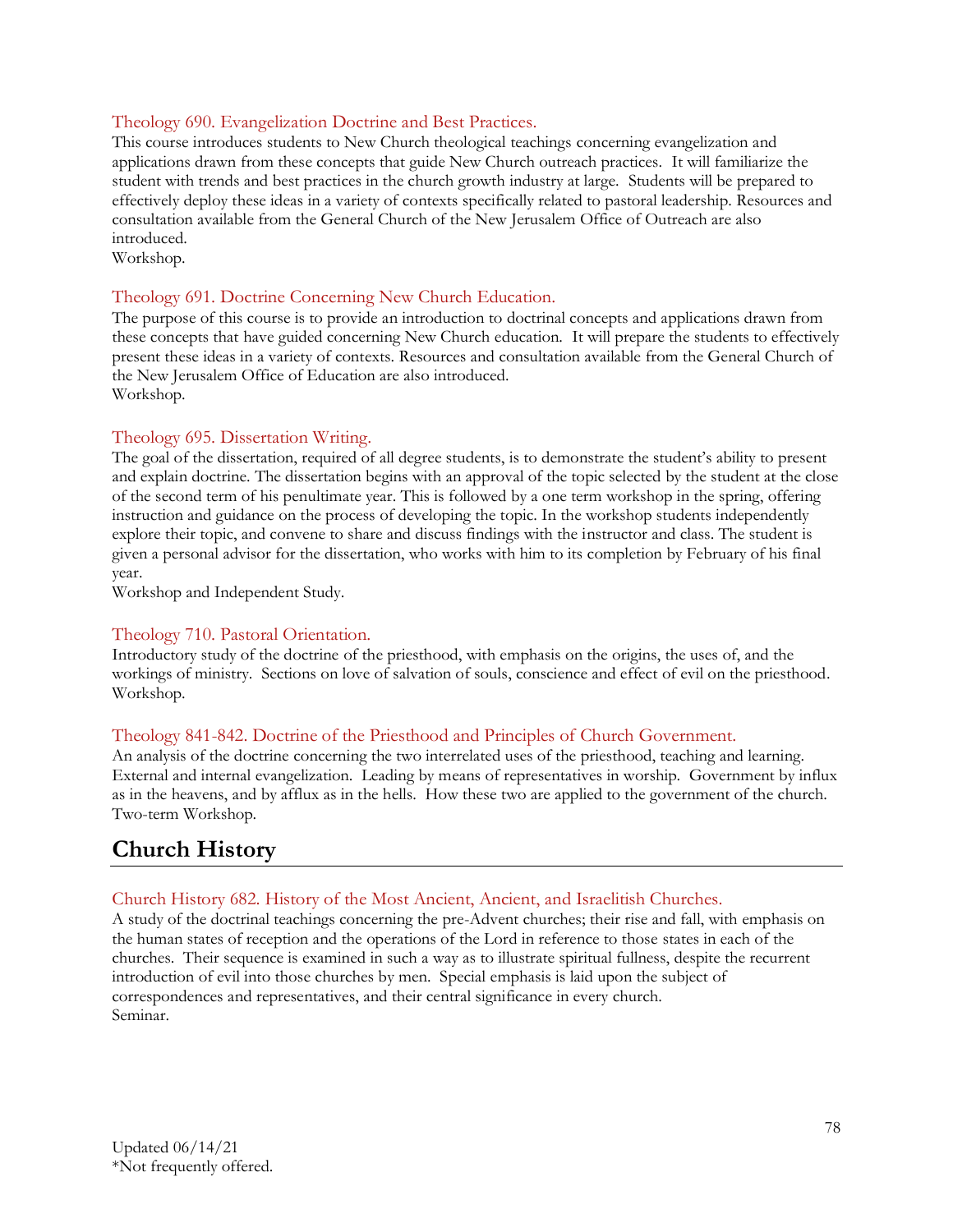#### Church History 684. The Christian Church: Rise and Fall.

Growth of the Christian Church from its primitive beginnings through its decline, the Reformation through modern developments. Emphasis is on the history of the various teachings about the Lord, and how these both reflected the times they were devised in, and how they have impacted the development of the Christian Church.

Seminar.

#### Church History 686. Swedenborg's Life and Call.

A brief survey of Swedenborg's life and preparation to receive the new revelation. A more detailed examination of his transition period (1743-1748). The writing and publication of Swedenborg's theological Writings and public response during his life. Seminar.

## Church History 687. New Church History.

Chronological and topical study of the rise and early development of the New Church in Europe and North America. The rise of the Academy movement and the development of the General Church of the New Jerusalem. Consideration of selected issues in modern church history. Emphasis on the history of doctrine. Seminar.

# **Pastoral Workshops and Programs**

#### Business 864. Pastoral Business.

The focus of this course will be an exploration of management and administrative activities, societal and legal obligations, budgeting and financial affairs, volunteer and employment issues, outreach and marketing functions, mission accountability, responsibilities to stakeholders, fund and friend raising, plus community relations from the perspective of a religious organization. In addition, the course will explore operational and long term planning along with the implementation of strategic initiatives to fulfill the organization's mission while improving efficiency and effectiveness.

Seminar.

#### Communication 716. Topics in Communication I. (5 classes)

Communication is one of the most important activities we engage in as humans. It is how we connect with the LORD, each other, and our world. As a pastor, learning to communicate effectively is essential. This course will explore communication topics and their practical application. Topics will include the role of persuasion in communication, listening skills, and available communication tools for pastors. The course will also address leadership and how to lead through change. A significant portion of the course will deal with structuring an effective oral message. Seminar.

# Communication 718. Topics in Communication II. (5 classes)

Second half of Communication 716. Seminar.

#### Conflict Resolution 860.

Examination of methods of resolving conflicts in a variety of settings. Communication skills based on New Church doctrines (angels settling disputes), and best practices in human resource management and organizational psychology. Each of the specific communication skills will be analyzed in terms of the levels of effectiveness: Excellent, Good, Sub-par (too passive) and Destructive (too aggressive). Conflict resolution include methods such as agreeing to disagree, presenting the tough issue, discovering other viewpoints,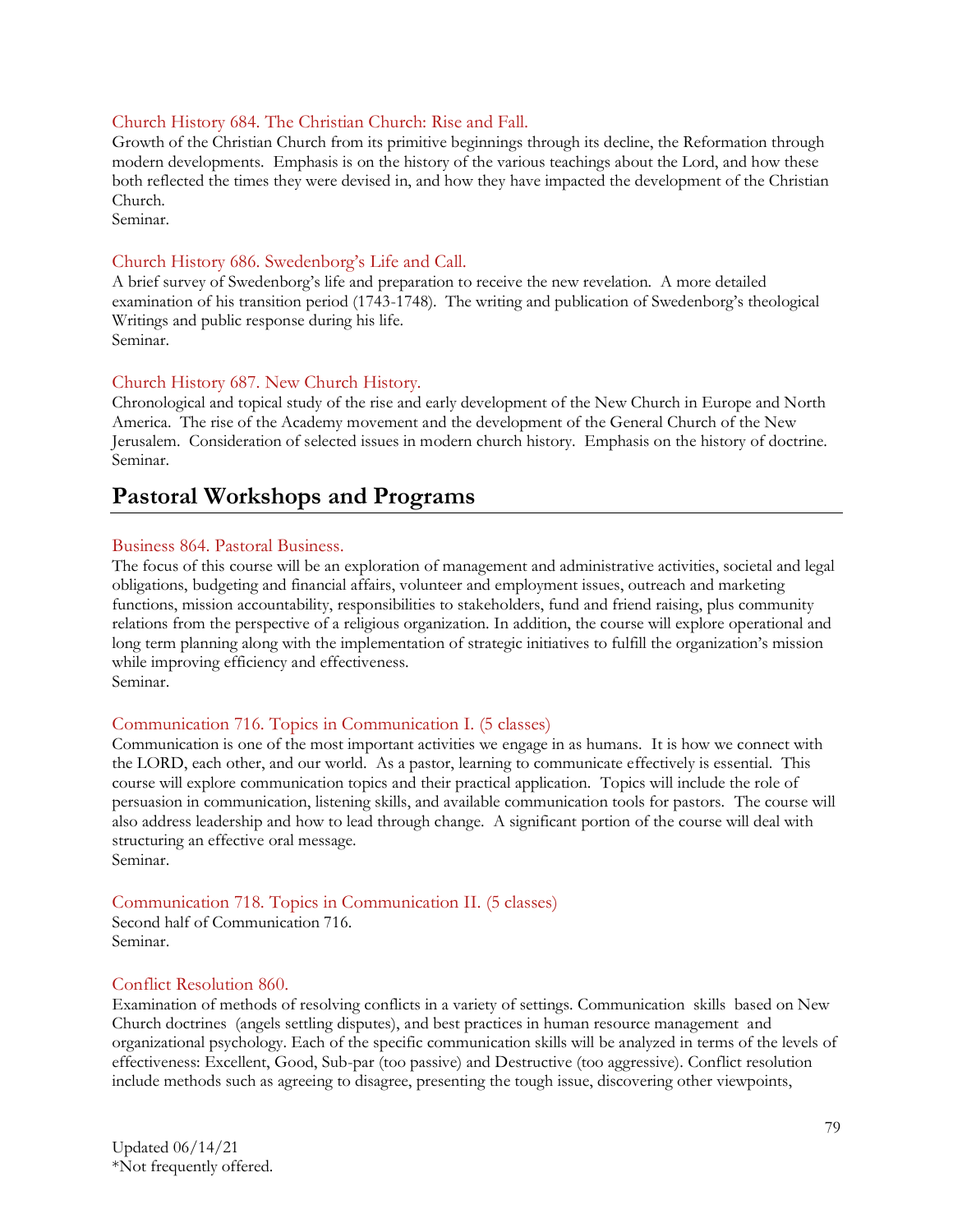remaining firm but friendly, and repairing the damage. Students will practice until they demonstrate competence at the level of Excellence. Attention given to basic mediation training skills as needed by pastors. Seminar.

#### Counselling 844. Introduction to Pastoral Counseling I.

An examination of the basic principles of counseling for individuals, including three facilitative conditions, three action conditions, and the micro boundaries inherent in all communication. Basic listening and responding skills are practiced in small groups and in role plays. Special emphasis is placed on recognizing problems that need to be referred to other professionals, when to make such referrals, and to whom these referrals should be made. Teachings from the Heavenly Doctrines are included that support the counseling process. Text: On Becoming a Counselor by Kennedy and Charles. Seminar.

#### Counselling 845. Introduction to Pastoral Counseling II.

An examination of the basic principles of counseling for couples and families including the concepts of homeostasis, fusion, triangles, boundaries, and differentiation of a self. Basic listening and attending skills are practiced in small groups and role plays looking to applications in couples counseling. A seven session format for couples counseling using the Imago model is presented and skills for implementing the program are practiced. Text: Short Term Couples Therapy the Imago Model in Action by Wade Luquet. Seminar.

#### Education 631. Instructional Methods and Design for Religion.

A seminar survey course on educational methods for theological school students. Students are encouraged to reflect on their own experiences in education, analyze best teaching practices in light of the Heavenly Doctrine and develop ways to apply what they have learned in a variety of settings. Students work cooperatively and individually to design effective religious instruction. When designing instruction emphasis is placed on aligning learning goals, instructional methods and assessment practices. Seminar.

#### Education 634. Delivering and Managing Religious Instruction.

A series of 10 workshops that focus on supporting theological students while they apply, in at least two settings, the concepts they learned in Ed 631. Students are introduced to beginning level classroom management skills and asked to evaluate the skills in light of the Heavenly Doctrines. Workshop.

#### Experiential Learning.

Theologs spend an average of three hours a week for 30 weeks a year, in their Service Learning Assignments. Usually there is a change in assignment every ten weeks. The assignments involve interacting with people as aides to ordained and non-ordained leaders in this community. All of the assignments give the theologs direct experience relating to people in settings that are similar to what they will encounter, once they themselves are ordained ministers. Students are assessed by onsite supervisors and their classroom professor on nine connecting skills. They are rated as demonstrating an Excellent, Good, Sub-par or Destructive level for each of the nine skills. Students meet as a group once a week for about an hour to receive coaching from their professor, who possesses advanced training and skills in this area. Service Learning is usually part of the curriculum for first and second year theological students, for a total of 6 terms. Workshop.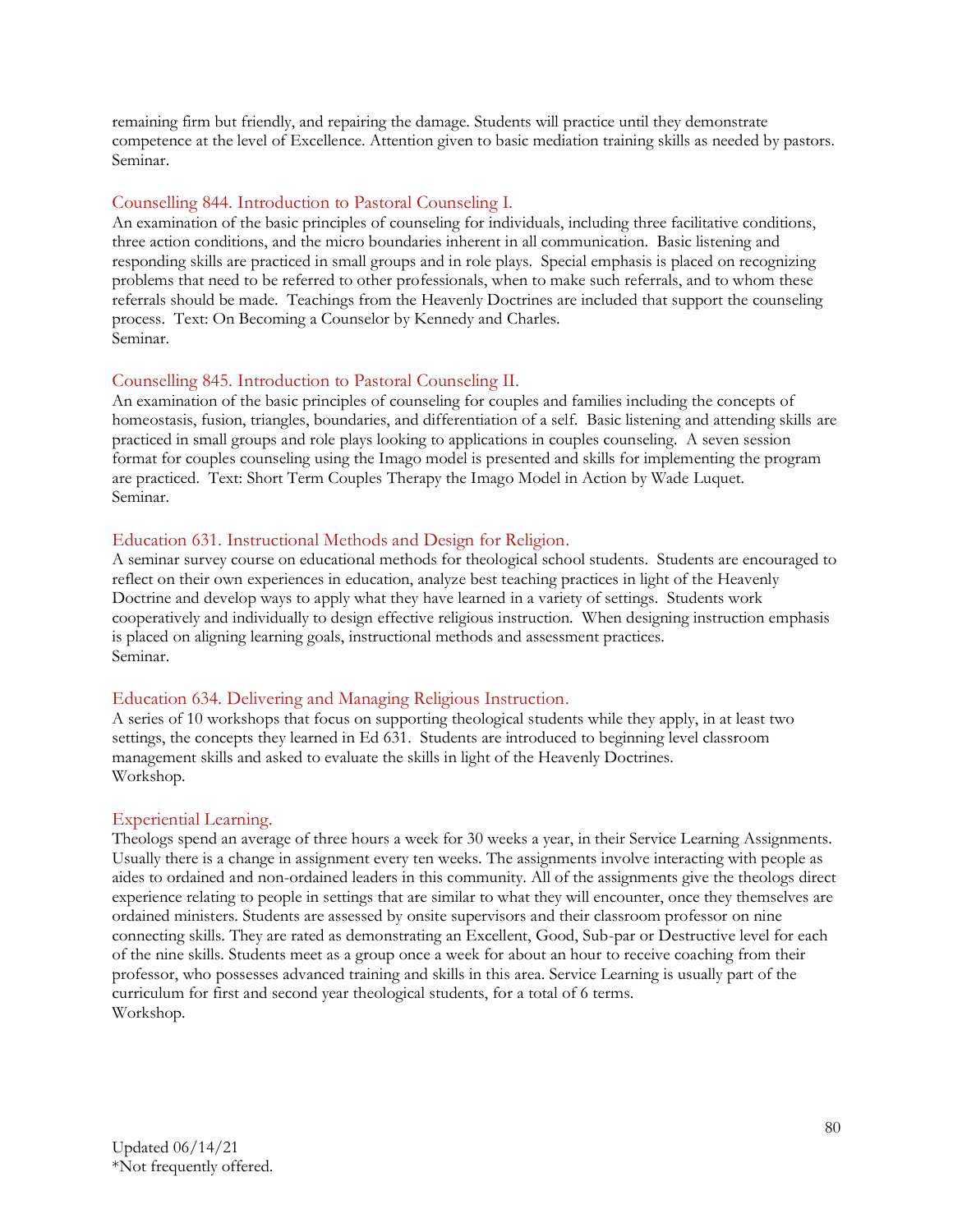#### Workshop 720. Speech I: Public Speaking and Interpersonal Communication.

Introduction to communications theory: Self as communicator, communication process, perception in communication, and effective communication—qualities and barriers. Emphasis on applications to professional work of the priest. Workshop.

#### Workshop 724. Speech II: Concepts in Interpersonal Communication.

Introduction to oral interpretation of literature. Advanced interpersonal communication theory and skills development.

Workshop.

#### Workshop 728. Speech III: Advanced Concepts in Public Speaking and Interpersonal Communication.

Advanced interpersonal communication theory, skills development, and practice. Workshop.

# **Pastoral Theology Courses**

#### Pastoral Theology 848. Priestly Duties.

Pastoral responsibilities. A broad review of the practical responsibilities of a General Church of the New Jerusalem pastor as contained in the Pastor's Handbook. Workshop.

#### Pastoral Theology 851. Liturgics: Doctrinal Foundations.

Introductory course exploring the doctrinal underpinnings of ritual in the General Church of the New Jerusalem (GCNJ). We consider how and why the GCNJ office came into being, exploring the development of liturgical practice in the New Church from its earliest days to the present. We also consider more contemporary forms of worship in the GCNJ. Topics include "external and internal worship," the role of ritual in worship, houses of worship and their symbolism. Workshop.

#### Pastoral Theology 852. Liturgics: Orders of Services for Worship.

A practical course on constructing an order of service, examining the place and use of music, singing, the letter of the Word, prayer, lessons, the children's talk, sermon and benediction. There will be a major emphasis on developing a familiarity with the liturgy and practice of leading worship according to the standard General Offices, as well as contemporary, informal and home settings. The aim of this course is to prepare students to be able to comfortably lead a service in a variety of settings before their Candidate experience requires them to do so.

Workshop.

#### Pastoral Theology 853. Liturgics: Rites and Sacraments.

A review of the doctrines associated with liturgics with a focus on the doctrines surrounding the sacraments and rites of the New Church. We look at current practice in the General Church of the New Jerusalem: how the sacraments and rites are performed as described in the Liturgy and as adapted to various circumstances and needs. Design of orders of service and practice are a central part of this workshop. Workshop.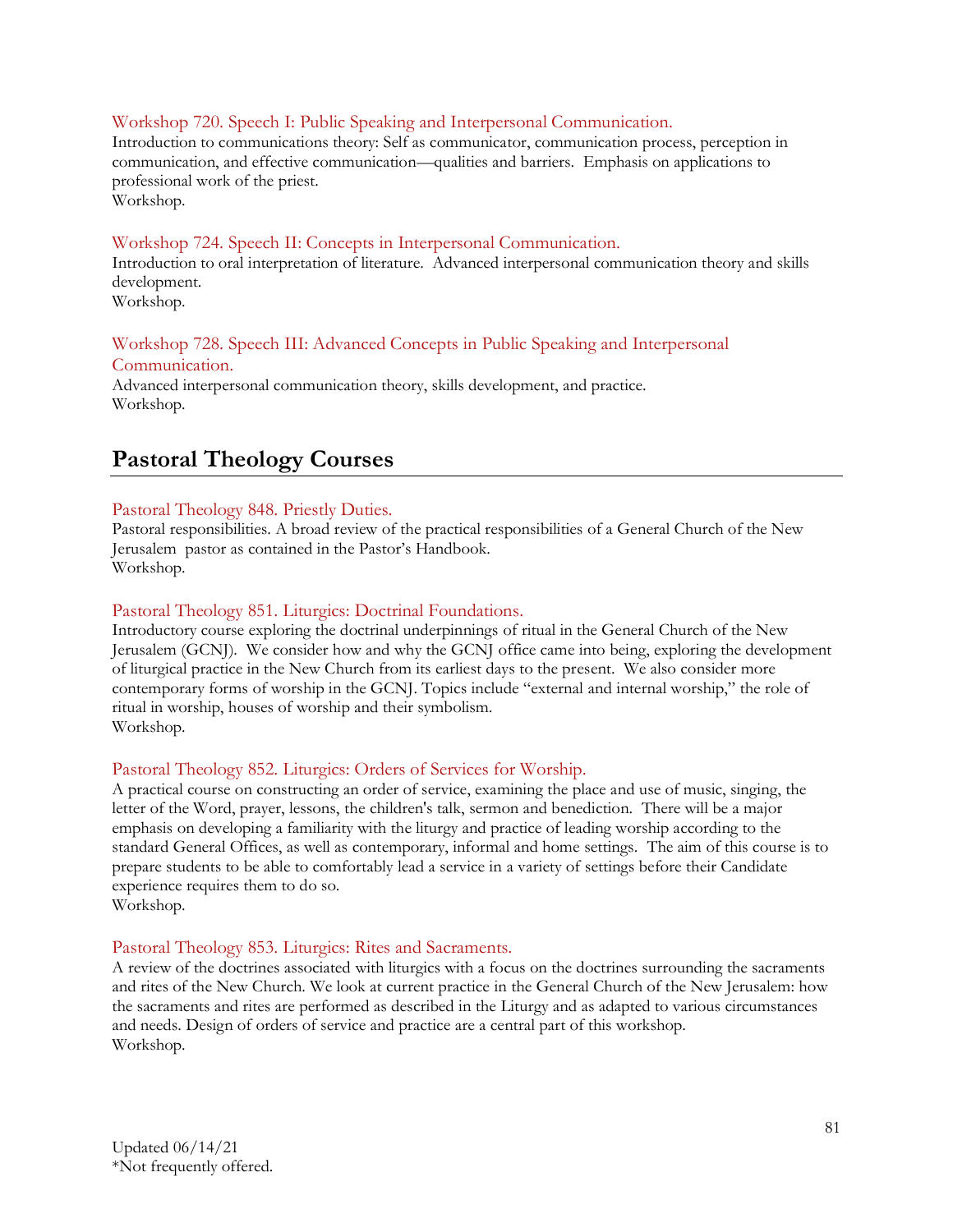# **Homiletics**

# Homiletics 911. Principles of Exposition.

Study of the letter of the Word in reference to the doctrine of genuine truth, the science of correspondences, and the spiritual sense of the Word. Study of the principles of exposition in application to selected texts in the letter of the Word. Seminar.

# Homiletics 921. Sermons from Old Testament Texts**.**

Theory and practice of sermon writing. Sermons will be from various styles in the Old Testament: from a made-up historical story, from an actual historical story, from a psalm. Workshop.

# Homiletics 922. Children's Talks.

Philosophy, preparation and presentation of children's talks. Workshop.

## Homiletics 923. Sermons from the Prophets and New Testament Texts.

Theory and practice of sermon writing. Sermons will be from the Prophetical style of the Old Testament, and from various styles in the New Testament. Workshop.

# Homiletics 932. Sermons: A Variety of Topics and Focus.

Writing general purpose and festival sermons. Emphasis is upon organization of material for ease of presentation.

Workshop.

# Homiletics 933. Sermon Presentation and Memorial Addresses.

This term of homiletics focuses on writing for how sermons are heard and writing memorial services. Fully written out sermons and preaching from outlines are included with an emphasis on styles and techniques which facilitate or could hamper congregations hearing the message. The function of memorial services are considered in the grieving process and the pastor's role in the transition to the other world. Workshop.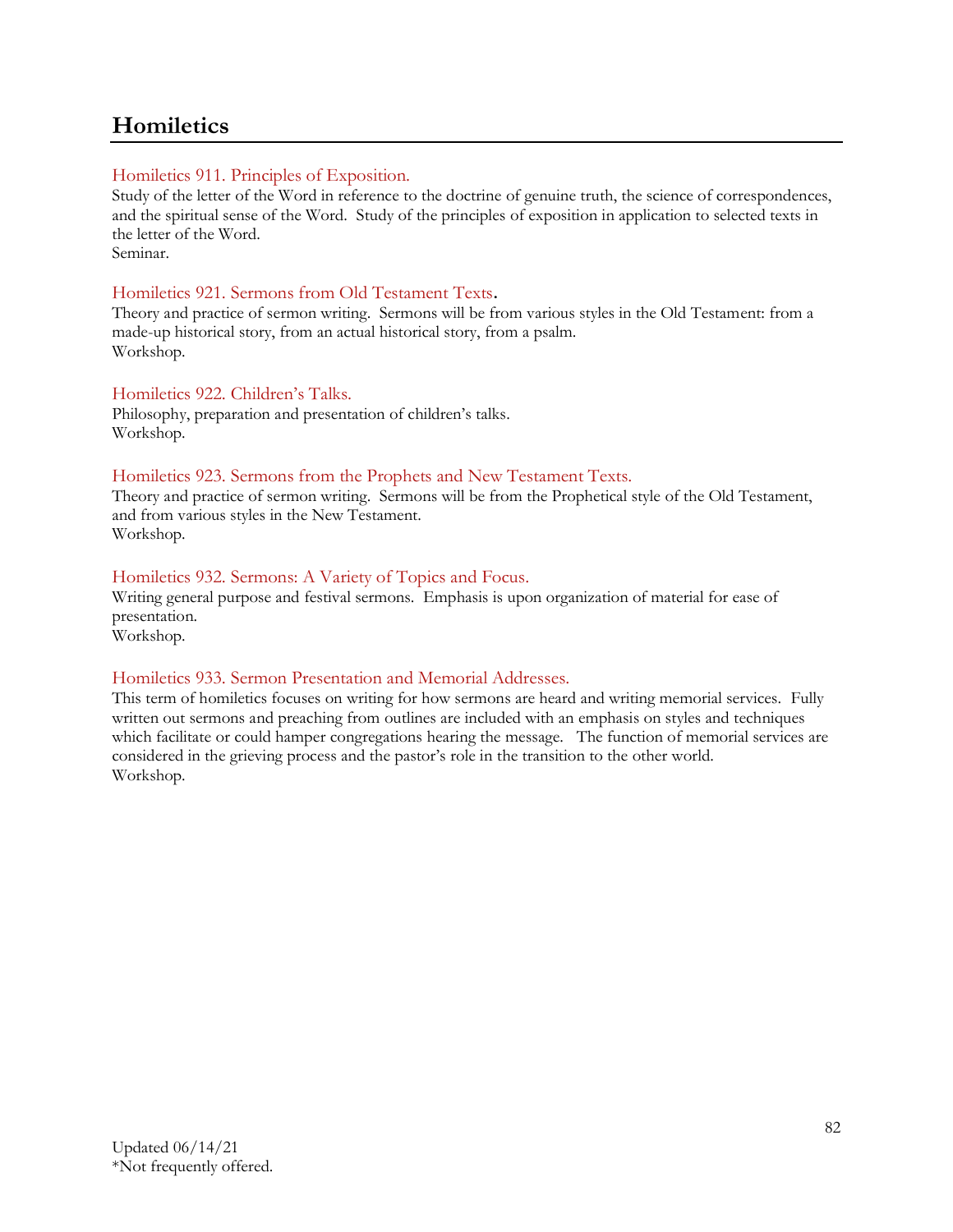# **Master of Special Education, Literacy Concentration Courses**

# Special Education 500. Spiritual Perspective on Special Education.

How do we move beyond the labels that are required for securing special education services and meet students for who they are as human beings? This course explores the lens through which we view students. It provides tools for helping educators to see the whole student instead of seeing just someone with a disability. By working on our own attitudes and assumptions, we can transform our classrooms into places where students of all abilities can thrive.

1 Credit.

#### Special Education 511. Contemporary Issues.

This course is designed to provide students with a general understanding of the history of education of individuals with disabilities and the development of special education law and policy over time. It presents current issues and trends highlighting the goals and challenges of special education today. Additionally, a foundation of major disability categories and factors that contribute towards under-and over- representation of diverse students in special education will be addressed. 3 Credits.

#### Special Education 512. Family and Community Partnerships.

This course provides the knowledge and skills to form useful, collaborative relationships with families, paraeducators, service providers, and other educators to best serve the needs of children with disabilities. Students will learn to implement federal and state mandates for special education and related services to develop effective school programs. High-Leverage Practices (HLP) related to collaboration will be emphasized. Additionally, students will explore procedures for developing, implementing and evaluating (a) instructional accountability between general and special education personnel and programs, (b) roles and responsibilities (c) interdisciplinary team planning including families (d) coordinating, educating and supervising paraeducators, and (e) general management responsibilities associated with instruction of children and youth with disabilities.

3 Credits.

#### Special Education 513. Evidence-Based Interventions.

The focus of this course is to look at models of effective specialized instruction in a variety of content areas, with a particular focus on literacy interventions. Students will study means by which teachers and schools collect assessment data to inform and guide effective instruction for all children, in particular those who experience significant learning challenges. Students will examine the most current research, related High-Leverage Practices (HLP), and various models of both in-classroom and out-of-classroom multi-sensory intervention techniques. Students will identify an area of research related to language-based learning disabilities and explore possible research questions in preparation for SpEd 600 Graduate Capstone.    4 Credits.

#### Special Education 520. Educational Assessment.

In this course, standardized and functional assessments are emphasized. Students are introduced to educational assessment procedures, including norm-referenced, criterion-referenced, and curriculum-based assessments. An emphasis is placed on gathering information to answer specific referral questions, and the use of assessment tools, which meet legal and ethical guidelines. Students will learn to measure an individual's present level of performance, interpret the data and provide recommendations for instruction, by creating assessment driven learning goals and objectives. High-Leverage Practices (HLP) related to assessment are emphasized.

3 Credits.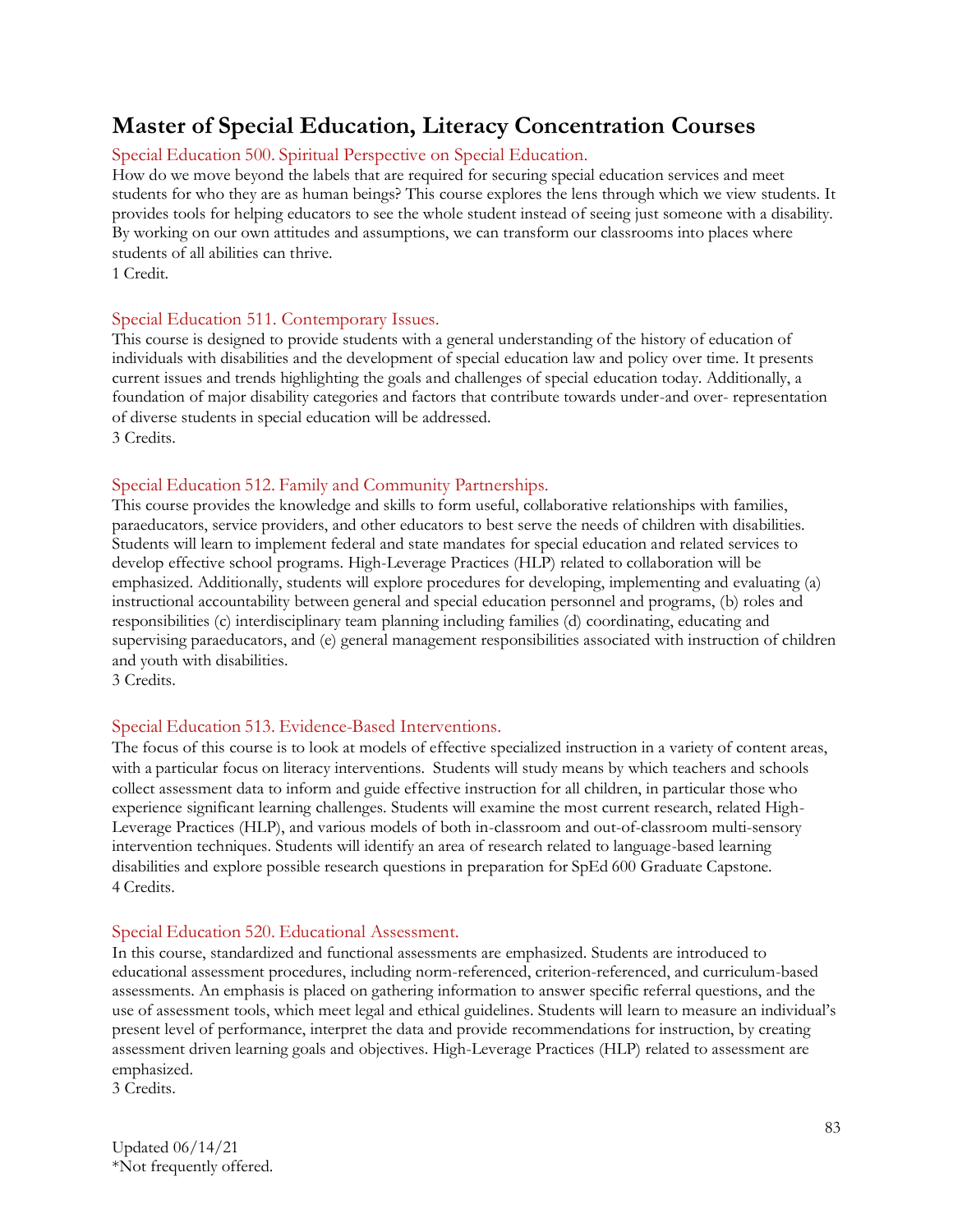## Special Education 534. Universal Design for Learning and Assistive Technology.

This course is designed to introduce the principles of Universal Design for Learning (UDL) and incorporation of assistive technology to accomplish UDL, in meeting needs of all children in an inclusive classroom environment. It will provide hands-on, application experiences to utilize these principles in a variety of settings through multiple strategies and devices. Through the creation of a website portfolio, the course will enable students build a resource of tools for themselves and others.     2 Credits.

# Special Education 550. Methodologies: Specially Designed Instruction for High-Incidence Disabilities.

This course introduces the assessment and identification processes for understanding and serving children with high-incidence disabilities. Students will explore initial instructional and behavioral interventions necessary for meeting the needs of children with high incidence disabilities, with a focused introduction to children identified with language-based learning disabilities. Curriculum resources and High-Leverage Practices (HLP) related to instruction will be emphasized for the development and implementation of individualized education plans.  

3 Credits.

## Special Education 560. Foundations for Literacy.

Students will examine the essential components of literacy instruction: phonemic awareness, phonics, fluency, vocabulary development and comprehension and its connection to writing. Students will learn the foundations of the reading process, developmental levels, theories, models, and instructional strategies to support all children's literacy development, with an emphasis on children identified with language-based learning disabilities.

3 Credits.

# Special Education 570. Social-Emotional Development for Students with Language-Based Learning Disabilities.

In this course, students will develop an understanding of Social and Emotional Learning (SEL) as an essential consideration in child development. An overview of the concept of Social and Emotional Learning (SEL) and related High-Leverage Practices (HLP) will be provided with an emphasis on developing individualized strategies and establishing a supportive classroom culture. 3 Credits.

# Special Education 585. Comprehensive Literacy Instruction for Students with Language Based Learning Disabilities.

In this course students will develop skills to implement a comprehensive approach to literacy instruction. Students will explore evidence-based instructional methods, study strategies, and technology that supports the integration of literacy instruction across the curriculum for children with language-based learning disabilities and those who struggle with reading. An emphasis on supporting this population in inclusive settings through high-leverage collaborate practice will be provided. In this course students will develop skills to implement a comprehensive approach to literacy instruction.

3 Credits.

#### Special Education 690. Graduate Capstone.

This course provides students an opportunity to complete a study on a topic of interest related to languagebased learning disabilities. Capstone projects may involve quantitative or qualitative data collection or syntheses of literature. Early in the course, students refine research questions generated in SpEd 513. After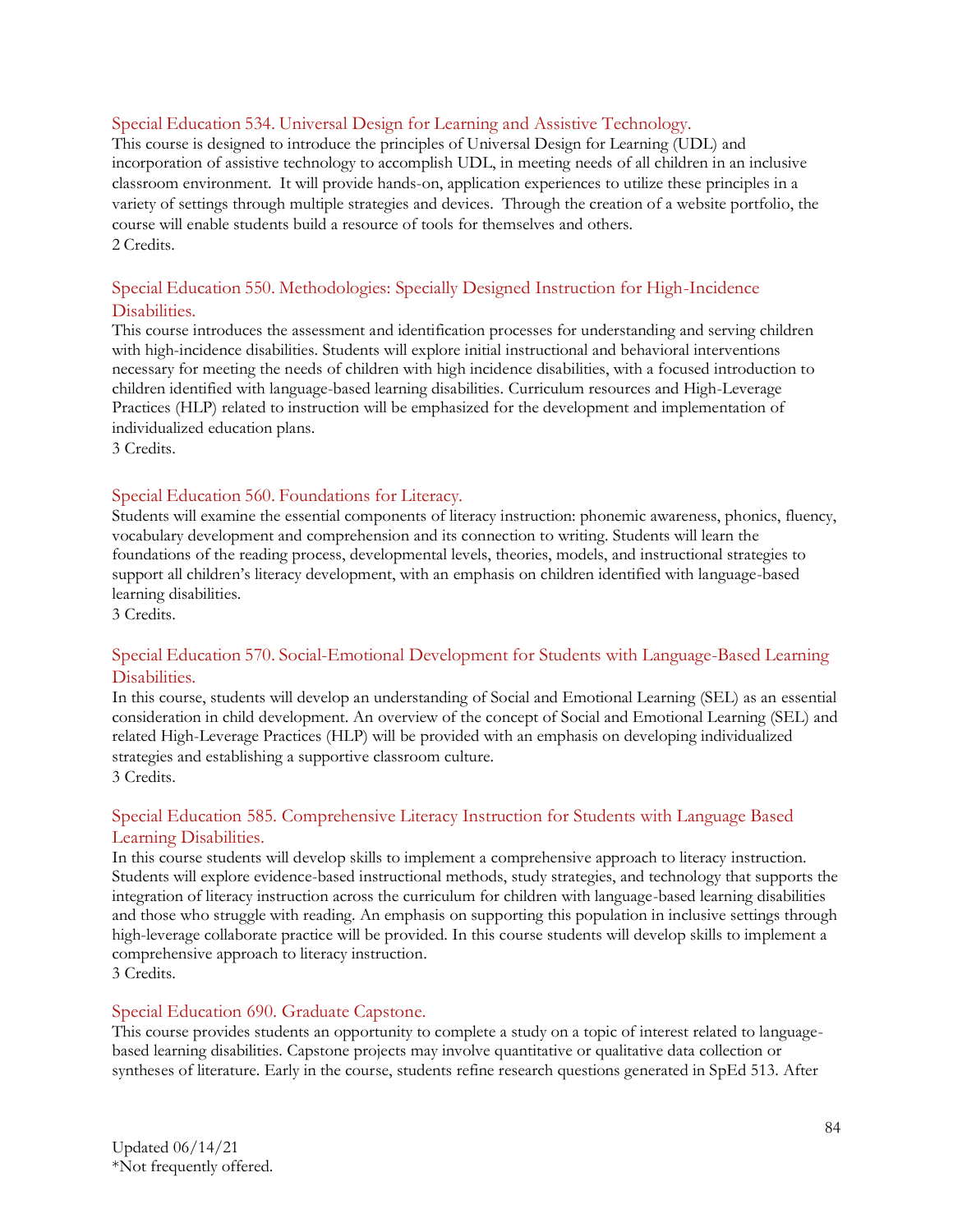questions are clearly delineated, students learn methods of data collection that will assist in answering their questions. Finally, students develop and present their key findings to the class. 3 Credits.

#### Special Education 691. Field Experience in Special Education.

This course provides the student with practical experiences as a special education teacher. These experiences include systematically designing and delivering effective, goal-driven instruction, utilizing various sources of student assessment data, creating a safe and responsive learning climate that promote social-emotional learning, and implementing collaboration skills to work with major stakeholders to ensure student learning. 3 credits.

# Special Education 692. Teacher Residency in Special Education.

This course provides the student with extended practical experiences as a special education teacher. These experiences include systematically designing and delivering effective, goal-driven instruction, utilizing various sources of student assessment data, creating a safe and responsive learning climate that promotes socialemotional learning, and implementing collaboration skills to work with major stakeholders to ensure student learning. Placement in specialized settings may be considered. 6-9 credits.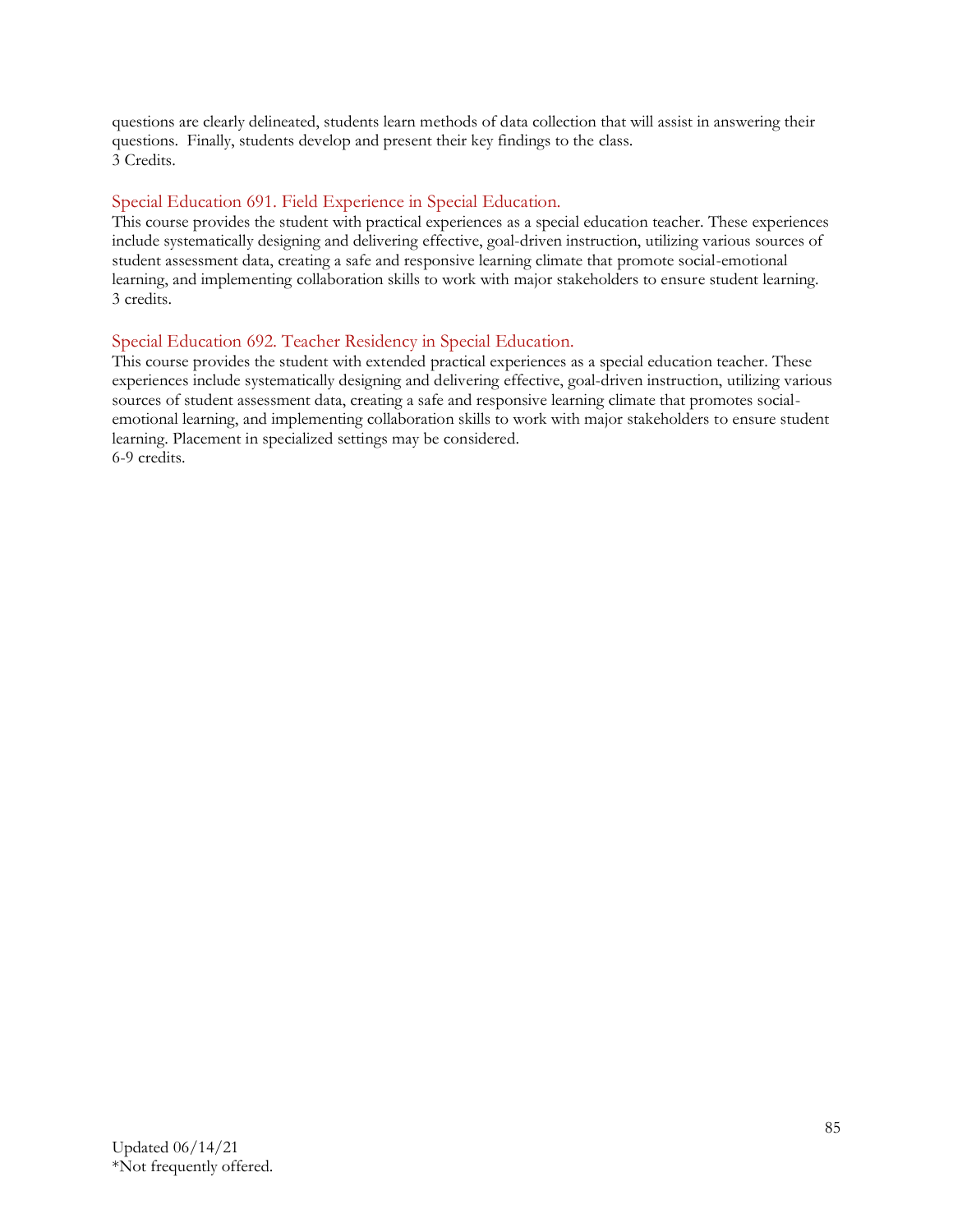# Pop-Up Courses\*

# **Undergraduate Pop-Up Courses\***

# Computer Science 197. Introduction to Python Programming.\*

We pursue ideas basic to computer programming with the Python programming language, including variables, conditionals, loops, arrays, and functions. 1 Credit.

*Offered December 2019, July 2020.*

## Dance 197. Jazz Progressions: Leaps & Turns.\*

This dance course allows intermediate and advanced dancers specific time and training in a variety of jazz progressions, focusing on turns, leaps, and jumps. Classwork will center around strength, balance, flexibility, and control. This work allows progressing dancers to master foundational technique as well as add advanced variations to their repertoire. 1 Credit.

*Offered April 2021.*

## Fine Arts 197. Introduction to the New Christian Church through its Art and Architecture.<sup>\*</sup>

As the course title suggests, this course provides an introduction to the beliefs of the New Christian Church, based on the Theological Writings of Emanuel Swedenborg (b. 1688 in Sweden, d. 1772 in England), through the study of works of art and architecture that were, themselves, designed or executed with "New Church" principles in mind. The course is object-oriented: each class will focus on a work of art or group of works and investigate beliefs or practices of the New Church that are manifest in its/their subject or symbolism, form, or use. Specific examples may include Jean-Jacques Gailliard's Triptych of the Three-Fold Word, John Flaxman's Deliver Us from Evil, Denis Duckworth's The Pulpit: The Tedium of Perpetual Worship, the stained glass of Bryn Athyn Cathedral, and the chapels of Cairnwood, Glencairn, and Cairncrest, among others. Works of art from other religious denominations will also be studied to provide context and comparison. No prior experience with New Church beliefs or practices is necessary. New Church doctrines will be presented at an introductory level.

1 Credit. *Offered July 2020.*

# Math 197. Basics of Matrices.\*

We examine the most basic elements of matrices, including addition, subtraction, and multiplication; and solving linear systems through Gaussian elimination. Pre-requisites: Any math course above Math102. 0.5 Credits. *Offered December 2020.*

# Modern Greek 197. Introduction to Modern Greek Language and Culture for Travelers.\*

An introduction to the fundamentals of modern Greek, with an emphasis on components useful for travelers. Includes learning to pronounce text written in modern Greek, to understand and use the most commonly encountered vocabulary, to communicate with phrases and sentences appropriate to different settings encountered during travel, to ask common questions, and respond to common questions with politeness and friendliness. Language introduction is accompanied by a consideration various contemporary Greek cultural characteristics and settings.

1 Credit. *Offered March-April 2020.*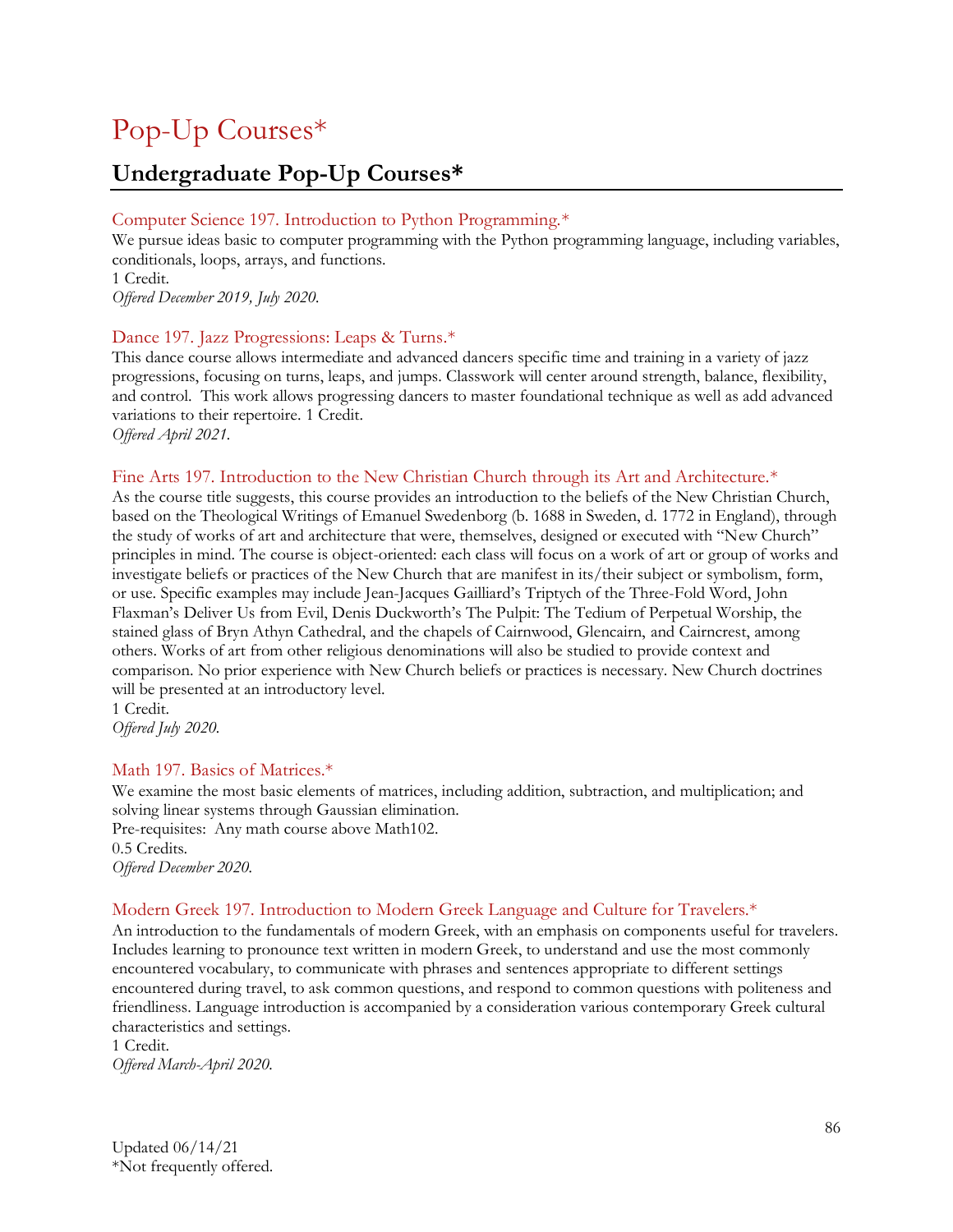# Nutrition 197. Nutrition and Wellness in the Time of COVID-19.\*

The COVID-19 health crisis is creating a range of unique and individual impacts—from food access issues, income disruptions, emotional distress, and beyond. As we navigate these unprecedented times, many are wondering about the role of diet and nutrition during this pandemic. This course explores the link between nutrition and immunity, and existing evidence on nutrient status, supplementation, and infection, along with practical guidelines on how to safely shop for, and prepare food, and manage stress. 1 Credit.

*Offered July 2020.*

## Religion 197. Topics in Divine Providence.\*

Topics from the book Divine Providence with a focus on Divine goals, the laws and fundamental principles by which the Lord governs creation, and how the Lord brings good out of evil. Students will work through readings, write responses, and engage in class discussions.

1 Credit. *Offered July 2020.*

#### Religion 397. Council of Nicea.\*

This pop-up course is participation in the Reacting to the Past "Council of Nicea" game already offered in Religion 305: Universal Theology. Religion 397 students will join the Religion 305 students during the first three weeks of winter term when the Reacting to the Past game takes place. Religion 397 students will research their character, participate in game sessions, and write two assigned papers. Rel 397 students benefit from gaining a first-hand experience tackling historical doctrinal issues in committee.

Prerequisites: a 200-level religion course.

1 Credit. *Offered December 2019.*

## Writing 197. Creating Online Content and Developing Personal Platform: Where Narrative and Digital Media Intersect.\*

In response to the growing demand for quality internet content and strong personal platform, this course introduces writers to the basics of the fast-paced field of digital communication. Students will perform market research and establish their individual niche. They will identify and study the masters of style and content in target areas Instruction and related activities both in and out of class focus on creating and maintaining a multimedia website, establishing consistent creative nonfiction voice, and populating personal platforms with high quality digital and written content.

1 Credit. *Offered July 2020.*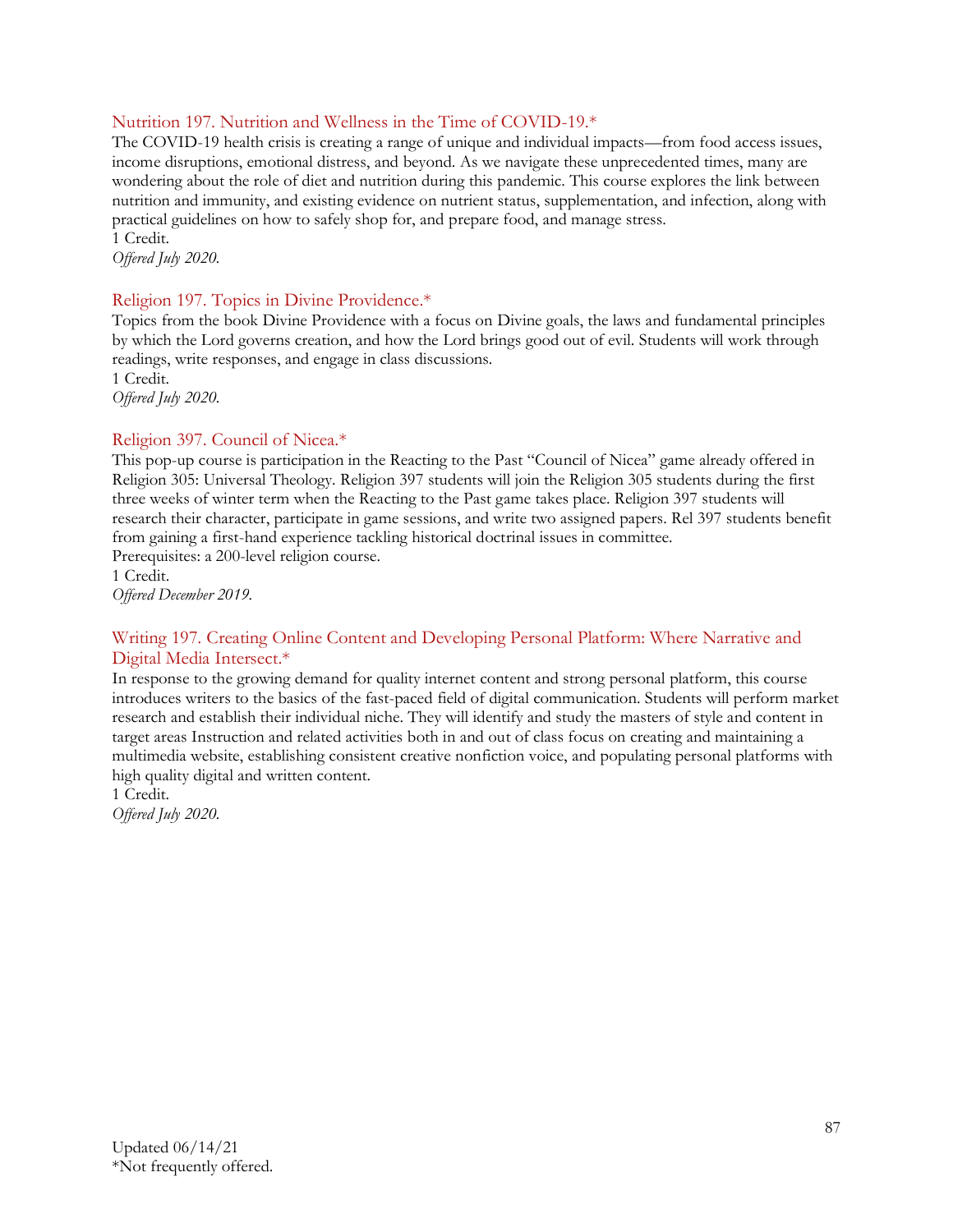# Academic Policies

# **Veterans Affairs Benefits**

Students seeking Veteran's Affairs (VA) education benefits need to submit their Certificate of Eligibility (COE) for educational benefits to the institution's VA School Certifying Official (SCO) prior to the beginning of the trimester in which they will be attending. A "Certificate of Eligibility" may be any documentation provided by the VA that serves as verification of an individual's eligibility to benefits under chapter 31 or chapter 33 such as a statement of benefits from the Department of Veterans Affairs' (VA) website, e-Benefits, or a VAF 28-1905 form.

Certification of enrollment is done by the SCO once the student's schedule is finalized (at the conclusion of the "drop" period) for the term.

Certification Requirements:

- Students must follow a Bryn Athyn College degree plan. Only courses that apply to their declared degree plan will be approved for benefits.
- Students must provide an official transcript from all previously attended post-secondary schools by the end of the first trimester. This includes non-accredited institutions and the student's military transcript (if not a spouse/dependent).
- Students must notify the institution's SCO upon registration each trimester in order to request certification. Certification of enrollment is not automatic.

During the time period after the student's COE for benefits has been received, the SCO has certified the student's enrollment for the term and the institution is awaiting the funds to be sent from the VA, the institution may not impose any penalties, such as late fees, nor deny the student any services such as access to classes, library, or other institutional facilities.

There is however further expectation of any payment that is due which is the difference between the student's total financial obligation and the total amount of VA educational benefits they will receive. For example, if a student's tuition expense is \$10000 for the term and their entitled to 70% in VA educational benefits, (\$10000  $X$  70% = \$7000) their further expectation of payment to be paid by the billing due date would be \$3000,  $($10000 - $7000 = $3000).$ 

# **Types of Benefits**

# Chapter 33 – Post 9/11 GI Bill

This benefit is for service members who have served on active duty for at least 90 days (either all at once or with breaks in service) on or after September 11, 2001, or received a Purple Heart on or after September 11, 2001, and were honorably discharged with a service-connected disability, or are a dependent child using benefits transferred by a qualifying Veteran or service member. Service members with at least 3 years of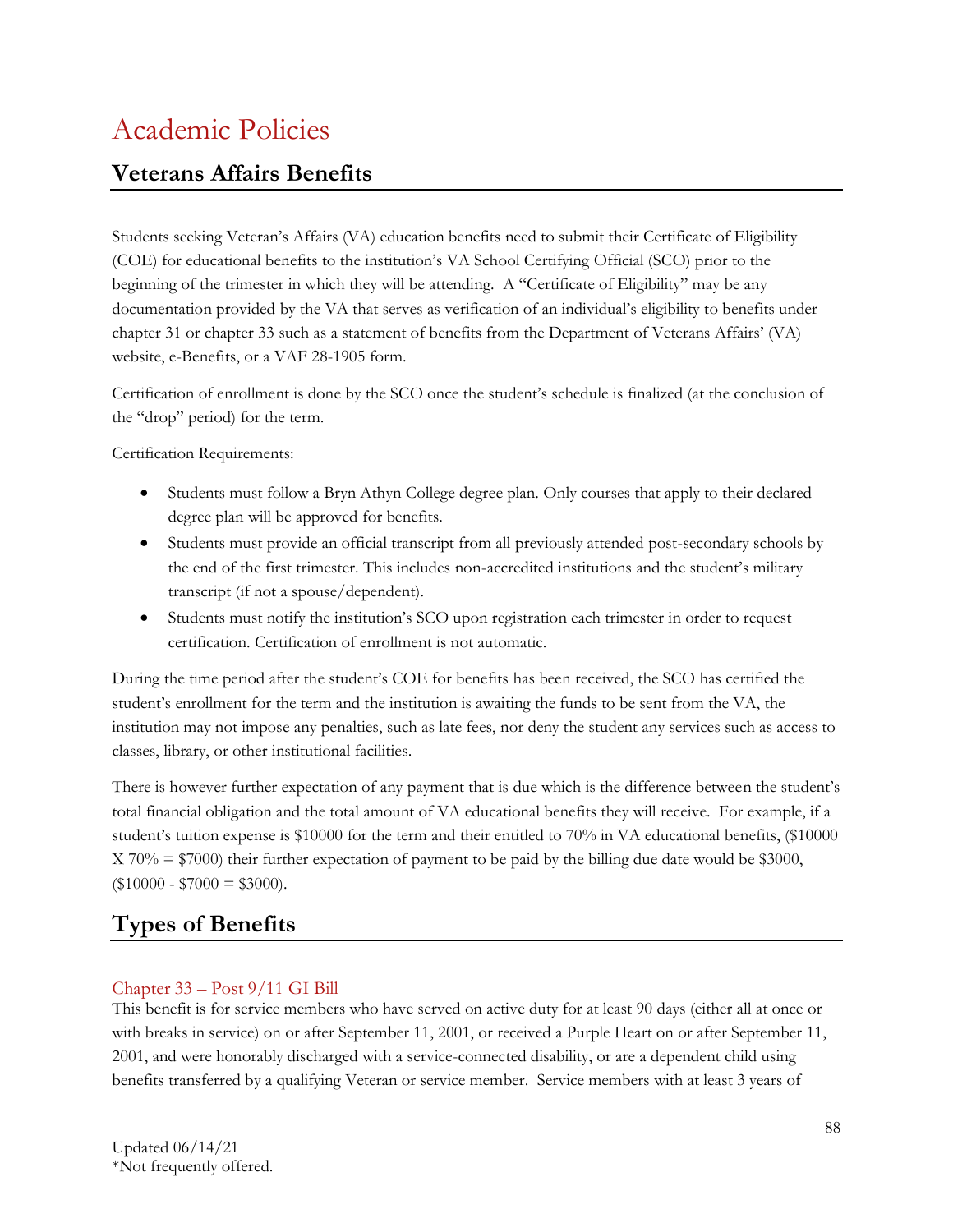active duty are eligible to receive 100% of funding level. Benefits will be prorated for those with less than 3 years of service.

For more information, visit [https://www.benefits.va.gov/gibill/post911\\_gibill.asp](https://www.benefits.va.gov/gibill/post911_gibill.asp)

This benefit also has an option that allows service members to transfer all or some of their unused benefits to their spouse and/or dependent children. The Department of Defense (DoD) determines if you may utilize this benefit. Once approved, the new beneficiaries must apply for benefits through the VA.

For more information, please visit [https://www.benefits.va.gov/gibill/post911\\_transfer.asp](https://www.benefits.va.gov/gibill/post911_transfer.asp)

# Chapter 35 – VA Education Benefits for Survivors' and Dependent

This benefit provides educational assistance to the spouse and/or children of a Veteran or service member

Dependents' Educational Assistance (DEA) – Provides educational assistance to the surviving spouse and/or child of a Veteran or service member who has died in the line of duty after September 10,2001, is missing in action or was captured in the line of duty by a foreign government or power, or as of December 23, 2006, is permanently and totally disabled due to a service-connected disability.

For more information, please visit [https://www.va.gov/education/survivor-dependent-benefits/dependents](https://www.va.gov/education/survivor-dependent-benefits/dependents-education-assistance/)[education-assistance/](https://www.va.gov/education/survivor-dependent-benefits/dependents-education-assistance/)

Fry Scholarship – This scholarship is for children and dependents of Veterans or active-duty service members who died in the line of duty on or after September 11, 2001.

For more information, please visit [https://www.va.gov/education/survivor-dependent-benefits/fry](https://www.va.gov/education/survivor-dependent-benefits/fry-scholarship/)[scholarship/](https://www.va.gov/education/survivor-dependent-benefits/fry-scholarship/)

# Chapter 1606 – Montgomery GI Bill Selected Reserve (MGIB-SR)

This program is for members of the Selective Reserve and National Guard who have enlisted or re-enlist in the select reserve with an obligation to serve 6 or more years on or after July 1, 1985. In order to be eligible for this benefit, the member will have had to complete their IDAT (initial date active training). A Notice of Basic Eligibility (NOBE) form should be obtained from one's unit and provided to the school. Chapter 1606 expires once a service member has separated from the reserves. This benefit pays directly to the student.

For more information, visit [https://www.benefits.va.gov/gibill/mgib\\_sr.asp](https://www.benefits.va.gov/gibill/mgib_sr.asp)

# Chapter 31 – Vocational Rehabilitation

This program is for Veterans and service members who have a service-connected disability that limits their ability to or prevents them from working. Veterans should meet with their Vocational Rehabilitation Counselor to develop an education plan. This benefit may cover the entire cost of tuition and fees.